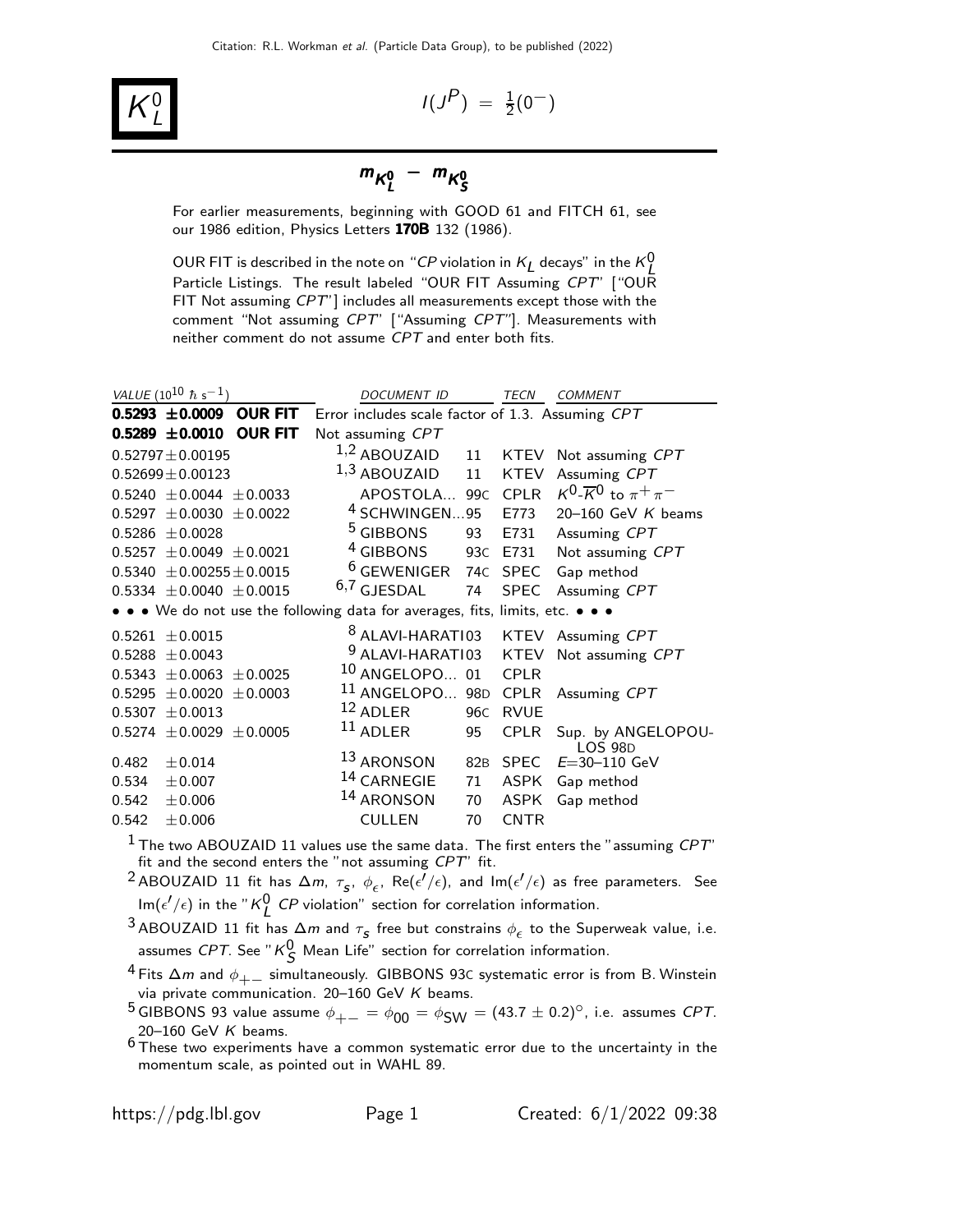<sup>7</sup> GJESDAL 74 uses charge asymmetry in  $\kappa^0_{\ell 3}$  decays.

 $^8$ ALAVI-HARATI 03 fit  $\Delta m$  and  $\tau \overline{\mathcal{K}^0_S}$  simultaneously.  $\phi_{+-}$  is constrained to the Super-

weak value, i.e.  $\mathit{CPT}$  is assumed. See "K $^0_S$  Mean Life" section for correlation information. Superseded by ABOUZAID 11.

9 ALAVI-HARATI 03 fit  $\Delta m$ ,  $\phi_{+-}$ , and  $\tau_{K_S}$  simultaneously. See  $\phi_{+-}$  in the "K<sub>L</sub> CP violation" section for correlation information. Superseded by ABOUZAID 11.

 $10$  ANGELOPOULOS 01 uses strong interactions strangeness tagging at two different times.

 $^{11}$  Uses  $\overline{K}_{a3}^{0}$  and  $K_{a3}^{0}$  strangeness tagging at production and decay. Assumes CPT conser- $\frac{1}{2}$  e3 and  $\frac{1}{2}$  strangeness to e3 costs.

 $^{12}$  ADLER 96C is the result of a fit which includes nearly the same data as entered into the "OUR FIT" value above.

13 ARONSON 82 find that  $\Delta m$  may depend on the kaon energy.

 $^{14}$  ARONSON 70 and CARNEGIE 71 use  $\kappa_S^0$  mean life  $=(0.862\pm 0.006)\times 10^{-10}$  s. We have not attempted to adjust these values for the subsequent change in the  $\kappa_S^0$  mean life or in  $\eta_{+-}$ .

### $\kappa_{L}^{0}$  Mean Life

| VALUE $(10^{-8} s)$                                                           | <b>EVTS</b> |                                                                                                                   | DOCUMENT ID        | TECN           | <b>COMMENT</b>                                                                                                                                                                                                                                                           |
|-------------------------------------------------------------------------------|-------------|-------------------------------------------------------------------------------------------------------------------|--------------------|----------------|--------------------------------------------------------------------------------------------------------------------------------------------------------------------------------------------------------------------------------------------------------------------------|
| <b>5.116 ± 0.021 OUR FIT</b> Error includes scale factor of 1.1.              |             |                                                                                                                   |                    |                |                                                                                                                                                                                                                                                                          |
| 5.099±0.021 OUR AVERAGE                                                       |             |                                                                                                                   |                    |                |                                                                                                                                                                                                                                                                          |
| $5.072 \pm 0.011 \pm 0.035$                                                   |             |                                                                                                                   |                    |                | 13M <sup>1</sup> AMBROSINO 06 KLOE $\sum_i B_i = 1$                                                                                                                                                                                                                      |
| $5.092 \pm 0.017 \pm 0.025$ 15M                                               |             |                                                                                                                   | AMBROSINO 05C KLOE |                |                                                                                                                                                                                                                                                                          |
| $5.154 \pm 0.044$                                                             |             | 0.4M VOSBURGH 72                                                                                                  |                    | <b>CNTR</b>    |                                                                                                                                                                                                                                                                          |
| • • • We do not use the following data for averages, fits, limits, etc. • • • |             |                                                                                                                   |                    |                |                                                                                                                                                                                                                                                                          |
| 5.15 $\pm$ 0.14                                                               |             | <b>DEVLIN</b>                                                                                                     | 67                 | <b>CNTR</b>    |                                                                                                                                                                                                                                                                          |
|                                                                               |             |                                                                                                                   |                    |                | 1 AMBROSINO 06 uses $\phi \to K_L K_S$ with $K_L$ tagged by $K_S \to \pi^+ \pi^-$ . The four major $K_L$ BR's are measured, the small remainder $(\pi^+ \pi^-,\pi^0 \pi^0, \gamma \gamma)$ is taken from PDG 04.<br>This KLOE $K_L$ lifetime is obtained by imposing $\$ |
|                                                                               |             |                                                                                                                   |                    |                |                                                                                                                                                                                                                                                                          |
|                                                                               |             |                                                                                                                   |                    |                |                                                                                                                                                                                                                                                                          |
|                                                                               |             |                                                                                                                   |                    |                |                                                                                                                                                                                                                                                                          |
|                                                                               |             |                                                                                                                   |                    |                |                                                                                                                                                                                                                                                                          |
|                                                                               |             | $K_{e3}$ $K_{\mu 3}$ $3\pi^{0}$ $\pi^{+}\pi^{-}\pi^{0}$ $\tau_{K_{L}}$<br>$K_{e3}$ 1 $-0.25$ $-0.56$ $-0.07$ 0.25 |                    |                |                                                                                                                                                                                                                                                                          |
| $K_{\mu 3}$<br>$3\pi^0$<br>$\pi^+ \pi^- \pi^0$                                |             | $1 -0.43 -0.20 0.33$                                                                                              |                    |                |                                                                                                                                                                                                                                                                          |
|                                                                               |             |                                                                                                                   | $\mathbf{1}$       | $-0.39 - 0.21$ |                                                                                                                                                                                                                                                                          |
|                                                                               |             |                                                                                                                   |                    | $1 \quad \Box$ | $-0.39$                                                                                                                                                                                                                                                                  |

 $\tau_{\mathsf{K}_I}$ These correlations are taken into account in our fit. The average of this KLOE mean life measurement and the independent KLOE measurement in AMBROSINO 05C is (5.084  $\pm$  $(0.023) \times 10^{-8}$  s.

1

### $\kappa_{L}^{0}$  DECAY MODES

| Mode                                                                                         |                    | Fraction $(\Gamma_i/\Gamma)$ | Scale factor/<br>Confidence level |
|----------------------------------------------------------------------------------------------|--------------------|------------------------------|-----------------------------------|
| $\begin{matrix} \Gamma_1 & \pi^{\pm} e^{\mp} \nu_e \\ \text{Called } K_{e3}^0. \end{matrix}$ | Semileptonic modes | [a] $(40.55 \pm 0.11)$ %     | $S = 1.7$                         |
| https://pdg.lbl.gov                                                                          | Page 2             |                              | Created: $6/1/2022$ 09:38         |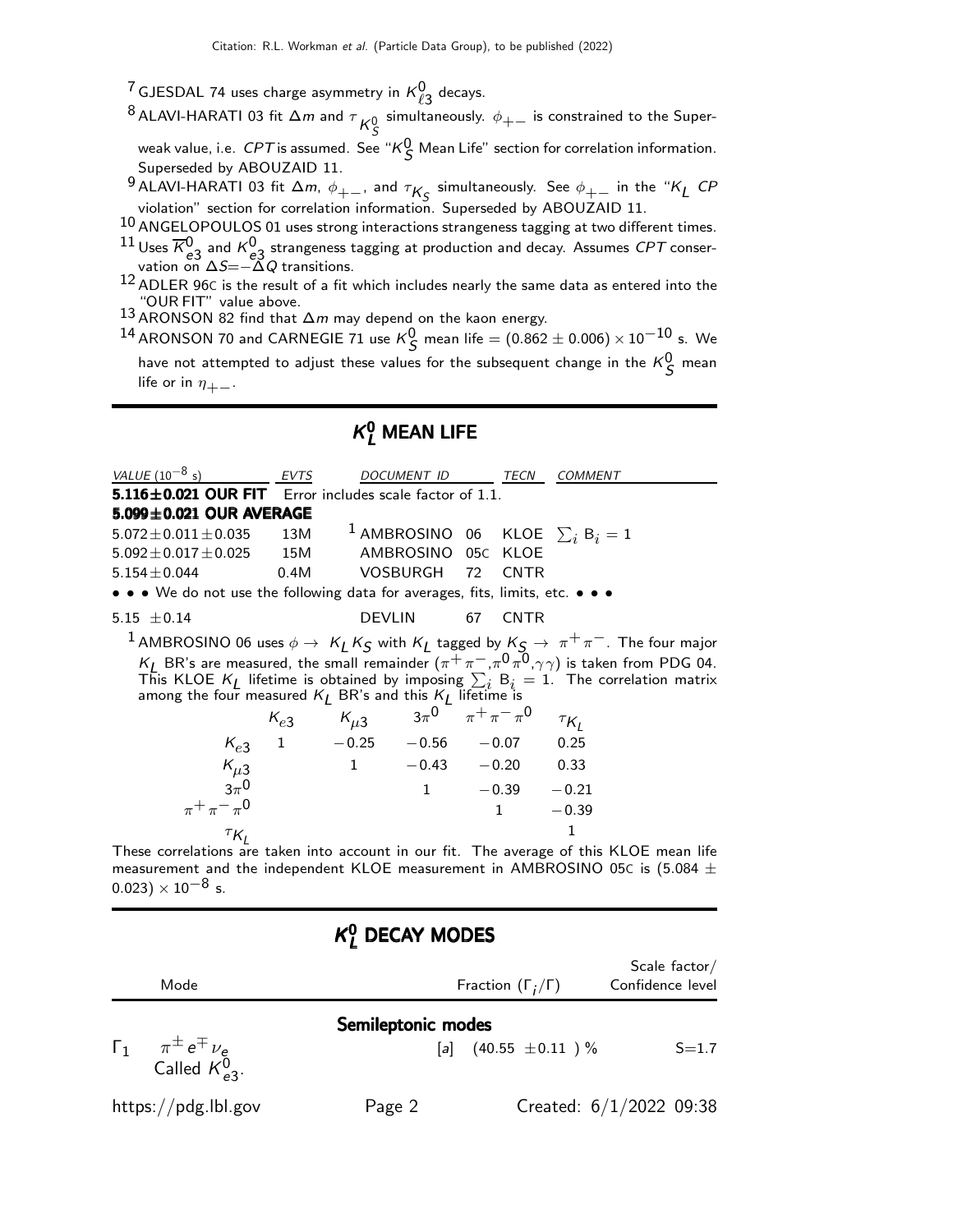| $\Gamma_2$ $\pi^{\pm} \mu^{\mp} \nu_{\mu}$ | [a] $(27.04 \pm 0.07)$ %             | $S = 1.1$ |
|--------------------------------------------|--------------------------------------|-----------|
| Called $K_{\mu 3}^0$ .                     |                                      |           |
| $\Gamma_3$ $(\pi \mu \text{atom}) \nu$     | $(1.05 \pm 0.11) \times 10^{-7}$     |           |
| $\Gamma_4$ $\pi^0 \pi^{\pm} e^{\mp} \nu$   | [a] $(5.20 \pm 0.11) \times 10^{-5}$ |           |
| $\Gamma_5$ $\pi^{\pm} e^{\mp} \nu e^+ e^-$ | [a] $(1.26 \pm 0.04) \times 10^{-5}$ |           |

#### Hadronic modes, including Charge conjugation×Parity Violating (CPV) modes

| $\Gamma_6$ $3\pi^0$ |                                        |     | $(19.52 \pm 0.12)$ %                         | $S = 1.6$ |
|---------------------|----------------------------------------|-----|----------------------------------------------|-----------|
|                     | $\Gamma_7 \qquad \pi^+ \pi^- \pi^0$    |     | $(12.54 \pm 0.05)$ %                         |           |
|                     | $\Gamma_8$ $\pi^+\pi^-$                |     | $CPV$ [b] $(1.967 \pm 0.010) \times 10^{-3}$ | $S = 1.5$ |
|                     | $\Gamma_{\mathbf{q}}$ $\pi^{0}\pi^{0}$ | CPV | $(8.64 \pm 0.06) \times 10^{-4}$             | $S=1.8$   |

#### Semileptonic modes with photons

| $\Gamma_{10}$ $\pi^{\pm} e^{\mp} \nu_e \gamma$       | $[a,c,d] \quad ( \ 3.79 \ \pm 0.06 \ \ ) \times 10^{-3}$ |
|------------------------------------------------------|----------------------------------------------------------|
| $\Gamma_{11}$ $\pi^{\pm} \mu^{\mp} \nu_{\mu} \gamma$ | $(5.65 \pm 0.23)\times 10^{-4}$                          |

#### Hadronic modes with photons or  $\ell \bar{\ell}$  pairs

| $\Gamma_{12}$ $\pi^{0}\pi^{0}\gamma$             |                                                  | $\epsilon$ 2.43 $\times 10^{-7}$ CL=90%              |           |
|--------------------------------------------------|--------------------------------------------------|------------------------------------------------------|-----------|
| $\Gamma_{13}$ $\pi^{+}\pi^{-}\gamma$             |                                                  | $[c,d]$ (4.15 $\pm$ 0.15 ) $\times$ 10 <sup>-5</sup> | $S = 2.8$ |
| $\Gamma_{14}$ $\pi^{+}\pi^{-}\gamma$ (DE)        |                                                  | $(2.84 \pm 0.11) \times 10^{-5}$                     | $S = 2.0$ |
| $\Gamma_{15}$ $\pi^{0}2\gamma$                   | $[c]$ ( 1.273 ± 0.033) $\times$ 10 <sup>-6</sup> |                                                      |           |
| $\Gamma_{16}$ $\pi^{0}$ $\gamma$ $e^{+}$ $e^{-}$ | $(1.62 \pm 0.17) \times 10^{-8}$                 |                                                      |           |

#### Other modes with photons or  $\ell \bar{\ell}$  pairs

| $\Gamma_{17}$ 2 $\gamma$ |                                           | $(5.47 \pm 0.04) \times 10^{-4}$ S=1.1              |           |
|--------------------------|-------------------------------------------|-----------------------------------------------------|-----------|
| $\Gamma_{18}$ 3 $\gamma$ |                                           | $< 7.4 \times 10^{-8} \quad CL = 90\%$              |           |
|                          | $\Gamma_{19}$ $e^+e^-\gamma$              | $(9.4 \pm 0.4) \times 10^{-6}$                      | $S = 2.0$ |
|                          | $\Gamma_{20}$ $\mu^+ \mu^- \gamma$        | $(3.59 \pm 0.11) \times 10^{-7}$                    | $S = 1.3$ |
|                          | $\Gamma_{21}$ $e^+e^-\gamma\gamma$        | $[c]$ (5.95 ± 0.33 ) $\times 10^{-7}$               |           |
|                          | $\Gamma_{22}$ $\mu^+ \mu^- \gamma \gamma$ | $[c]$ (1.0 $\frac{+0.8}{-0.6}$ ) × 10 <sup>-8</sup> |           |

#### Charge conjugation  $\times$  Parity (CP) or Lepton Family number (LF) violating modes, or  $\Delta S = 1$  weak neutral current (S1) modes

| $\Gamma_{23}$ $\mu^+ \mu^-$                     | S1                       |  |                      | $(~6.84~\pm 0.11~) \times 10^{-9}$                            |  |
|-------------------------------------------------|--------------------------|--|----------------------|---------------------------------------------------------------|--|
| $\Gamma_{24}$ $e^+e^-$                          | S1                       |  |                      | $(9\quad \begin{array}{c} +6\ -4 \end{array})\times 10^{-12}$ |  |
| $\Gamma_{25}$ $\pi^{+}\pi^{-}e^{+}e^{-}$        | S1                       |  |                      | $[c]$ (3.11 $\pm$ 0.19 ) × 10 <sup>-7</sup>                   |  |
| $\Gamma_{26}$ $\pi^{0}\pi^{0}e^{+}e^{-}$        | S1                       |  |                      | $< 6.6$ $\times 10^{-9}$ CL=90%                               |  |
| $\Gamma_{27}$ $\pi^0 \pi^0 \mu^+ \mu^-$         | S1                       |  |                      | $<$ 9.2 $\times\ 10^{-11}$ CL=90%                             |  |
| $\Gamma_{28}$ $\mu^+ \mu^- e^+ e^-$             |                          |  |                      | S1 $(2.69 \pm 0.27) \times 10^{-9}$                           |  |
| $\Gamma_{29}$ $e^+e^-e^+e^-$                    |                          |  |                      | $51$ $(3.56 \pm 0.21) \times 10^{-8}$                         |  |
| $\Gamma_{30}$ $\pi^0 \mu^+ \mu^-$               |                          |  |                      | $CP, S1$ [e] < 3.8 $\times 10^{-10}$ CL=90%                   |  |
| $\Gamma_{31}$ $\pi^0 e^+ e^-$                   |                          |  | $CP, S1$ [e] $< 2.8$ | $\times$ 10 $^{-10}$ CL=90%                                   |  |
| $\Gamma_{32}$ $\pi^0 \nu \overline{\nu}$        | $CP, S1$ [f] < 3.0       |  |                      | $\times 10^{-9}$ CL=90%                                       |  |
| $\Gamma_{33}$ $\pi^{0}\pi^{0}\nu\overline{\nu}$ | $S1 \qquad \qquad < 8.1$ |  |                      | $\times 10^{-7}$ CL=90%                                       |  |
| $\Gamma_{34}$ $e^{\pm}$ $\mu^{\mp}$             | $LF$ [a] < 4.7           |  |                      | $\times 10^{-12}$ CL=90%                                      |  |
|                                                 |                          |  |                      |                                                               |  |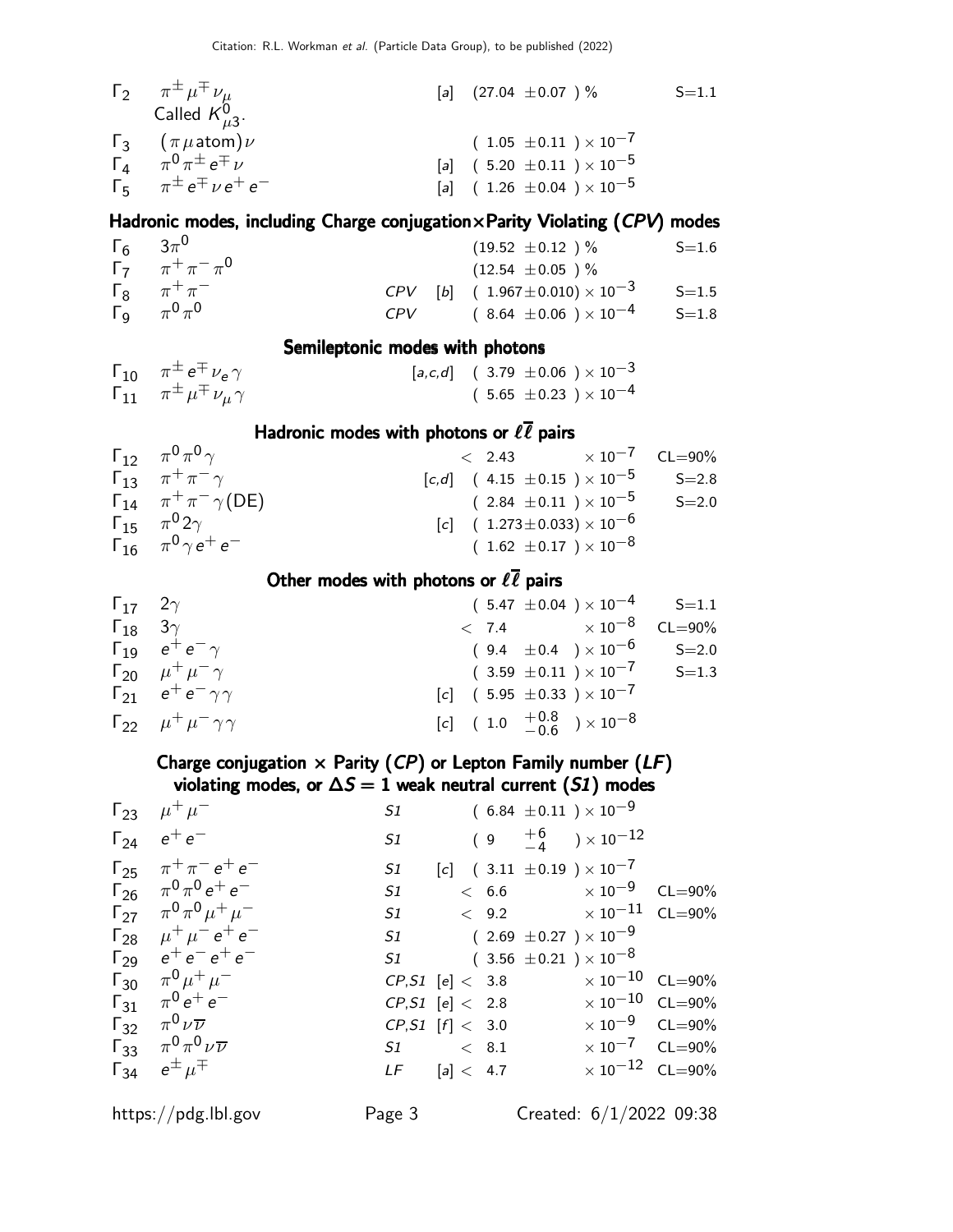| $\Gamma_{35}$ $e^{\pm}e^{\pm} \mu^{\mp} \mu^{\mp}$ | $LF$ [a] < 4.12 | $\times$ 10 <sup>-11</sup> CL=90% |  |
|----------------------------------------------------|-----------------|-----------------------------------|--|
| $\Gamma_{36}$ $\pi^{0} \mu^{\pm} e^{\mp}$          | $LF$ [a] < 7.6  | $\times$ 10 $^{-11}$ CL=90%       |  |
| $\Gamma_{37}$ $\pi^0 \pi^0 \mu^{\pm} e^{\mp}$      | $LF \t\t < 1.7$ | $\times$ 10 $^{-10}$ CL=90%       |  |

#### Lorentz invariance violating modes

 $Γ_{38}$   $π<sup>0</sup>$   $γ$ 

- $<$  1.7  $\times$  10<sup>-7</sup> CL=90%
- [a] The value is for the sum of the charge states or particle/antiparticle states indicated.
- [b] This mode includes gammas from inner bremsstrahlung but not the direct emission mode  $K^0_L \rightarrow \pi^+ \pi^- \gamma(\text{DE}).$
- [c] See the Particle Listings below for the energy limits used in this measurement.
- [d] Most of this radiative mode, the low-momentum  $\gamma$  part, is also included in the parent mode listed without  $\gamma$ 's.
- [e] Allowed by higher-order electroweak interactions.
- $[f]$  Violates CP in leading order. Test of direct CP violation since the indirect CP-violating and CP-conserving contributions are expected to be suppressed.

#### CONSTRAINED FIT INFORMATION

An overall fit to the mean life and 15 branching ratios uses 27 measurements and one constraint to determine 11 parameters. The overall fit has a  $\chi^2 =$  37.4 for 17 degrees of freedom.

The following off-diagonal array elements are the correlation coefficients  $\left<\delta p_i \delta p_j\right>$ / $(\delta p_i \cdot \delta p_j)$ , in percent, from the fit to parameters  $p_i$ , including the branching fractions,  $x_i \equiv \Gamma_i/\Gamma_{\rm total}$ . The fit constrains the  $x_i$  whose labels appear in this array to sum to one.

| $x_2$    | $-21$ |       |       |         |       |         |          |          |          |                |
|----------|-------|-------|-------|---------|-------|---------|----------|----------|----------|----------------|
| $x_6$    | $-77$ | $-29$ |       |         |       |         |          |          |          |                |
| $x_7$    | $-15$ | $-20$ | $-18$ |         |       |         |          |          |          |                |
| $x_8$    | 53    | $-11$ | $-47$ | 4       |       |         |          |          |          |                |
| $x_9$    | 30    | $-23$ | $-11$ | $-12$   | 64    |         |          |          |          |                |
| $x_{13}$ | 6     | $-1$  | $-6$  | 0       | 12    | 8       |          |          |          |                |
| $x_{14}$ | 6     | $-1$  | $-6$  | 0       | 11    | 7       | 93       |          |          |                |
| $x_{17}$ | $-46$ | $-22$ | 64    | $-14$   | $-21$ | 8       | $-3$     | $-3$     |          |                |
| $x_{19}$ | $-5$  | $-2$  | 7     | $^{-1}$ | $-3$  | $-1$    | 0        | 0        | 4        |                |
| Г        | $-27$ | $-9$  | 24    | 15      | $-13$ | $-6$    | $^{-2}$  | $^{-2}$  | 15       | $\overline{2}$ |
|          | $x_1$ | $x_2$ | $x_6$ | $x_7$   | $x_8$ | $x_{9}$ | $x_{13}$ | $x_{14}$ | $x_{17}$ | $x_{19}$       |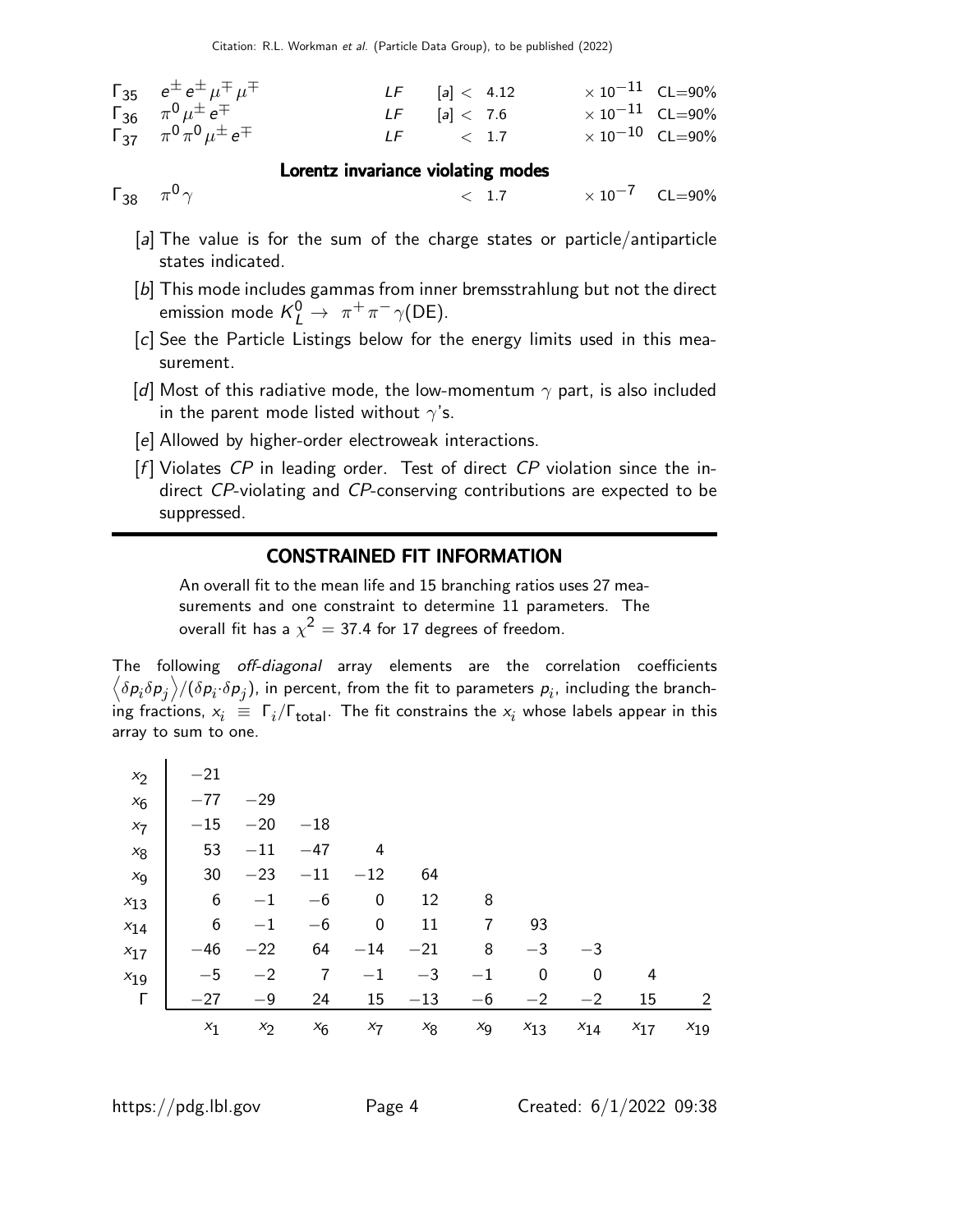|                       | Mode                                      | Rate $(10^8 \text{ s}^{-1})$                         | Scale factor |
|-----------------------|-------------------------------------------|------------------------------------------------------|--------------|
|                       | $\Gamma_1$ $\pi^{\pm}e^{\mp}\nu_e$        | [a] $0.07927 \pm 0.00034$                            | 1.1          |
|                       | Called $K_{e3}^{0}$ .                     |                                                      |              |
| $\Gamma_2$            | $\pi^{\pm} \mu^{\mp} \nu_{\mu}$           | [a] $0.05286 \pm 0.00025$                            | 1.1          |
|                       | Called $K_{\mu 3}^0$ .                    |                                                      |              |
| $\Gamma_6$            | $3\pi^0$                                  | $0.03815 \pm 0.00030$                                | 1.5          |
| $\Gamma_7$            | $\pi^{+}\pi^{-}\pi^{0}$                   | $0.02451 \pm 0.00015$                                |              |
| $\Gamma_8$            | $\pi^+\pi^-$                              | [b] $(3.844 \pm 0.023) \times 10^{-4}$               | 1.2          |
| $\Gamma_{\mathsf{Q}}$ | $\pi^0\pi^0$                              | $(1.690 \pm 0.013) \times 10^{-4}$                   | 1.4          |
|                       | $\Gamma_{13}$ $\pi^+\pi^-\gamma$          | $[c,d]$ (8.11 $\pm$ 0.29 ) $\times$ 10 <sup>-6</sup> | 2.7          |
|                       | $\Gamma_{14}$ $\pi^{+}\pi^{-}\gamma$ (DE) | $(5.55 \pm 0.21) \times 10^{-6}$                     | 2.0          |
| $\Gamma_{17}$         | $2\gamma$                                 | $\pm 0.010$ ) $\times 10^{-4}$<br>(1.069)            | 1.2          |
| $\Gamma_{19}$         | $e^+e^-\gamma$                            | $\pm 0.08$ ) $\times 10^{-6}$<br>(1.84)              | 1.9          |

### $\kappa_{L}^{0}$  DECAY RATES

| $\Gamma(\pi^+\pi^-\pi^0)$                                                     |             |                    |    |             |                                         | $\Gamma$              |
|-------------------------------------------------------------------------------|-------------|--------------------|----|-------------|-----------------------------------------|-----------------------|
| VALUE $(10^6 s^{-1})$                                                         | EVTS        | DOCUMENT ID        |    | TECN        | <b>COMMENT</b>                          |                       |
| $2.451 \pm 0.015$ OUR FIT                                                     |             |                    |    |             |                                         |                       |
| • • • We do not use the following data for averages, fits, limits, etc. • • • |             |                    |    |             |                                         |                       |
| $+0.13$<br>$-0.15$<br>2.32                                                    | 192         | BALDO-             | 75 | <b>HLBC</b> | Assumes CP                              |                       |
| $\pm 0.20$<br>2.35                                                            | 180         | $1$ JAMES          | 72 | <b>HBC</b>  | Assumes CP                              |                       |
| $\pm$ 0.28<br>2.71                                                            | 99          | <b>CHO</b>         | 71 | <b>DBC</b>  | Assumes CP                              |                       |
| ±0.3<br>2.5                                                                   | 98          | $1$ JAMES          | 71 | <b>HBC</b>  | Assumes CP                              |                       |
| 2.12 $\pm$ 0.33                                                               | 50          | <b>MEISNER</b>     | 71 | <b>HBC</b>  | Assumes CP                              |                       |
| 2.20 $\pm$ 0.35                                                               | 53          | <b>WEBBER</b>      | 70 | <b>HBC</b>  | Assumes CP                              |                       |
| $+0.28$<br>-0.27<br>2.62                                                      | 136         | <b>BEHR</b>        | 66 | <b>HLBC</b> | Assumes CP                              |                       |
| $+0.77$<br>3.26                                                               | 18          | ANDERSON           | 65 | <b>HBC</b>  |                                         |                       |
| ±0.4<br>1.4                                                                   | 14          | <b>FRANZINI</b>    | 65 | <b>HBC</b>  |                                         |                       |
| $1$ JAMES 72 is a final measurement and includes JAMES 71.                    |             |                    |    |             |                                         |                       |
| $\Gamma(\pi^{\pm}e^{\mp}\nu_e)$                                               |             |                    |    |             |                                         | Г1                    |
| VALUE $(10^6 s^{-1})$                                                         | <b>EVTS</b> | <b>DOCUMENT ID</b> |    | TECN        | <b>COMMENT</b>                          |                       |
| 7.927 $\pm$ 0.034 OUR FIT Error includes scale factor of 1.1.                 |             |                    |    |             |                                         |                       |
| • • • We do not use the following data for averages, fits, limits, etc. • • • |             |                    |    |             |                                         |                       |
| 7.81 $\pm$ 0.56                                                               | 620         | <b>CHAN</b>        | 71 | <b>HBC</b>  |                                         |                       |
| $+0.85$<br>-0.72<br>7.52                                                      |             | <b>AUBERT</b>      | 65 |             | HLBC $\Delta S = \Delta Q$ , CP assumed |                       |
| $\Gamma(\pi^{\pm}e^{\mp}\nu_e)+\Gamma(\pi^{\pm}\mu^{\mp}\nu_{\mu})$           |             |                    |    |             |                                         | $(\Gamma_1+\Gamma_2)$ |
| VALUE $(10^6 s^{-1})$                                                         | <b>EVTS</b> | <b>DOCUMENT ID</b> |    | <b>TECN</b> | <b>COMMENT</b>                          |                       |
| $13.21 \pm 0.05$ OUR FIT                                                      |             |                    |    |             |                                         |                       |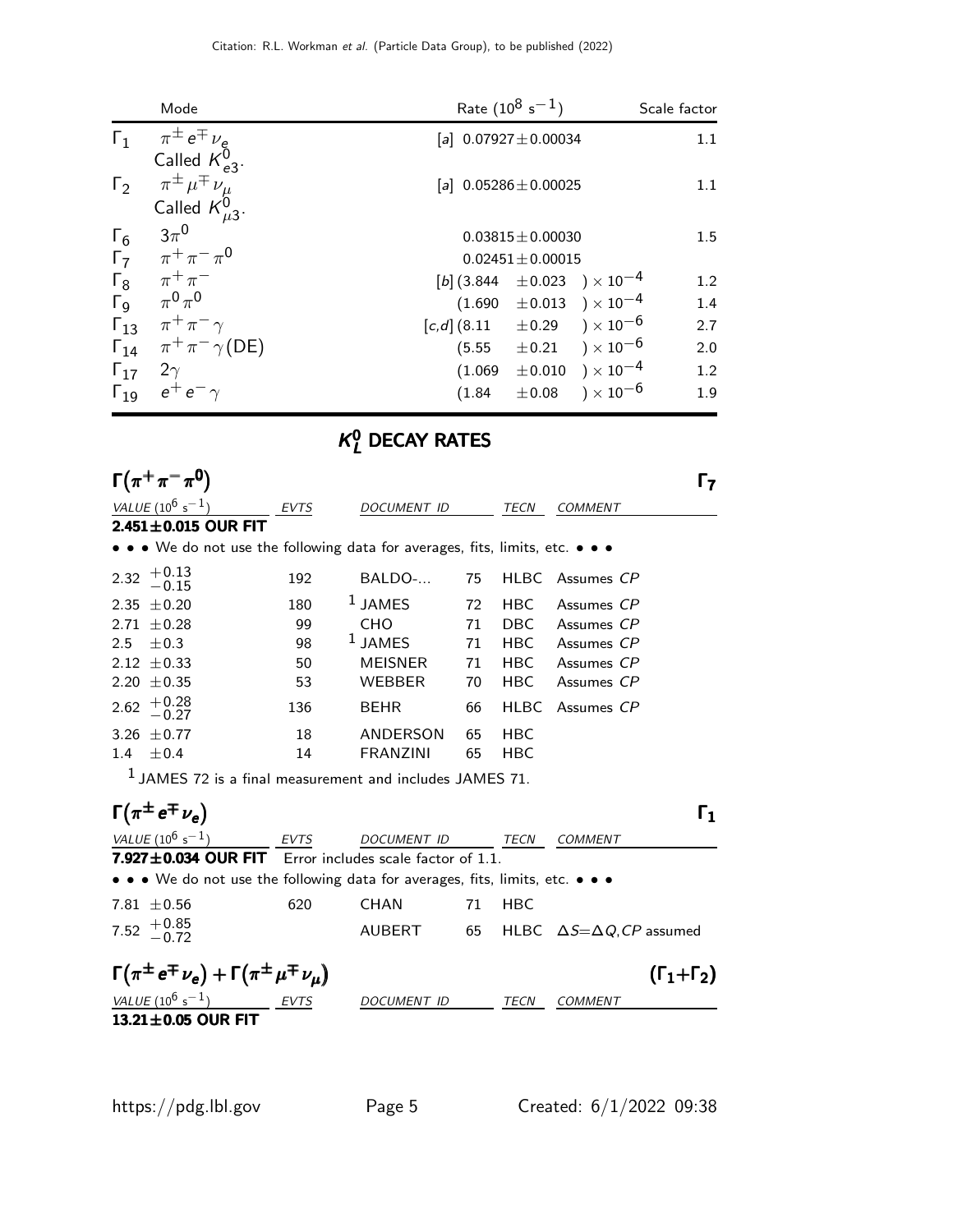• • • We do not use the following data for averages, fits, limits, etc. • • • 12.4  $\pm$  0.7 410 <sup>1</sup> BURGUN 72 HBC  $K^+ p \to K^0 p \pi^+$ 8.47 $\pm$ 1.69 126 <sup>1</sup> MANN 72 HBC  $K^- p \to n\overline{K}^0$ 13.1  $\pm$ 1.3 252 <sup>1</sup> WEBBER 71 HBC  $K^- p \to n\overline{K}^0$ 11.6  $\pm$  0.9 393 <sup>1,2</sup> CHO 70 DBC  $K^{+}n \to K^{0}p$ 10.3  $\pm$  0.8 335 <sup>2</sup> HILL 67 DBC  $K^+ n \to K^0 p$  $9.85 + 1.15$ <br>-1.05 109 <sup>1</sup> FRANZINI 65 HBC  $1$  Assumes  $\Delta S = \Delta Q$  rule. <sup>2</sup> CHO 70 includes events of HILL 67.  $\kappa$ <sup>0</sup> <u>y</u> Branching Ratios - Semileptonic modes - $\Gamma(\pi^{\pm} e^{\mp} \nu_e)/\Gamma_{\rm total}$  Γ<sub>1</sub>/Γ total  $11/1$ VALUE \_\_\_\_\_\_\_\_\_\_\_\_\_\_\_\_\_\_\_\_\_\_\_\_\_\_\_\_\_\_EVTS\_\_\_\_\_\_\_\_\_DOCUMENT\_ID \_\_\_\_\_\_\_\_\_\_\_\_\_\_\_\_\_\_\_  $0.4055\pm0.0011$  OUR FIT Error includes scale factor of 1.7.  $0.4047 \pm 0.0028$  OUR AVERAGE Error includes scale factor of 3.1.  $0.4007 \pm 0.0005 \pm 0.0015$  13M <sup>1</sup> AMBROSINO 06 KLOE  $0.4067 \pm 0.0011$  2 ALEXOPOU... 04 KTEV  $1$  There are correlations between these five KLOE measurements:  $\mathsf{B}(K_L \to \pi \, e \nu)$ ,  $\mathsf{B}(K_L \to \pi \, e \nu)$  $(\pi \mu \nu)$ , B( $K_L \rightarrow 3\pi^0$ ), B( $K_L \rightarrow \pi^+ \pi^- \pi^0$ ), and  $\tau_{K_L}$  measured in AMBROSINO 06. See the footnote for the  $\tau_{\mathcal{K}_{L}}$  measurement for the correlation matrix. <sup>2</sup> ALEXOPOULOS 04 constrains  $\sum_i B_i = 0.9993$  for the six major  $K_L$  branching fractions. The correlations among these branching fractions are taken into account in our fit. The correlation matrix is  $\kappa_{e3}$   $\kappa_{\mu 3}$   $3\pi^0$   $\pi^+\pi^-\pi^0$   $\pi^+\pi^ \pi^0\pi^0$  $\kappa_{e3}$  1  $K_{\mu 3}$  0.15 1  $3\pi^0$  - 0.77  $0$   $-0.77$   $-0.62$  1  $\pi^+\pi^-\pi^0$  0.18 0.08 −0.54 1  $\pi^+ \pi^-$  0.28 0.22 −0.48 0.49 1  $\pi^0 \, \pi^0$   $-0.72$   $-0.54$   $0.89$   $-0.46$   $-0.39$   $1$  $\Gamma(\pi^{\pm}\mu^{\mp}\nu_{\mu})/\Gamma_{\text{total}}$  Γ<sub>2</sub>/Γ  $\underline{\begin{array}{ccc} \textit{VALUE} & \textit{LUC} & \textit{DOCUMENT ID} \\ \textbf{0.2704} \pm \textbf{0.0007 } \textbf{OUR FIT} & \textit{Error includes scale factor} \end{array}}$ Error includes scale factor of  $\overline{1.1}$ .  $0.2700\pm0.0008$  OUR AVERAGE  $0.2698 \pm 0.0005 \pm 0.0015$  13M <sup>1</sup> AMBROSINO 06 KLOE  $0.2701 \pm 0.0009$   $2$  ALEXOPOU... 04 KTEV  $^{-1}$  There are correlations between these five KLOE measurements:  $\, {\rm B} (K_L^{} \to \pi \, e \nu)$ ,  ${\rm B} (K_L^{} \to \pi \, e \nu)$  $(\pi \mu \nu)$ , B(K $_L \rightarrow 3\pi^0$ ), B(K $_L \rightarrow \pi^+ \pi^- \pi^0$ ), and  $\tau_{K_L}$  measured in AMBROSINO 06. See the footnote for the  $\tau_{\mathcal{K}_{L}}$  measurement for the correlation matrix. <sup>2</sup> For correlations with other ALEXOPOULOS 04 measurements, see the footnote with their B $(K_I \rightarrow \pi e \nu)$  measurement.  $\left[\Gamma(\pi^{\pm}e^{\mp}\nu_{e}) + \Gamma(\pi^{\pm}\mu^{\mp}\nu_{\mu})\right] / \Gamma_{\text{total}}$  (Γ<sub>1</sub>+Γ<sub>2</sub>)/Γ DOCUMENT ID  $\overline{0.6760 \pm 0.0012}$  OUR FIT Error includes scale factor of 1.6.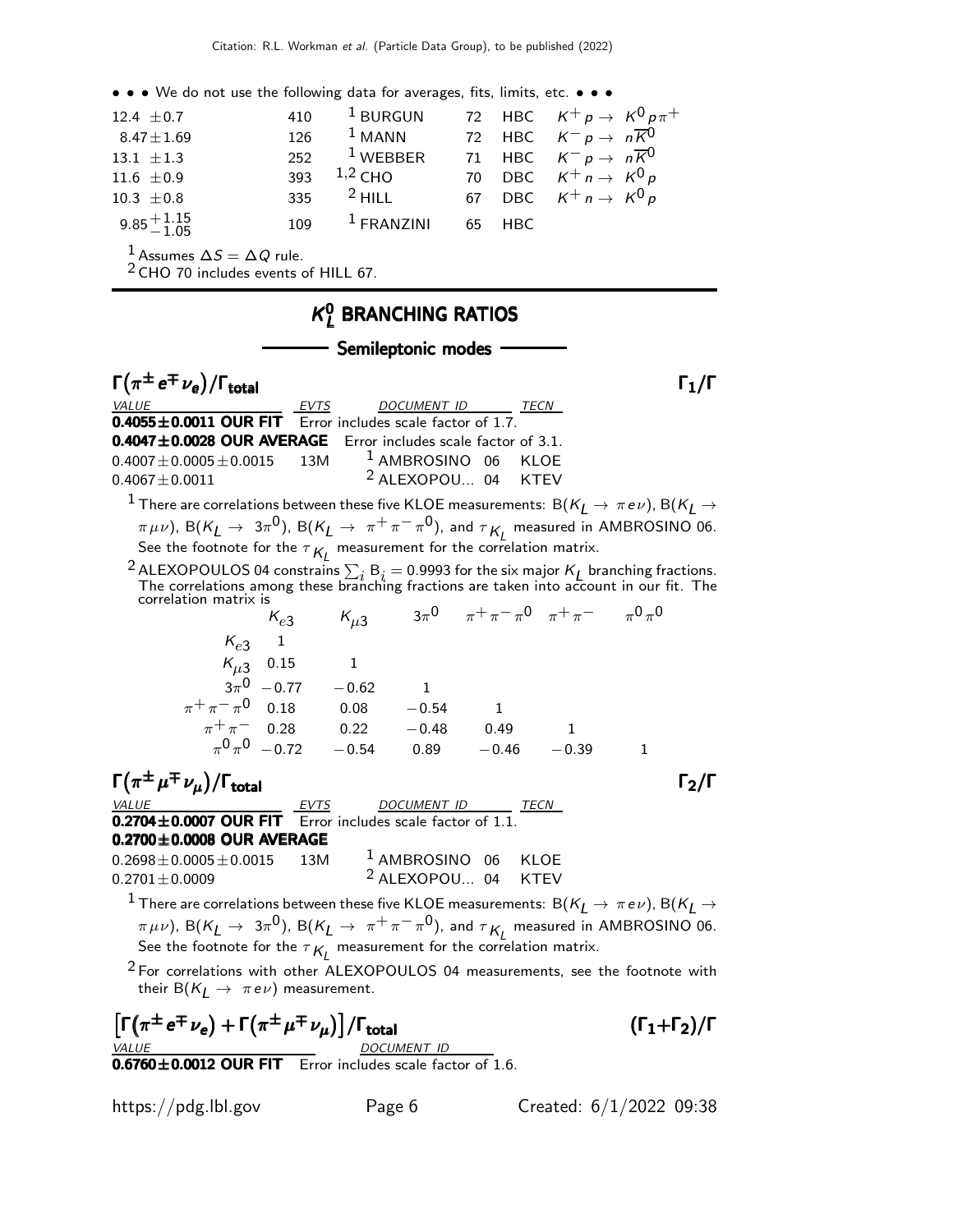Citation: R.L. Workman et al. (Particle Data Group), to be published (2022)

 $\Gamma(\pi^{\pm}\mu^{\mp}\nu_{\mu})/\Gamma(\pi^{\pm}e^{\mp}\nu_{e})$   $\Gamma_{2}/\Gamma_{1}$  $\Gamma_2/\Gamma_1$ TECN COMMENT  $0.6669 \pm 0.0027$  OUR FIT Error includes scale factor of 1.2. **0.666**  $\pm$ **0.004 OUR AVERAGE** Error includes scale factor of 1.6. • • • We use the following data for averages but not for fits. • • •  $0.6740 \pm 0.0059$  13M <sup>1</sup> AMBROSINO 06 KLOE Not in fit  $0.6640 \pm 0.0014 \pm 0.0022$  394k <sup>2</sup> ALEXOPOU... 04 KTEV Not in fit • • • We do not use the following data for averages, fits, limits, etc. • • •  $0.702 \pm 0.011$  33k CHO 80 HBC 0.662 ±0.037 10k WILLIAMS 74 ASPK 0.741  $\pm$ 0.044 6700 BRANDENB... 73 HBC 0.662 ±0.030 1309 EVANS 73 HLBC 0.68 ±0.08 3548 BASILE 70 OSPK 0.71 ±0.05 770 BUDAGOV 68 HLBC  $<sup>1</sup>$  AMBROSINO 06 enters the fit via their separate measurements of these two modes.</sup>  $2$  ALEXOPOULOS 04 enters the fit via their separate measurements of these two modes. Γ $((\pi \mu \text{atom})\nu)/\Gamma(\pi^{\pm} \mu^{\mp} \nu_{\mu})$  Γ<sub>3</sub>/Γ<sub>2</sub>  $\Gamma_3/\Gamma_2$  $VALU E$  (units 10<sup>-7</sup>) EVTS DOCUMENT ID TECN  $3.90 \pm 0.39$  155  $^1$  ARONSON 86 SPEC • • • We do not use the following data for averages, fits, limits, etc. • • • seen 18 COOMBES 76 WIRE  $1$  ARONSON 86 quote theoretical value of  $(4.31 \pm 0.08) \times 10^{-7}$ .  $\Gamma(\pi^0\pi^\pm e^\mp \nu)/\Gamma_{\rm total}$ VALUE (units  $10^{-5}$ ) CL% EVTS DOCUMENT ID TECN  $5.20 \pm 0.11$  OUR AVERAGE 5.21±0.07±0.09 5402 BATLEY 04 NA48 5.16±0.20±0.22 729 MAKOFF 93 E731 • • • We do not use the following data for averages, fits, limits, etc. • • •  $6.2 \pm 2.0$  16 CARROLL 80c SPEC  $<$  220  $<$  90  $<$   $<$  1 DONALDSON 74 SPEC <sup>1</sup> DONALDSON 74 uses  $K^0_L \rightarrow \pi^+ \pi^- \pi^0/($ all  $K^0_L$ ) decays = 0.126.  $\Gamma(\pi^{\pm}e^{\mp}\nu e^+e^-)/\Gamma(\pi^+\pi^-\pi^0)$  Γ<sub>5</sub>/Γ<sub>7</sub> Γς/Γ<sub>7</sub> VALUE (units  $10^{-5}$ ) EVTS DOCUMENT ID TECN COMMENT  $\textbf{10.02} \pm \textbf{0.17} \pm \textbf{0.29}$  to the  $^1$  abouzaid other KTEV me $_{ee}$   $>$  5 MeV,  $\textsf{E}^*_{ee}$   $>$  30 MeV  $1 E_c^*$  $e^*$  is the energy of the  $e^+e^-$  pair in the kaon rest frame. ABOUZAID 07C reports  $[\Gamma(K_L^0 \to \pi^{\pm} e^{\mp} \nu e^+ e^-)/\Gamma(K_L^0 \to \pi^+ \pi^- \pi^0)] / [B(\pi^0 \to e^+ e^- \gamma)] = (8.54 \pm$  $0.07 \pm 0.13) \times 10^{-3}$  which we multiply by our best value B $(\pi^0 \rightarrow\ e^+ \, e^- \, \gamma) = (1.174 \pm 1.1)$ 0.035)  $\times$  10<sup>-2</sup>. Our first error is their experiment's error and our second error is the systematic error from using our best value.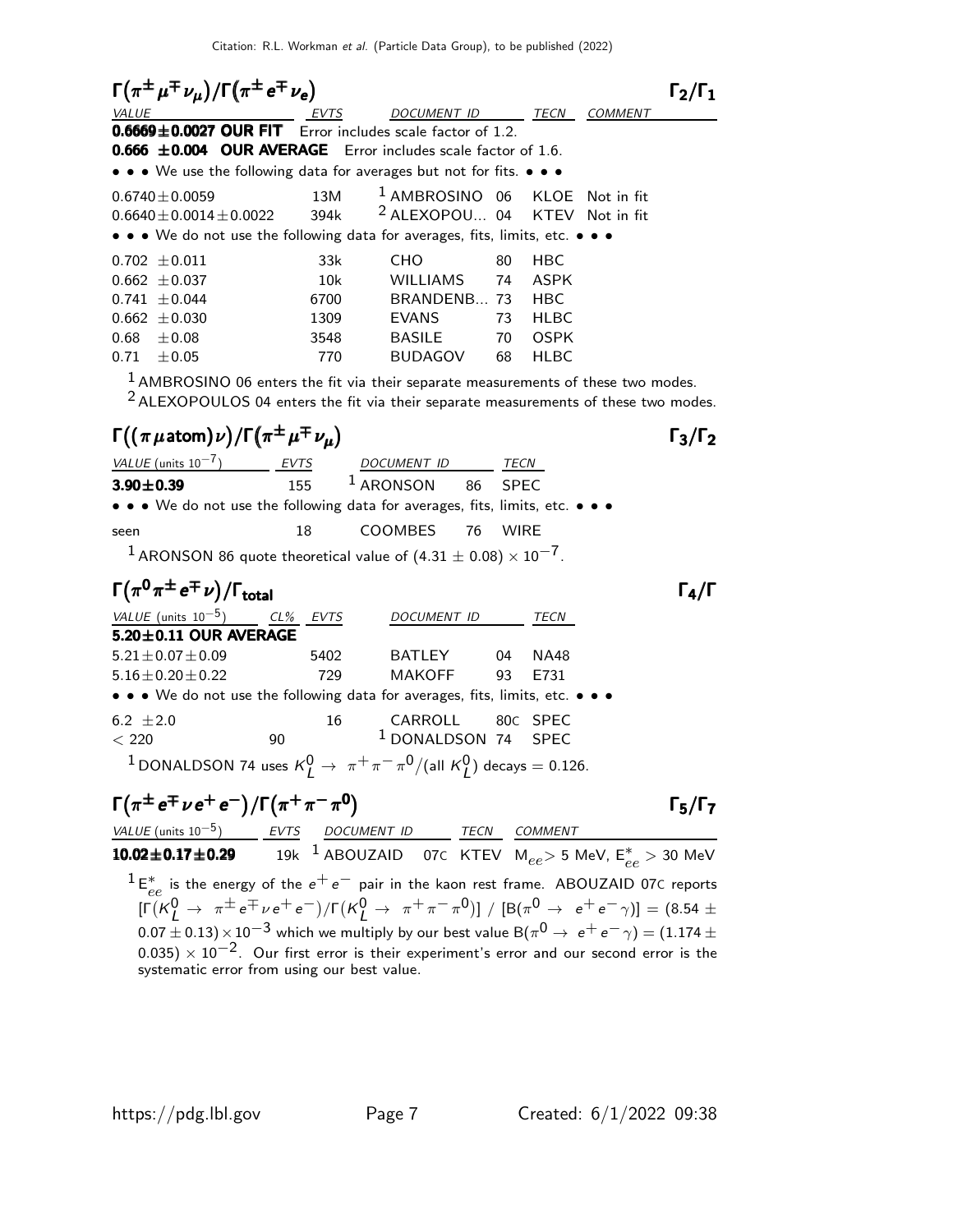|                                                                                                                                                                                                                                                                                                                                                |                  | - Hadronic modes, -                                                               |                |                     |                     |                                               |                     |
|------------------------------------------------------------------------------------------------------------------------------------------------------------------------------------------------------------------------------------------------------------------------------------------------------------------------------------------------|------------------|-----------------------------------------------------------------------------------|----------------|---------------------|---------------------|-----------------------------------------------|---------------------|
| $\Gamma(3\pi^0)/\Gamma_{\rm total}$<br><b>VALUE</b>                                                                                                                                                                                                                                                                                            | <b>EVTS</b>      | including Charge conjugation $\times$ Parity Violating (CPV) modes<br>DOCUMENT ID |                |                     | <i>TECN COMMENT</i> |                                               | $\Gamma_6/\Gamma$   |
| $0.1952 \pm 0.0012$ OUR FIT Error includes scale factor of 1.6.<br>0.1969±0.0026 OUR AVERAGE Error includes scale factor of 2.0.<br>• • • We use the following data for averages but not for fits. • • •                                                                                                                                       |                  |                                                                                   |                |                     |                     |                                               |                     |
| $0.1997 \pm 0.0003 \pm 0.0019$<br>$0.1945 \pm 0.0018$                                                                                                                                                                                                                                                                                          | 13M              | $1$ AMBROSINO 06<br><sup>1</sup> ALEXOPOU 04 KTEV Not fitted                      |                | KLOE                |                     | Not fitted                                    |                     |
| <sup>1</sup> We exclude these B( $K_L \rightarrow 3\pi^0$ ) measurements from our fit because the authors have constrained $K_L$ branching fractions to sum to one. It enters our fit via the other mea-<br>surements from the experiment and their correlations, along with our constraint that the<br>fitted branching fractions sum to one. |                  |                                                                                   |                |                     |                     |                                               |                     |
| $\Gamma(3\pi^0)/\Gamma(\pi^{\pm}e^{\mp}\nu_e)$<br>$\underbrace{VALUE}$<br><b>0.481</b> $\pm$ <b>0.004 OUR FIT</b> Error includes scale factor of 1.8.                                                                                                                                                                                          |                  | DOCUMENT ID TECN COMMENT                                                          |                |                     |                     |                                               | $\Gamma_6/\Gamma_1$ |
| • • • We use the following data for averages but not for fits. • • •<br>0.4782 $\pm$ 0.0014 $\pm$ 0.0053<br>• • • We do not use the following data for averages, fits, limits, etc. • • •                                                                                                                                                      | 209k             | $1$ ALEXOPOU 04                                                                   |                |                     | KTEV Not in fit     |                                               |                     |
| $0.545 \pm 0.004 \pm 0.009$<br>$^1$ This measurement enters the fit via their separate measurements of these two modes.                                                                                                                                                                                                                        | 38k              | <b>KREUTZ</b>                                                                     |                | 95                  | NA31                |                                               |                     |
| $\Gamma(3\pi^{0})/\lceil\Gamma(\pi^{\pm}e^{\mp}\nu_{e})+\Gamma(\pi^{\pm}\mu^{\mp}\nu_{\mu})+\Gamma(\pi^{+}\pi^{-}\pi^{0})\rceil$ $\Gamma_{6}/(\Gamma_{1}+\Gamma_{2}+\Gamma_{7})$                                                                                                                                                               |                  | DOCUMENT ID TECN COMMENT                                                          |                |                     |                     |                                               |                     |
| 0.2436±0.0018 OUR FIT Error includes scale factor of 1.6.<br>• • • We do not use the following data for averages, fits, limits, etc. • • •                                                                                                                                                                                                     |                  |                                                                                   |                |                     |                     |                                               |                     |
| $0.251 \pm 0.014$<br>$0.277 \pm 0.021$<br>$+0.07$<br>0.31<br>$-0.06\,$                                                                                                                                                                                                                                                                         | 549<br>444<br>29 | <b>BUDAGOV</b><br><b>BUDAGOV</b><br>KULYUKINA                                     | 68<br>68<br>68 | CC                  |                     | HLBC ORSAY measur.<br>HLBC Ecole polytec.meas |                     |
| 0.24<br>$+0.08$                                                                                                                                                                                                                                                                                                                                | 24               | <b>ANIKINA</b>                                                                    | 64             | CC.                 |                     |                                               |                     |
| $\Gamma(3\pi^0)/\Gamma(\pi^+\pi^-\pi^0)$                                                                                                                                                                                                                                                                                                       |                  |                                                                                   |                |                     |                     |                                               | $\Gamma_6/\Gamma_7$ |
| VALUE<br>1.557±0.012 OUR FIT Error includes scale factor of 1.3.                                                                                                                                                                                                                                                                               | EVTS             | DOCUMENT ID                                                                       |                | <u>TECN COMMENT</u> |                     |                                               |                     |
| • • • We use the following data for averages but not for fits. • • •                                                                                                                                                                                                                                                                           |                  |                                                                                   |                |                     |                     |                                               |                     |
| $1.582 \pm 0.027$                                                                                                                                                                                                                                                                                                                              | 13M              | <sup>1</sup> AMBROSINO 06                                                         |                |                     | KLOE Not in fit     |                                               |                     |
| • • • We do not use the following data for averages, fits, limits, etc. • • •                                                                                                                                                                                                                                                                  |                  |                                                                                   |                |                     |                     |                                               |                     |
| $1.611 \pm 0.014 \pm 0.034$                                                                                                                                                                                                                                                                                                                    | 28k              | <b>KREUTZ</b>                                                                     | 95             | <b>NA31</b>         |                     |                                               |                     |
| $1.65 \pm 0.07$                                                                                                                                                                                                                                                                                                                                | 883              | <b>BARMIN</b>                                                                     |                |                     |                     | 72B HLBC Error statistical only               |                     |
| $1.80 \pm 0.13$<br>$\pm 0.6$<br>2.0                                                                                                                                                                                                                                                                                                            | 1010<br>188      | <b>BUDAGOV</b><br>ALEKSANYAN 64B FBC                                              | 68             | <b>HLBC</b>         |                     |                                               |                     |
|                                                                                                                                                                                                                                                                                                                                                |                  |                                                                                   |                |                     |                     |                                               |                     |

<sup>1</sup> AMBROSINO 06 enters the fit via their separate measurements of these two modes.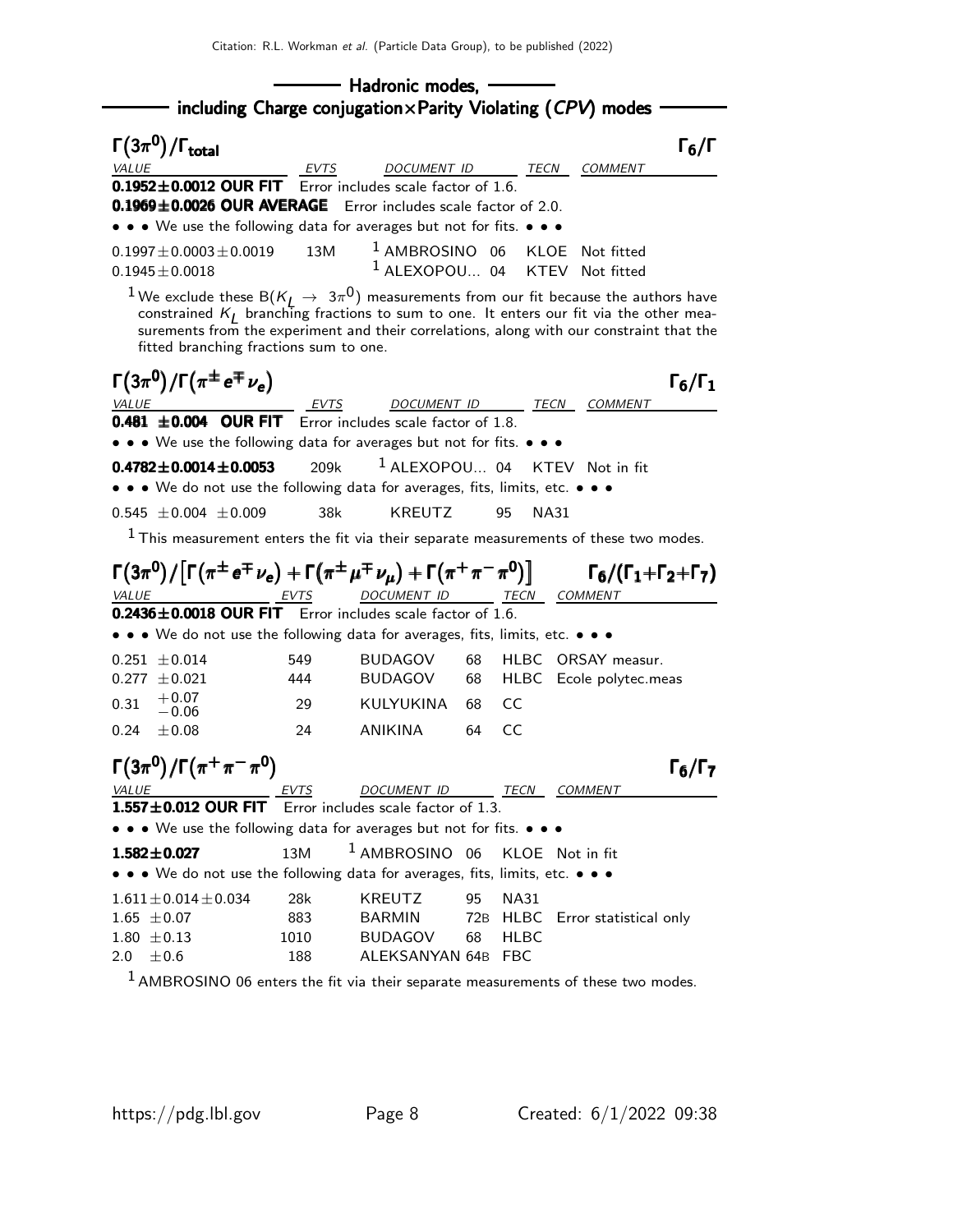| $\Gamma(\pi^+\pi^-\pi^0)/\Gamma_{\rm total}$                                                                                                                                                          |             |                                |     |             |                                    | $\Gamma_7/\Gamma$   |
|-------------------------------------------------------------------------------------------------------------------------------------------------------------------------------------------------------|-------------|--------------------------------|-----|-------------|------------------------------------|---------------------|
| <i>VALUE</i>                                                                                                                                                                                          | EVTS        | DOCUMENT ID                    |     | TECN        |                                    |                     |
| $0.1254 \pm 0.0005$ OUR FIT<br>$0.1255 \pm 0.0006$ OUR AVERAGE                                                                                                                                        |             |                                |     |             |                                    |                     |
| $0.1263 \pm 0.0004 \pm 0.0011$                                                                                                                                                                        | 13M         | <sup>1</sup> AMBROSINO 06 KLOE |     |             |                                    |                     |
| $0.1252 \pm 0.0007$                                                                                                                                                                                   |             | $2$ ALEXOPOU 04                |     | KTEV        |                                    |                     |
| $^{-1}$ There are correlations between these five KLOE measurements: $\, {\sf B} (K_L^{} \to \pi \, e \nu)$ , ${\sf B} (K_L^{} \to \pi \, e \nu)$                                                     |             |                                |     |             |                                    |                     |
| $\pi \mu \nu$ ), B( $K_L \to 3\pi^0$ ), B( $K_L \to \pi^+ \pi^- \pi^0$ ), and $\tau_{K_L}$ measured in AMBROSINO 06.<br>See the footnote for the $\tau_{K_l}$ measurement for the correlation matrix. |             |                                |     |             |                                    |                     |
|                                                                                                                                                                                                       |             |                                |     |             |                                    |                     |
| $2$ For correlations with other ALEXOPOULOS 04 measurements, see the footnote with<br>their B( $K_I \rightarrow \pi e \nu$ ) measurement.                                                             |             |                                |     |             |                                    |                     |
| $\Gamma(\pi^+\pi^-\pi^0)/\Gamma(\pi^{\pm}e^{\mp}\nu_e)$                                                                                                                                               |             |                                |     |             |                                    | $\Gamma_7/\Gamma_1$ |
| <b>VALUE</b>                                                                                                                                                                                          | <i>EVTS</i> |                                |     |             | DOCUMENT ID TECN COMMENT           |                     |
| 0.3092±0.0016 OUR FIT Error includes scale factor of 1.1.                                                                                                                                             |             |                                |     |             |                                    |                     |
| • • • We use the following data for averages but not for fits. • • •                                                                                                                                  |             |                                |     |             |                                    |                     |
| $0.3078 \pm 0.0005 \pm 0.0017$                                                                                                                                                                        | 799k        | $1$ ALEXOPOU 04                |     |             | KTEV Not in fit                    |                     |
| • • • We do not use the following data for averages, fits, limits, etc. • • •                                                                                                                         |             |                                |     |             |                                    |                     |
| $0.336 \pm 0.003 \pm 0.007$                                                                                                                                                                           | 28k         | <b>KREUTZ</b>                  |     | 95<br>NA31  |                                    |                     |
| $^1$ This measurement enters the fit via their separate measurements for the two modes.                                                                                                               |             |                                |     |             |                                    |                     |
| $\Gamma(\pi^+\pi^-\pi^0)/[\Gamma(\pi^{\pm}e^{\mp}\nu_e)+\Gamma(\pi^{\pm}\mu^{\mp}\nu_{\mu})+\Gamma(\pi^+\pi^-\pi^0)] \Gamma_7/(\Gamma_1+\Gamma_2+\Gamma_7)$                                           |             |                                |     |             |                                    |                     |
| <i>VALUE</i>                                                                                                                                                                                          | EVTS        | DOCUMENT ID TECN COMMENT       |     |             |                                    |                     |
| $0.1565 \pm 0.0006$ OUR FIT Error includes scale factor of 1.1.                                                                                                                                       |             |                                |     |             |                                    |                     |
| • • • We do not use the following data for averages, fits, limits, etc. • • •                                                                                                                         |             |                                |     |             |                                    |                     |
| $0.163 \pm 0.003$                                                                                                                                                                                     | 6499        | CHO                            | 77  | HBC         |                                    |                     |
| $0.1605 \pm 0.0038$                                                                                                                                                                                   | 1590        | ALEXANDER 73B                  |     | HBC         |                                    |                     |
| $0.146 \pm 0.004$                                                                                                                                                                                     | 3200        | BRANDENB 73                    |     | <b>HBC</b>  |                                    |                     |
| $0.159 \pm 0.010$                                                                                                                                                                                     | 558         | <b>EVANS</b>                   | 73  | HLBC        |                                    |                     |
| $0.167 \pm 0.016$                                                                                                                                                                                     | 1402        | KULYUKINA 68                   |     | CC.         |                                    |                     |
| $0.161 \pm 0.005$                                                                                                                                                                                     |             | <b>HOPKINS</b>                 | 67  | HBC         |                                    |                     |
| $0.162 \pm 0.015$                                                                                                                                                                                     | 126         | HAWKINS                        | 66  | HBC         |                                    |                     |
| $0.159 \pm 0.015$                                                                                                                                                                                     | 326         | ASTBURY                        | 65B | CC          |                                    |                     |
| $0.178 \pm 0.017$                                                                                                                                                                                     | 566         | GUIDONI                        | 65  | HBC         |                                    |                     |
| $0.144 \pm 0.004$                                                                                                                                                                                     |             |                                |     |             | 1729 HOPKINS 65 HBC See HOPKINS 67 |                     |
| $\Gamma(\pi^+\pi^-)/\Gamma_{\rm total}$                                                                                                                                                               |             |                                |     |             |                                    | $\Gamma_8/\Gamma$   |
| Violates CP conservation.                                                                                                                                                                             |             |                                |     |             |                                    |                     |
| VALUE (units $10^{-3}$ )<br>$\frac{VALUE \text{ (units 10}^{-3})}{1.967 \pm 0.010 \text{ OUR FIT}}$ Error includes scale factor of 1.5.                                                               |             |                                |     |             |                                    |                     |
| $1.975 \pm 0.012$                                                                                                                                                                                     |             | $1$ ALEXOPOU 04 KTEV           |     |             |                                    |                     |
|                                                                                                                                                                                                       |             |                                |     |             |                                    |                     |
| $1$ For correlations with other ALEXOPOULOS 04 measurements, see the footnote with<br>their B( $K_I \rightarrow \pi e \nu$ ) measurement.                                                             |             |                                |     |             |                                    |                     |
| $\Gamma(\pi^+\pi^-)/\Gamma(\pi^{\pm}e^{\mp}\nu_e)$                                                                                                                                                    |             |                                |     |             |                                    | $\Gamma_8/\Gamma_1$ |
| VALUE (units $10^{-3}$ ) EVTS                                                                                                                                                                         |             | DOCUMENT ID TECN COMMENT       |     |             |                                    |                     |
| 4.849±0.020 OUR FIT Error includes scale factor of 1.1.<br>4.840±0.020 OUR AVERAGE                                                                                                                    |             |                                |     |             |                                    |                     |
| $4.826 \pm 0.022 \pm 0.016$ 47k                                                                                                                                                                       | $1$ LAI     | $\overline{07}$                |     | <b>NA48</b> |                                    |                     |
|                                                                                                                                                                                                       |             |                                |     |             |                                    |                     |
| https://pdg.lbl.gov                                                                                                                                                                                   |             | Page 9                         |     |             | Created: $6/1/2022$ 09:38          |                     |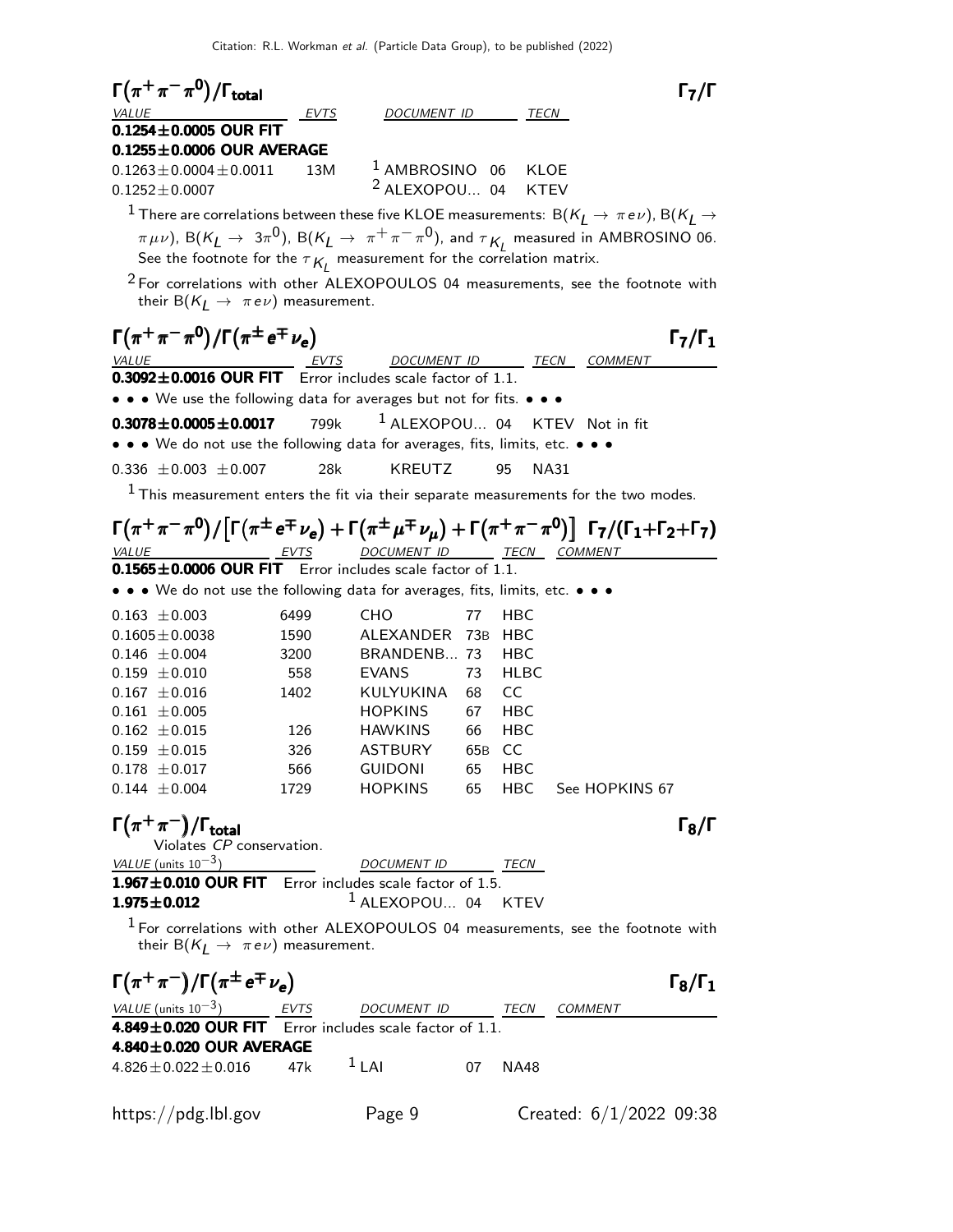- • We use the following data for averages but not for fits. • •
- $4.856 \pm 0.017 \pm 0.023$  84k <sup>2</sup> ALEXOPOU... 04 KTEV Not in fit
	- $^1$  The LAI 07 central value of 4.835  $\times$  10 $^{-3}$  has been reduced by 0.19% to 4.826  $\times$  10 $^{-3}$ to subtract the contribution from the direct emission mode  $\mathsf{K}_{\mathsf{L}}^{\mathsf{O}} \to~\pi^+\pi^-\gamma(\mathsf{DE}).$

 $2$  This measurement enters the fit via their separate measurements for the two modes.

 $\left[\Gamma(\pi^+\pi^-)+\Gamma(\pi^+\pi^-\gamma(DE))\right]/\Gamma(\pi^{\pm}\mu^{\mp}\nu_{\mu})$  ( $\Gamma_8+\Gamma_{14}$ )/ $\Gamma_2$  $(\Gamma_8+\Gamma_{14})/\Gamma_2$ VALUE (units  $10^{-3}$ ) EVTS DOCUMENT ID 7.38  $\pm$ 0.04 OUR FIT  $\overline{C}$  Error includes scale factor of 1.4.  $7.275\pm0.042\pm0.054$  45k  $^1$  AMBROSINO 06F KLOE  $^1$  Fully inclusive. Taking  $\mathsf{B}(\mathsf{K}_{\mathsf{L}}^0 \rightarrow \pi\mu\nu)$  from KLOE, AMBROSINO 06,  $\mathsf{B}(\mathsf{K}_{\mathsf{L}}^0 \rightarrow \pi\mu\nu)$  $\pi^+ \pi^- + \pi^+ \pi^- \gamma$  (DE)) = (1.963 ± 0.012 ± 0.017) × 10<sup>-3</sup> is obtained.  $\Gamma(\pi^+\pi^-)/\big[\Gamma\big(\pi^{\pm}\,e^{\mp}\,\nu_e\big)+\Gamma\big(\pi^{\pm}\,\mu^{\mp}\,\nu_{\mu}\big)\big]$  Γ<sub>8</sub>/(Γ<sub>1</sub>+Γ<sub>2</sub>) Violates CP conservation. VALUE (units  $10^{-3}$ ) EVTS DOCUMENT ID TECN COMMENT  $2.909\pm0.013$  OUR FIT Error includes scale factor of 1.3. • • • We do not use the following data for averages, fits, limits, etc. • • • 3.13  $\pm$ 0.14 1687 COUPAL 85 SPEC  $\eta_{+-}$ =2.28  $\pm$  0.06 3.04  $\pm$  0.14 2703 DEVOE 77 SPEC  $\eta_{+-}$ =2.25  $\pm$  0.05 2.51 ±0.23 309  $\frac{1}{1}$ DEBOUARD 67 OSPK  $\eta_{+-}^{+}$ =2.00 ± 0.09 2.35  $\pm$  0.19 525  $^1$  FITCH 67 OSPK  $\eta^{+}_{+-}$ =1.94  $\pm$  0.08  $1$  Old experiments excluded from fit. See subsection on  $\eta_{+-}$  in section on "PARAMETERS FOR  ${\sf K}^0_L\to~2\pi$  DECAY" below for average  $\eta_{+-}$  of these experiments and for note on discrepancy.  $\Gamma(\pi^{\pm}\,e^{\mp}\,\nu_e)/\Gamma(2\,\mathrm{tracks})$  $\Gamma(\pi^{\pm} e^{\mp} \nu_e)/\Gamma(2 \text{ tracks})$   $\Gamma_1/(\Gamma_1+\Gamma_2+0.03508\Gamma_6+\Gamma_7+\Gamma_8)$  $\Gamma$ **e**  $\nu_e$ )/**F(2 tracks)**<br>  $\Gamma$ (2 tracks) =  $\Gamma$ ( $\pi^{\pm}$ e  $\Gamma$  $\nu_e$ ) +  $\Gamma$ ( $\pi^{\pm}$  $\mu^{\mp}$  $\nu_{\mu}$ ) + 0.03508  $\Gamma$ (3 $\pi^0$ ) +  $\Gamma$ ( $\pi^+$  $\pi^ \pi^0$ )  $+$  Γ( $\pi^+\pi^-$ ) where 0.03508 is the fraction of 3 $\pi^0$  events with one Dalitz decay ( $\pi^0\to$  $\gamma e^+ e^-$ ). VALUE EVTS DOCUMENT ID TECN  $0.5006 \pm 0.0009$  OUR FIT Error includes scale factor of 1.3. 0.4978±0.0035 6.8M LAI 04B NA48  $\Gamma(\pi^+\pi^-)/[\Gamma(\pi^{\pm}\,e^{\mp}\,\nu_e)+\Gamma(\pi^{\pm}\,\mu^{\mp}\,\nu_{\mu})+\Gamma(\pi^+\,\pi^-\,\pi^0)] \qquad \Gamma_8/(\Gamma_1+\Gamma_2+\Gamma_7)$  $\pi$  )/  $\left[1(\pi^+e^+\nu_e)+1(\pi^+\mu^+\nu_\mu)+1(\pi^+\pi^-\pi^o)\right]$  18/(11+12<br>Violates *CP* conservation. VALUE (units  $10^{-3}$ ) EVTS DOCUMENT ID TECN COMMENT  $2.454\pm0.011$  OUR FIT Error includes scale factor of 1.3. • • • We do not use the following data for averages, fits, limits, etc. • • • 2.60 ± 0.07 4200 <sup>1</sup> MESSNER 73 ASPK  $\eta_{+-} = 2.23 \pm 0.05$  $^1$ From same data as Γ $(\pi^+\pi^-)/$ Γ $(\pi^+\pi^-\pi^0)$  MESSNER 73, but with different normalization.  $\Gamma(\pi^+\pi^-)/\Gamma(\pi^+\pi^-\pi^0)$   $\Gamma_8/\Gamma_7$ VALUE (units  $10^{-2}$ ) EVTS DOCUMENT ID TECN COMMENT  $1.568\pm0.010$  OUR FIT Error includes scale factor of 1.3. • • • We do not use the following data for averages, fits, limits, etc. • • • 1.64 ±0.04 4200 MESSNER 73 ASPK  $\eta_{+-} = 2.23$ https://pdg.lbl.gov Page 10 Created: 6/1/2022 09:38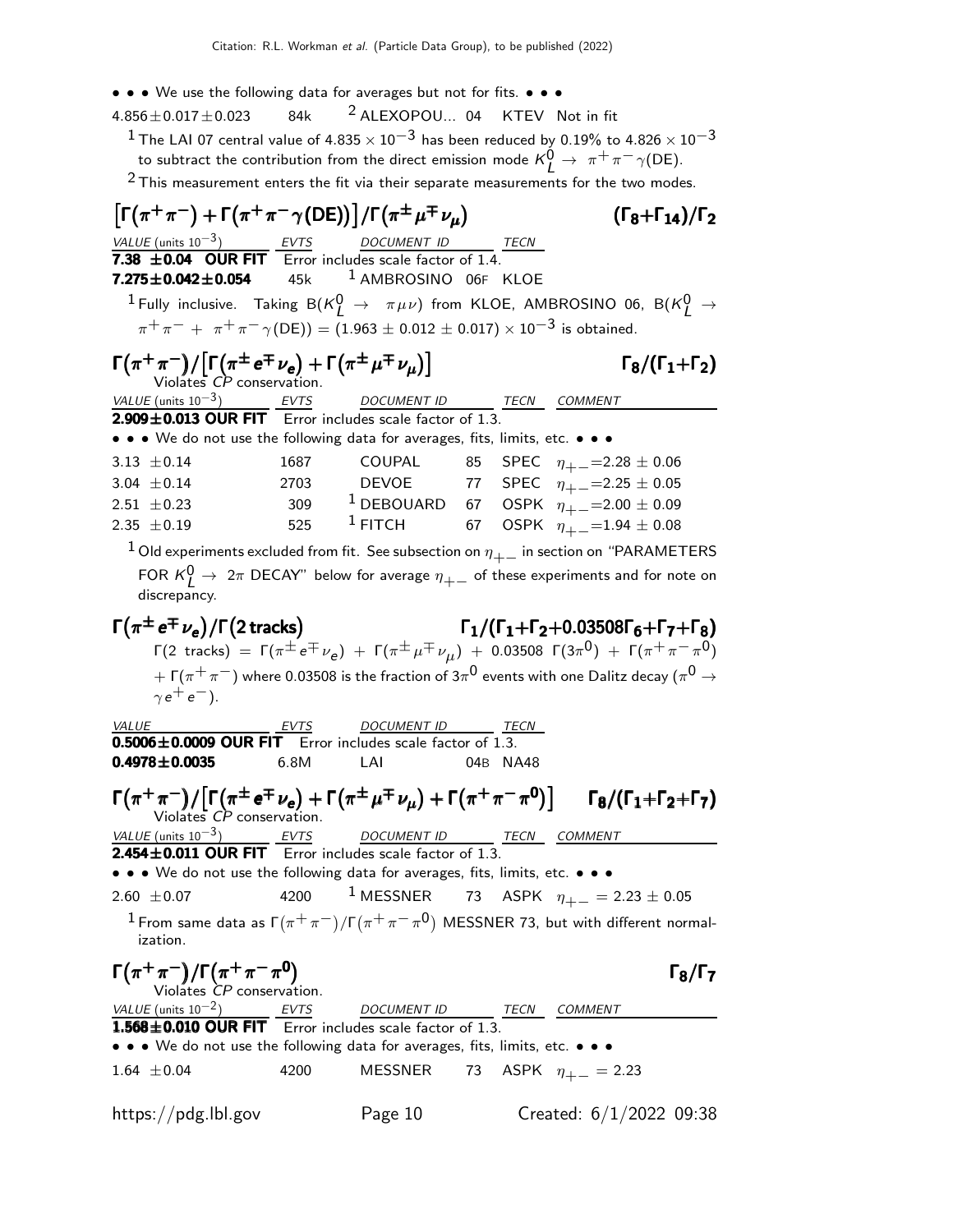$\Gamma(\pi^0\pi^0)/\Gamma_{\rm total}$  Γ9/Γ  $\Gamma_9/\Gamma$ Violates CP conservation.  $VALUE$  (units 10<sup>-3</sup>) DOCUMENT ID TECN  $0.864 \pm 0.006$  OUR FIT Error includes scale factor of 1.8.  $0.865 \pm 0.012$   $1$  ALEXOPOU... 04 KTEV <sup>1</sup> For correlations with other ALEXOPOULOS 04 measurements, see the footnote with their B $(K_I \rightarrow \pi e \nu)$  measurement.  $\Gamma(\pi^0\pi^0)/\Gamma(\pi^+\pi^-)$   $\Gamma_9/\Gamma_8$ Violates *CP* conservation.<br>VALUE DOCUMENT ID  $0.4395\pm0.0023$  OUR FIT Error includes scale factor of 2.0. 0.4390±0.0012 ETAFIT 16  $\Gamma(\pi^0\pi^0)/\Gamma(3\pi^0)$   $\Gamma_9/\Gamma_6$  $\pi^0$ )/Г $(3\pi^0)$ <br>Violates *CP* conservation. VALUE (units  $10^{-2}$ ) EVTS DOCUMENT ID TECN COMMENT **0.443**  $\pm$ **0.004 OUR FIT** Error includes scale factor of 2.1. • • • We use the following data for averages but not for fits. • • •  $0.4446 \pm 0.0016 \pm 0.0019$  100k  $1$  ALEXOPOU... 04 KTEV Not in fit • • • We do not use the following data for averages, fits, limits, etc. • • • 0.37  $\pm$  0.08 29 BARMIN 70 HLBC  $\eta_{00}$ =2.02  $\pm$  0.23<br>0.32  $\pm$  0.15 30 BUDAGOV 70 HLBC  $\eta_{00}$ =1.9  $\pm$  0.5 0.32  $\pm$  0.15 30 BUDAGOV 70 HLBC  $\eta_{00} = 1.9 \pm 0.5$ <br>0.46  $\pm$  0.11 57 BANNER 69 OSPK  $\eta_{00} = 2.2 \pm 0.3$ 69 OSPK  $\eta_{00} = 2.2 \pm 0.3$ 

 $<sup>1</sup>$  This measurement enters the fit via their separate measurements for the two modes.</sup>

Semileptonic modes with photons

$$
\begin{array}{llll}\n\Gamma(\pi^{\pm}e^{\mp}\nu_{e}\gamma)/\Gamma(\pi^{\pm}e^{\mp}\nu_{e}) & \Gamma_{10}/\Gamma_{1} \\
\hline\n\text{VALUE (units 10}^{-2)} & \text{EVTS} & \text{DOCUMENT ID} & \text{TECN} & \text{COMMENT} \\
\hline\n0.935 \pm 0.015 \text{ OUR AVERAGE} & \text{Error includes scale factor of 1.9. See the ideogram below.} \\
0.924 \pm 0.023 \pm 0.016 & 9k & 1 AMBROSINO 08F KLOE & E_{\gamma}^{*} > 30 MeV, \theta_{e\gamma}^{*} > 20^{\circ} \\
0.916 \pm 0.017 & 4309 & 2 ALEXOPOU... 05 & KTEV & E_{\gamma}^{*} > 30 MeV, \theta_{e\gamma}^{*} > 20^{\circ} \\
0.964 \pm 0.008 \pm 0.008 \pm 0.009 & 19k & \text{LAI} & 05 NA48 & E_{\gamma}^{*} > 30 MeV, \theta_{e\gamma}^{*} > 20^{\circ} \\
0.908 \pm 0.008 \pm 0.008 \pm 0.012 & 15k & \text{ALAVI-HARATIO1J} & KTEV & E_{\gamma}^{*} \ge 30 MeV, \theta_{e\gamma}^{*} \ge 20^{\circ} \\
0.934 \pm 0.036 \pm 0.036 \pm 0.039 & 1384 & \text{LEBER} & 96 NA31 & E_{\gamma}^{*} \ge 30 MeV, \theta_{e\gamma}^{*} \ge 20^{\circ}\n\end{array}
$$

 $^{\text{1}}$  Direct emission contribution measured  $\langle \mathrm{X} \rangle = -2.3 \pm 1.3 \pm 1.4.$ 

 $\mathbf{r}$ 

<sup>2</sup> Also measured cut  $E_{\sim}^{*}$  $_{\gamma}^{*}$   $>$ 10 MeV,  $\theta_{\mathsf{e}}^{*}$  $\frac{1}{e\gamma}>$ 0 $^{\circ}$  14221 evts: Γ( $\pi^{\pm}\,$ e $^{\mp}\nu_{\bm e}\gamma)$  / Γ( $\pi^{\pm}\,$ e $^{\mp}\nu_{\bm e})$  $= (4.942 \pm 0.062)\%$ .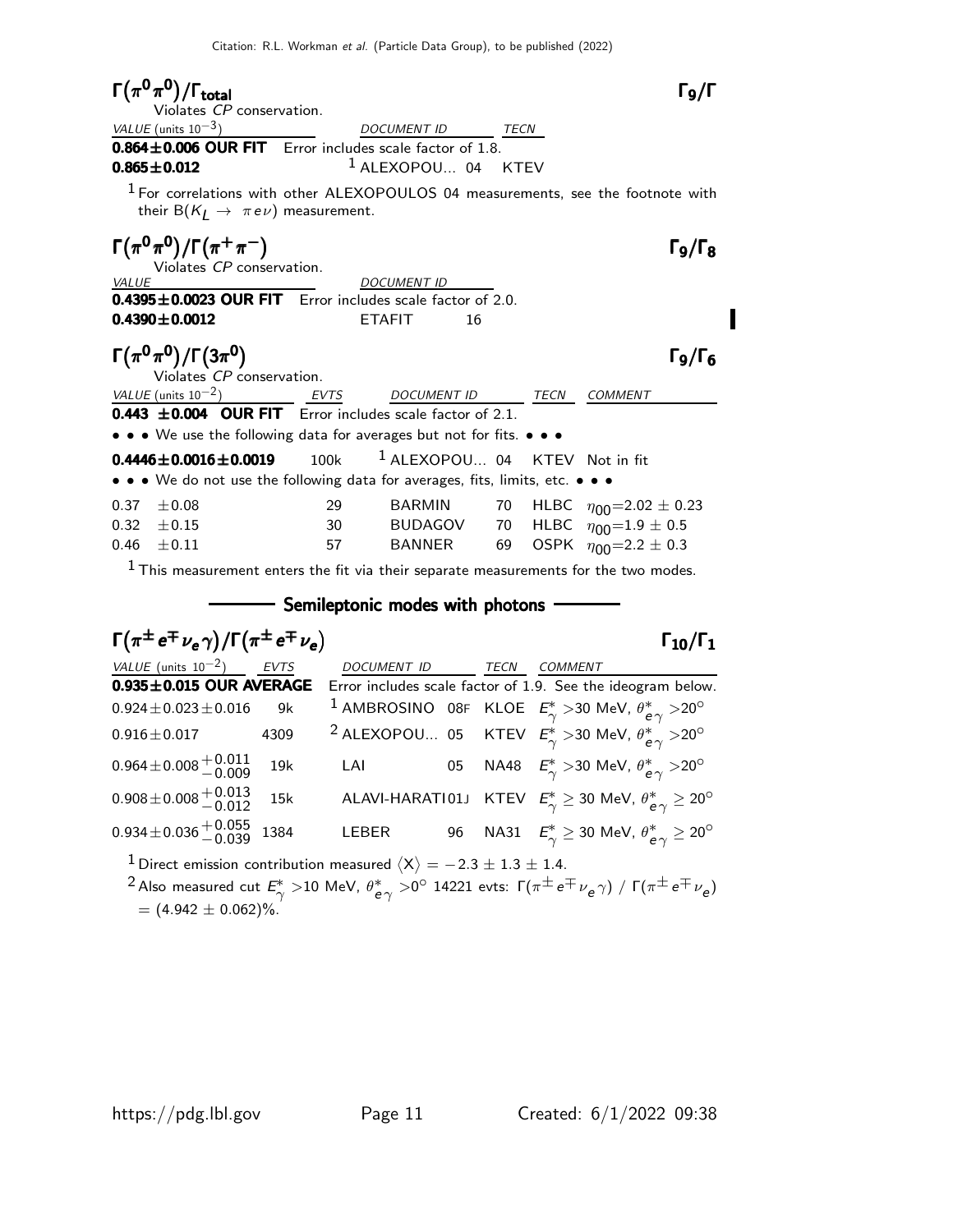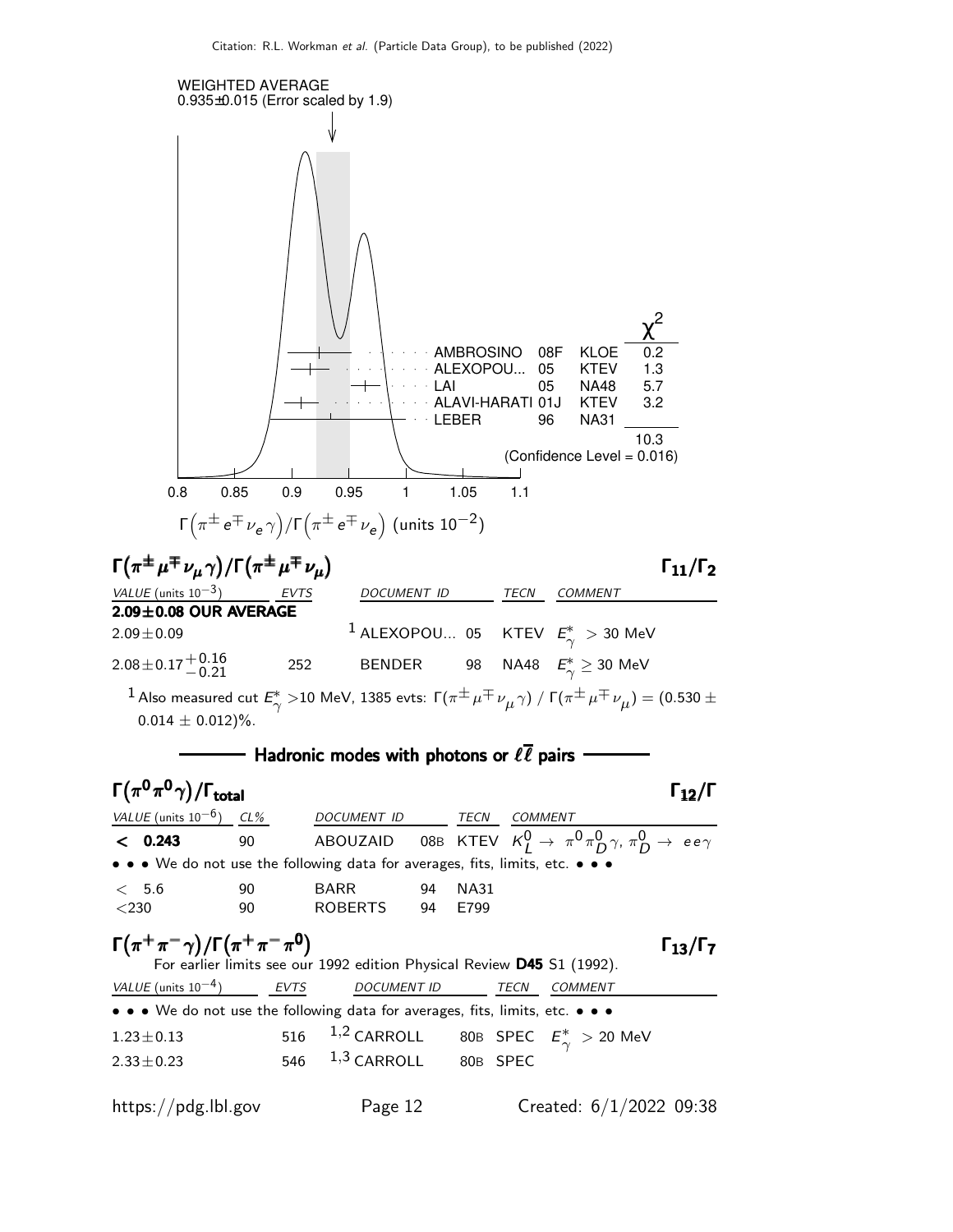#### $3.56 \pm 0.26$  1062  $1.4$  CARROLL 80B SPEC  $E^*_{\infty}$  $_{\gamma}^{\ast}$   $>$  20 MeV

 $^1$ CARROLL 80B quotes  $\mathsf{B}(\pi^+\pi^-\gamma)$  using normalization  $\mathsf{B}(\pi^+\pi^-\pi^0)=$  0.1239. We divide by this value to obtain their measured  $\Gamma(\pi^+\pi^-\, \gamma) \; / \; \Gamma(\pi^+\pi^-\, \pi^0).$ 

2 Internal Bremsstrahlung component only.

 $3$  Direct  $\gamma$  emission component only.

4 Both IB and DE components.

| $\Gamma(\pi^+\pi^-\gamma)/\Gamma(\pi^+\pi^-)$                   |      |                                                              |      | $\Gamma_{13}/\Gamma_8$ |
|-----------------------------------------------------------------|------|--------------------------------------------------------------|------|------------------------|
| VALUE (units $10^{-2}$ ) EVTS                                   |      | DOCUMENT ID                                                  | TECN | COMMENT                |
| $2.11 \pm 0.08$ OUR FIT Error includes scale factor of 2.9.     |      |                                                              |      |                        |
| $2.11 \pm 0.08$ OUR AVERAGE Error includes scale factor of 2.9. |      |                                                              |      |                        |
| $2.08 \pm 0.02 \pm 0.02$                                        |      | 8669 <sup>1</sup> ALAVI-HARATI01B KTEV $E^*_{\sim} > 20$ MeV |      |                        |
| $2.30 \pm 0.07$                                                 | 3136 | RAMBERG 93 E731 $E^*_{\sim} > 20$ MeV                        |      |                        |

 $1$ ALAVI-HARATI 01B includes both Direct Emission (DE) and Inner Bremsstrahlung (IB) processes.

#### $\Gamma(\pi^+\pi^-\gamma(DE))/\Gamma(\pi^+\pi^-\gamma)$  Γ<sub>14</sub>/Γ<sub>13</sub>  $\Gamma_{14}/\Gamma_{13}$

These values assume that  $\Gamma(K^0_L\to\pi^+\pi^-\gamma)=\Gamma(K^0_L\to\pi^+\pi^-\gamma(DE))+\Gamma(K^0_L\to\pi^+\pi^-\gamma)$  $\pi^+\pi^-\gamma$ (IB)), the sum of widths for the direct emission (DE) and inner bremsstrahlung (IE) processes, with no IB-DE interference. DE assumes a form factor as described in RAMBERG 93.

|                               |             |                    | COMMENT                                                         |
|-------------------------------|-------------|--------------------|-----------------------------------------------------------------|
|                               |             |                    |                                                                 |
| $0.684 \pm 0.009$ OUR AVERAGE |             |                    |                                                                 |
| 111k                          | ABOUZAID    |                    | 06A KTEV $E^*_{\sim} > 20$ MeV                                  |
| 8669                          |             |                    |                                                                 |
| 3136                          | RAMBERG     |                    | $E^* > 20$ MeV                                                  |
|                               | <b>EVTS</b> | <i>DOCUMENT ID</i> | TECN<br>ALAVI-HARATI01B KTEV $E_{\sim}^{*} > 20$ MeV<br>93 E731 |

 $\Gamma(\pi^0 2\gamma)/\Gamma_{\rm total}$  Γ<sub>15</sub>/Γ

| <i>VALUE</i> (units $10^{-6}$ ) |                               | CL% EVTS |      | DOCUMENT ID                                                                   |     | TECN        | COMMENT                                                                                                                                                                                  |
|---------------------------------|-------------------------------|----------|------|-------------------------------------------------------------------------------|-----|-------------|------------------------------------------------------------------------------------------------------------------------------------------------------------------------------------------|
|                                 | $1.273 \pm 0.033$ OUR AVERAGE |          |      |                                                                               |     |             |                                                                                                                                                                                          |
| $1.28 \pm 0.06 \pm 0.01$        |                               |          | 1.4k | $1$ ABOUZAID 08 KTEV                                                          |     |             |                                                                                                                                                                                          |
| $1.27 \pm 0.04 \pm 0.01$        |                               |          | 2.5k | $2$ LAI                                                                       | 02B | <b>NA48</b> |                                                                                                                                                                                          |
|                                 |                               |          |      | • • • We do not use the following data for averages, fits, limits, etc. • • • |     |             |                                                                                                                                                                                          |
| $1.68 \pm 0.07 \pm 0.08$        |                               |          | 884  | <sup>3</sup> ALAVI-HARATI99B KTEV                                             |     |             |                                                                                                                                                                                          |
| $\pm 0.2$<br>1.7 <sub>z</sub>   | $\pm 0.2$                     |          | 63   | <sup>4</sup> BARR<br>92                                                       |     | <b>NA31</b> |                                                                                                                                                                                          |
| 1.86 $\pm$ 0.60 $\pm$ 0.60      |                               |          | 60   | PAPADIMITR91 E731                                                             |     |             | $m_{\gamma\gamma}$ > 280 MeV                                                                                                                                                             |
| $5.1$                           |                               | 90       |      |                                                                               |     |             | PAPADIMITR91 E731 $m_{\gamma\gamma}$ < 264 MeV                                                                                                                                           |
| 2.1<br>$\pm 0.6$                |                               |          | 14   | <sup>5</sup> BARR 90C NA31                                                    |     |             | $m_{\gamma\,\gamma}>280\,\,{\rm MeV}$                                                                                                                                                    |
|                                 |                               |          |      |                                                                               |     |             | $^1$ ABOUZAID 08 reports (1.29 $\pm$ 0.03 $\pm$ 0.05) $\times$ 10 $^{-6}$ from a measurement of [F(K) $\rightarrow$                                                                      |
|                                 |                               |          |      |                                                                               |     |             | $(\pi^0 2\gamma)/\Gamma_{\text{total}}$ ] / [B(K $^0$ $\rightarrow \pi^0 \pi^0$ )] assuming B(K $^0$ $\rightarrow \pi^0 \pi^0$ ) = (8.69 ± 0.04) × 10 <sup>-4</sup> ,                    |
|                                 |                               |          |      |                                                                               |     |             | which we rescale to our best value B( $K_I^0 \rightarrow \pi^0 \pi^0$ ) = (8.64 $\pm$ 0.06) × 10 <sup>-4</sup> . Our first                                                               |
|                                 |                               |          |      |                                                                               |     |             | error is their experiment's error and our second error is the systematic error from using                                                                                                |
|                                 |                               |          |      |                                                                               |     |             |                                                                                                                                                                                          |
|                                 |                               |          |      |                                                                               |     |             | our best value.<br><sup>2</sup> LAI 02B reports $[\Gamma(\mathcal{K}^0_f \to \pi^0 2\gamma)/\Gamma_{\text{total}}] / [B(\mathcal{K}^0_L \to \pi^0 \pi^0)] = (1.467 \pm 0.032 \pm 0.032)$ |
|                                 |                               |          |      |                                                                               |     |             | 0.032) $\times$ 10 <sup>-3</sup> which we multiply by our best value B( $K_I^0 \rightarrow \pi^0 \pi^0$ ) = (8.64 $\pm$ 0.06) $\times$                                                   |
|                                 |                               |          |      |                                                                               |     |             | $10^{-4}$ . Our first error is their experiment's error and our second error is the systematic                                                                                           |
|                                 |                               |          |      |                                                                               |     |             |                                                                                                                                                                                          |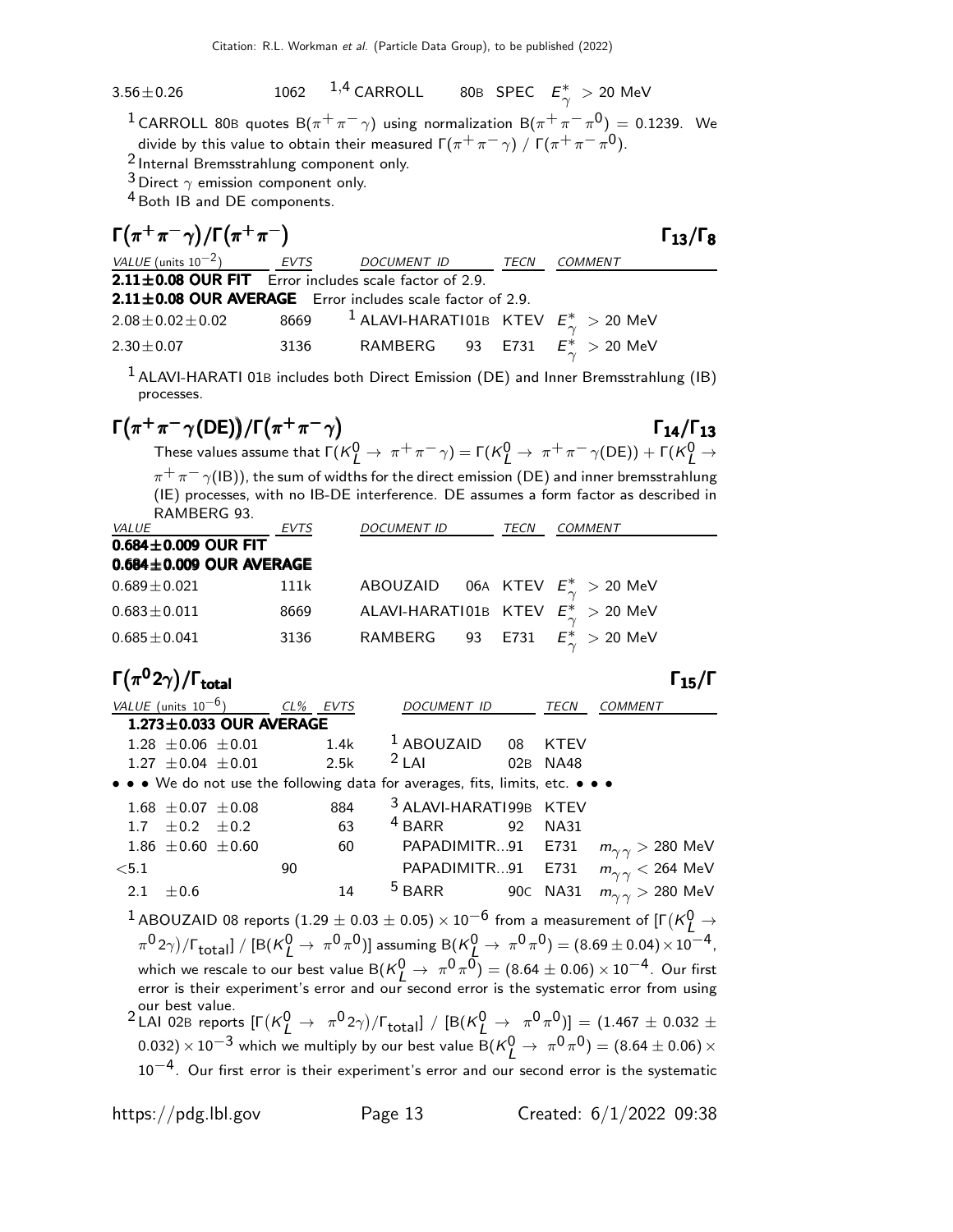error from using our best value. They also find that  $\mathsf{B}(\pi^{\mathsf{0}} 2\gamma,\; \mathsf{m}_{\gamma\gamma}^{\mathcal{}} < 110\,$  MeV)  $<$  $0.6 \times 10^{-8}$ (90% CL).  $^3$  ALAVI-HARATI 99B finds that  $\Gamma(\pi^{\textsf{O}}2\gamma,\ m_{\gamma^\prime\gamma^\prime}$   $<$ 240 MeV))  $/\Gamma(\pi^{\textsf{O}}2\gamma)=(17.3\pm1.3\pm1.3$ 1.5)%. Superseded by ABOUZAID 08.  $^4$ BARR 92 find that  $\Gamma(\pi^{\textsf{O}}2\gamma,\ m_{\gamma^\gamma}^\gamma$  <240 MeV)/ $\Gamma(\pi^{\textsf{O}}2\gamma)$ < 0.09 (90% CL).  $5$  BARR 90C superseded by BARR 92.

| $\Gamma(\pi^0\gamma e^+e^-)/\Gamma_{\rm total}$                               |    |                |                                                                                                                                   |             | $\Gamma_{16}/\Gamma$ |
|-------------------------------------------------------------------------------|----|----------------|-----------------------------------------------------------------------------------------------------------------------------------|-------------|----------------------|
| VALUE (units $10^{-8}$ ) CL% EVTS                                             |    |                | <b>DOCUMENT ID</b>                                                                                                                | <b>TECN</b> |                      |
| $1.62 \pm 0.14 \pm 0.09$                                                      |    | 125            | <sup>1</sup> ABOUZAID 07D KTEV                                                                                                    |             |                      |
| • • • We do not use the following data for averages, fits, limits, etc. • • • |    |                |                                                                                                                                   |             |                      |
| $2.34 \pm 0.35 \pm 0.13$                                                      |    | 44             | ALAVI-HARATI01E KTEV                                                                                                              |             |                      |
| ${<}71$                                                                       | 90 | $\overline{0}$ | MURAKAMI 99 SPEC                                                                                                                  |             |                      |
|                                                                               |    |                | <sup>1</sup> ABOUZAID 07D includes 1997 (ALAVI-HARATI 01E) and 1999 data. It measures the                                         |             |                      |
|                                                                               |    |                | ratio of B( $K_I^0 \to \pi^0 \gamma e^+ e^-$ ) / B( $K_I^0 \to \pi^0 \pi_D^0$ ), where $\pi_D^0$ is the Dalitz decaying           |             |                      |
|                                                                               |    |                | $\pi^0$ , and uses PDG 06 values B $(K_I^0 \to \pi^0 \pi^0) = (8.69 \pm 0.04) \times 10^{-4}$ , and B $(\pi_D^0 \to \pi^0 \pi^0)$ |             |                      |
|                                                                               |    |                | $e^+e^-\gamma$ = (1.198 $\pm$ 0.032) $\times$ 10 <sup>-2</sup> . Supersedes ALAVI-HARATI 01E result.                              |             |                      |

#### - Other modes with photons or  $\ell\overline{\ell}$  pairs -

| $\Gamma(2\gamma)/\Gamma_{\rm total}$                                          |      |                    |    |             | $\Gamma_{17}/\Gamma$                                                                                                                                   |
|-------------------------------------------------------------------------------|------|--------------------|----|-------------|--------------------------------------------------------------------------------------------------------------------------------------------------------|
| VALUE (units $10^{-4}$ )                                                      | EVTS | <i>DOCUMENT ID</i> |    | TECN        | <b>COMMENT</b>                                                                                                                                         |
| 5.47±0.04 OUR FIT Error includes scale factor of 1.1.                         |      |                    |    |             |                                                                                                                                                        |
| • • • We do not use the following data for averages, fits, limits, etc. • • • |      |                    |    |             |                                                                                                                                                        |
| $4.54 \pm 0.84$                                                               |      | $1$ BANNER         |    | 72B OSPK    |                                                                                                                                                        |
| 4.5 $\pm 1.0$                                                                 | 23   |                    |    |             | ENSTROM 71 OSPK $K_I^0$ 1.5–9 GeV/c                                                                                                                    |
| 5.0 $\pm 1.0$                                                                 |      | $2$ REPELLIN       | 71 | <b>OSPK</b> |                                                                                                                                                        |
| 5.5 $\pm 1.1$                                                                 | 90   |                    |    |             | KUNZ 68 OSPK Norm.to $3 \pi$ (C+N)                                                                                                                     |
|                                                                               |      |                    |    |             | <sup>1</sup> This value uses $(\eta_{00}/\eta_{+-})^2 = 1.05 \pm 0.14$ . In general, $\Gamma(2\gamma)/\Gamma_{\text{total}} = [(4.32 \pm 0.55) \times$ |

 $10^{-4}$ ] [ $(\eta_{00}/\eta_{+-})^2$ ].

2 Assumes regeneration amplitude in copper at 2 GeV is 22 mb. To evaluate for a given regeneration amplitude and error, multiply by (regeneration amplitude/22mb)<sup>2</sup>.

|              | $\Gamma(2\gamma)/\Gamma(3\pi^0)$                                              |             |                                     |    |             |                           | $\Gamma_{17}/\Gamma_6$   |
|--------------|-------------------------------------------------------------------------------|-------------|-------------------------------------|----|-------------|---------------------------|--------------------------|
|              | VALUE (units $10^{-3}$ )                                                      | <b>EVTS</b> | DOCUMENT ID                         |    | <b>TECN</b> | <b>COMMENT</b>            |                          |
|              | $2.802 \pm 0.017$ OUR FIT                                                     |             |                                     |    |             |                           |                          |
|              | $2.802 \pm 0.018$ OUR AVERAGE                                                 |             |                                     |    |             |                           |                          |
|              | $2.79 \pm 0.02 \pm 0.02$                                                      | 27k         | <b>ADINOLFI</b>                     | 03 | KLOE        |                           |                          |
|              | $2.81 \pm 0.01 \pm 0.02$                                                      |             | LAI                                 | 03 | NA48        |                           |                          |
|              | • • • We do not use the following data for averages, fits, limits, etc. • • • |             |                                     |    |             |                           |                          |
|              | 2.13 $\pm$ 0.43                                                               | 28          | <b>BARMIN</b>                       | 71 | HLBC        |                           |                          |
|              | $2.24 + 0.28$                                                                 | 115         | <b>BANNER</b>                       | 69 | <b>OSPK</b> |                           |                          |
| 2.5          | $\pm 0.7$                                                                     | 16          | <b>ARNOLD</b>                       |    |             | 68B HLBC Vacuum decay     |                          |
|              | $\Gamma(2\gamma)/\Gamma(\pi^0\pi^0)$                                          |             |                                     |    |             |                           | $\Gamma_{17}/\Gamma_{9}$ |
| <i>VALUE</i> |                                                                               | EVTS        | DOCUMENT ID                         |    | TECN        |                           |                          |
|              | $0.633 \pm 0.006$ OUR FIT                                                     |             | Error includes scale factor of 1.4. |    |             |                           |                          |
|              | $0.632 \pm 0.004 \pm 0.008$                                                   | 110k        | BURKHARDT 87                        |    | NA31        |                           |                          |
|              | https://pdg.lbl.gov                                                           |             | Page 14                             |    |             | Created: $6/1/2022$ 09:38 |                          |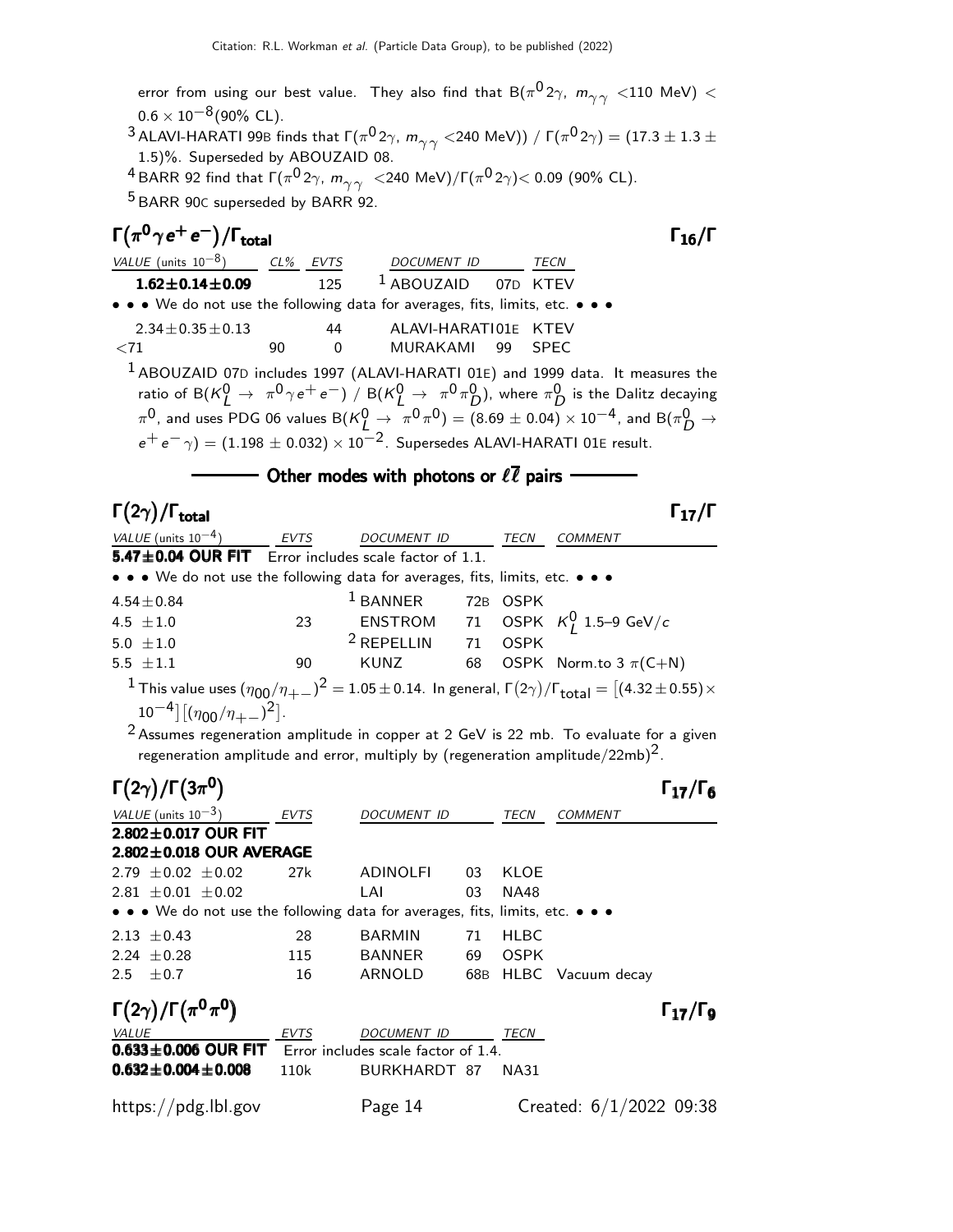#### Γ $(3\gamma)$ /Γ<sub>total</sub> Γ CL% DOCUMENT ID TECN  $< 7.4 \times 10^{-8}$ 90  $1$  TUNG 11 K391 • • • We do not use the following data for averages, fits, limits, etc. • • •  $\langle 2.4 \times 10^{-7}$  90  $^{2}$  BARR 95C NA31

 $1$  TUNG 11 reports the result assuming parity violating interaction and using 2005 data (Run-II and III). Assuming parity conserving or phase space interaction, the 90% upper limits obtained are  $7.5 \times 10^{-8}$  and  $8.6 \times 10^{-8}$ , respectively.

 $^2$  Assumes a phase-space decay distribution.

### $\Gamma(e^+e^-\gamma)/\Gamma_{\text{total}}$  Γ<sub>19</sub>/Γ

 $\Gamma_{18}/\Gamma$ 

| $\Gamma(e^+e^-\gamma)/\Gamma_{\rm total}$                                        |             |             |                 |             | $\Gamma_{19}/\Gamma$ |
|----------------------------------------------------------------------------------|-------------|-------------|-----------------|-------------|----------------------|
| VALUE (units $10^{-6}$ )                                                         | <b>EVTS</b> | DOCUMENT ID |                 | TECN        |                      |
| <b>9.4<math>\pm</math>0.4 OUR FIT</b> Error includes scale factor of 2.0.        |             |             |                 |             |                      |
| 10.0±0.5 OUR AVERAGE Error includes scale factor of 1.5. See the ideogram below. |             |             |                 |             |                      |
| $10.6 \pm 0.2 \pm 0.4$                                                           | 6864        | $1$ FANTI   | 99B             | <b>NA48</b> |                      |
| $9.2 \pm 0.5 \pm 0.5$                                                            | 1053        | <b>BARR</b> | 90B             | NA31        |                      |
| $9.1 \pm 0.4 \pm 0.6$                                                            | 919         | OHL         | 90 <sub>B</sub> | B845        |                      |



 $^1$  For FANTI 99B, the  $\pm$ 0.4 systematic error includes for uncertainties in the calculation, primarily uncertainties in the  $\pi^0\to~e^+e^-\gamma$  and  $\kappa_L^0\to~\pi^0\pi^0$  branching ratios, evaluated using our 1999 Web edition values.  $\mathsf{\Gamma}(e^+e^-\gamma)/\mathsf{\Gamma}_{\textsf{total}}$  (units  $10^{-6})$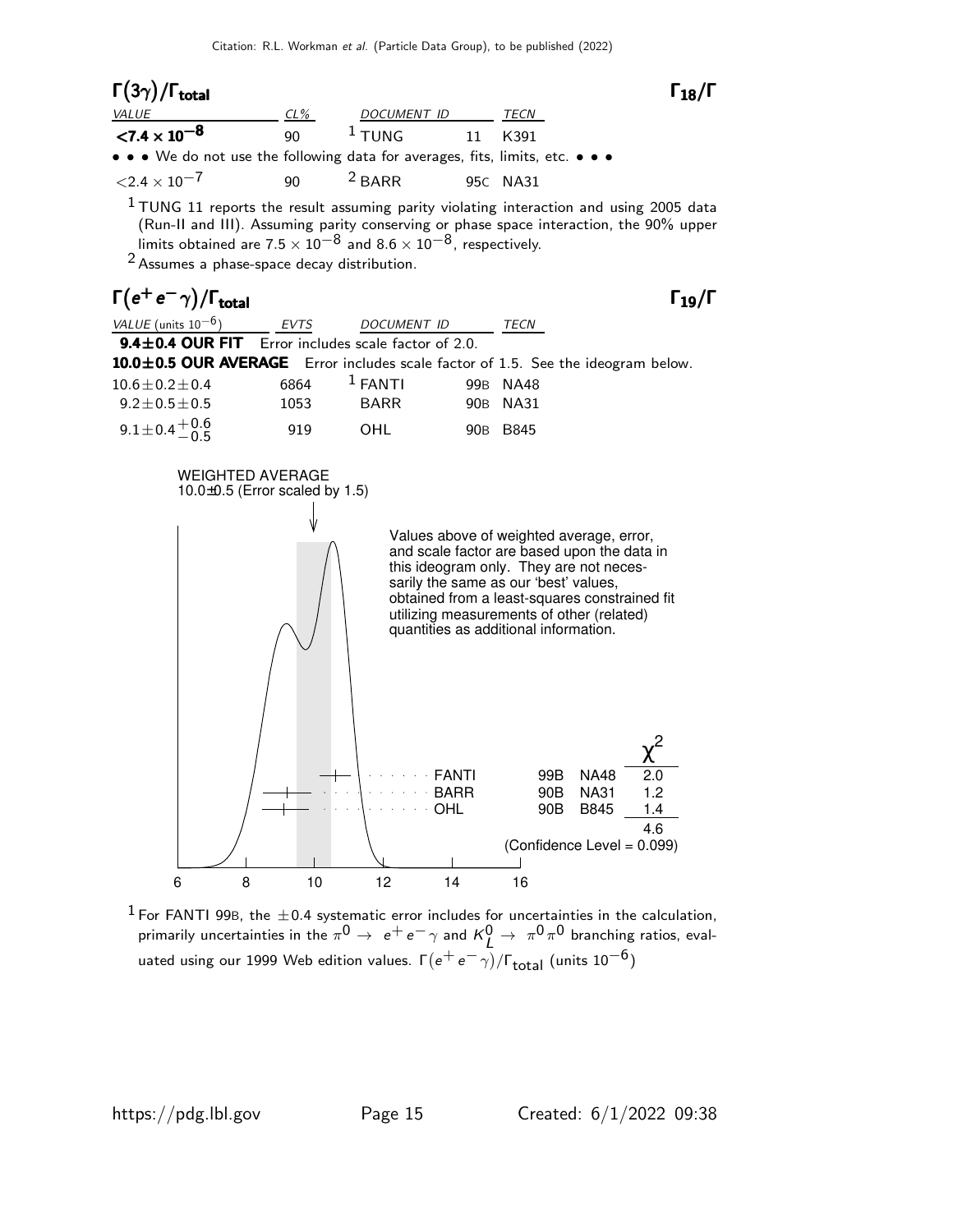$$
\Gamma(e^+e^-\gamma)/\Gamma(3\pi^0) \qquad \qquad \Gamma_{19}/\Gamma_6
$$

 $\Gamma_{19}/\Gamma_6$ 

| <i>VALUE</i> (units $10^{-5}$ )                                                                                                                                                                                                                                                                                                                                                                                                         | EVTS    | DOCUMENT ID                    | TECN |                      |
|-----------------------------------------------------------------------------------------------------------------------------------------------------------------------------------------------------------------------------------------------------------------------------------------------------------------------------------------------------------------------------------------------------------------------------------------|---------|--------------------------------|------|----------------------|
| 4.82 $\pm$ 0.21 OUR FIT Error includes scale factor of 2.0.                                                                                                                                                                                                                                                                                                                                                                             |         |                                |      |                      |
| 4.63 $\pm$ 0.04 $\pm$ 0.13                                                                                                                                                                                                                                                                                                                                                                                                              | 83k - 1 | <sup>1</sup> ABOUZAID 07B KTEV |      |                      |
| <sup>1</sup> ABOUZAID 07B reports $[\Gamma(K_f^0 \rightarrow e^+e^-\gamma)/\Gamma(K_f^0 \rightarrow 3\pi^0)] / [3\Gamma(\pi^0 \rightarrow 2\gamma)/$                                                                                                                                                                                                                                                                                    |         |                                |      |                      |
| $\Gamma_{\text{total}} \times \Gamma(\pi^0 \to e^+e^-\gamma)/\Gamma_{\text{total}}] = (1.3302 \pm 0.0046 \pm 0.0103) \times 10^{-3}$ which<br>we multiply by our best value $3\Gamma(\pi^0 \to 2\gamma)/\Gamma_{\text{total}} \times \Gamma(\pi^0 \to e^+e^-\gamma)/\Gamma_{\text{total}} = 0.0348 \pm 0.0010$ . Our first error is their experiment's error and our second error is the<br>systematic error from using our best value. |         |                                |      |                      |
| $\Gamma(\mu^+\mu^-\gamma)/\Gamma_{\rm total}$                                                                                                                                                                                                                                                                                                                                                                                           |         |                                |      | $\Gamma_{20}/\Gamma$ |

| <b>EVTS</b> | <b>DOCUMENT ID</b>    | TECN                                                      |
|-------------|-----------------------|-----------------------------------------------------------|
|             |                       |                                                           |
| 9100        | ALAVI-HARATI01G KTEV  |                                                           |
| 45          | <b>FANTI</b><br>97    | NA48                                                      |
| 197         | <b>SPENCER</b><br>95. | F799                                                      |
|             |                       | 3.59±0.11 OUR AVERAGE Error includes scale factor of 1.3. |

 $\Gamma(e^+e^-\gamma\gamma)/\Gamma_{\rm total}$ 

total  $\qquad \qquad$   $\qquad$   $\qquad$   $\qquad$   $\qquad$   $\qquad$   $\qquad$   $\qquad$   $\qquad$   $\qquad$   $\qquad$   $\qquad$   $\qquad$   $\qquad$   $\qquad$   $\qquad$   $\qquad$   $\qquad$   $\qquad$   $\qquad$   $\qquad$   $\qquad$   $\qquad$   $\qquad$   $\qquad$   $\qquad$   $\qquad$   $\qquad$   $\qquad$   $\qquad$   $\qquad$   $\qquad$   $\qquad$   $\qquad$   $\qquad$   $\$ 

| VALUE (units $10^{-7}$ )                            | <b>EVTS</b> | DOCUMENT ID        |    | TECN        | <b>COMMENT</b>                              |                      |
|-----------------------------------------------------|-------------|--------------------|----|-------------|---------------------------------------------|----------------------|
|                                                     |             |                    |    |             |                                             |                      |
| $5.95 \pm 0.33$ OUR AVERAGE                         |             |                    |    |             |                                             |                      |
| $5.84 \pm 0.15 \pm 0.32$                            | 1543        |                    |    |             | ALAVI-HARATI01F KTEV $E^*_{\gamma} > 5$ MeV |                      |
| 8.0 $\pm$ 1.5 $\frac{+1.4}{-1.2}$                   | 40          | SETZU              | 98 |             | NA31 $E^*_{\gamma} > 5$ MeV                 |                      |
| 6.5 $\pm 1.2$ $\pm 0.6$                             | 58          | <b>NAKAYA</b>      | 94 | E799        | $E_\gamma^*>5$ MeV                          |                      |
| 6.6 $\pm$ 3.2                                       |             | MORSE              | 92 |             | B845 $E_{\gamma}^*$ > 5 MeV                 |                      |
| $\Gamma(\mu^+\mu^-\gamma\gamma)/\Gamma_{\rm total}$ |             |                    |    |             |                                             | $\Gamma_{22}/\Gamma$ |
| VALUE (units $10^{-9}$ )                            | <b>EVTS</b> | <b>DOCUMENT ID</b> |    | <b>TECN</b> | <b>COMMENT</b>                              |                      |

|                      | - - - - | -----------                                              | . | ------------- |
|----------------------|---------|----------------------------------------------------------|---|---------------|
| $10.4 + 7.5 \pm 0.7$ |         | ALAVI-HARATIOOE KTEV $m_{\gamma\gamma} \ge 1$ MeV/ $c^2$ |   |               |
|                      |         |                                                          |   |               |

#### $\overline{\phantom{m}}$  Charge conjugation  $\times$  Parity (*CP*) or Lepton Family number (*LF*)  $\overline{\phantom{m}}$ wiolating modes, or  $\Delta S = 1$  weak neutral current (S1) modes

 $\Gamma(\mu^+\mu^-)/\Gamma(\pi^+\pi^-)$  Γ<sub>23</sub>/Γ<sub>8</sub> Γ23/ΓTest for  $\Delta S = 1$  weak neutral current. Allowed by higher-order electroweak interaction. VALUE (units 10<sup>-6</sup>) EVTS DOCUMENT ID TECN COMMENT  $3.48 \pm 0.05$  OUR AVERAGE  $3.474 \pm 0.057$  6210 AMBROSE 00 B871<br> $3.87 \pm 0.30$  179 <sup>1</sup> AKAGI 95 SPEC  $3.87 \pm 0.30$  179 <sup>1</sup> AKAGI 95 SPEC 3.38 ±0.17 707 HEINSON 95 B791 • • • We do not use the following data for averages, fits, limits, etc. • • • 3.9  $\pm$  0.3  $\pm$  0.1 178 <sup>2</sup> AKAGI 91B SPEC In AKAGI 95 3.45  $\pm$  0.18  $\pm$  0.13 368 <sup>3</sup> HEINSON 91 SPEC In HEINSON 95 4.1 ±0.5 54 INAGAKI 89 SPEC In AKAGI 91B  $2.8 \pm 0.3 \pm 0.2$  87 MATHIAZHA...89B SPEC In HEINSON 91  $^1$  AKAGI 95 gives this number multiplied by the PDG 1992 average for Γ( $\kappa_L^0$   $\rightarrow$  $(\pi^+\pi^-)/\Gamma$ (total).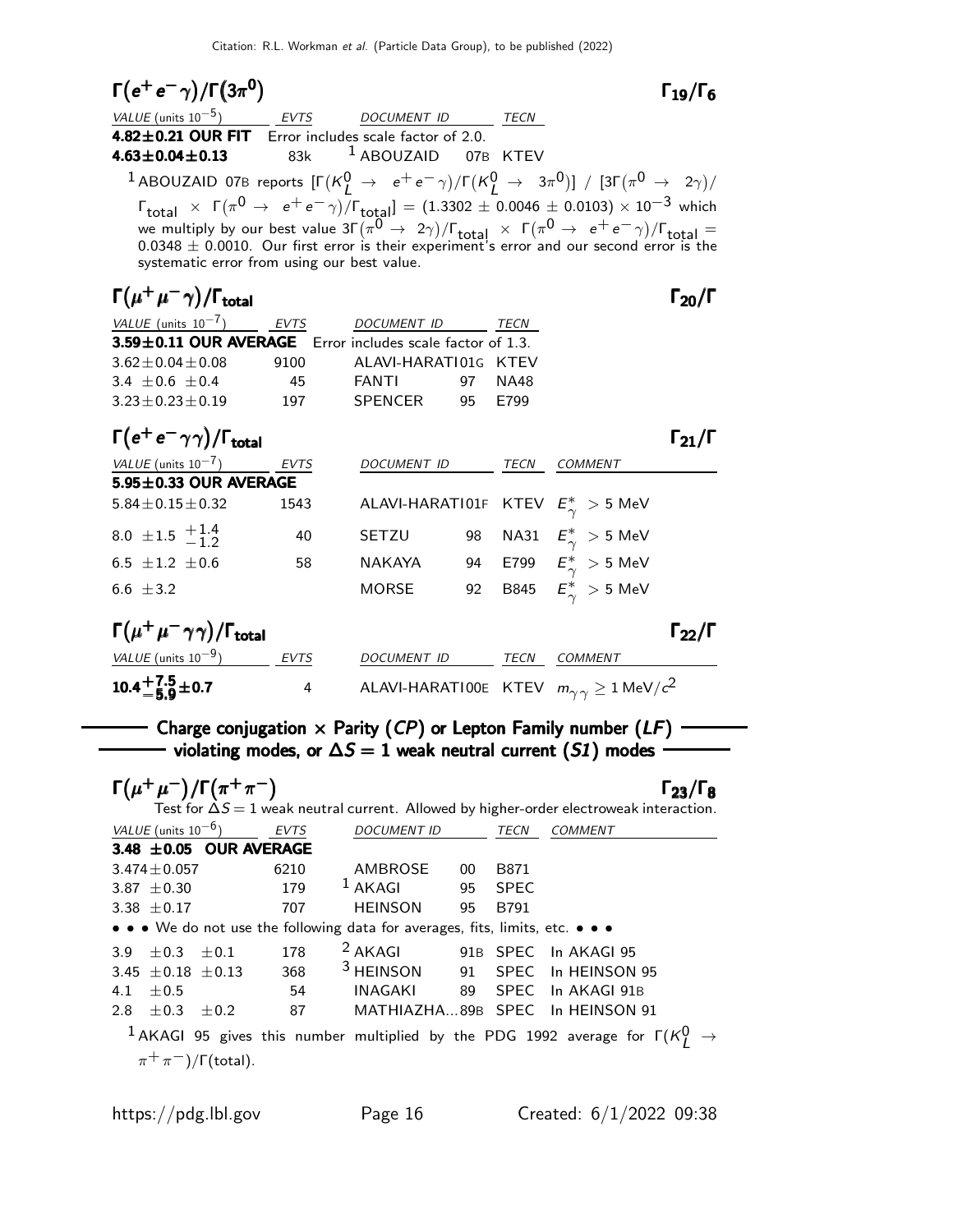$^2$  AKAGI 91B give this number multiplied by the 1990 PDG average for  $\mathsf{\Gamma}(K^0_L \rightarrow$  $\pi^+\pi^-)$ /Γ(total).  $^3$ HEINSON 91 give Γ( $\kappa_L^0 \to \mu\mu$ )/Γ<sub>total</sub>. We divide out the Γ( $\kappa_L^0 \to \pi^+\pi^-$ )/Γ<sub>total</sub> PDG average which they used.  $\Gamma(e^+e^-)/\Gamma_{\text{total}}$  Γ<sub>24</sub>/Γ Test for  $\Delta S = 1$  weak neutral current. Allowed by higher-order electroweak interaction. VALUE (units  $10^{-10}$ ) CL% EVTS DOCUMENT ID TECN <sup>0</sup>.087+0.<sup>057</sup> <sup>−</sup>0.<sup>041</sup> <sup>0</sup>.087+0.<sup>057</sup> <sup>−</sup>0.<sup>041</sup> <sup>0</sup>.087+0.<sup>057</sup> <sup>−</sup>0.<sup>041</sup> <sup>0</sup>.087+0.<sup>057</sup> −0.041 4 AMBROSE 98 B871 • • • We do not use the following data for averages, fits, limits, etc. • • •  $\lt1.6$  90 1 AKAGI 95 SPEC  $\leq$ 0.41 90 0  $^{1}$  ARISAKA 93B B791 <sup>1</sup> ARISAKA 93B includes all events with  $<$ 6 MeV radiated energy.  $\Gamma(\pi^+\pi^-e^+e^-)/\Gamma_{\rm total}$  Γ<sub>25</sub>/Γ Test for  $\Delta S = 1$  weak neutral current. Allowed by higher-order electroweak interaction. VALUE (unit<u>s 10<sup>-7</sup>) CL% EVTS</u> DOCUMENT ID TECN COMMENT  $3.11\pm0.19$  OUR AVERAGE  $3.08 \pm 0.09 \pm 0.18$  1125 <sup>1</sup> LAI 03C NA48  $3.2 \pm 0.6 \pm 0.4$  37 ADAMS 98 KTEV 4.4 ±1.3 ±0.5 13 TAKEUCHI 98 SPEC • • • We do not use the following data for averages, fits, limits, etc. • • •  $\langle 4.6$  90 90 NOMURA 97 SPEC  $m_{\rho, \rho} > 4$  MeV  $1$  LAI 03C second error is  $0.15$ (syst) $\pm 0.10$ (norm) combined in quadrature. The normalization uses BR( $K_L \rightarrow \pi^+ \pi^- \pi^0$ ) \* BR( $\pi^0 \rightarrow e^+ e^-$ ) = (1.505  $\pm$  0.047)  $\times$   $10^{-3}$ from our 2000 Edition.

$$
\Gamma(\pi^0 \pi^0 e^+ e^-)/\Gamma_{\text{total}}
$$

Test for  $\Delta S=1$  weak neutral current. Allowed by higher-order electroweak interaction. VALUE (units  $10^{-9}$ ) CL% EVTS DOCUMENT ID TECN <6.6 90 1 ALAVI-HARATI02C E799

 $\Gamma(\pi^0\pi^0\mu^+\mu^-)/\Gamma_{\rm total}$  $\Gamma_{27}/\Gamma$ Test for  $\Delta \acute{S}=1$  weak neutral current. Allowed by higher-order electroweak interaction. VALUE CL<sup>%</sup> DOCUMENT ID TECN  $\leq 9.2 \times 10^{-11}$  90 <sup>1</sup> ABOUZAID 11A E799

 $^1$  ABOUZAID 11A also reports B( $\kappa_L^0 \rightarrow \ \pi^0 \pi^0 \chi^0 \rightarrow \ \pi^0 \pi^0 \mu^+ \mu^-) <\ 1.0 \times 10^{-10}$  at 90% C.L., where the  $X^0$  is a possible new neutral boson that was reported by PARK 05 with a mass of 214.3  $\pm$  0.5 MeV/c<sup>2</sup>.

| $\Gamma(\mu^+\mu^ \mathrm{e^+}\,\mathrm{e^-})/\Gamma_{\mathrm{total}}$ | $\Gamma_{28}/\Gamma$ |
|------------------------------------------------------------------------|----------------------|
|                                                                        |                      |

Test for  $\Delta S = 1$  weak neutral current. Allowed by higher-order electroweak interaction. VALUE (units 10<sup>-9</sup>) CL% EVTS DOCUMENT ID TECN COMMENT

| VALUL TUNIUS IU             | CL/0 LVIJ |     | <i>D</i> UCUMLIVI ID              | 1.5.18  | CUMMENT |  |
|-----------------------------|-----------|-----|-----------------------------------|---------|---------|--|
| $2.69 \pm 0.27$ OUR AVERAGE |           |     |                                   |         |         |  |
| $2.69 \pm 0.24 \pm 0.12$    |           | 131 | <sup>1</sup> ALAVI-HARATI03B KTEV |         |         |  |
| 2.9 $\frac{+6.7}{-2.4}$     |           |     | GU.                               | 96 F799 |         |  |

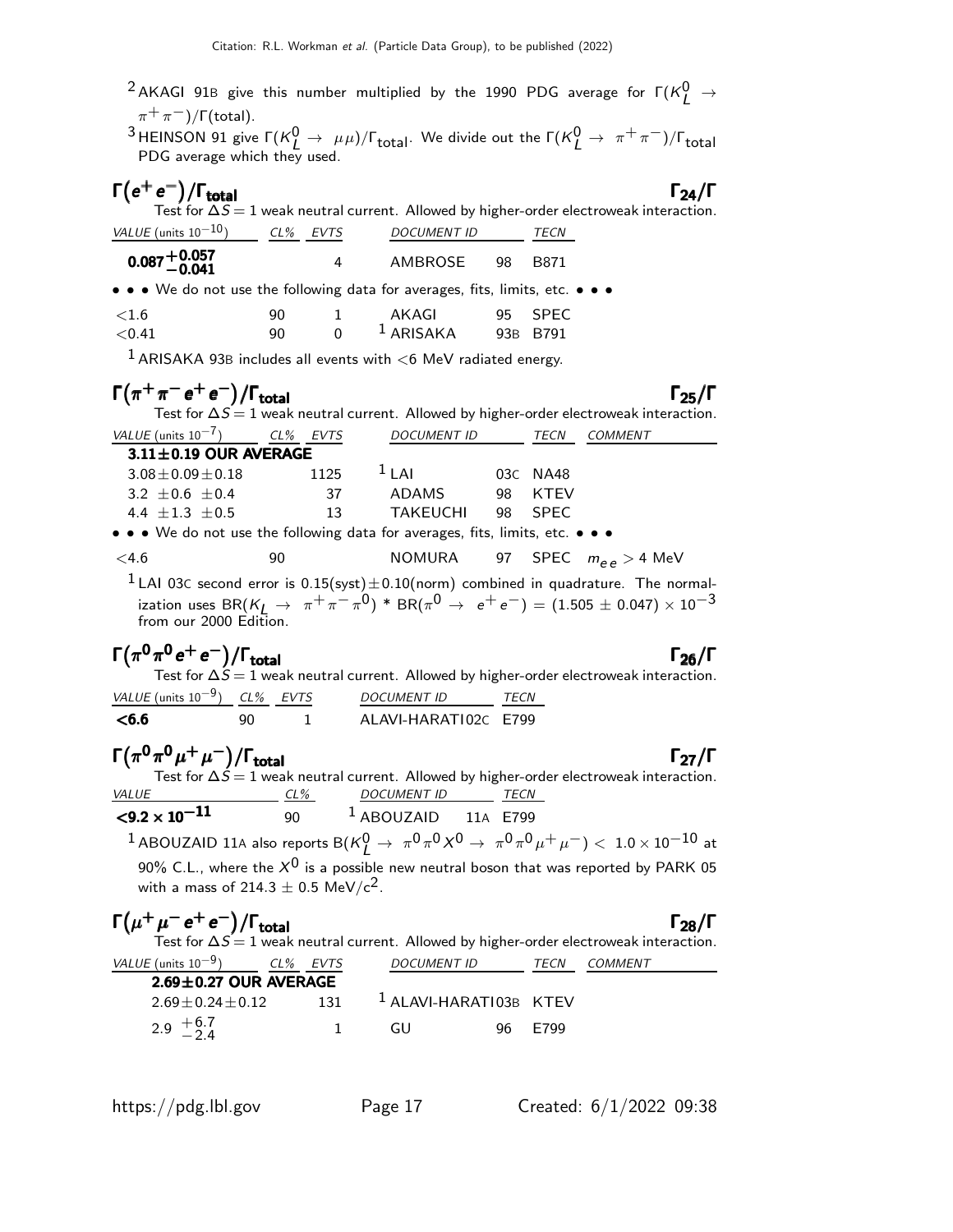• • • We do not use the following data for averages, fits, limits, etc. • • •

| $2.62 \pm 0.40 \pm 0.17$ |    | 43. |        |         | ALAVI-HARATI01H KTEV Sup. by ALAVI- |
|--------------------------|----|-----|--------|---------|-------------------------------------|
|                          |    |     |        |         | HARATI 03B                          |
| $<$ 4900                 | 90 |     | BALATS | 83 SPEC |                                     |

<sup>1</sup> ALAVI-HARATI 03B also measures the linear slope  $\alpha = -1.59 \pm 0.37$ .

| $\Gamma(e^+e^-e^+e^-)/\Gamma_{\text{total}}$ |      |         |                      |          | $\Gamma_{29}/\Gamma$<br>Test for $\Delta S = 1$ weak neutral current. Allowed by higher-order electroweak interaction. |
|----------------------------------------------|------|---------|----------------------|----------|------------------------------------------------------------------------------------------------------------------------|
| <i>VALUE</i> (units $10^{-8}$ )              | EVTS |         | <i>DOCUMENT ID</i>   | TECN     | COMMENT                                                                                                                |
| $3.56 \pm 0.21$ OUR AVERAGE                  |      |         |                      |          |                                                                                                                        |
| $3.30 + 0.24 + 0.25$                         | 200  | $11$ Al |                      | 05B NA48 |                                                                                                                        |
| $3.72 \pm 0.18 \pm 0.23$                     | 441  |         | ALAVI-HARATI01D KTEV |          |                                                                                                                        |

3.96±0.78±0.32 27 GU 94 E799

 $3.07 \pm 1.25 \pm 0.26$  6 VAGINS 93 B845 • • • We do not use the following data for averages, fits, limits, etc. • • •

| 6 $\pm 2$ $\pm 1$         |                          | $18 \t 2 AKAGI$   |         | 95 SPEC $m_{\rho\rho} > 470$ MeV |
|---------------------------|--------------------------|-------------------|---------|----------------------------------|
| $7 + 3 + 2$               |                          | $6\qquad 2$ AKAGI |         | 95 SPEC $m_{\rho\rho} > 470$ MeV |
| $10.4 \pm 3.7 \pm 1.1$    |                          | 8 $3$ BARR        | 95 NA31 |                                  |
| $6\quad \pm 2\quad \pm 1$ | 18 —                     | AKAGI             |         | 93 CNTR Sup. by AKAGI 95         |
| 4 $\pm 3$                 | $\overline{\phantom{a}}$ | BARR              |         | 91 NA31 Sup. by BARR 95          |

<sup>1</sup> LAI 05B uses 1998 and 1999 data. Data are normalized to the observed events of  $K^0_L \rightarrow$  $\pi^+\pi^-\pi^0$  ( $\pi^0$  into Dalitz pair) and PDG 04 values are used for B( $\kappa_L^0 \to \pi^+\pi^-\pi^0$ ) and B $(\pi^0\rightarrow\ e^+e^-\gamma)$ . The systematic error includes a normalization error of  $\pm$ 0.10.  $2$  Values are for the total branching fraction, acceptance-corrected for the  $m_{ee}$  cuts shown.

<sup>3</sup> Distribution of angles between two  $e^+e^-$  pair planes favors  $\mathit{CP} = −1$  for  $\mathit{K}_{L}^{0}.$ 

#### $\Gamma(\pi^0\mu^+\mu^-)/\Gamma_{\rm total}$  Γ<sub>30</sub>/Γ  $\int_{0}^{\infty}$  total  $\int_{0}^{\infty}$   $\int_{0}^{\infty}$   $\int_{0}^{\infty}$   $\int_{0}^{\infty}$   $\int_{0}^{\infty}$   $\int_{0}^{\infty}$   $\int_{0}^{\infty}$   $\int_{0}^{\infty}$   $\int_{0}^{\infty}$   $\int_{0}^{\infty}$   $\int_{0}^{\infty}$   $\int_{0}^{\infty}$   $\int_{0}^{\infty}$   $\int_{0}^{\infty}$   $\int_{0}^{\infty}$   $\int_{0}^$

Violates  ${\it CP}$  in leading order. Test for  $\Delta S=1$  weak neutral current. Allowed by higher-order electroweak interaction.

| VALUE (units $10^{-9}$ ) CL% EVTS                                             |    |  | <i>DOCUMENT ID</i>   | TECN |  |
|-------------------------------------------------------------------------------|----|--|----------------------|------|--|
| $<$ 0.38                                                                      | 90 |  | ALAVI-HARATI00D KTEV |      |  |
| • • • We do not use the following data for averages, fits, limits, etc. • • • |    |  |                      |      |  |

<5.1 90 0 HARRIS 93 E799

#### $\Gamma(\pi^0 e^+ e^-)/\Gamma_{\rm total}$  Γ<sub>31</sub>/Γ  $^{-})/\Gamma_{\text{total}}$ Γ<sub>31</sub>/Γ

Violates CP in leading order. Direct and indirect CP-violating contributions are expected to be comparable and to dominate the CP-conserving part. LAI 02B result suggests that CP-violation effects dominate. Test for  $\Delta S = 1$  weak neutral current. Allowed by higher-order electroweak interaction.

| VALUE (units $10^{-10}$ ) |                                | $CL\%$ | <b>EVTS</b>   | <b>DOCUMENT ID</b>                                                            | TECN     | COMMENT                                 |
|---------------------------|--------------------------------|--------|---------------|-------------------------------------------------------------------------------|----------|-----------------------------------------|
| 2.8                       |                                | 90     |               | <sup>1</sup> ALAVI-HARATI04A KTEV combined result                             |          |                                         |
|                           |                                |        |               | • • • We do not use the following data for averages, fits, limits, etc. • • • |          |                                         |
| 3.5                       |                                | 90     |               | ALAVI-HARATI04A KTEV                                                          |          |                                         |
|                           | $0.0047 + 0.0022$<br>$-0.0018$ |        |               | $2$ LAI                                                                       |          | 02B NA48 CP-conserving part             |
| 5.1                       |                                | 90     | $\mathcal{P}$ | ALAVI-HARATI01                                                                | KTFV     |                                         |
| 0.01                      | to 0.02                        |        |               |                                                                               |          | ALAVI-HARAT199B KTEV CP-conserving part |
| 43                        |                                | 90     | 0             | <b>HARRIS</b>                                                                 | 93B E799 |                                         |
|                           |                                |        |               |                                                                               |          |                                         |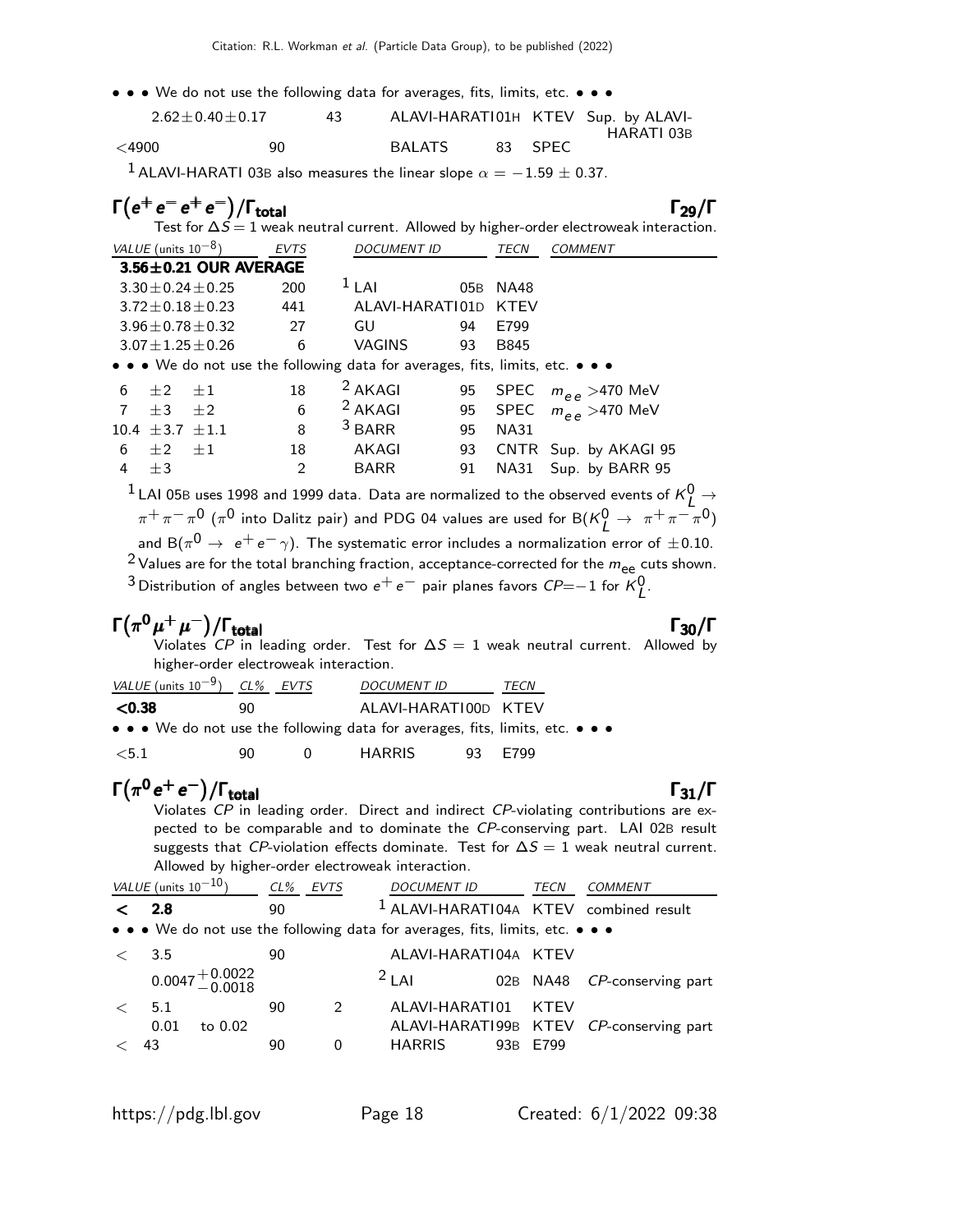| < 75     | 90 | $\mathbf{U}$ | BARKER           | 90 E731 |
|----------|----|--------------|------------------|---------|
| < 55     | ۹N |              | OHL              | 90 B845 |
| < 400    | 90 |              | <b>BARR</b>      | 88 NA31 |
| $<$ 3200 | 90 |              | JASTRZEM 88 SPEC |         |
|          |    |              |                  |         |

<sup>1</sup> Combined result of ALAVI-HARATI 04A 1999-2000 data set and ALAVI-HARATI 01 1997 data set.

 $^2$  LAI 02B uses the absence of a signal in  $K^0_L \to \pi^0 \gamma \gamma$  with  $m(\gamma \gamma)$   $<$   $m(\pi^0)$  and their  $a_V$ value to predict this value.

### Γ $(\pi^0 \nu \overline{\nu})/\Gamma_{\text{total}}$  Γ<sub>32</sub>/Γ

/Γ $_{\rm total}$ Γ<sub>32</sub>/Γ Violates CP in leading order. Test of direct CP violation since the indirect CP-violating and CP-conserving contributions are expected to be suppressed. Test of  $\Delta S = 1$  weak neutral current.

| VALUE (units $10^{-8}$ )                                                      | $CL\%$ | <b>DOCUMENT ID</b> |    | TECN        |
|-------------------------------------------------------------------------------|--------|--------------------|----|-------------|
| < 0.49                                                                        | 90     | $1$ AHN            | 21 | <b>KOTO</b> |
| < 0.30                                                                        | 90     | $2$ AHN            | 19 | KOTO        |
| • • • We do not use the following data for averages, fits, limits, etc. • • • |        |                    |    |             |
| < 5.1                                                                         | 90     | $3$ AHN            | 17 | KOTO        |
| < 2.6                                                                         | 90     | $4$ AHN            | 10 | K391        |
| < 6.7                                                                         | 90     | $5$ AHN            | 08 | K391        |
| $21$                                                                          | 90     | $6$ AHN            | 06 | K391        |
| $<$ 59                                                                        | 90     | ALAVI-HARATI00     |    | KTEV        |

 $1$  AHN 21 result is based on data collected in 2016, 2017 and 2018, which corresponds to  $3.05\times10^{19}$  protons on target. A single event sensitivity of (7.20  $\pm$  0.05  $\pm$  0.66)  $\times$   $10^{-10}$ was achieved with 3 candidate events observed and total  $1.22 \pm 0.26$  background events.

 $^{2}$  AHN 19 result is based on data collected in 2015, which corresponds to 2.2 $\times10^{19}$  protons on target. A single event sensitivity of  $(1.30 \pm 0.01 \pm 0.14) \times 10^{-9}$  was achieved with no candidate events observed. An upper limit of  $< 2.4 \times 10^{-9}$  at the 90% C.L. for the  $K_L \rightarrow \pi^0 \, X^0$  decay was also set, where  $X^0$  is an invisible particle with a mass of 135  $MeV/c<sup>2</sup>$ .

<sup>3</sup> AHN 17 result is based on the first 100 hours of physics running in 2013. One candidate event was observed with an expected background of  $0.34 \pm 0.16$  events. An upper limit of  $<$  3.7  $\times$  10 $^{-8}$  at the 90% C.L. for the  $K_{\rm L} \rightarrow \frac{\pi^0 X^0}$  decay was also set, where  $X^0$ is an invisible particle with a mass of 135 MeV/ $c^2$ .

<sup>4</sup> Obtained combining Run-2 (AHN 08) and Run-3 data.

 $5$  Value obtained using data from February to April 2005.

 $6$  Value obtained analyzing 10% of data of RUN 1 (performed in 2004).

### $\Gamma(\pi^0\pi^0\nu\overline{\nu})/\Gamma_{\rm total}$

| <i>VALUE</i>                                                                  | CL%          | DOCUMENT ID                    | TECN                                                                                                                          |
|-------------------------------------------------------------------------------|--------------|--------------------------------|-------------------------------------------------------------------------------------------------------------------------------|
| $\langle 8.1 \times 10^{-7} \rangle$                                          | $90^{\circ}$ | $^1$ OGATA                     | 11 K391                                                                                                                       |
| • • • We do not use the following data for averages, fits, limits, etc. • • • |              |                                |                                                                                                                               |
| ${<}4.7\times10^{-5}$                                                         |              | 90 $^2$ NIX<br>$\overline{07}$ | K391                                                                                                                          |
|                                                                               |              |                                | <sup>1</sup> Using 2005 Run-I data. OGATA 11 also sets a limit on the $K_I^0 \rightarrow \pi^0 \pi^0 X \rightarrow$ invisible |
|                                                                               |              |                                | particles process: the limit on the branching fraction varied from $7.0\times10^{-7}$ to $4.0\times10^{-5}$                   |

for the mass of X ranging from 50 to 200 MeV/ $c^2$ .

<sup>2</sup> Observed 1 event with expected background of  $0.43 \pm 0.35$  events. NIX 07 also measured  $B(K^0_L \to \pi^0 \pi^0 P) < 1.2 \times 10^{-6}$  at 90% CL, where P is the pseudoscalar particle and  $m_P$  < 100 MeV.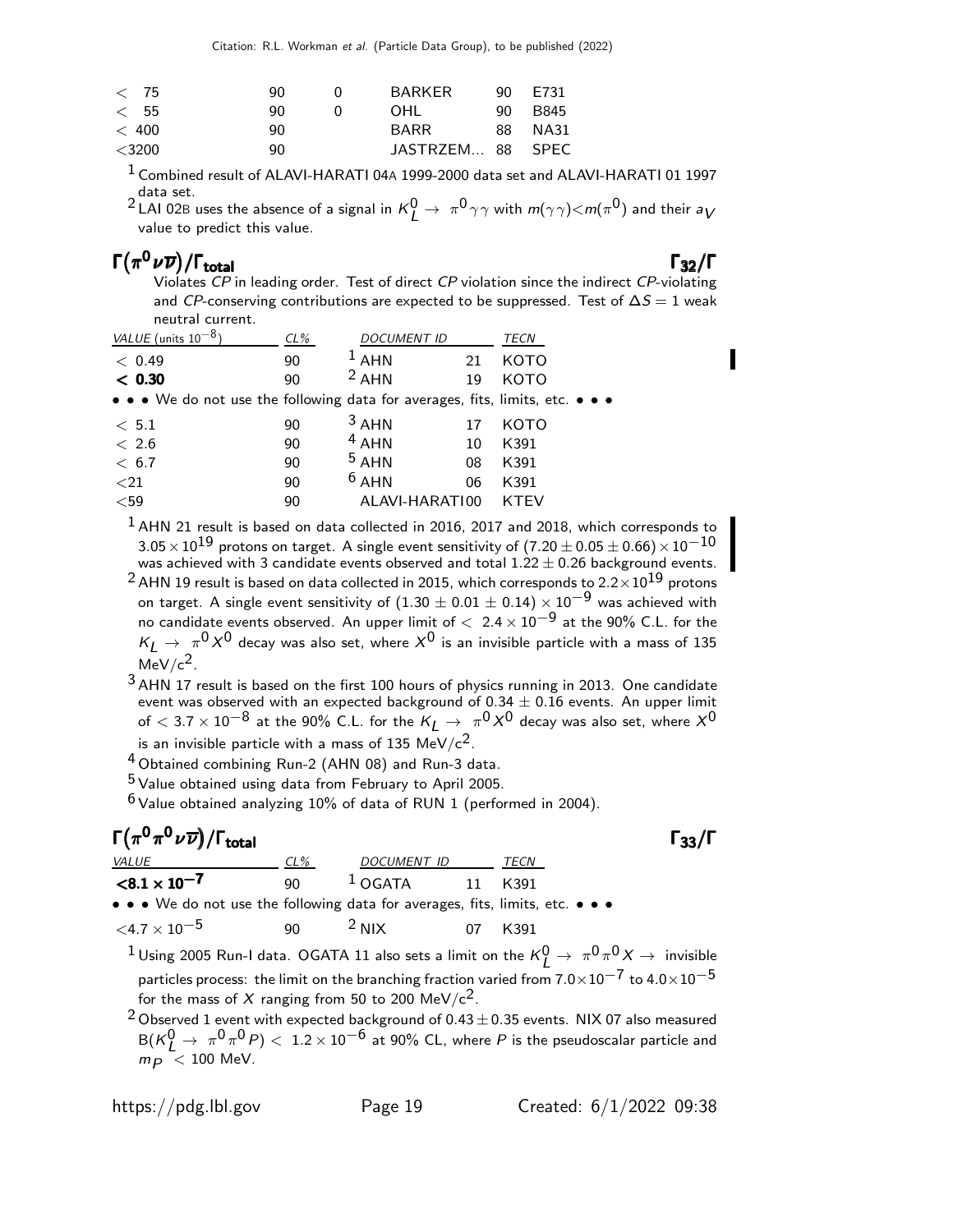## $\Gamma(e^{\pm}\mu^{\mp})/\Gamma_{\rm total}$  Γ<sub>34</sub>/Γ

| Test of lepton family number conservation. |    |   |                                                                               |    |             |  |  |  |  |  |
|--------------------------------------------|----|---|-------------------------------------------------------------------------------|----|-------------|--|--|--|--|--|
| VALUE (units $10^{-11}$ ) CL% EVTS         |    |   | <b>DOCUMENT ID</b>                                                            |    | TECN        |  |  |  |  |  |
| < 0.47                                     | 90 |   | AMBROSE                                                                       |    | 98B B871    |  |  |  |  |  |
|                                            |    |   | • • • We do not use the following data for averages, fits, limits, etc. • • • |    |             |  |  |  |  |  |
| ${<}9.4$                                   | 90 | 0 | AKAGI                                                                         | 95 | <b>SPFC</b> |  |  |  |  |  |
| < 3.9                                      | 90 | 0 | ARISAKA                                                                       | 93 | B791        |  |  |  |  |  |
| < 3.3                                      | 90 | 0 | $1$ ARISAKA                                                                   | 93 | <b>B791</b> |  |  |  |  |  |

 $1$  This is the combined result of ARISAKA 93 and MATHIAZHAGAN 89.

#### $\Gamma(e^{\pm}e^{\pm}\mu^{\mp}\mu^{\mp})/\Gamma_{\text{total}}$  Γ<sub>35</sub>/Γ Test of lepton family number conservation. VALUE (units 10<sup>-11</sup>) CL% EVTS DOCUMENT ID TECN COMMENT < 4.12 90 0 ALAVI-HARATI03B KTEV • • • We do not use the following data for averages, fits, limits, etc. • • •  $< 12.3$  90 0  $^1$  ALAVI-HARATI01H KTEV Sup. by ALAVI-HARATI 03B <610 90 0 1 GU 96 E799

1 Assuming uniform phase space distribution.

#### $\Gamma(\pi^0 \mu^{\pm} e^{\mp})/\Gamma_{\text{total}}$  Γ<sub>36</sub>/Γ /Γ $_{\rm total}$ Γ<sub>36</sub>/Γ

| Test of lepton family number conservation. |  |  |
|--------------------------------------------|--|--|
|--------------------------------------------|--|--|

| VALUE (units $10^{-10}$ )                                                                                             | $CL\%$ | <b>DOCUMENT ID</b> |     | <i>TECN</i> |
|-----------------------------------------------------------------------------------------------------------------------|--------|--------------------|-----|-------------|
| < 0.76                                                                                                                | 90.    | ABOUZAID           |     | 08C KTEV    |
| $\bullet \bullet \bullet$ We do not use the following data for averages, fits, limits, etc. $\bullet \bullet \bullet$ |        |                    |     |             |
| < 62                                                                                                                  | 90     | ARISAKA            | 98. | F799        |

### $\Gamma(\pi^0\pi^0\mu^{\pm}\,e^{\mp})/\Gamma_{\text{total}}$  Γ37/Γ

| Test of lepton family number conservation. |     |                    |  |          |  |  |  |  |  |
|--------------------------------------------|-----|--------------------|--|----------|--|--|--|--|--|
| VALUE (units $10^{-10}$ )                  | CL% | <i>DOCUMENT ID</i> |  | TECN     |  |  |  |  |  |
| $\langle 1.7$                              | 90  | ABOUZAID           |  | 08C KTEV |  |  |  |  |  |

 $-$  Lorentz invariance violating modes  $-$ 

| $\Gamma(\pi^0\gamma)/\Gamma_{\rm total}$ |     |                      |         | $\Gamma_{38}/\Gamma$ |
|------------------------------------------|-----|----------------------|---------|----------------------|
| <i>VALUE</i>                             | CL% | DOCUMENT ID          | TECN    |                      |
| $< 1.7 \times 10^{-7}$                   | 90  | <sup>1</sup> SHIMIZU | 20 KOTO |                      |

<sup>1</sup> SHIMIZU 20 uses data collected from 2016 to 2018 at the J-PARC KOTO experiment. The single event sensitivity is  $(7.1 \pm 0.3 \pm 1.6) \times 10^{-8}$ . No candidate event was observed.

#### See the related review(s):

 $V_{ud}$ ,  $V_{us}$  [the Cabibbo Angle, and CKM Unitarity](http://pdg.lbl.gov/2022/reviews/rpp2021-rev-vud-vus.pdf)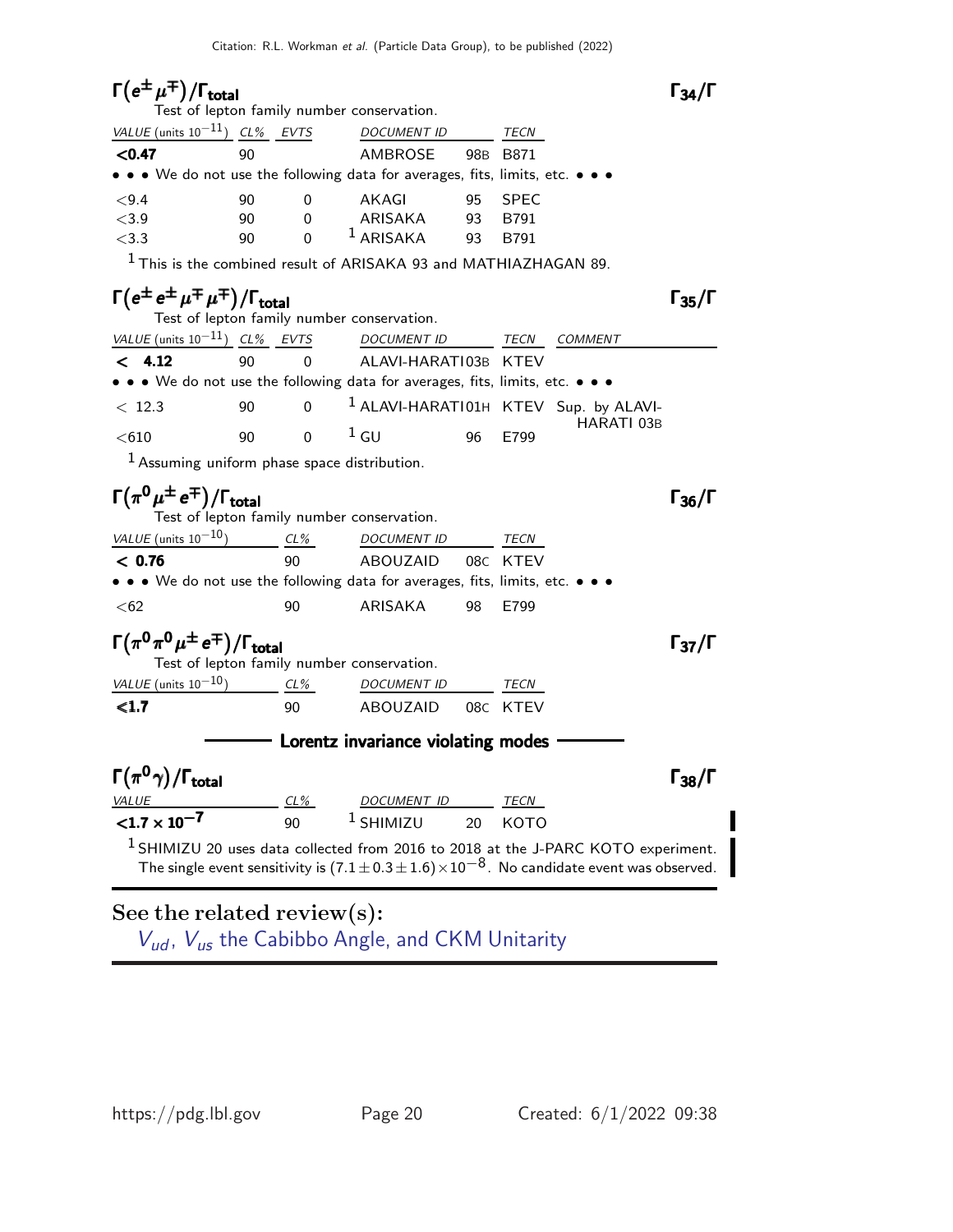### ENERGY DEPENDENCE OF  $\kappa_{\bm{l}}^{\bm{0}}$  dalitz plot

For discussion, see note on Dalitz plot parameters in the  $K^{\pm}$  section of the Particle Listings above. For definitions of  $a_{V}$ ,  $a_{t}$ ,  $a_{U}$ , and  $a_{V}$ , see the earlier version of the same note in the  $1982$  edition of this  $\overrightarrow{Review}$ published in Physics Letters 111B 70 (1982).

$$
|\text{matrix element}|^2 = 1 + gu + hu^2 + jv + kv^2 + fuv
$$
  
where  $u = (s_3 - s_0) / m_{\pi}^2$  and  $v = (s_2 - s_1) / m_{\pi}^2$ 

## LINEAR COEFFICIENT  $g$  FOR  $K^0_L \rightarrow \pi^+ \pi^- \pi^0$

| VALUE  |                                | EVTS      | DOCUMENT ID                                                                   |     | TECN        | <b>COMMENT</b>                                                                |
|--------|--------------------------------|-----------|-------------------------------------------------------------------------------|-----|-------------|-------------------------------------------------------------------------------|
|        |                                |           |                                                                               |     |             | 0.678 ±0.008 OUR AVERAGE Error includes scale factor of 1.5. See the ideogram |
| below. |                                |           |                                                                               |     |             |                                                                               |
|        | $0.6823 \pm 0.0044 \pm 0.0044$ | 500k      | ANGELOPO 98C CPLR                                                             |     |             |                                                                               |
|        | $0.681 \pm 0.024$              | 6499      | CHO.                                                                          | 77  | <b>HBC</b>  |                                                                               |
|        | $0.620 \pm 0.023$              | 4709 — 17 | PEACH 77                                                                      |     | <b>HBC</b>  |                                                                               |
|        | $0.677 \pm 0.010$              | 509k      | MESSNER                                                                       |     |             | 74 ASPK $a_V = -0.917 \pm 0.013$                                              |
|        |                                |           | • • • We do not use the following data for averages, fits, limits, etc. • • • |     |             |                                                                               |
| 0.69   | $\pm 0.07$                     | 192       | $1$ BALDO- 75                                                                 |     | <b>HLBC</b> |                                                                               |
|        | $0.590 \pm 0.022$              | 56k       |                                                                               |     |             | <sup>1</sup> BUCHANAN 75 SPEC $a_{11} = -0.277 \pm 0.010$                     |
|        | $0.619 \pm 0.027$              | 20k       | $1,2$ BISI 74                                                                 |     |             | ASPK $a_t = -0.282 \pm 0.011$                                                 |
|        | $0.612 \pm 0.032$              |           | <sup>1</sup> ALEXANDER 73B                                                    |     | <b>HBC</b>  |                                                                               |
| 0.73   | ±0.04                          | 3200      | $1$ BRANDENB 73                                                               |     | <b>HBC</b>  |                                                                               |
|        | $0.608 \pm 0.043$              | 1486      | $\frac{1}{2}$ KRENZ                                                           | 72  |             | HLBC $a_t = -0.277 \pm 0.018$                                                 |
|        | $0.650 \pm 0.012$              | 29k       | $1$ ALBROW                                                                    | 70  |             | ASPK $a_V = -0.858 \pm 0.015$                                                 |
|        | $0.593 \pm 0.022$              | 36k       | $1,3$ BUCHANAN                                                                | 70  | SPEC        | $a_{II} = -0.278 \pm 0.010$                                                   |
|        | $0.664 \pm 0.056$              | 4400      | $1$ SMITH                                                                     | 70  |             | OSPK $a_t = -0.306 \pm 0.024$                                                 |
|        | $0.400 \pm 0.045$              | 2446      | $1$ BASILE                                                                    | 68B |             | OSPK $a_t = -0.188 \pm 0.020$                                                 |
|        | $0.649 \pm 0.044$              | 1350      | $1$ HOPKINS                                                                   | 67  |             | HBC $a_t = -0.294 \pm 0.018$                                                  |
|        | $0.428 \pm 0.055$              | 1198      | <sup>1</sup> NEFKENS                                                          | 67  |             | OSPK $a_{II} = -0.204 \pm 0.025$                                              |

<sup>1</sup> Quadratic dependence required by some experiments. (See sections on "QUADRATIC COEFFICIENT  $h$ " and "QUADRATIC COEFFICIENT  $k$ " below.) Correlations prevent us from averaging results of fits not including  $g$ ,  $h$ , and  $k$ terms.

 $2$ BISI 74 value comes from quadratic fit with quad. term consistent with zero.  $g$ error is thus larger than if linear fit were used.

 $3$ BUCHANAN 70 result revised by BUCHANAN 75 to include radiative correlations and to use more reliable  $\kappa_L^0$  momentum spectrum of second experiment (had same beam).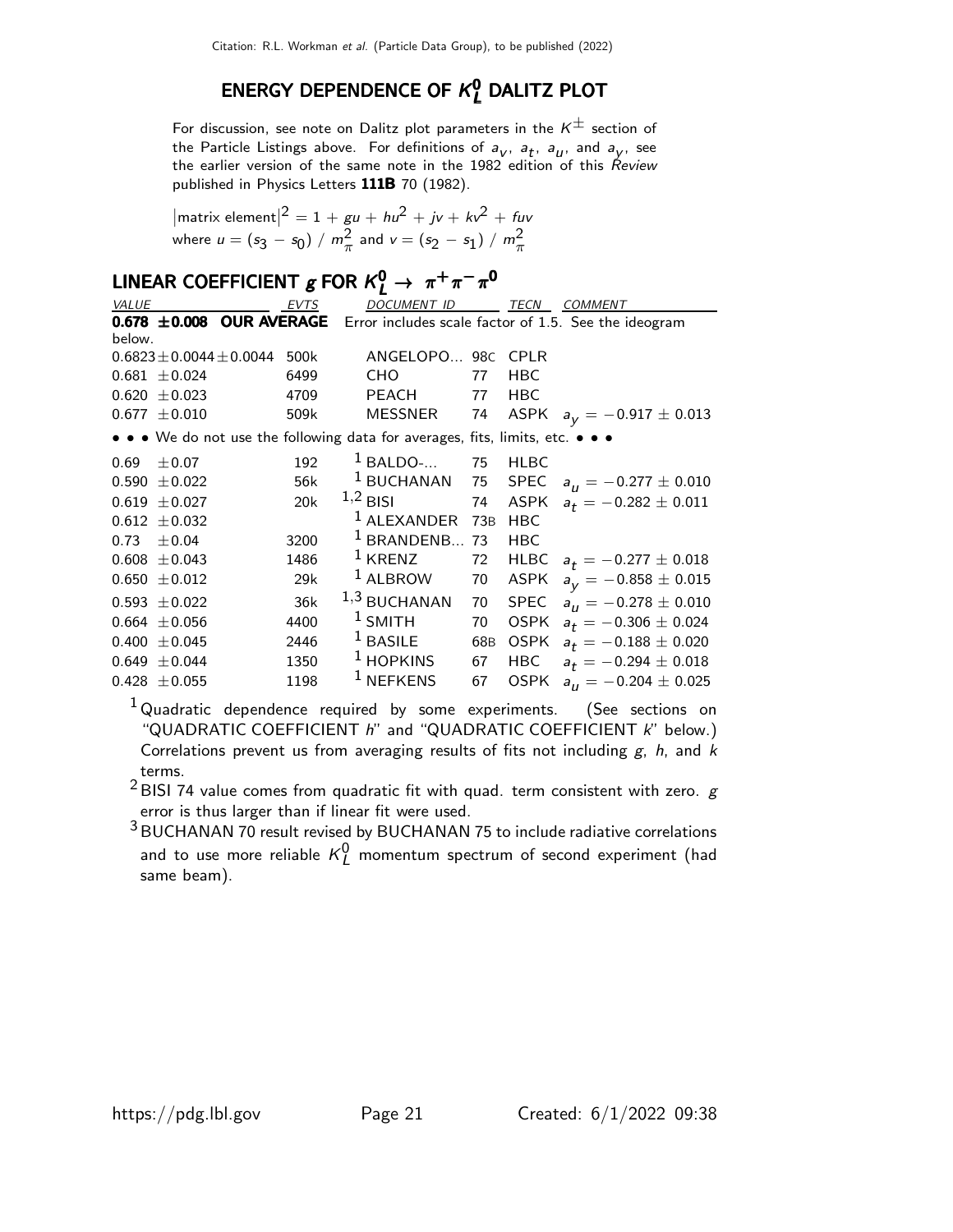

## QUADRATIC COEFFICIENT  $k$  for  $K^0_L \rightarrow \pi^+ \pi^- \pi^0$

| <b>VALUE</b>                    | <b>EVTS</b> | <b>DOCUMENT ID</b> |    | TECN |
|---------------------------------|-------------|--------------------|----|------|
| $0.0099 \pm 0.0015$ OUR AVERAGE |             |                    |    |      |
| $0.0104 \pm 0.0017 \pm 0.0024$  | 500k        | ANGELOPO 98C CPLR  |    |      |
| $0.024 + 0.010$                 | 6499        | <b>CHO</b>         | 77 | HRC. |
| $-0.008 \pm 0.012$              | 4709        | PFACH              | 77 | HBC. |
| $0.0097 \pm 0.0018$             | 509k        | MESSNER            | 74 | ASPK |

## LINEAR COEFFICIENT *j* FOR  $K^0_L \rightarrow \pi^+\pi^-\pi^0$  (*CP*-VIOLATING TERM)

Listed in CP-violation section below.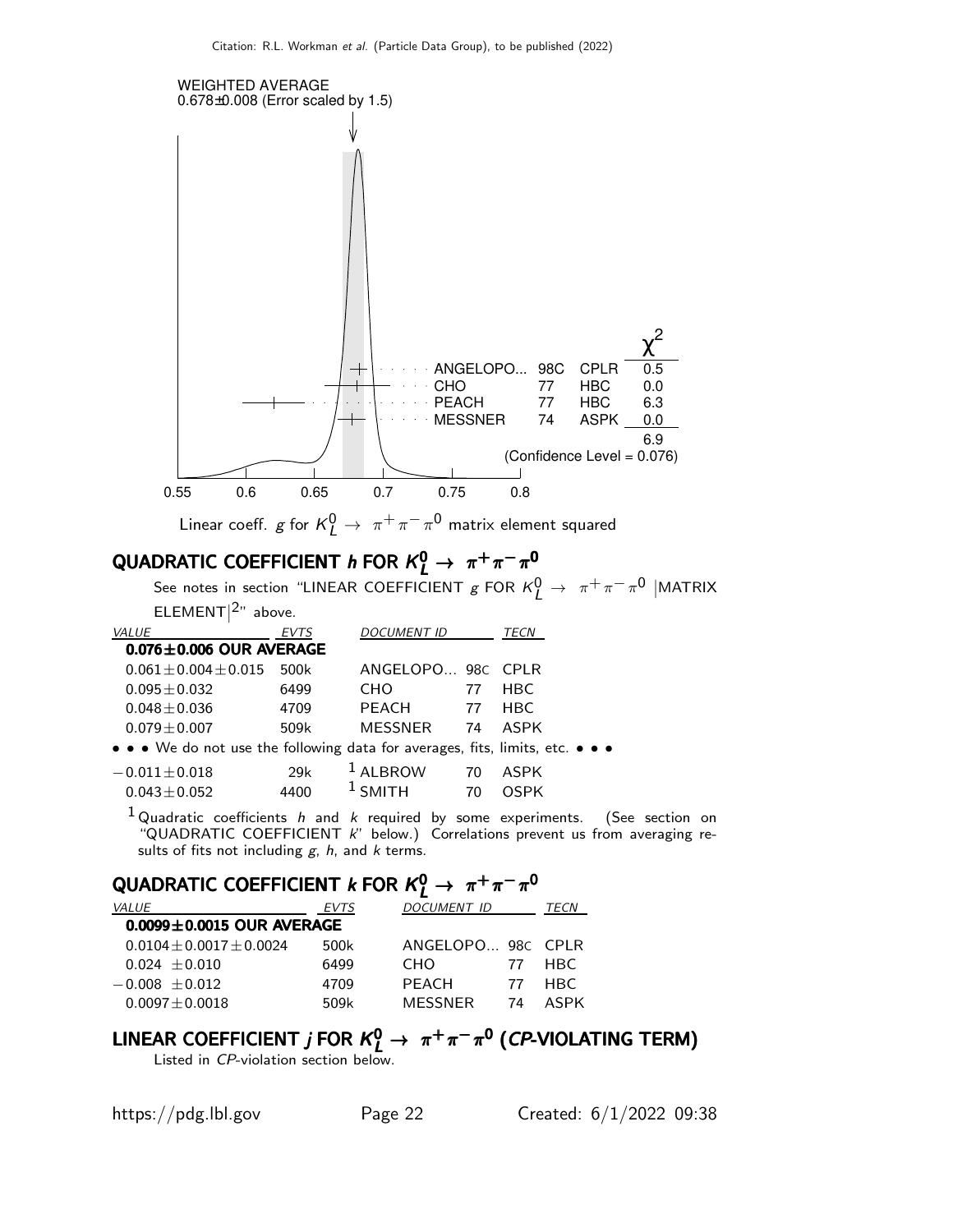#### QUADRATIC COEFFICIENT  $f$  FOR  $K_L^0 \rightarrow \pi^+ \pi^- \pi^0$  (CP-VIOLATING TERM) TERM)

Listed in CP-violation section below.

### QUADRATIC COEFFICIENT  $h$  FOR  $K^0_L \rightarrow \pi^0 \pi^0 \pi^0$

We do not average measurements that do not account for the effect of final state rescattering.

| VALUE (units $10^{-3}$ )                                                      | <b>EVTS</b> | <b>DOCUMENT ID</b>                 | TECN     |
|-------------------------------------------------------------------------------|-------------|------------------------------------|----------|
| $+0.59 \pm 0.20 \pm 1.16$                                                     |             | 68M <sup>1</sup> ABOUZAID 08A KTEV |          |
| • • • We do not use the following data for averages, fits, limits, etc. • • • |             |                                    |          |
| $-6.1 \pm 0.9 \pm 0.5$                                                        |             | 14.7M $^2$ LAI                     | 01B NA48 |
| $-3.3 \pm 1.1 \pm 0.7$                                                        | 5M          | $2,3$ SOMALWAR 92 E731             |          |

<sup>1</sup> Result obtained using CI3pI model of CABIBBO 05 to include  $\pi\pi$  rescattering effects. The systematic error includes an external error of  $1.06 \times 10^{-3}$  from the parametrization input of  $(a_0-a_2)$   $m_{\pi^+} = 0.268 \pm 0.017$  from BATLEY 06B.

<sup>2</sup> LAI 01B and SOMALWAR 92 results do not include  $\pi\pi$  final state rescattering effects.

<sup>3</sup> SOMALWAR 92 chose  $m_{\pi^+}$  as normalization to make it compatible with the Particle Data Group  $K^0_L \rightarrow \pi^+ \pi^- \pi^0$  definitions.

#### $\kappa$ o  $_{\rm L}^{\rm o}$  FORM FACTORS

For discussion, see note on form factors in the  $K^{\pm}$  section of the Particle Listings above.

In the form factor comments, the following symbols are used.

 $f_+$  and  $f_-$  are form factors for the vector matrix element.

$$
f_{\mathcal{S}} \text{ and } f_{\mathcal{T}} \text{ refer to the scalar and tensor term.}
$$

$$
f_0(t) = f_+(t) + f_-(t) t/(m_{K^0}^2 - m_{\pi^+}^2).
$$

 $t =$  momentum transfer to the  $\pi$ .

$$
\lambda_+
$$
 and  $\lambda_0$  are the linear expansion coefficients of  $f_+$  and  $f_0$ :

$$
f_{+}(t) = f_{+}(0) \left(1 + \lambda_{+} t / m_{\pi^{+}}^{2}\right)
$$

For quadratic expansion

$$
f_{+}(t) = f_{+}(0) \left(1 + \lambda'_{+} t / m_{\pi^{+}}^{2} + \frac{\lambda''_{+}}{2} t^{2} / m_{\pi^{+}}^{4} \right)
$$

as used by KTeV. If there is a non-vanishing quadratic term, then  $\lambda_+$ 

represents an average slope, which is then different from  $\lambda'+$ 

NA48 (
$$
K_{e3}
$$
) and ISTRA quadratic expansion coefficients are converted with  
\n $\lambda'_{+}^{PDG} = \lambda_{+}^{NA48}$  and  $\lambda''_{+}^{PDG} = 2 \lambda'_{+}^{NA48}$   
\n $\lambda'_{+}^{PDG} = (\frac{m_{\pi^{+}}}{m_{\pi^{0}}})^2 \lambda_{+}^{ISTRA}$  and  
\n $\lambda''_{+}^{PDG} = 2 (\frac{m_{\pi^{+}}}{m_{\pi^{0}}})^4 \lambda'_{+}^{ISTRA}$ 

ISTRA linear expansion coefficients are converted with  $\lambda_+{}^{PDG} = (\frac{m_{\pi^+}}{m_{-0}})$  $\frac{m_{\pi^+}}{m_{\pi^0}}$ )<sup>2</sup>  $\lambda_+$ <sup>ISTRA</sup> and  $\lambda_0$ <sup>PDG</sup> =  $(\frac{m_{\pi^+}}{m_{\pi^0}})$  $\frac{m_{\pi^+}}{m_{\pi^0}}$ <sup>2</sup>  $\lambda_0^{ISTRA}$ 

The pole parametrization is

$$
f_{+}(t) = f_{+}(0) \left( \frac{M_V^2}{M_V^2 - t} \right)
$$

https://pdg.lbl.gov Page 23 Created: 6/1/2022 09:38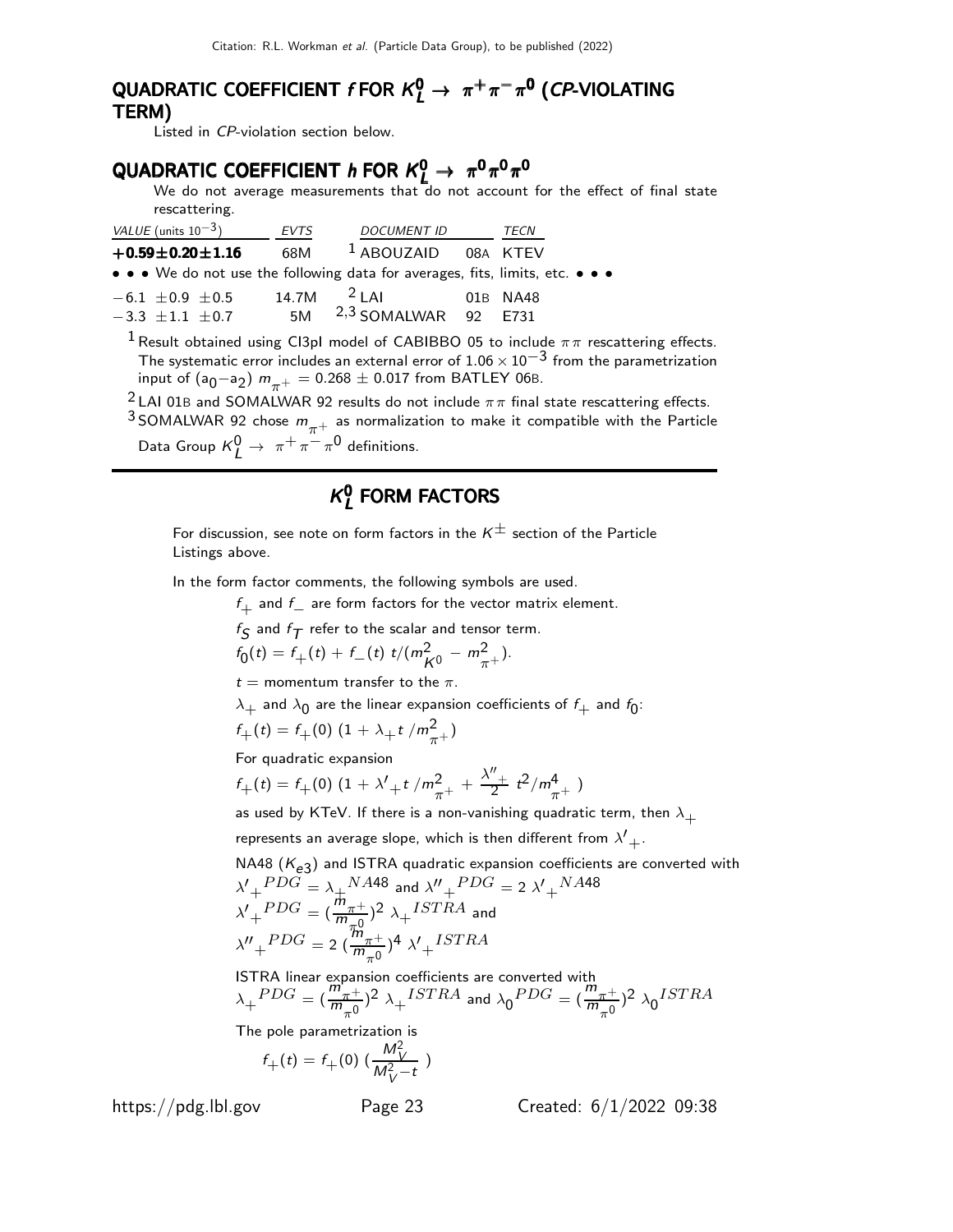Citation: R.L. Workman et al. (Particle Data Group), to be published (2022)

$$
f_0(t) = f_0(0) \; (\frac{M_S^2}{M_S^2 - t} \; )
$$

where  $M_{\bigvee}$  and  $M_{\bigvee}$  are the vector and scalar pole masses.

The dispersive parametrization is

$$
f_{+}(t) = f_{+}(0) \exp[\frac{t}{m_{\pi}^{2}} (A_{+} + H(t))];
$$
  

$$
f_{0}(t) = f_{+}(0) \exp[\frac{t}{m_{K}^{2} - m_{\pi}^{2}} (\ln[C] - G(t))];
$$

where  $\Lambda_+$  is the slope parameter and ln[C]  $=$  ln[  $f_0$   $(m_K^2 - m_\pi^2$   $)$  ]

is the logarithm of the scalar form factor at the Callan-Treiman point.

 $H(t)$  and  $G(t)$  are dispersive integrals.

The following abbreviations are used:

 $DP = Dalitz plot analysis.$ 

 $PI = \pi$  spectrum analysis.

 $MU = \mu$  spectrum analysis.

POL=  $\mu$  polarization analysis.

 $\mathsf{BR} = \mathsf{K}^{\mathsf{0}}_{\mu 3} / \mathsf{K}^{\mathsf{0}}_{\mathsf{e} 3}$  branching ratio analysis.

 $E =$  positron or electron spectrum analysis.

 $RC =$  radiative corrections.

### $\lambda_+$  (LINEAR ENERGY DEPENDENCE OF  $f_+$  in  $\mathcal{K}^0_{\bm{e}3}$  DECAY)

For radiative correction of  $K_{e3}^{0}$  DP, see GINSBERG 67, BECHERRAWY 70, CIRIGLIANO 02, CIRIGLIANO 04, and ANDRE 07. Results labeled OUR FIT are discussed in the review " $\kappa^{\pm}_{\ell^{\gamma}}$  $\frac{1}{\ell 3}$  and  $\kappa_{{\ell 3}}^{0}$  Form Factors" in the  $\kappa^{\pm}$  Listings. For earlier, lower statistics results, see the 2004 edition of this review, Physics Letters B592 1 (2004).

| VALUE (units $10^{-2}$ )                                                                     | EVTS | <b>DOCUMENT ID</b>               | TECN              | COMMENT |
|----------------------------------------------------------------------------------------------|------|----------------------------------|-------------------|---------|
| <b>2.82 ±0.04 OUR FIT</b> Error includes scale factor of 1.1. Assuming $\mu$ -e universality |      |                                  |                   |         |
| 2.85 $\pm$ 0.04 OUR AVERAGE                                                                  |      |                                  |                   |         |
| $2.86 + 0.05 + 0.04$                                                                         | 2M   | AMBROSINO 06D KLOE               |                   |         |
| $2.832 \pm 0.037 \pm 0.043$                                                                  | 1.9M | ALEXOPOU 04A KTEV PI, no $\mu=e$ |                   |         |
| $2.88 + 0.04 + 0.11$                                                                         | 5.6M | $1$ LAI                          | 04C NA48 DP       |         |
| • • • We do not use the following data for averages, fits, limits, etc. • • •                |      |                                  |                   |         |
| 2.84 $\pm$ 0.07 $\pm$ 0.13                                                                   | 5.6M | $2$ LAI                          | 04C NA48          | - DP    |
| 2.45 $\pm$ 0.12 $\pm$ 0.22                                                                   | 366k | APOSTOLA 00                      | CPI R             | - DP    |
| $3.06 + 0.34$                                                                                | 74k  | BIRULEV                          | <b>SPEC</b><br>81 | - DP    |
| 3.12 $\pm$ 0.25                                                                              | 500k | GJESDAL                          | 76<br><b>SPFC</b> | DP.     |
| $2.70 + 0.28$                                                                                | 25k  | BLUMENTHAL75 SPEC                |                   | DP.     |

 $<sup>1</sup>$  Results from linear fit and assuming only vector and axial couplings.</sup>

 $^2$  Results from linear fit with  $\left| f_{\cal S}/f_+\right|$  and  $\left| f_{\cal T}/f_+\right|$  free.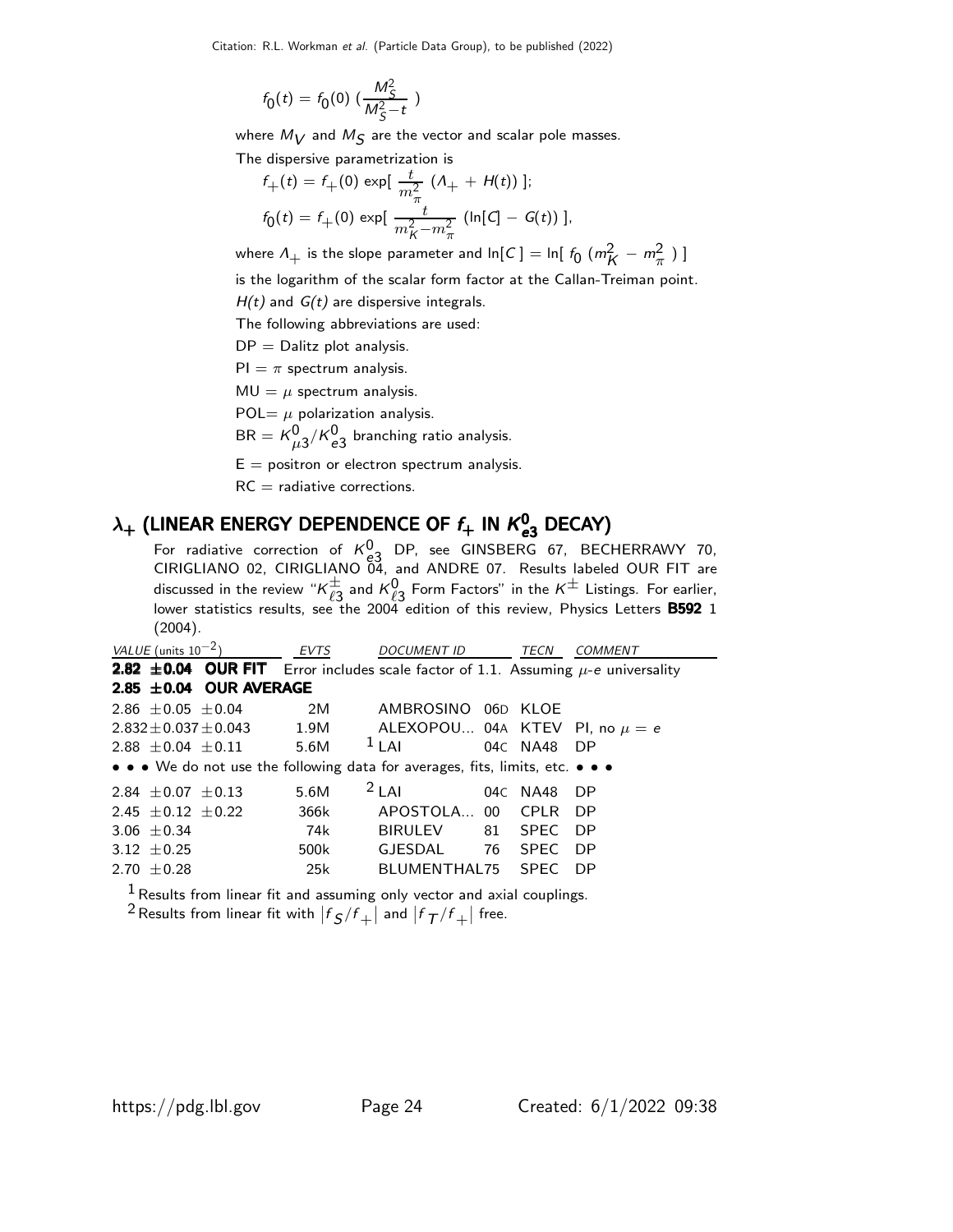### $\lambda_+$  (linear energy dependence of  $f_+$  in  $\mathcal{K}^0_{\mu 3}$  decay)

Results labeled OUR FIT are discussed in the review " $K^{\pm}_{\ell^2}$  $_{\ell3}^{\pm}$  and  $\kappa_{\ell3}^0$  Form Factors" in the  $K^{\pm}$  Listings. For earlier, lower statistics results, see the 2004 edition of this review, Physics Letters **B592** 1 (2004).

| VALUE (units $10^{-2}$ )                                                                                        | EVTS | DOCUMENT ID TECN COMMENT            |             |      |
|-----------------------------------------------------------------------------------------------------------------|------|-------------------------------------|-------------|------|
| <b>2.82 ±0.04 OUR FIT</b> Error includes scale factor of 1.1. Assuming $\mu$ -e universality                    |      |                                     |             |      |
| <b>2.71 <math>\pm</math>0.10 OUR FIT</b> Error includes scale factor of 1.4. Not assuming $\mu$ -e universality |      |                                     |             |      |
| $2.67 \pm 0.06 \pm 0.08$                                                                                        | 2.3M | $1$ LAI                             | 07A NA48 DP |      |
| 2.745 $\pm$ 0.088 $\pm$ 0.063 1.5M ALEXOPOU 04A KTEV DP, no $\mu = e$                                           |      |                                     |             |      |
| $2.813 \!\pm\! 0.051$                                                                                           | 3.4M | ALEXOPOU 04A KTEV PI, DP, $\mu = e$ |             |      |
| $3.0 + 0.3$                                                                                                     | 1.6M | DONALDSON 74B SPEC DP               |             |      |
| • • • We do not use the following data for averages, fits, limits, etc. • • •                                   |      |                                     |             |      |
| $4.27 + 0.44$                                                                                                   | 150k | BIRULEV 81 SPEC                     |             | - DP |

 $^1$  LAI 07A gives a correlation  $-$  0.40 between their  $\lambda_{\mathbf{0}}$  and  $\lambda_{+}$  measurements.

### $\lambda_{\mathbf{0}}$  (LINEAR ENERGY DEPENDENCE OF  $\mathit{f}_{\mathbf{0}}$  IN  $\mathcal{K}_{\mu 3}^{0}$  DECAY)

Wherever possible, we have converted the above values of  $\xi(0)$  into values of  $\lambda_{\mathbf{0}}$  using the associated  $\lambda^{\mu}_{\perp}$  $^{\mu}_{+}$  and  $d\xi(0)/d\lambda_{+}.$  Results labeled OUR FIT are discussed in the review " $\kappa^\pm_{\ell^{\tau}}$  $\frac{\pm}{\ell}$  and  $K^0$  Form Factors" in the  $K^{\pm}$  Listings. For earlier, lower statistics results, see the 2004 edition of this review, Physics Letters **B592** 1 (2004). VALUE (units  $10^{-2}$ )

 $\frac{d\lambda_0}{d\lambda_+}$  EVTS DOCUMENT ID TECN COMMENT 1.38  $\pm$ 0.18 OUR FIT Error includes scale factor of 2.2. Assuming  $\mu$ -e universality

1.42  $\pm$ 0.23 OUR FIT Error includes scale factor of 2.8. Not assuming  $\mu$ -e universal-

| itv |                          |              |      |                                                 |  |  |
|-----|--------------------------|--------------|------|-------------------------------------------------|--|--|
|     | $1.17 \pm 0.07 \pm 0.10$ |              | 2.3M | $1$ LAI 67A NA48 DP                             |  |  |
|     | $1.657 + 0.125$          | $-0.44$      | 1.5M | <sup>2</sup> ALEXOPOU 04A KTEV DP, no $\mu = e$ |  |  |
|     | $1.635 + 0.121$          | $-0.85$      | 3.4M | $3$ ALEXOPOU 04A KTEV PI, DP, $\mu = e$         |  |  |
|     | $+1.9 + 0.4$             | $-0.47$ 1.6M |      | <sup>4</sup> DONALDSON 74B SPEC DP              |  |  |
|     |                          |              |      |                                                 |  |  |

• • • We do not use the following data for averages, fits, limits, etc. • • •

```
3.41 \pm 0.67 unknown 150k 5 BIRULEV 81 SPEC DP
```
 $\frac{1}{2}$  LAI 07A gives a correlation  $-$  0.40 between their  $\lambda_{\mathbf{0}}$  and  $\lambda_{+}$  measurements.

 $^2$ ALEXOPOULOS 04A gives a correlation  $-$  0.38 between their  $\lambda_{\textsf{0}}$  and  $\lambda_{+}$  measurements.

 $^3$ ALEXOPOULOS 04A gives a correlation  $-$  0.36 between their  $\lambda_{\textsf{0}}$  and  $\lambda_{+}$  measurements.  $^4$ DONALDSON 74B  $d\lambda_0/d\lambda_+$  obtained from figure 18.

 $^5$ BIRULEV 81 gives  $d\lambda_{\mathrm{0}}/d\lambda_{+}=-1.5$ , giving an unreasonably narrow error ellipse which dominates all other results. We use  $d\lambda_{\mathsf{0}}/d\lambda_+=0.$ 

#### $\lambda^{\prime}{}_{+}$ (LINEAR  $\kappa^{\mathsf{0}}_{\bm{e}}$  $\lambda^\prime{}_{+}$ (LINEAR  $\kappa^{\bm 0}_{\bm e 3}$  FORM FACTOR FROM QUADRATIC FIT)

|  | <i>VALUE</i> (units $10^{-2}$ ) | EVTS | DOCUMENT ID                                                                                  | <b>TECN</b> | <i>COMMENT</i>                                                                                   |
|--|---------------------------------|------|----------------------------------------------------------------------------------------------|-------------|--------------------------------------------------------------------------------------------------|
|  |                                 |      | <b>2.40 ±0.12 OUR FIT</b> Error includes scale factor of 1.2. Assuming $\mu$ -e universality |             |                                                                                                  |
|  |                                 |      |                                                                                              |             | <b>2.49 ±0.13 OUR FIT</b> Error includes scale factor of 1.1. Not assuming $\mu$ -e universality |
|  |                                 |      |                                                                                              |             | 2.48 ±0.17 OUR AVERAGE Error includes scale factor of 1.5. See the ideogram below.               |
|  | $2.55 \pm 0.15 \pm 0.10$        | 2M   | <sup>1</sup> AMBROSINO 06D KLOE                                                              |             |                                                                                                  |
|  | $2.167 \pm 0.137 \pm 0.143$     | 1.9M | <sup>2</sup> ALEXOPOU 04A KTEV PI, no $\mu = e$                                              |             |                                                                                                  |
|  | $2.80 \pm 0.19 \pm 0.15$        | 5.6M | $3$ LAI                                                                                      | 04C NA48 DP |                                                                                                  |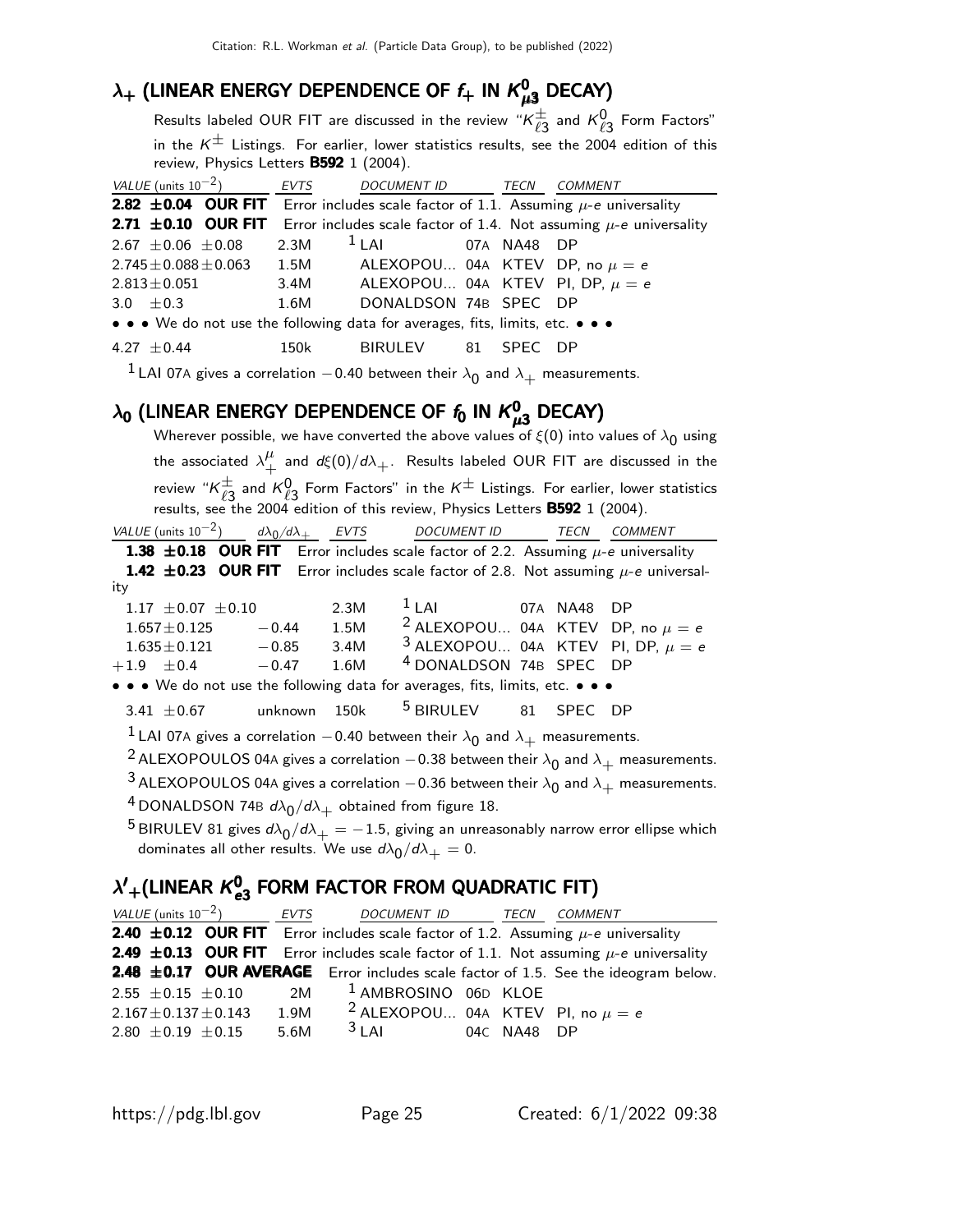

 $^1$ We use AMBROSINO 06D result in the fit not assuming  $\mu-e$  universality. This result enters the fit assuming  $\mu - e$  universality via AMBROSINO 07C measurement of  $\lambda'_{+}$  in  $\kappa_{\mu 3}$  decays. AMBROSINO 06D gives a correlation  $-$  0.95 between their  $\lambda'_{\phantom{\mu}+}$  and  $\lambda''_{\phantom{\mu}+}$ <sup>2</sup> ALEXOPOULOS 04A gives a correlation  $-0.97$  between their  $\lambda'_{+}$  and  $\lambda''_{+}$ .  $^3$  For LAI 04C we calculate a correlation  $-$  0.88 between their  $\lambda'+$  and  $\lambda''_{-+}$  .  $\lambda'+$  (LINEAR

 $\kappa_{e3}^0$  FORM FACTOR FROM QUADRATIC FIT) (units  $10^{-2}$ )

#### $\lambda''_{+}$ (QUADRATIC  $\kappa_{\bm{e}}^{0}$  $\lambda''_{+}$ (QUADRATIC  $\kappa^{0}_{\bf e3}$  FORM FACTOR)

| <i>VALUE</i> (units $10^{-2}$ )                                                                             | EVTS | DOCUMENT ID TECN                                |             | COMMENT                                                                                                  |
|-------------------------------------------------------------------------------------------------------------|------|-------------------------------------------------|-------------|----------------------------------------------------------------------------------------------------------|
| <b>0.20 <math>\pm</math>0.05 OUR FIT</b> Error includes scale factor of 1.2. Assuming $\mu$ -e universality |      |                                                 |             |                                                                                                          |
| <b>0.16 ±0.05 OUR FIT</b> Error includes scale factor of 1.1. Not assuming $\mu$ -e universality            |      |                                                 |             |                                                                                                          |
|                                                                                                             |      |                                                 |             | <b>0.17 <math>\pm</math>0.07 OUR AVERAGE</b> Error includes scale factor of 1.5. See the ideogram below. |
| $0.14 \pm 0.07 \pm 0.04$                                                                                    | 2M   | <sup>1</sup> AMBROSINO 06D KLOE                 |             |                                                                                                          |
| $0.287 \pm 0.057 \pm 0.053$                                                                                 | 1.9M | <sup>2</sup> ALEXOPOU 04A KTEV PI, no $\mu = e$ |             |                                                                                                          |
| $0.04 \pm 0.08 \pm 0.04$                                                                                    | 5.6M | $3,4$ LAI                                       | 04C NA48 DP |                                                                                                          |

 $^{\textup{1}}$  We use AMBROSINO 06D result in the fit not assuming  $\mu-e$  universality. This result enters the fit assuming  $\mu-e$  universality via <code>AMBROSINO</code> 07C measurement of  $\lambda''\pm$  in  $\kappa_{\mu 3}$  decays. AMBROSINO 06D gives a correlation  $-$  0.95 between their  $\lambda'+$  and  $\lambda''_+$ .

 $^2$ ALEXOPOULOS 04A gives a correlation  $-$  0.97 between their  $\lambda'+$  and  $\lambda''_+$ .

 $3$  Values doubled to agree with PDG conventions described above.

 $^4$  LAI 04c gives a correlation  $-0.88$  between their  $\lambda'+$  and  $\lambda''_+$ .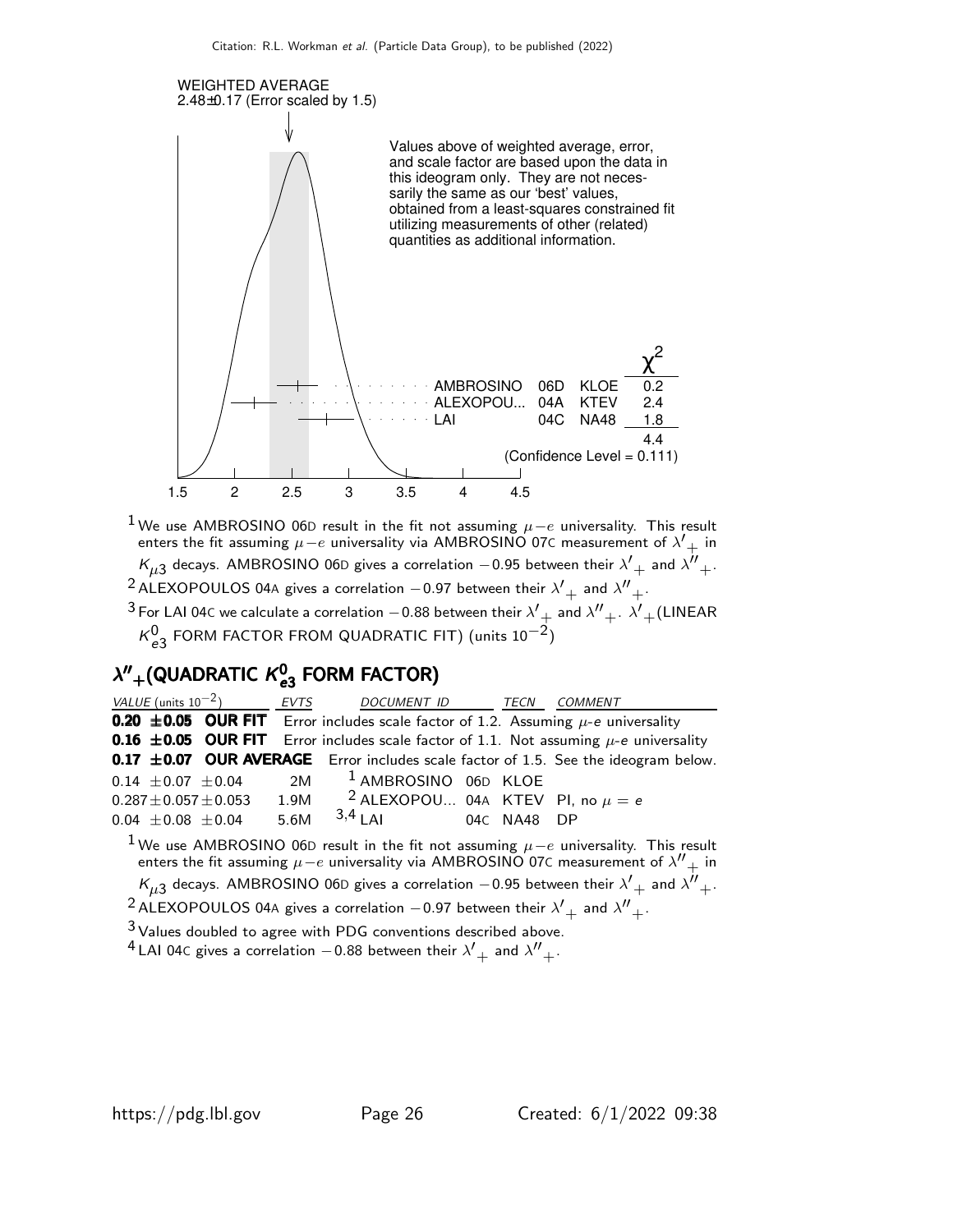

#### $\lambda^\prime{}_{+}$ (LINEAR  $\kappa_\mu^0$  $\lambda^\prime{}_{+}$ (LINEAR  $\kappa^0_{\mu 3}$  FORM FACTOR FROM QUADRATIC FIT)

| VALUE (units $10^{-2}$ ) EVTS                                                                |      | DOCUMENT ID TECN                                                            |  | COMMENT |  |  |  |
|----------------------------------------------------------------------------------------------|------|-----------------------------------------------------------------------------|--|---------|--|--|--|
| <b>2.40 ±0.12 OUR FIT</b> Error includes scale factor of 1.2. Assuming $\mu$ -e universality |      |                                                                             |  |         |  |  |  |
|                                                                                              |      | <b>1.89 <math>\pm</math>0.24 OUR FIT</b> Not assuming $\mu$ -e universality |  |         |  |  |  |
| 2.23 $\pm$ 0.98 $\pm$ 0.37 1.8M <sup>1</sup> AMBROSINO 07C KLOE no $\mu = e$                 |      |                                                                             |  |         |  |  |  |
| 2.56 $\pm$ 0.15 $\pm$ 0.09 3.8M <sup>1</sup> AMBROSINO 07C KLOE $\mu = e$                    |      |                                                                             |  |         |  |  |  |
| $2.05 \pm 0.22 \pm 0.24$                                                                     | 2.3M | $1$ LAI 07A NA48 DP                                                         |  |         |  |  |  |
| $1.703 \pm 0.319 \pm 0.177$                                                                  | 1.5M | <sup>1</sup> ALEXOPOU 04A KTEV DP, no $\mu = e$                             |  |         |  |  |  |
| $2.064 \pm 0.175$                                                                            | 3.4M | <sup>1</sup> ALEXOPOU 04A KTEV PI, DP, $\mu = e$                            |  |         |  |  |  |

 $^1$  See section  $\lambda _0$  below for correlations.

#### $\lambda''_{+}$ (QUADRATIC  $\kappa^0_\mu$  $\lambda''_{+}$ (QUADRATIC  $\kappa_{\mu 3}^{0}$  FORM FACTOR)

| VALUE (units $10^{-2}$ ) EVTS                                                                               |      | DOCUMENT ID TECN COMMENT                          |  |  |
|-------------------------------------------------------------------------------------------------------------|------|---------------------------------------------------|--|--|
| <b>0.20 <math>\pm</math>0.05 OUR FIT</b> Error includes scale factor of 1.2. Assuming $\mu$ -e universality |      |                                                   |  |  |
| <b>0.37 ±0.12 OUR FIT</b> Error includes scale factor of 1.3. Not assuming $\mu$ -e universality            |      |                                                   |  |  |
| $0.48 \pm 0.49 \pm 0.16$                                                                                    |      | 1.8M <sup>1</sup> AMBROSINO 07C KLOE no $\mu = e$ |  |  |
| $0.15 \pm 0.07 \pm 0.04$                                                                                    |      | 3.8M <sup>1</sup> AMBROSINO 07C KLOE $\mu = e$    |  |  |
| $0.26 \pm 0.09 \pm 0.10$                                                                                    | 2.3M | $1$ LAI 07A NA48 DP                               |  |  |
| $0.443 \pm 0.131 \pm 0.072$                                                                                 | 1.5M | <sup>1</sup> ALEXOPOU 04A KTEV DP, no $\mu = e$   |  |  |
| $0.320 \pm 0.069$                                                                                           | 3.4M | $^{-1}$ ALEXOPOU 04A KTEV PI, DP, $\mu = e$       |  |  |

 $^1$  See section  $\lambda _0$  below for correlations.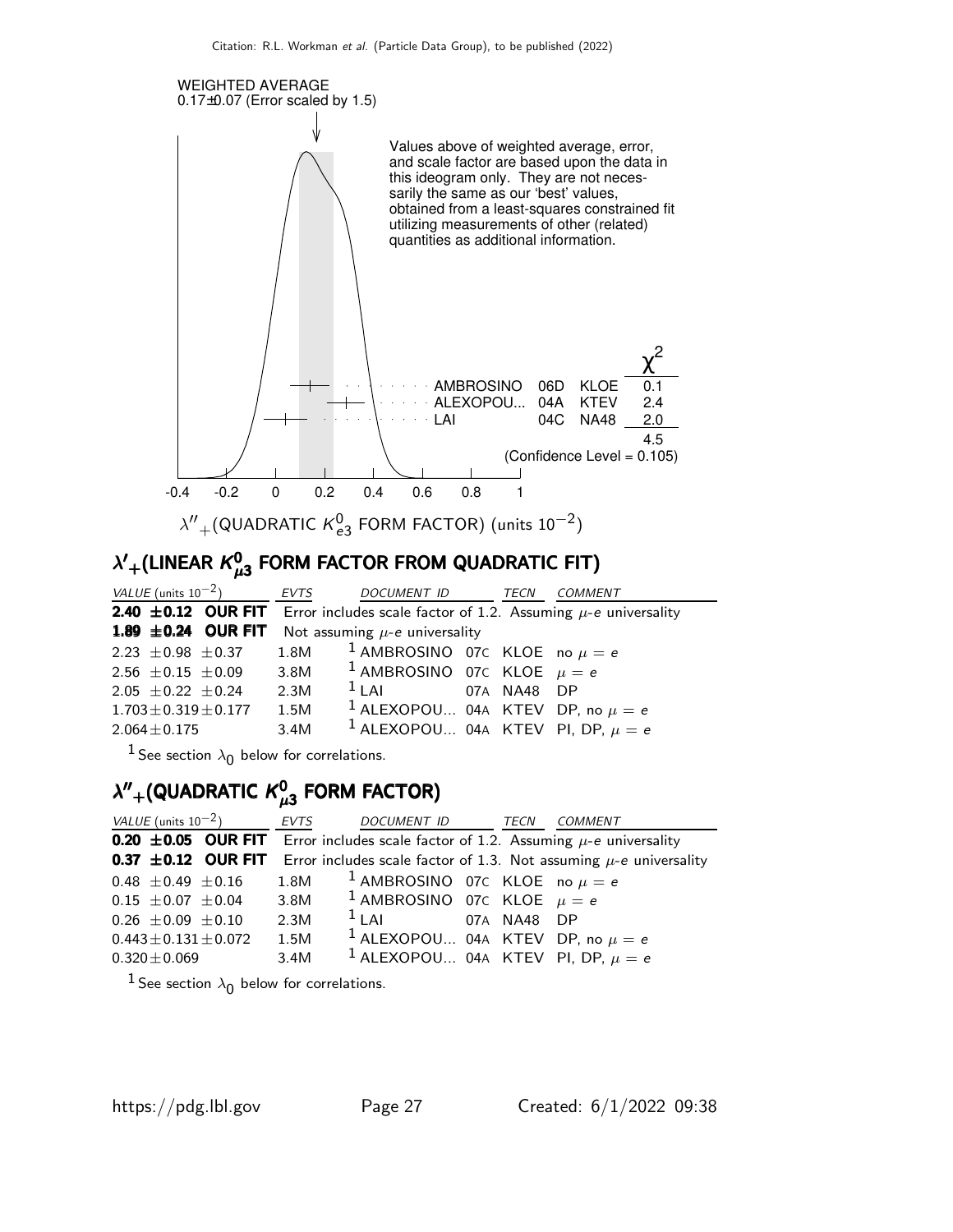#### $\lambda_{\mathbf{0}}$ (LINEAR  $f_{\mathbf{0}}$  K $_{\mu}^{\mathbf{0}}$  $\lambda_{\mathbf{0}}$ (LINEAR  $f_{\mathbf{0}}$   $\mathcal{K}_{\boldsymbol{\mu} \mathbf{3}}^{\mathbf{0}}$  FORM FACTOR FROM QUADRATIC FIT)

| VALUE (units $10^{-2}$ )                                                                                                                           | EVTS                                                                                      |                                                            |  | DOCUMENT ID TECN COMMENT                                                                         |
|----------------------------------------------------------------------------------------------------------------------------------------------------|-------------------------------------------------------------------------------------------|------------------------------------------------------------|--|--------------------------------------------------------------------------------------------------|
| <b>1.16 ±0.09 OUR FIT</b> Error includes scale factor of 1.2. Assuming $\mu$ -e universality                                                       |                                                                                           |                                                            |  |                                                                                                  |
|                                                                                                                                                    |                                                                                           |                                                            |  | <b>1.07 ±0.14 OUR FIT</b> Error includes scale factor of 1.3. Not assuming $\mu$ -e universality |
| $0.91 \pm 0.59 \pm 0.26$                                                                                                                           | 1.8M                                                                                      |                                                            |  | <sup>1</sup> AMBROSINO 07C KLOE no $\mu = e$                                                     |
| 1.54 ± 0.18 ± 0.13 3.8M $\frac{2}{3}$ AMBROSINO 07C KLOE $\mu = e$                                                                                 |                                                                                           |                                                            |  |                                                                                                  |
| 0.95 $\pm$ 0.11 $\pm$ 0.08 2.3M <sup>3</sup> LAI 07A NA48 DP<br>1.281 $\pm$ 0.136 $\pm$ 0.122 1.5M <sup>4</sup> ALEXOPOU 04A KTEV DP, no $\mu = e$ |                                                                                           | $3$ LAI                                                    |  |                                                                                                  |
|                                                                                                                                                    |                                                                                           |                                                            |  |                                                                                                  |
| $1.372 \pm 0.131$                                                                                                                                  |                                                                                           |                                                            |  | 3.4M $5$ ALEXOPOU 04A KTEV PI, DP, $\mu = e$                                                     |
| $^1$ AMBROSINO 07C, not assuming $\mu$ -e universality, gives a correlation matrix                                                                 |                                                                                           |                                                            |  |                                                                                                  |
|                                                                                                                                                    | $\begin{matrix} &\lambda'_{+} &\lambda''_{+}\\ \lambda''_{+} &-0.97 &1 \end{matrix}$      |                                                            |  |                                                                                                  |
|                                                                                                                                                    | $\lambda_0$ 0.81 - 0.91                                                                   |                                                            |  |                                                                                                  |
| <sup>2</sup> AMBROSINO 07C, assuming $\mu$ -e universality, gives a correlation matrix                                                             |                                                                                           |                                                            |  |                                                                                                  |
|                                                                                                                                                    |                                                                                           |                                                            |  |                                                                                                  |
|                                                                                                                                                    | $\begin{array}{ccc} &\lambda'_{+} &\lambda''_{+}\\ \lambda''_{+} &-0.95 & 1 \end{array}$  |                                                            |  |                                                                                                  |
|                                                                                                                                                    | $\lambda_0$ 0.29 -0.38                                                                    |                                                            |  |                                                                                                  |
| $3$ LAI 07A gives a correlation matrix                                                                                                             |                                                                                           |                                                            |  |                                                                                                  |
|                                                                                                                                                    |                                                                                           |                                                            |  |                                                                                                  |
|                                                                                                                                                    | $\begin{array}{ccc} &\lambda'_{+} &\lambda''_{+}\\ \lambda''_{+} & -0.96 & 1 \end{array}$ |                                                            |  |                                                                                                  |
|                                                                                                                                                    | $\lambda_0$ 0.63 - 0.73                                                                   |                                                            |  |                                                                                                  |
| $4$ ALEXOPOULOS 04A, not assuming $\mu$ -e universality, gives a correlation matrix                                                                |                                                                                           |                                                            |  |                                                                                                  |
|                                                                                                                                                    |                                                                                           |                                                            |  |                                                                                                  |
|                                                                                                                                                    |                                                                                           | $\lambda'_{+}$ $\lambda''_{+}$ $\lambda''_{+}$ $\lambda_0$ |  |                                                                                                  |
|                                                                                                                                                    | $\begin{array}{ccc}\n\gamma & & 1 \\ \lambda'' & -0.96 & 1\n\end{array}$                  |                                                            |  |                                                                                                  |
|                                                                                                                                                    |                                                                                           | $\lambda_0$ 0.65 - 0.75 1                                  |  |                                                                                                  |
| $^5$ ALEXOPOULOS 04A, assuming $\mu$ -e universality, gives a correlation matrix                                                                   |                                                                                           |                                                            |  |                                                                                                  |
|                                                                                                                                                    |                                                                                           | $\lambda'_{+}$ $\lambda''_{+}$ $\lambda_{0}$               |  |                                                                                                  |
|                                                                                                                                                    | $\lambda'_{+}$ 1                                                                          |                                                            |  |                                                                                                  |
|                                                                                                                                                    | $\lambda''_+$ - 0.97 1                                                                    |                                                            |  |                                                                                                  |
|                                                                                                                                                    |                                                                                           | $\lambda_0$ 0.34 - 0.44 1                                  |  |                                                                                                  |
|                                                                                                                                                    |                                                                                           |                                                            |  |                                                                                                  |

### $M_{V}^{\text{e}}$  (POLE MASS FOR  $\kappa_{e3}^{0}$  DECAY)

| <i>VALUE</i> (MeV) |                            | EVTS | DOCUMENT ID TECN COMMENT                                                                      |          |  |
|--------------------|----------------------------|------|-----------------------------------------------------------------------------------------------|----------|--|
|                    |                            |      | <b>878</b> $\pm$ 6 OUR FIT Error includes scale factor of 1.1. Assuming $\mu$ -e universality |          |  |
|                    | 875 $\pm$ 5 OUR AVERAGE    |      |                                                                                               |          |  |
|                    | 870 $\pm$ 6 $\pm$ 7        | 2M   | AMBROSINO 06D KLOE                                                                            |          |  |
|                    | $881.03 \pm 5.12 \pm 4.94$ | 1.9M | ALEXOPOU 04A KTEV PI, no $\mu = e$                                                            |          |  |
| 859 $\pm 18$       |                            | 5.6M | LAI                                                                                           | 04C NA48 |  |

#### $M^{\mu}_{V}$  $M^{\mu}_{V}$  (POLE MASS FOR  $\kappa^{0}_{\mu 3}$  DECAY)

| <i>VALUE (</i> MeV) |                                  | EVTS | DOCUMENT ID                                     | TECN        | <i>COMMENT</i>                                                                                     |
|---------------------|----------------------------------|------|-------------------------------------------------|-------------|----------------------------------------------------------------------------------------------------|
|                     |                                  |      |                                                 |             | <b>878</b> $\pm$ 6 OUR FIT Error includes scale factor of 1.1. Assuming $\mu$ -e universality      |
|                     |                                  |      |                                                 |             | <b>900</b> $\pm$ 21 OUR FIT Error includes scale factor of 1.7. Not assuming $\mu$ -e universality |
|                     | 905 $\pm$ 9 $\pm$ 17 2.3M        |      | $1$ $\vert$ Al                                  | 07A NA48 DP |                                                                                                    |
|                     | $889.19 \pm 12.81 \pm 9.92$ 1.5M |      | <sup>1</sup> ALEXOPOU 04A KTEV DP, no $\mu = e$ |             |                                                                                                    |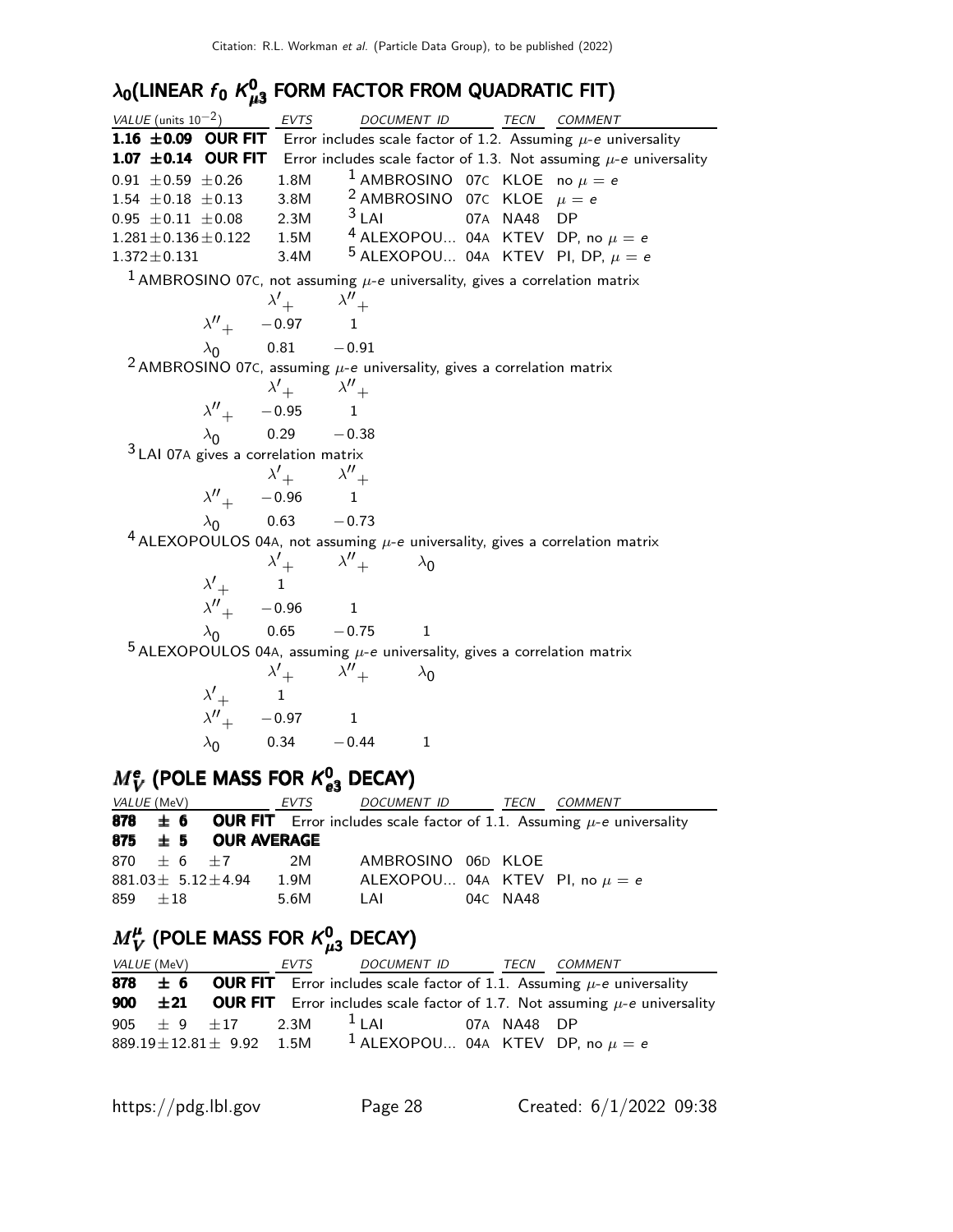882.32 $\pm$  6.54 3.4M <sup>1</sup> ALEXOPOU... 04A KTEV PI, DP,  $\mu = e$ 

<sup>1</sup> See section  $M_\mathcal{S}^\mu$  $S<sup>\mu</sup>$  below for correlations.

#### $M_S^{\mu}$  $M_S^{\mu}$  (POLE MASS FOR  $\kappa_{\mu 3}^0$  DECAY)

| VALUE (MeV)                                                            | EVTS            |                                            | DOCUMENT ID TECN COMMENT                                                                                                   |
|------------------------------------------------------------------------|-----------------|--------------------------------------------|----------------------------------------------------------------------------------------------------------------------------|
| 1252<br>士90                                                            |                 |                                            | <b>OUR FIT</b> Error includes scale factor of 2.6. Assuming $\mu$ -e universality                                          |
| 1222<br>±80<br>ity                                                     |                 |                                            | <b>OUR FIT</b> Error includes scale factor of 2.3. Not assuming $\mu$ -e universal-                                        |
| 1400<br>$\pm 46$ $\pm 53$                                              | $1$ LAI<br>2.3M |                                            | 07A NA48 DP                                                                                                                |
| $1167.14 \pm 28.30 \pm 31.04$ 1.5M                                     |                 |                                            | <sup>2</sup> ALEXOPOU 04A KTEV PI, no $\mu = e$                                                                            |
| $1173.80 \pm 39.47$                                                    | 3.4M            |                                            | <sup>3</sup> ALEXOPOU 04A KTEV PI, DP, $\mu = e$                                                                           |
| assuming $\mu$ -e universality.                                        |                 |                                            | $^{-1}$ LAI 07A gives a correlation $-0.47$ between their $M_{\;\;S}^{\mu}$ and $M_{\;\;V}^{\mu}$ measurements, not        |
| surements, not assuming $\mu$ -e universality.                         |                 |                                            | $^2$ ALEXOPOULOS 04A gives a correlation $-$ 0.46 between their $M_{\;\;S}^{\mu}$ and $M_{\;\;V}^{\mu}$ and mea-           |
|                                                                        |                 |                                            |                                                                                                                            |
| surements, assuming $\mu$ -e universality.                             |                 |                                            | $^3$ ALEXOPOULOS 04A gives a correlation $-$ 0.40 between their $M^\mu_{\overline{S}}$ and $M^\mu_{\overline{V}}$ and mea- |
| $\Lambda_{+}$ (DISPERSIVE VECTOR FORM FACTOR FOR $K_{\mu3}^{0}$ DECAY) |                 |                                            |                                                                                                                            |
| parametrization.                                                       |                 |                                            | See the review on " $K_{\ell,3}^{\pm}$ and $K_{\ell,3}^{0}$ Form Factors" for details of the dispersive                    |
| VALUE (units $10^{-2}$ )                                               | EVTS            | DOCUMENT ID TECN                           | <b>COMMENT</b>                                                                                                             |
|                                                                        |                 |                                            | 2.51 ±0.06 OUR AVERAGE Error includes scale factor of 1.5. See the ideogram below.                                         |
| $2.509 \pm 0.035 \pm 0.043$                                            | 3.4M            | $1$ ABOUZAID<br>10                         | KTEV $\mu = e$                                                                                                             |
| $2.57 \pm 0.04 \pm 0.04$                                               | 3.8M            |                                            | <sup>2</sup> AMBROSINO 07C KLOE $\mu = e$                                                                                  |
| 2.33 $\pm$ 0.05 $\pm$ 0.08                                             | $3$ LAI<br>2.3M |                                            | 07A NA48 DP                                                                                                                |
| <b>WEIGHTED AVERAGE</b><br>$2.51\pm0.06$ (Error scaled by 1.5)         |                 | <b>ABOUZAID</b><br><b>AMBROSINO</b><br>LAI | 10<br><b>KTEV</b><br>0.0<br>07C<br>1.2<br><b>KLOE</b><br>07A<br>3.5<br><b>NA48</b><br>4.8<br>(Confidence Level = 0.092)    |
|                                                                        |                 |                                            |                                                                                                                            |

2 2.2 2.4 2.6 2.8 3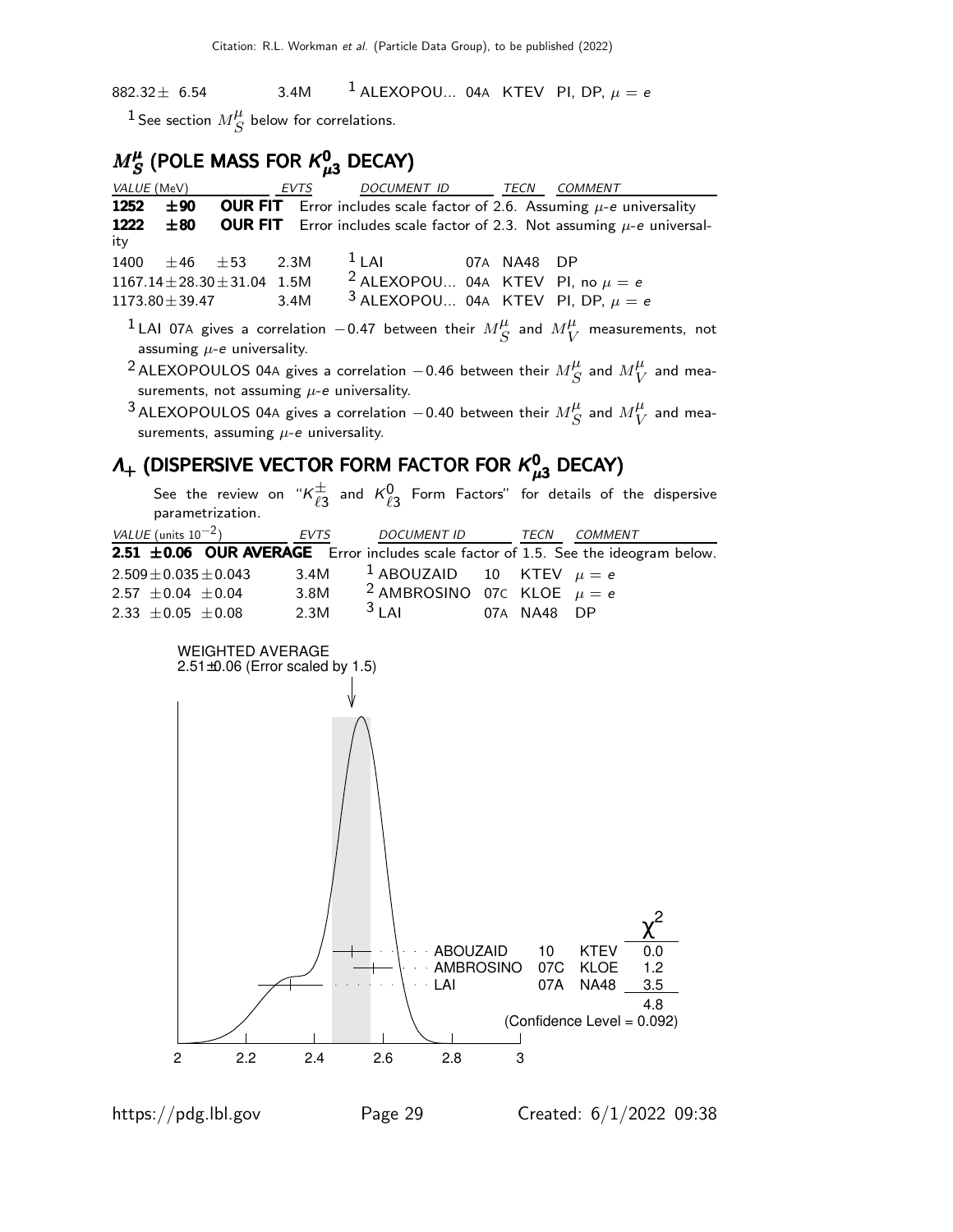- $^1$ Obtained from a sample of 1.9 M  $\mathsf{K}_{e3}$  and 1.5 M  $\mathsf{K}_{\mu 3}$ . The correlation between  $\mathsf{\Lambda}_{+}$ and  $ln(C)$  is  $-0.269$ .
- <sup>2</sup> AMBROSINO 07C results include 2M  $K_{e3}$  events from AMBROSINO 06D. The correlation between  $\Lambda_+$  and ln $(C)$  is  $-0.26$ .
- $3$  LAI 07A gives a correlation  $-0.44$  between their  $\Lambda_+$  and ln(C) measurements.  $\Lambda_+$ (DISPERSIVE VECTOR FORM FACTOR FOR  $\kappa_{\mu 3}^0$  DECAY) (units  $10^{-2}$ )

### In(C) (DISPERSIVE SCALAR FORM FACTOR FOR  $\kappa_{\mu 3}^0$  DECAY)

See the review on " $\kappa^\pm_{\ell^{\alpha}}$  $_{\ell3}^\pm$  and  $\mathcal{K}_{\ell3}^0$  Form Factors" for details of the dispersive parametrization.

| <i>VALUE</i> (units $10^{-1}$ )  | EVTS | DOCUMENT ID                               | TECN        | COMMENT                                                                            |
|----------------------------------|------|-------------------------------------------|-------------|------------------------------------------------------------------------------------|
|                                  |      |                                           |             | 1.75 ±0.18 OUR AVERAGE Error includes scale factor of 2.0. See the ideogram below. |
| $1.915 \pm 0.078 \pm 0.094$ 3.4M |      | <sup>1</sup> ABOUZAID 10 KTEV $\mu = e$   |             |                                                                                    |
| $2.04 \pm 0.19 \pm 0.15$         | 3.8M | <sup>2</sup> AMBROSINO 07C KLOE $\mu = e$ |             |                                                                                    |
| $1.438 \pm 0.080 \pm 0.112$ 2.3M |      | $3$   Al                                  | 07A NA48 DP |                                                                                    |



- $^1$ Obtained from a sample of 1.9 M  $\mathsf{K}_{e3}$  and 1.5 M  $\mathsf{K}_{\mu 3}$ . The correlation between  $\mathsf{\Lambda}_{+}$ and  $ln(C)$  is  $-0.269$ .
- <sup>2</sup> AMBROSINO 07C results include 2M  $K_{e3}$  events from AMBROSINO 06D. We convert  $(\Lambda_+, \Lambda_0)$  to  $(\Lambda_+, \ln(C))$  parametrization using  $\ln(C) = (\Lambda_0 \cdot 11.713 + 0.0398) \pm 0.0041$ , where the error is due to theory parametrization of the form factor. The correlation between  $\Lambda_+$  and ln(C) is -0.26.
- <sup>3</sup> LAI 07A gives a correlation −0.44 between their  $\Lambda_+$  and ln(C) measurements. ln(C) (DISPERSIVE SCALAR FORM FACTOR FOR  $\kappa_{\mu 3}^0$  DECAY) (units  $10^{-1})$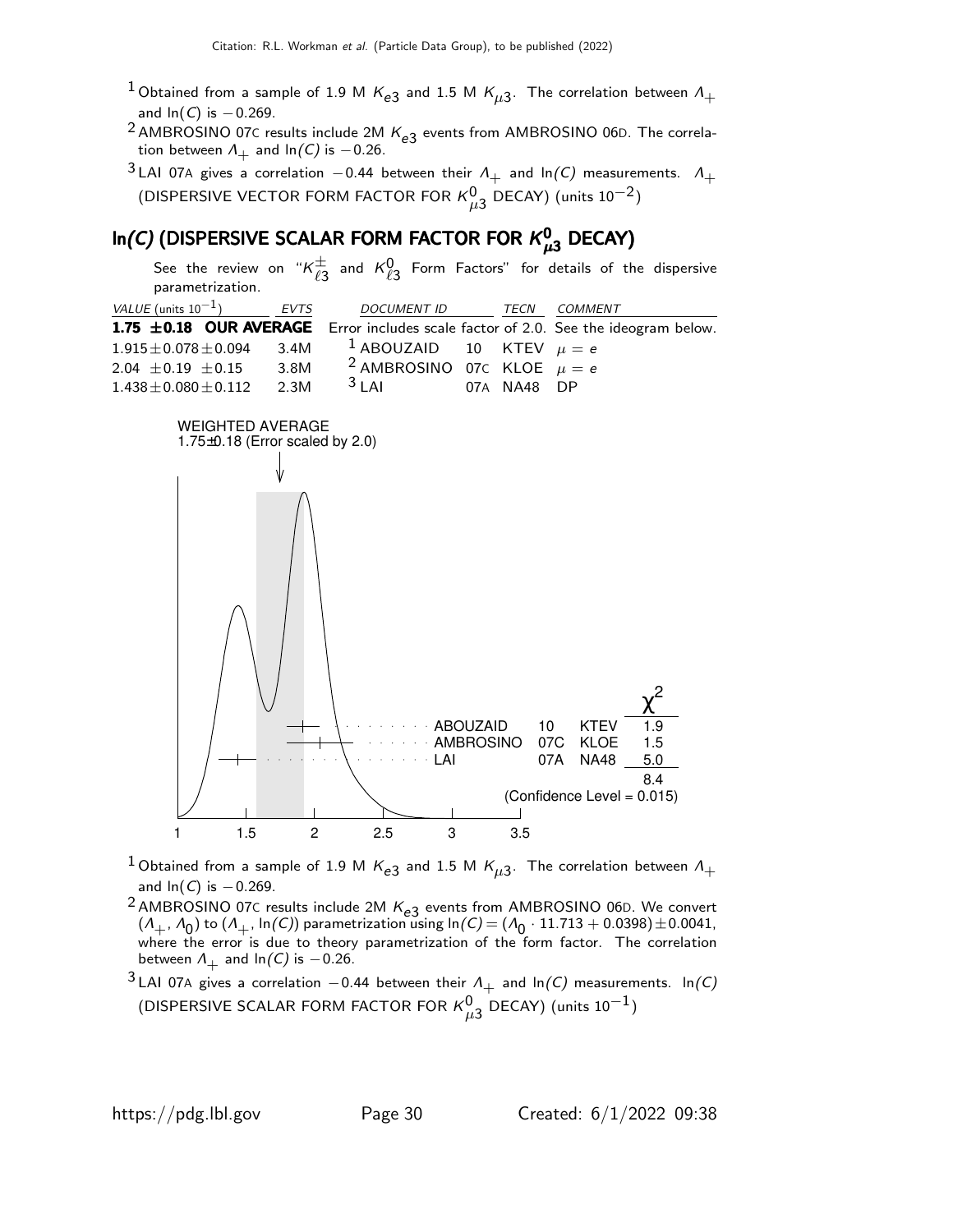# $a_1(t_0, Q^2)$  FORM FACTOR PARAMETER<br>See HILL 06 for a definition of this parameter.

| $\frac{VALUE}{1.023 \pm 0.028 \pm 0.029}$ $\frac{EVTS}{2M}$ $\frac{DOCUMENTID}{1.023 \pm 0.028 \pm 0.029}$ $\frac{FVTS}{1.0020 \pm 0.028 \pm 0.029}$ |    |     |                                                      |    |             |                                                                                                                                                 |
|------------------------------------------------------------------------------------------------------------------------------------------------------|----|-----|------------------------------------------------------|----|-------------|-------------------------------------------------------------------------------------------------------------------------------------------------|
|                                                                                                                                                      |    |     |                                                      |    |             | $1 Q^2 = 2$ GeV <sup>2</sup> , $t_0 = 0.49 (m_K - m_\pi)^2$ . Correlation between $a_1$ and $a_2$ : $\rho_{12} = -0.064$ .                      |
| $a_2(t_0, Q^2)$ FORM FACTOR PARAMETER                                                                                                                |    |     |                                                      |    |             |                                                                                                                                                 |
|                                                                                                                                                      |    |     | See HILL 06 for a definition of this parameter.      |    |             |                                                                                                                                                 |
|                                                                                                                                                      |    |     |                                                      |    |             |                                                                                                                                                 |
| $\underbrace{VALUE}$ EVTS DOCUMENT ID TECN<br><b>0.75±1.58±1.47</b> 2M <sup>1</sup> ABOUZAID 06C KTEV                                                |    |     |                                                      |    |             |                                                                                                                                                 |
|                                                                                                                                                      |    |     |                                                      |    |             | $1 Q^2 = 2 \text{ GeV}^2$ , $t_0 = 0.49 (m_K - m_\pi)^2$ . Correlation between $a_1$ and $a_2$ : $\rho_{12} = -0.064$ .                         |
| $ f_{\mathsf{S}}/f_{+} $ FOR $\mathcal{K}_{e3}^0$ DECAY<br>Ratio of scalar to $f_+$ couplings.                                                       |    |     |                                                      |    |             |                                                                                                                                                 |
| $VALUE$ (units $10^{-2}$ ) CL% EVTS DOCUMENT ID TECN COMMENT                                                                                         |    |     |                                                      |    |             |                                                                                                                                                 |
| 1.5 <sup>+</sup> 0.7 <sup>+</sup> 1.2 5.6M <sup>1</sup> LAI 04C NA48                                                                                 |    |     |                                                      |    |             |                                                                                                                                                 |
| • • • We do not use the following data for averages, fits, limits, etc. • • •                                                                        |    |     |                                                      |    |             |                                                                                                                                                 |
| < 9.5                                                                                                                                                | 95 | 18k | <b>HILL</b>                                          |    | 78 STRC     |                                                                                                                                                 |
| $\langle 7.$                                                                                                                                         |    |     |                                                      |    |             | 68 48k BIRULEV 76 SPEC See also BIRULEV 81<br>68 25k BLUMENTHAL75 SPEC                                                                          |
| $\leq 4$ .                                                                                                                                           |    |     |                                                      |    |             |                                                                                                                                                 |
| <sup>1</sup> Results from linear fit with $ f_S/f_+ $ and $ f_T/f_+ $ free.                                                                          |    |     |                                                      |    |             |                                                                                                                                                 |
| $ f_T/f_+ $ FOR $K_{e3}^0$ DECAY<br>Ratio of tensor to $f_+$ couplings.                                                                              |    |     |                                                      |    |             |                                                                                                                                                 |
| $VALUE (units 10-2)$ $CL%$ <i>EVTS</i> DOCUMENT ID TECN COMMENT                                                                                      |    |     |                                                      |    |             |                                                                                                                                                 |
|                                                                                                                                                      |    |     | $5-\frac{3}{4} \pm 3$ 5.6M <sup>1</sup> LAI 04C NA48 |    |             |                                                                                                                                                 |
| • • • We do not use the following data for averages, fits, limits, etc. • • •                                                                        |    |     |                                                      |    |             |                                                                                                                                                 |
| $<$ 40.                                                                                                                                              | 95 | 18k | <b>HILL</b>                                          | 78 | <b>STRC</b> |                                                                                                                                                 |
| $<$ 34.                                                                                                                                              |    |     |                                                      |    |             | 68 48k BIRULEV 76 SPEC See also BIRULEV 81                                                                                                      |
| < 23.                                                                                                                                                |    |     | 68 25k BLUMENTHAL75 SPEC                             |    |             |                                                                                                                                                 |
| $^{-1}$ Results from linear fit with $\left  f_{\cal S}/f_+\right $ and $\left  f_{\cal T}/f_+\right $ free.                                         |    |     |                                                      |    |             |                                                                                                                                                 |
| $ f_T/f_+ $ FOR $\kappa_{\mu 3}^0$ DECAY                                                                                                             |    |     |                                                      |    |             |                                                                                                                                                 |
| Ratio of tensor to $f_+$ couplings.                                                                                                                  |    |     |                                                      |    |             |                                                                                                                                                 |
| VALUE (units $10^{-2}$ )                                                                                                                             |    |     | DOCUMENT ID                                          |    | TECN        |                                                                                                                                                 |
| $12. \pm 12.$                                                                                                                                        |    |     | BIRULEV                                              | 81 | <b>SPEC</b> |                                                                                                                                                 |
|                                                                                                                                                      |    |     |                                                      |    |             | $\alpha_{K^*}$ DECAY FORM FACTOR FOR $K_L \rightarrow \ell^+ \ell^- \gamma$ , $K_L^0 \rightarrow \ell^+ \ell^- \ell^{\prime +} \ell^{\prime -}$ |
|                                                                                                                                                      |    |     |                                                      |    |             | Average of all $\alpha_{K^*}$ measurements (from each of three datablocks following this one)                                                   |
| assuming lepton universality.                                                                                                                        |    |     |                                                      |    |             |                                                                                                                                                 |
| <b>VALUE</b><br>$-0.205 \pm 0.022$ OUR AVERAGE                                                                                                       |    |     | <b>DOCUMENT ID</b>                                   |    |             | Includes data from the 3 datablocks that follow this                                                                                            |
| one. Error includes scale factor of 1.8. See the ideogram below.                                                                                     |    |     |                                                      |    |             |                                                                                                                                                 |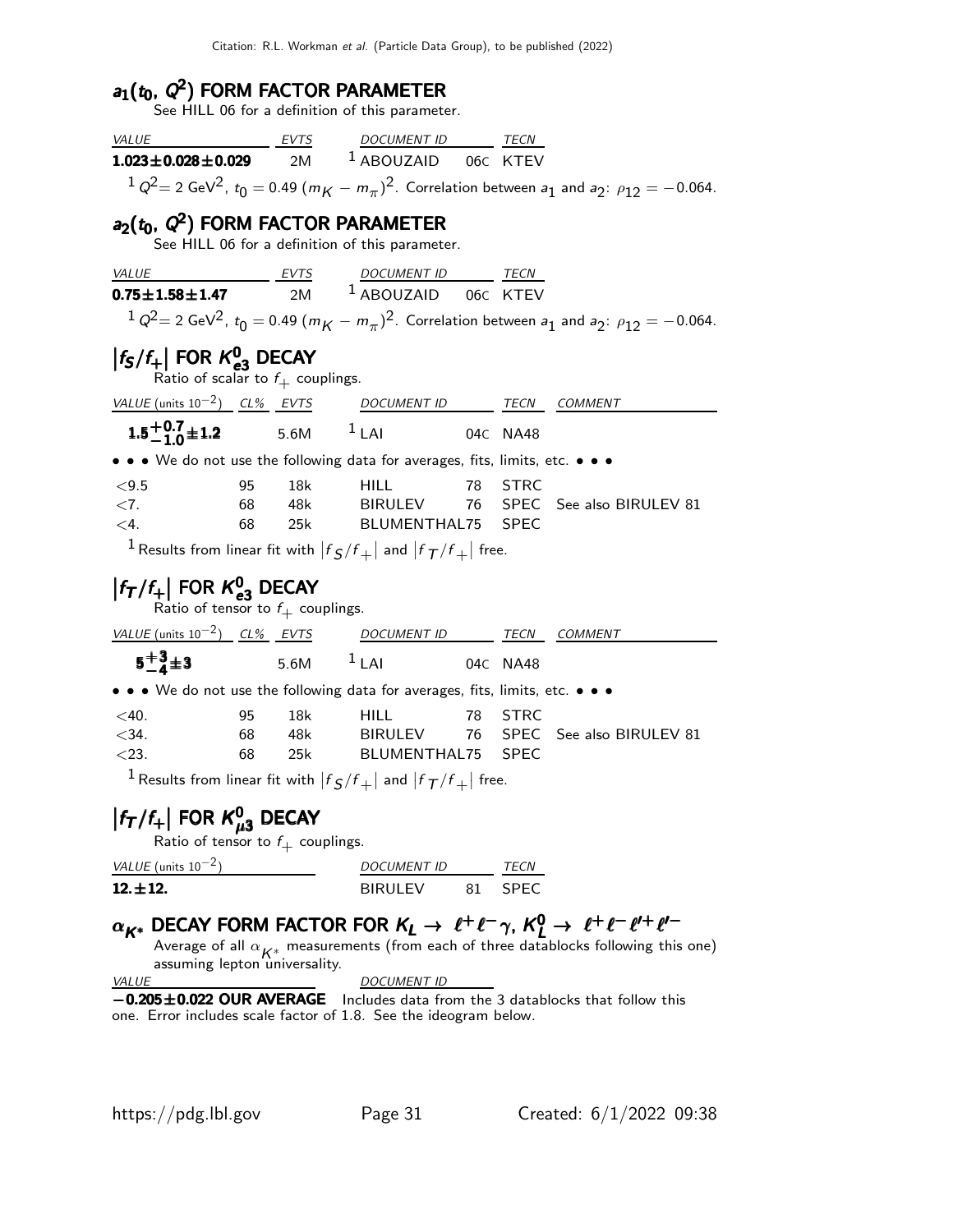

 $\alpha_{\boldsymbol{K}^*}$  is the constant in the model of BERGSTROM 83 which measures the relative strength of the vector-vector transition  $K_L \to K^* \gamma$  with  $K^* \to \rho, \omega, \phi \to \gamma^*$  and the pseudoscalar-pseudoscalar transition  $\mathsf{K}_L \rightarrow~\pi$ ,  $\eta$ ,  $\eta' \rightarrow~\gamma\gamma^*.$ VALUE EVTS DOCUMENT ID TECN

The data in this block is included in the average printed for a previous datablock.

| $-0.217 \pm 0.034$ OUR AVERAGE Error includes scale factor of 2.4. |                       |          |
|--------------------------------------------------------------------|-----------------------|----------|
| $-0.207 \pm 0.012 \pm 0.009$ 83k                                   | $1$ ABOUZAID 07B KTEV |          |
| $-0.36 \pm 0.06 \pm 0.02$ 6864                                     | FANTI                 | 99B NA48 |
| $-0.28 + 0.13$                                                     | <b>BARR</b>           | 90B NA31 |
| $-0.280 + 0.099$<br>$-0.090$                                       | OHI                   | 90B B845 |

 $^1$  ABOUZAID 07B measures  $C \cdot \alpha_{K^*} = -0.517 \pm 0.030 \pm 0.022$ . We assume  $C = 2.5$ , as in all other measurements.

## $\alpha_{K^*}$  DECAY FORM FACTOR FOR  $K_L \rightarrow \mu^+ \mu^- \gamma$

 $\alpha_{\mathcal{K}^*_{\cdot \cdot}}$  is the constant in the model of BERGSTROM 83 described in the previous section.

VALUE EVTS DOCUMENT ID TECN The data in this block is included in the average printed for a previous datablock.

#### $-0.158\pm0.027$  OUR AVERAGE

| $-0.160 + 0.026$<br>$-0.028$ | 9100 | ALAVI-HARATI01G KTEV |    |      |
|------------------------------|------|----------------------|----|------|
| $-0.04$ $+0.24$<br>$-0.21$   |      | FANTI                | Q7 | NA48 |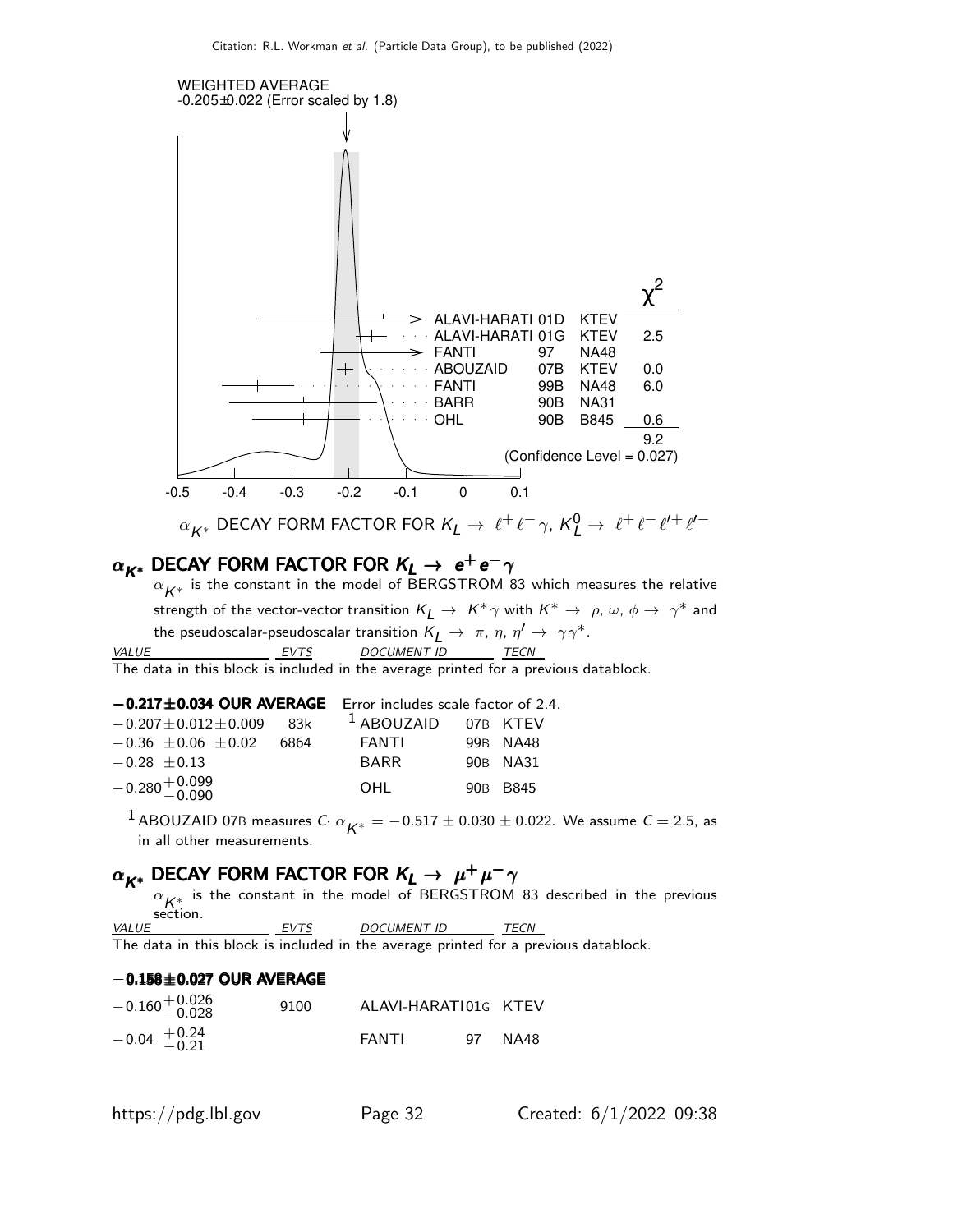## $\alpha_{K^*}^{\text{eff}}$  DECAY FORM FACTOR FOR  $K_L \rightarrow e^+e^-e^+e^-$

 $\alpha_{\nu}^{\sf eff}$  $K^*$  is the parameter describing the relative strength of an intermediate pseu-<br> $K^*$ doscalar decay amplitude and a vector meson decay amplitude in the model of BERGSTROM 83. It takes into account both the radiative effects and the form factor. Since there are two  $e^+e^-$  pairs here compared with one in  $e^+e^-\gamma$  decays, a factorized expression is used for the  $e^+e^-e^+e^-$  decay form factor.<br>VALUE EVTS DOCUMENT ID TECN

<u>EVTS DOCUMENT ID TECN</u>

The data in this block is included in the average printed for a previous datablock.

−0.14±0.16±0.15 441 ALAVI-HARATI01D KTEV

## $\alpha_{DIP}$  DECAY FORM FACTOR FOR  $\kappa_l^0 \rightarrow \ell^+ \ell^- \gamma$ ,  $\kappa_l^0 \rightarrow \ell^+ \ell^- \ell^{\prime +} \ell^{\prime -}$

Average of all  $\alpha_{DIP}$  measurements (from each of three datablocks following this one) assuming lepton universality.

VALUE DOCUMENT ID

−1.69±0.08 OUR AVERAGE Includes data from the 3 datablocks that follow this one. Error includes scale factor of 1.7.

## $\alpha_{DIP}$  DECAY FORM FACTOR FOR  $\kappa_{L}^{0}\rightarrow\; e^{+}\,e^{-}\,\gamma$

 $\alpha_{DIP}$  parameter in  $\kappa_L^0 \rightarrow \ \ \gamma^* \, \gamma^*$  form factor by DAMBROSIO 98, motivated by vector meson dominance and a proper short distance behavior. VALUE EVTS DOCUMENT ID TECN

The data in this block is included in the average printed for a previous datablock.

−1.729±0.043±0.028 83k ABOUZAID 07B KTEV

## $\alpha_{DIP}$  DECAY FORM FACTOR FOR  $\kappa_{L}^{0}\rightarrow\mu^{+}\mu^{-}\gamma$

 $\alpha_{DIP}$  is a constant in the model of DAMBROSIO 98 described in the previous section.<br> $\frac{EVTS}{ECN}$  DOCUMENT ID TECN DOCUMENT ID The data in this block is included in the average printed for a previous datablock.

−1.54±0.10 9100 ALAVI-HARATI01G KTEV

## $\alpha_{DIP}$  DECAY FORM FACTOR FOR  $K^0_L \rightarrow e^+e^-\mu^+\mu^-$

 $\alpha_{DIP}$  is a constant in the model of DAMBROSIO 98 described in the previous section.

EVTS DOCUMENT ID TECN

The data in this block is included in the average printed for a previous datablock.

−1.59±0.37 131 ALAVI-HARATI 03B KTEV

#### a<sub>1</sub>/a<sub>2</sub> FORM FACTOR FOR M1 DIRECT EMISSION AMPLITUDE

|                                                                             |      |                                                                                                         |      | Form factor $=\tilde{g}_{M1}\Big[1+\frac{a_1/a_2}{(M_o^2-M_K^2)+2M_KE^*_\gamma}\Big]$ as described in ALAVI-HARATI 00B. |
|-----------------------------------------------------------------------------|------|---------------------------------------------------------------------------------------------------------|------|-------------------------------------------------------------------------------------------------------------------------|
| VALUE $(\text{GeV}^2)$ EVTS                                                 |      | <b>DOCUMENT ID</b>                                                                                      | TECN | COMMENT                                                                                                                 |
| $-0.737 \pm 0.014$ OUR AVERAGE                                              |      |                                                                                                         |      |                                                                                                                         |
| $-0.744 \pm 0.027 \pm 0.032$ 5241                                           |      | <sup>1</sup> ABOUZAID 06 KTEV $\pi^{+}\pi^{-}e^{+}e^{-}$                                                |      |                                                                                                                         |
| $-0.738 \pm 0.007 \pm 0.018$ 111k                                           |      | <sup>2</sup> ABOUZAID 06A KTEV $\pi^{+} \pi^{+} \gamma$                                                 |      |                                                                                                                         |
| $-0.81$ $+0.07$ $\pm 0.02$                                                  |      | $3$ LAI                                                                                                 |      | 03C NA48 $\pi^{+}\pi^{-}e^{+}e^{-}$                                                                                     |
| $-0.737 \pm 0.026 \pm 0.022$                                                |      | <sup>4</sup> ALAVI-HARATI01B $\pi^+\pi^-\gamma$<br><sup>5</sup> ALAVI-HARATI00B KTEV $\pi^+\pi^-e^+e^-$ |      |                                                                                                                         |
| $-0.720 \pm 0.028 \pm 0.009$                                                | 1766 |                                                                                                         |      |                                                                                                                         |
| <sup>1</sup> ABOUZAID 06 also measured $ \tilde{g}_{M1}  = 1.11 \pm 0.14$ . |      |                                                                                                         |      |                                                                                                                         |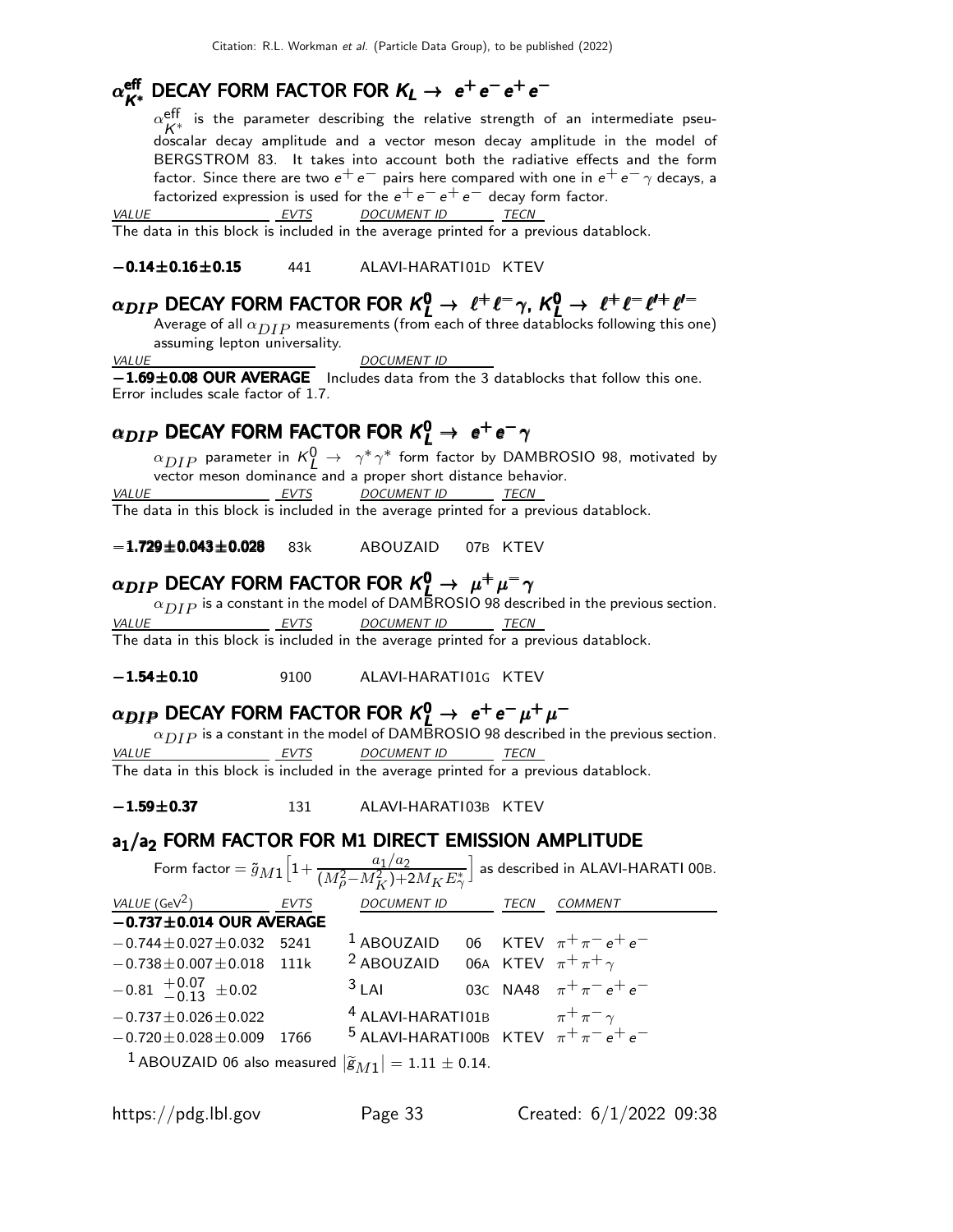<sup>2</sup> ABOUZAID 06A also measured  $|\tilde{g}_{M1}| = 1.198 \pm 0.035 \pm 0.086$ .

- $^{3}$  LAI 03c also measured  $\widetilde{g}_{M1} = 0.99^{+0.28}_{-0.27} \pm 0.07.$
- $^4$  ALAVI-HARATI 01B fit gives  $\chi^2/\text{DOF} = 38.8/27$ . Linear and quadratic fits give  $\chi^2/\text{DOF}$  $= 43.2/27$  and 37.6/26 respectively.

 $^5$ ALAVI-HARATI 00B also measured  $|\widetilde{g}_{M1}| = 1.35^{+0.20}_{-0.17} \pm$  0.04.

## $\overline{f}_S$  DECAY FORM FACTOR FOR  $\mathcal{K}^0_L \rightarrow \; \pi^{\pm} \pi^0 \, e^{\mp} \, \nu_e$

| <i>VALUE</i>                                                | DOCUMENT ID |     | TECN |
|-------------------------------------------------------------|-------------|-----|------|
| 0.049±0.011 OUR AVERAGE Error includes scale factor of 1.7. |             |     |      |
| $0.052 \pm 0.006 \pm 0.002$                                 | BATI FY     | 04  | NA48 |
| $0.010 + 0.016 + 0.017$                                     | MAKOFF      | Q3. | F731 |

## $\overline{f}_P$  DECAY FORM FACTOR FOR  $\kappa_L^0 \rightarrow \ \pi^{\pm} \pi^0 \, e^{\mp} \, \nu_e$

| <i>VALUE</i>                   | <i>DOCUMENT ID</i> |     | TECN |
|--------------------------------|--------------------|-----|------|
| $-0.052 \pm 0.012$ OUR AVERAGE |                    |     |      |
| $-0.051 + 0.011 + 0.005$       | <b>BATI FY</b>     | 04  | NA48 |
| $-0.079 + 0.049 + 0.022$       | MAKOFF             | 93. | F731 |

| $\lambda_q$ DECAY FORM FACTOR FOR $K_l^0 \rightarrow \pi^{\pm} \pi^0 e^{\mp} \nu_e$ |                  |    |         |
|-------------------------------------------------------------------------------------|------------------|----|---------|
| <i>VALUE</i>                                                                        | DOCUMENT ID TECN |    |         |
| $0.085 \pm 0.020$ OUR AVERAGE                                                       |                  |    |         |
| $0.087 \pm 0.019 \pm 0.006$                                                         | BATI FY          | 04 | NA48    |
| $0.014 \pm 0.087 \pm 0.070$                                                         | <b>MAKOFF</b>    |    | 93 F731 |

## $\overline{h}$  DECAY FORM FACTOR FOR  $\mathcal{K}^0_L \rightarrow \ \pi^{\pm} \pi^0 \, e^{\mp} \, \nu_e$

| <i>VALUE</i>                 | DOCUMENT ID    |    | TECN    |
|------------------------------|----------------|----|---------|
| $-0.30 \pm 0.13$ OUR AVERAGE |                |    |         |
| $-0.32 + 0.12 + 0.07$        | <b>BATI FY</b> | 04 | NA48    |
| $-0.07 \pm 0.31 \pm 0.31$    | MAKOFF         |    | 93 F731 |

## L<sub>3</sub> CHIRAL PERT. THEO. PARAM. FOR  $K^0_L \rightarrow \pi^{\pm} \pi^0 e^{\mp} \nu_e$

| VALUE (units $10^{-3}$ )                                                   | <i>DOCUMENT ID</i> |         | <i>TECN</i> |
|----------------------------------------------------------------------------|--------------------|---------|-------------|
| $\overline{-3.96\pm 0.28}$ OUR AVERAGE Error includes scale factor of 1.6. |                    |         |             |
| $-4.1 + 0.2$                                                               | BATI FY            |         | 04 NA48     |
| $-3.4 + 0.4$                                                               | $1$ MAKOFF         | 93 F731 |             |
|                                                                            |                    |         |             |

 $<sup>1</sup>$  MAKOFF 93 sign has been changed to negative to agree with the sign convention used</sup> in BATLEY 04.

#### $a_V$ , VECTOR MESON EXCHANGE CONTRIBUTION

| <i>VALUE</i>                                                                                                   | EVTS | DOCUMENT ID TECN COMMENT |  |                                                                                                                 |  |
|----------------------------------------------------------------------------------------------------------------|------|--------------------------|--|-----------------------------------------------------------------------------------------------------------------|--|
| $\overline{-0.43 \pm 0.06}$ OUR AVERAGE Error includes scale factor of 1.5.                                    |      |                          |  |                                                                                                                 |  |
| $-0.31 \pm 0.05 \pm 0.07$ 1.4k <sup>1</sup> ABOUZAID 08 KTEV                                                   |      |                          |  |                                                                                                                 |  |
| $-0.46 \pm 0.03 \pm 0.04$                                                                                      |      |                          |  |                                                                                                                 |  |
| $-0.67 \pm 0.21 \pm 0.12$                                                                                      |      |                          |  | LAI 02B NA48 $K^0_l \rightarrow \pi^0 2\gamma$<br>ALAVI-HARATI01E KTEV $K^0_l \rightarrow \pi^0 e^+ e^- \gamma$ |  |
| • • • We do not use the following data for averages, fits, limits, etc. • • •                                  |      |                          |  |                                                                                                                 |  |
| $-0.72 \pm 0.05 \pm 0.06$                                                                                      |      |                          |  | <sup>2</sup> ALAVI-HARATI99B KTEV $K_I^0 \rightarrow \pi^0 2\gamma$                                             |  |
| $\frac{1}{2}$ Using KTeV dataset collected in 1996, 1997, and 1999.<br><sup>2</sup> Superseded by ABOUZAID 08. |      |                          |  |                                                                                                                 |  |

#### See the related review(s):

CP [Violation in](http://pdg.lbl.gov/2022/reviews/rpp2021-rev-cp-viol-kl-decays.pdf)  $K^0_L$  Decays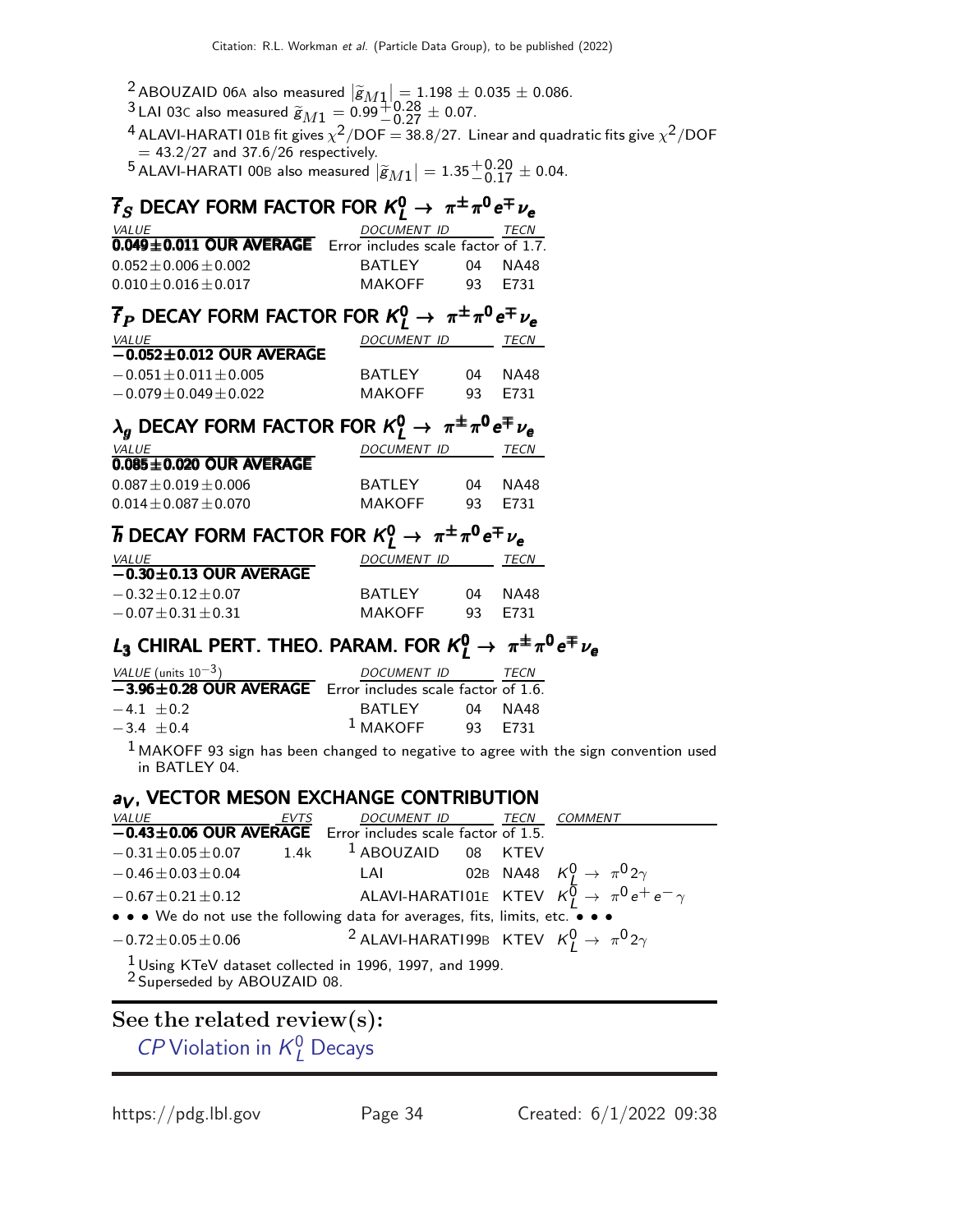### $CP$ -VIOLATION PARAMETERS IN  $K<sup>0</sup><sub>L</sub>$  DECAYS

## CHARGE ASYMMETRY IN  $\mathcal{K}_{\ell3}^0$  decays

Such asymmetry violates CP. It is related to Re( $\epsilon$ ).

#### $A_L$  = weighted average of  $A_L(\mu)$  and  $A_L(e)$

In previous editions and in the literature the symbol used for this asymmetry was  $\delta_{\c{L}}$ or  $\delta$ . We use  $A_L$  for consistency with  $B^0$  asymmetry notation and with recent  $\kappa_S^0$ notation. VALUE (%) EVTS DOCUMENT ID TECN COMMENT

| $0.332 \pm 0.006$ OUR AVERAGE Includes data from the 2 datablocks that follow this one. |  |                                      |  |  |
|-----------------------------------------------------------------------------------------|--|--------------------------------------|--|--|
| 33M<br>$0.333 \pm 0.050$                                                                |  | WILLIAMS 73 ASPK $K_{\mu3} + K_{e3}$ |  |  |

#### $A_{L}(\mu) = [\Gamma(\pi^{-} \mu^{+} \nu_{\mu}) - \Gamma(\pi^{+} \mu^{-} \overline{\nu}_{\mu})] /$ SUM

Only the combined value below is put into the Meson Summary Table. VALUE (%) FVTS DOCUMENT ID TECN The data in this block is included in the average printed for a previous datablock.

#### $0.304\pm0.025$  OUR AVERAGE

| $0.313 \pm 0.029$                                                             | 15M  | GEWENIGER 74 ASPK |    |             |
|-------------------------------------------------------------------------------|------|-------------------|----|-------------|
| $0.278 \!\pm\! 0.051$                                                         | 7.7M | PICCIONI          |    | 72 ASPK     |
| • • • We do not use the following data for averages, fits, limits, etc. • • • |      |                   |    |             |
| $0.60 \pm 0.14$                                                               | 4.1M | MCCARTHY 73 CNTR  |    |             |
| $0.57 + 0.17$                                                                 | 1M   | $1$ PACIOTTI      | 69 | <b>OSPK</b> |
| $0.403 \pm 0.134$                                                             | 1 M  | $1$ DORFAN        | 67 | <b>OSPK</b> |

<sup>1</sup> PACIOTTI 69 is a reanalysis of DORFAN 67 and is corrected for  $\mu^+ \mu^-$  range difference in MCCARTHY 72.

#### $A_L(e) = [\Gamma(\pi^- e^+ \nu_e) - \Gamma(\pi^+ e^- \overline{\nu}_e)]$ /SUM

Only the combined value below is put into the Meson Summary Table. VALUE (%)  $EVTS$  DOCUMENT ID TECN

The data in this block is included in the average printed for a previous datablock.

#### $0.334 \pm 0.007$  OUR AVERAGE

| $0.3322 \pm 0.0058 \pm 0.0047$                                                | 298M | ALAVI-HARATI02   |    |             |  |
|-------------------------------------------------------------------------------|------|------------------|----|-------------|--|
| $0.341 \pm 0.018$                                                             | 34M  | <b>GEWENIGER</b> | 74 | ASPK        |  |
| $0.318 \pm 0.038$                                                             | 40M  | <b>FITCH</b>     | 73 | <b>ASPK</b> |  |
| $0.346 \pm 0.033$                                                             | 10M  | <b>MARX</b>      | 70 | <b>CNTR</b> |  |
| • • • We do not use the following data for averages, fits, limits, etc. • • • |      |                  |    |             |  |
| $0.36 \pm 0.18$                                                               | 600k | <b>ASHFORD</b>   | 72 | <b>ASPK</b> |  |
| $0.246 \pm 0.059$                                                             | 10M  | $1$ SAAL         | 69 | <b>CNTR</b> |  |
| $0.224 + 0.036$                                                               | 10M  |                  | 67 | CNTR        |  |

 $1$  SAAL 69 is a reanalysis of BENNETT 67.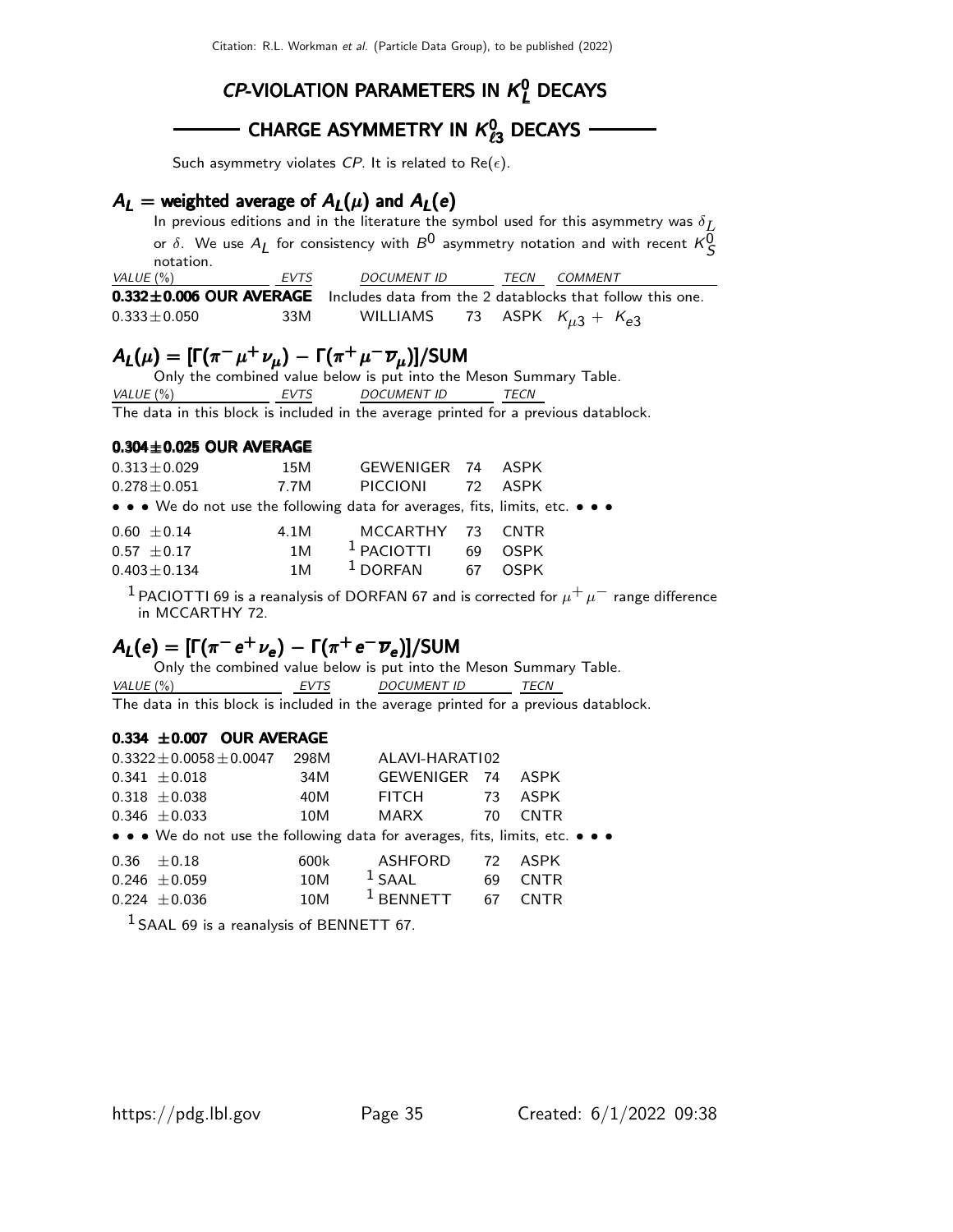## PARAMETERS FOR  $K^0_L \rightarrow 2\pi$  DECAY

$$
\eta_{+-} = A(\kappa_L^0 \to \pi^+ \pi^-) / A(\kappa_S^0 \to \pi^+ \pi^-)
$$
  

$$
\eta_{00} = A(\kappa_L^0 \to \pi^0 \pi^0) / A(\kappa_S^0 \to \pi^0 \pi^0)
$$

The fitted values of  $|\eta_{+-}|$  and  $|\eta_{00}|$  given below are the results of a fit to  $|\eta_{+-}|$ ,  $|\eta_{00}|$ ,  $|\eta_{00}/\eta_{+-}|$ , and Re( $\epsilon'/\epsilon$ ). Independent information on  $|\eta_{+-}|$  and  $|\eta_{00}|$  can be obtained from the fitted values of the  $K^0_L \rightarrow$  $\pi\pi$  and  $\kappa_S^0 \rightarrow \ \pi\pi$  branching ratios and the  $\kappa_L^0$  and  $\kappa_S^0$  lifetimes. This information is included as data in the  $|\eta_{+} -|$  and  $|\eta_{00}|$  sections with a Document ID "BRFIT." See the note "CP violation in  $K_L$  decays" above for details.

## $|\eta_{00}| = |A(K_L^0 \to 2\pi^0) / A(K_S^0 \to 2\pi^0)|$

| VALUE (units $10^{-3}$ )                                                      | DOCUMENT ID                                        |    | TECN | <i>COMMENT</i>                                      |
|-------------------------------------------------------------------------------|----------------------------------------------------|----|------|-----------------------------------------------------|
| $2.220 \pm 0.011$ OUR FIT Error includes scale factor of 1.8.                 |                                                    |    |      |                                                     |
| $2.243 \pm 0.014$                                                             | <b>BRFIT</b>                                       | 16 |      |                                                     |
| • • • We do not use the following data for averages, fits, limits, etc. • • • |                                                    |    |      |                                                     |
| 2.47 $\pm$ 0.31 $\pm$ 0.24                                                    | ANGELOPO 98 CPLR                                   |    |      |                                                     |
| 2.49 $\pm$ 0.40                                                               |                                                    |    |      | <sup>1</sup> ADLER 96B CPLR Sup. by ANGELOPOULOS 98 |
| 2.33 $\pm$ 0.18                                                               | CHRISTENS 79 ASPK                                  |    |      |                                                     |
| 2.71 $\pm$ 0.37                                                               | <sup>2</sup> WOLFF 71 OSPK Cu reg., $4\gamma$ 's   |    |      |                                                     |
| 2.95 $\pm$ 0.63                                                               | <sup>2</sup> CHOLLET 70 OSPK Cu reg., $4\gamma$ 's |    |      |                                                     |

 $<sup>1</sup>$  Error is statistical only.</sup>

 $2$  CHOLLET 70 gives  $|\eta_{00}| = (1.23 \pm 0.24) \times (regeneration$  amplitude, 2 GeV/c Cu)/10000mb. WOLFF 71 gives  $|\eta_{00}| = (1.13 \pm 0.12) \times (regeneration amplitude, 2)$ GeV/c Cu)/10000mb. We compute both  $|\eta_{00}|$  values for (regeneration amplitude, 2 GeV/c Cu) = 24  $\pm$  2mb. This regeneration amplitude results from averaging over FAISSNER 69, extrapolated using optical-model calculations of Bohm et al., Physics Letters 27B 594 (1968) and the data of BALATS 71. (From H. Faissner, private communication).

> Ï I

Í I

$$
|\eta_{+-}| = |A(K_L^0 \rightarrow \pi^+\pi^-) / A(K_S^0 \rightarrow \pi^+\pi^-)|
$$

| VALUE (units $10^{-3}$ ) EVTS                                                 |          | DOCUMENT ID                     |    | TECN        | <b>COMMENT</b>                                                                                                                |
|-------------------------------------------------------------------------------|----------|---------------------------------|----|-------------|-------------------------------------------------------------------------------------------------------------------------------|
| $2.232 \pm 0.011$ OUR FIT Error includes scale factor of 1.8.                 |          |                                 |    |             |                                                                                                                               |
| $2.226 \pm 0.007$                                                             |          | <b>BRFIT</b>                    | 16 |             |                                                                                                                               |
| • • • We do not use the following data for averages, fits, limits, etc. • • • |          |                                 |    |             |                                                                                                                               |
| $2.223 \pm 0.012$                                                             |          | $11$ Al<br>$\sim$ 07            |    | <b>NA48</b> |                                                                                                                               |
| $2.219 \pm 0.013$                                                             |          | <sup>2</sup> AMBROSINO 06F KLOE |    |             |                                                                                                                               |
| $2.228 \pm 0.010$                                                             |          | 3 ALEXOPOU 04 KTEV              |    |             |                                                                                                                               |
| $2.286 \pm 0.023 \pm 0.026$                                                   | 70M      |                                 |    |             | <sup>4</sup> APOSTOLA 99 $c$ CPLR $K^0$ - $\overline{K}^0$ asymmetry                                                          |
| $2.310 \pm 0.043 \pm 0.031$                                                   |          |                                 |    |             | <sup>5</sup> ADLER 95B CPLR $K^0$ - $\overline{K}^0$ asymmetry                                                                |
| 2.32 $\pm$ 0.14 $\pm$ 0.03                                                    | $10^{5}$ |                                 |    |             | ADLER 92B CPLR $K^0$ - $\overline{K}^0$ asymmetry                                                                             |
| 2.30 $\pm$ 0.035                                                              |          | GEWENIGER 74B ASPK              |    |             |                                                                                                                               |
|                                                                               |          |                                 |    |             | <sup>1</sup> Value obtained from the NA48 measurements of $\Gamma(K_I^0 \to \pi^+ \pi^-)/\Gamma(K_I^0 \to \pi e \nu_e)$       |
|                                                                               |          |                                 |    |             | and $\tau_{K^0_S}$ and KLOE measurements of B( $K^0_S \to \pi^+ \pi^-$ ) and $\tau_{K^0_L}$ . $\Gamma(K^0_L \to \pi^+ \pi^-)$ |
|                                                                               |          |                                 |    |             | is defined to include the inner bremsstrahlung component $\Gamma(K_f^0 \to \pi^+ \pi^- \gamma(IB))$ but                       |
|                                                                               |          |                                 |    |             | exclude the direct emission component $B(K_S^0 \rightarrow \pi^+ \pi^- (DE))$ . Their $ \eta_{+-} $ value                     |

П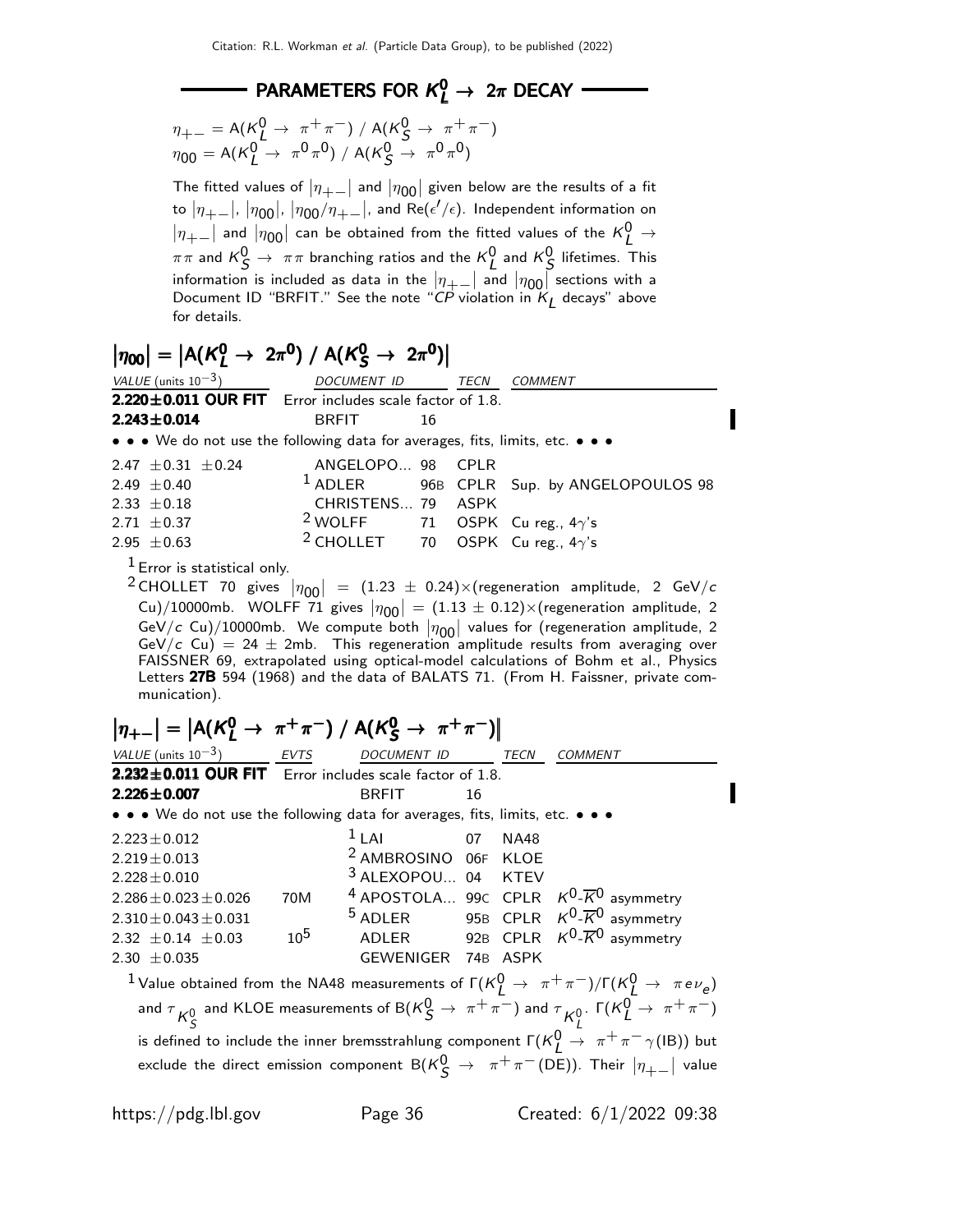is not directly used in our fit, but enters the fit via their branching ratio and lifetime measurements.

- $^2$  AMBROSINO 06F uses KLOE branching ratios and  $\tau_L$  together with  $\tau_S$  from PDG 04. Their  $|\eta_{+-}|$  value is not directly used in our fit, but enters the fit via their branching ratio and lifetime measurements.
- 3 ALEXOPOULOS 04  $|\eta_{+-}|$  uses their  $K^0_L \to \pi\pi$  branching fractions,  $\tau_S = (0.8963 \pm 1)$  $(0.0005)\times 10^{-10}$  s from the average of KTeV and NA48  $\tau$ s measurements, and assumes that  $\Gamma(K^0_S \to \pi \ell \nu_\ell) = \Gamma(K^0_L \to \pi \ell \nu_\ell)$  giving  $B(K^0_S \to \pi \ell \nu_\ell) = 0.118\%$ . Their  $\eta_{+-}$ is not directly used in our fit, but enters our fit via their branching ratio measurements.
- $^{4}$  APOSTOLAKIS 99C report (2.264  $\pm$  0.023  $\pm$  0.026 + 9.1[ $\tau_{\sf s}$  0.8934])  $\times$  10<sup>-3</sup>. We evaluate for our 2006 best value  $\tau_{\rm s}$  = (0.8958  $\pm$  0.0005)  $\times\,10^{-10}$  s.
- $^{5}$  ADLER 95B report  $(2.312 \pm 0.043 \pm 0.030 1[\Delta m 0.5274] + 9.1[\tau_{\rm s} 0.8926]) \times 10^{-3}$ . We evaluate for our 1996 best values  $\Delta m = (0.5304\pm0.0014)\times10^{-10}\:\hbar\text{s}^{-1}$  and  $\tau_{\text{s}}$  $=(0.8927\pm0.0009)\times 10^{-10}$  s. Superseded by APOSTOLAKIS 99C.

## $\left|\epsilon\right| = (2\left|\eta_{+-}\right| + \left|\eta_{00}\right|)/3$

This expression is a very good approximation, good to about one part in  $10^{-4}$  because of the small measured value of  $\phi_{00} - \phi_{+-}$  and small theoretical ambiguities.

| <i>VALUE</i> (units $10^{-3}$ ) | <b>DOCUMENT ID</b> |
|---------------------------------|--------------------|
|---------------------------------|--------------------|

 $2.228 \pm 0.011$  OUR FIT Error includes scale factor of 1.8.

 $|\eta_{00}/\eta_{+-}|$ 

| <i>VALUE</i>                                                                  | <b>EVTS</b> | <b>DOCUMENT ID</b>             |     | TECN        |
|-------------------------------------------------------------------------------|-------------|--------------------------------|-----|-------------|
| $0.9950 \pm 0.0007$ OUR FIT Error includes scale factor of 1.6.               |             |                                |     |             |
| $0.9930 \pm 0.0020$ OUR AVERAGE                                               |             |                                |     |             |
| $0.9931 \pm 0.0020$                                                           |             | $1,2$ BARR                     |     | 93D NA31    |
| $0.9904 \pm 0.0084 \pm 0.0036$                                                |             | $3$ WOODS                      | 88  | F731        |
| • • • We do not use the following data for averages, fits, limits, etc. • • • |             |                                |     |             |
| $0.9939 \pm 0.0013 \pm 0.0015$                                                | 1 M         | $1$ BARR                       | 93D | <b>NA31</b> |
| $0.9899 \pm 0.0020 \pm 0.0025$                                                |             | <sup>1</sup> BURKHARDT 88 NA31 |     |             |

<sup>1</sup> This is the square root of the ratio R given by BURKHARDT 88 and BARR 93D.

 $2$  This is the combined results from BARR 93D and BURKHARDT 88, taking into account a common systematic uncertainty of 0.0014.

 $^3$ We calculate  $|\eta_{00}/\eta_{+-}|=1{-}3(\epsilon'/\epsilon)$  from WOODS 88  $(\epsilon'/\epsilon)$  value.

## $Re(\epsilon'/\epsilon) = (1 - |\eta_{00}/\eta_{+-}|)/3$

We have neglected terms of order  $\omega \cdot \text{Re}(\epsilon'/\epsilon)$ , where  $\omega = \text{Re}(A_2)/\text{Re}(A_0) \simeq 1/22$ . If included, this correction would lower Re( $\epsilon'/\epsilon$ ) by about 0.04  $\times$  10 $^{-3}$ . See SOZZI 04.

| VALUE (units $10^{-3}$ )                                                    | <i>DOCUMENT ID</i>                         |  | TECN     | <b>COMMENT</b> |  |  |
|-----------------------------------------------------------------------------|--------------------------------------------|--|----------|----------------|--|--|
| 1.66 $\pm$ 0.23 OUR FIT Error includes scale factor of 1.6.                 |                                            |  |          |                |  |  |
| 1.68 ±0.20 OUR AVERAGE Error includes scale factor of 1.4. See the ideogram |                                            |  |          |                |  |  |
| below.                                                                      |                                            |  |          |                |  |  |
| $1.92 \pm 0.21$                                                             | <sup>1</sup> ABOUZAID 11 KTEV Assuming CPT |  |          |                |  |  |
| 1.47 $\pm$ 0.22                                                             | BATLEY 02 NA48                             |  |          |                |  |  |
| $0.74 \pm 0.52 \pm 0.29$                                                    | <b>GIBBONS</b>                             |  | 93B E731 |                |  |  |
| • • • We use the following data for averages but not for fits. • • •        |                                            |  |          |                |  |  |
| $+0.65$<br>2.3                                                              | $2,3$ BARR                                 |  | 93D NA31 |                |  |  |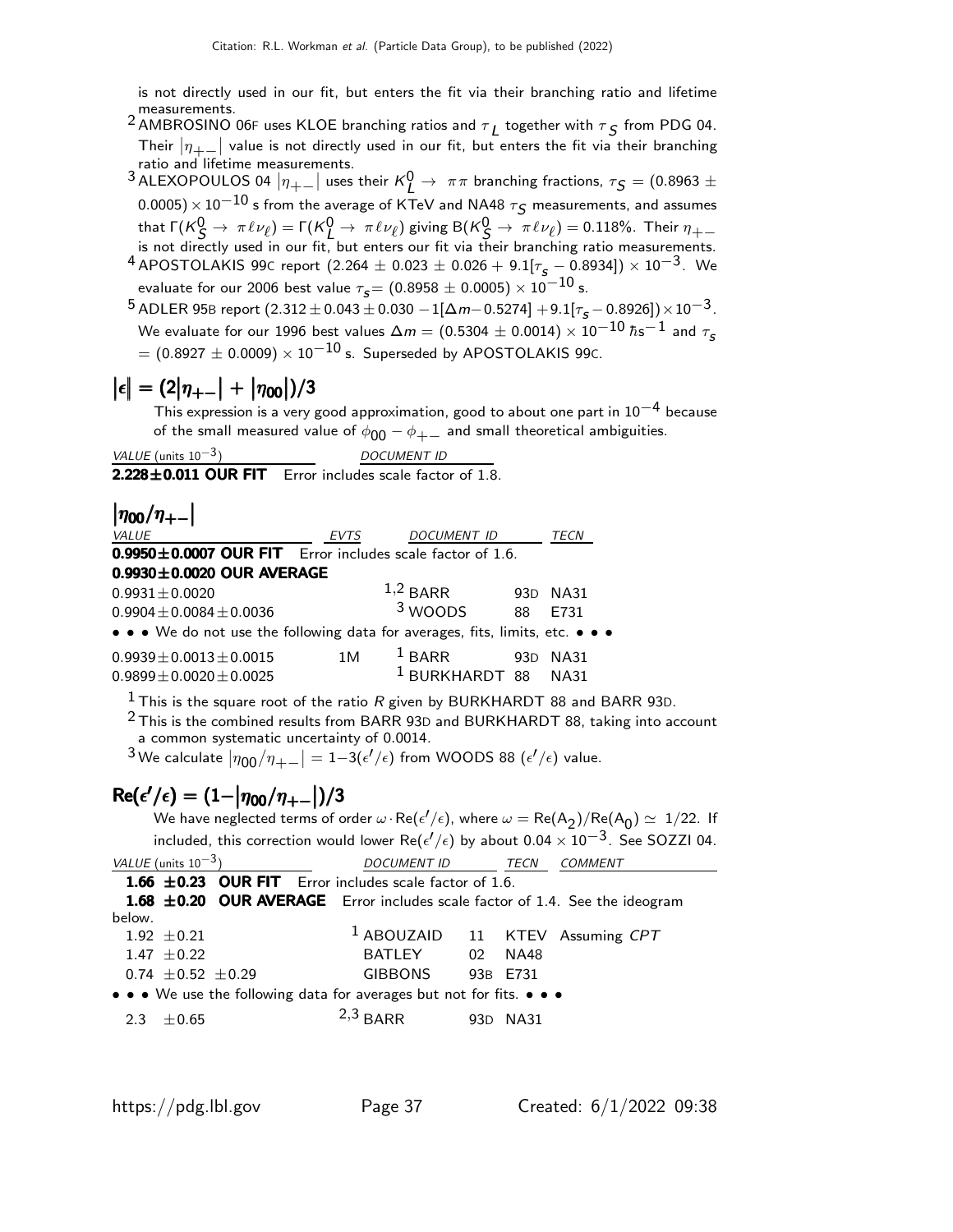• • • We do not use the following data for averages, fits, limits, etc. • • •



 $<sup>1</sup>$  The two ABOUZAID 11 values use the same data. The fits are performed with and</sup> without CPT invariance requirement.

-1 0 1 2 3 4 5

- $^2$ These values are derived from  $|\eta_{00}/\eta_{+-}|$  measurements. They enter the average in this section but enter the fit via the  $|\eta_{00}/\eta_{+-}|$  only.
- $3$  This is the combined results from BARR 93D and BURKHARDT 88, taking into account their common systematic uncertainty.
- $^4$  We use ABOUZAID 11 Re( $\epsilon'/\epsilon)$  value with  ${\it CPT}$  assumption in our fits for  $|\eta_{+-}|$ ,  $|\eta_{00}|$ , and Re $(\epsilon'/\epsilon)$ .

 $^5$  These values are derived from  $|\eta_{00}/\eta_{+-}|$  measurements.  $\text{Re}(\epsilon'/\epsilon)=(1-|\eta_{00}/\eta_{+-}|)/3$ 

#### $\phi_{+-}$ , PHASE of  $\eta_{+-}$

The dependence of the phase on  $\Delta m$  and  $\tau_{\mathcal{S}}$  is given for each experiment in the comments below, where  $\Delta m$  is the  ${\sf K}^0_L\;{-}\;$   ${\sf K}^{\overline 0}_S$  mass difference in units  $10^{10}\;{\hbar}{\rm s}^{-1}$ and  $\tau_{\bm{s}}$  is the  $\mathcal{K}_{\bm{\mathcal{S}}}$  mean life in units  $10^{-10}$  s. We also give the regeneration phase  $\phi_{\bm{f}}$ in the comments below.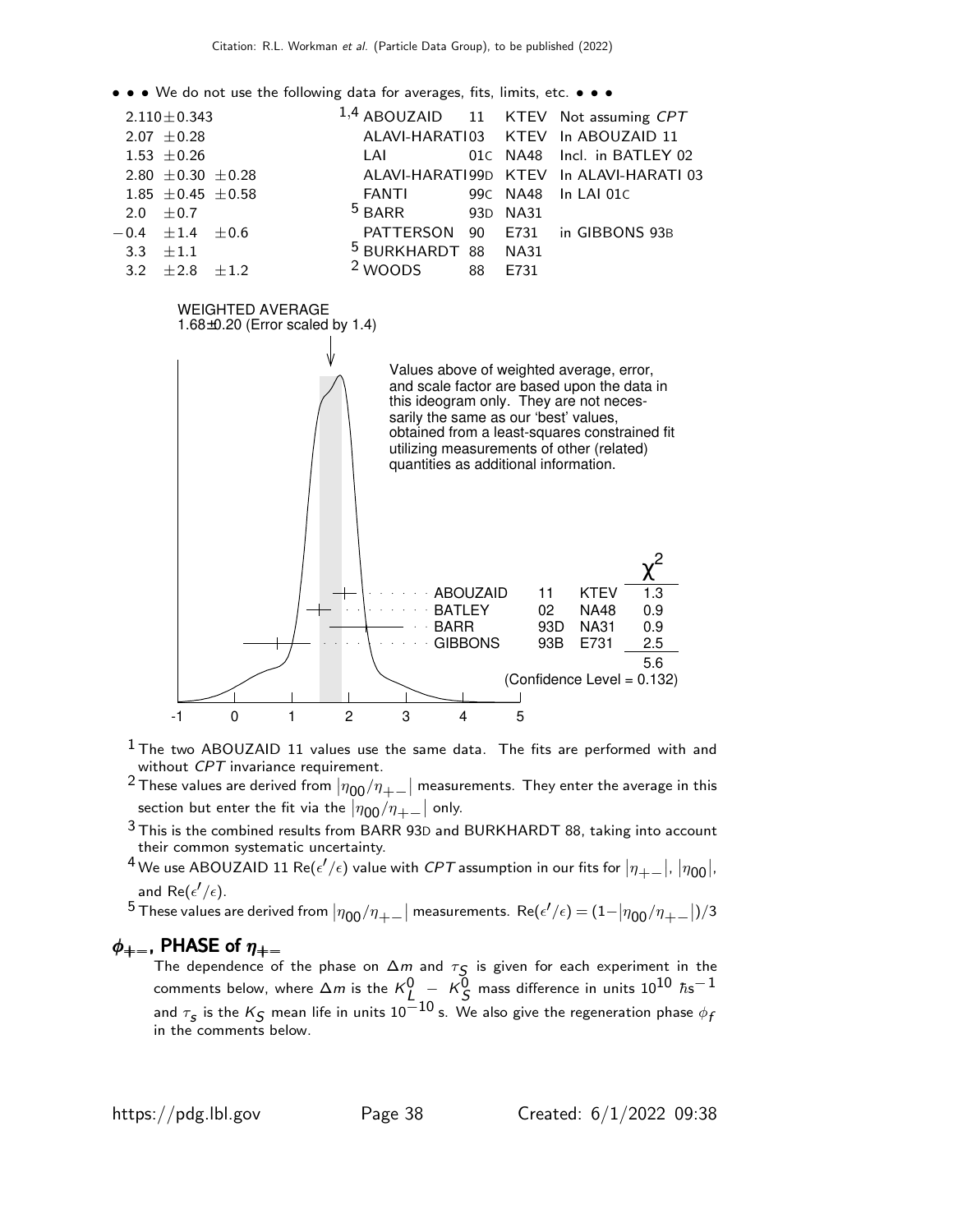OUR FIT is described in the note on "CP violation in  $K_L$  decays" in the  $K_L^0$  Particle L Listings. Most experiments in this section are included in both the "Not Assuming CPT" and "Assuming CPT" fits. In the latter fit, they have little direct influence on  $\phi_{+-}$  because their errors are large compared to that assuming CPT, but they influence  $\Delta m$  and  $\tau_{\mathcal{S}}$  through their dependencies on these parameters, which are given in the footnotes.

| VALUE $(^\circ)$                                                              | <b>EVTS</b> | <b>DOCUMENT ID</b>                                   |    | <b>TECN</b> | <b>COMMENT</b>                                                              |
|-------------------------------------------------------------------------------|-------------|------------------------------------------------------|----|-------------|-----------------------------------------------------------------------------|
| 43.51 $\pm$ 0.05 OUR FIT                                                      |             | Error includes scale factor of 1.2. Assuming CPT     |    |             |                                                                             |
| 43.4 $\pm$ 0.5 OUR FIT                                                        |             | Error includes scale factor of 1.2. Not assuming CPT |    |             |                                                                             |
| 42.9 $\pm$ 0.6 $\pm$ 0.3                                                      | 70M         |                                                      |    |             | <sup>1</sup> APOSTOLA 99 $\epsilon$ CPLR $K^0$ - $\overline{K}^0$ asymmetry |
| 42.9 $\pm$ 0.8 $\pm$ 0.2                                                      |             |                                                      |    |             | <sup>2,3</sup> SCHWINGEN95 E773 CH <sub>1.1</sub> regenerator               |
| 41.4 $\pm$ 0.9 $\pm$ 0.2                                                      |             | $3,4$ GIBBONS 93 E731 B <sub>4</sub> C regenerator   |    |             |                                                                             |
| 44.5 $\pm 1.6 \pm 0.6$                                                        |             | <sup>5</sup> CAROSI 90 NA31 Vacuum regen.            |    |             |                                                                             |
| 43.3 $\pm 1.0 \pm 0.5$                                                        |             | <sup>6</sup> GEWENIGER 74B ASPK Vacuum regen.        |    |             |                                                                             |
| • • • We do not use the following data for averages, fits, limits, etc. • • • |             |                                                      |    |             |                                                                             |
| $43.76 \pm 0.64$                                                              |             |                                                      |    |             | <sup>7</sup> ABOUZAID 11 KTEV Not assuming CPT                              |
| $44.12 \pm 0.72 \pm 1.20$                                                     |             |                                                      |    |             | 8 ALAVI-HARATI03 KTEV Not assuming CPT                                      |
| 42.5 $\pm$ 0.4 $\pm$ 0.3                                                      |             | $9,10$ ADLER                                         |    | 96C RVUE    |                                                                             |
| 43.4 $\pm$ 1.1 $\pm$ 0.3                                                      |             | $11$ ADLER                                           |    |             | 95B CPLR $K^0$ - $\overline{K}^0$ asymmetry                                 |
| 42.3 $\pm$ 4.4 $\pm$ 1.4                                                      | 100k        | $12$ ADLER                                           |    |             | 92B CPLR $K^0$ - $\overline{K}^0$ asymmetry                                 |
| 47.7 $\pm 2.0 \pm 0.9$                                                        |             | $3,13$ KARLSSON                                      | 90 | E731        |                                                                             |
| 44.3 $\pm 2.8 \pm 0.2$                                                        |             | 14 CARITHERS                                         | 75 | <b>SPEC</b> | C regenerator                                                               |

 $1$  APOSTOLAKIS 99 $\text{C}$  measures  $\phi_{+-} = (43.19 \pm 0.53 \pm 0.28) + 300$  [Δm− 0.5301] ( $^\circ$ ). We have adjusted the measurement to use our best values of  $(\Delta m = 0.5293 \pm 0.0009)$ (10<sup>10</sup>  $\hbar$  s<sup>-1</sup>). Our first error is their experiment's error and our second error is the systematic error from using our best values.

- <sup>2</sup> SCHWINGENHEUER 95 measures  $\phi_{+-}$  = (43.53 ± 0.76) + 173 [Δm − 0.5282] − 275 [ $\tau_S$  – 0.8926] ( $\circ$ ). We have adjusted the measurement to use our best values of ( $\Delta m =$  $0.5293 \pm 0.0009)~(10^{10}~\hbar~{\rm s}^{-1})$ ,  $(\tau_{\sf s}=0.8954 \pm 0.0004)~(10^{-10}~{\rm s})$ . Our first error is<br>their experiment's error and our second error is the systematic error from using our best values.
- $^3$ These experiments measure  $\phi_{+-}$   $\!\!-\!\!\phi_f$  and calculate the regeneration phase from the power law momentum dependence of the regeneration amplitude using analyticity and dispersion relations. SCHWINGENHEUER 95 [GIBBONS 93] includes a systematic error of 0.35<sup>°</sup> [0.5<sup>°</sup>] for uncertainties in their modeling of the regeneration amplitude.
- 4 GIBBONS 93 measures  $\phi_{+-} = (42.21 \pm 0.9) + 189 [\Delta m 0.5257] 460 [\tau_s -$ 0.8922] ( $\circ$ ). We have adjusted the measurement to use our best values of ( $\Delta m =$  $0.5293 \pm 0.0009)~(10^{10}~\hbar~{\rm s}^{-1})$ ,  $(\tau_{\sf s}=0.8954 \pm 0.0004)~(10^{-10}~{\rm s})$ . Our first error is their experiment's error and our second error is the systematic error from using our best values. This is actually reported in SCHWINGENHEUER 95, footnote 8. GIBBONS 93 reports  $\phi_{+-}$  (42.2 ± 1.4)<sup>o</sup>. They measure  $\phi_{+-}\phi_f$  and calculate the regeneration phase  $\phi_f$  from the power law momentum dependence of the regeneration amplitude using analyticity. An error of 0.6° is included for possible uncertainties in the regeneration phase.
- 5 CAROSI 90 measures  $\phi_{+-} = (46.9 \pm 1.4 \pm 0.7)$  + 579 [ $\Delta m 0.5351$ ] + 303 [ $\tau_s$  – 0.8922] ( $\circ$ ). We have adjusted the measurement to use our best values of ( $\Delta m =$  $(0.5293 \pm 0.0009)$   $(10^{10}$   $\hbar$  s<sup>-1</sup>),  $(\tau_s = 0.8954 \pm 0.0004)$   $(10^{-10}$  s). Our first error is their experiment's error and our second error is the systematic error from using our best values.
- $^6$  GEWENIGER 74B measures  $\phi_{+-} = (49.4 \pm 1.0)$  + 565 [ $\Delta m -$  0.540] ( $^{\circ}$ ). We have adjusted the measurement to use our best values of ( $\Delta m = 0.5293 \pm 0.0009$ ) (10<sup>10</sup>  $\hbar$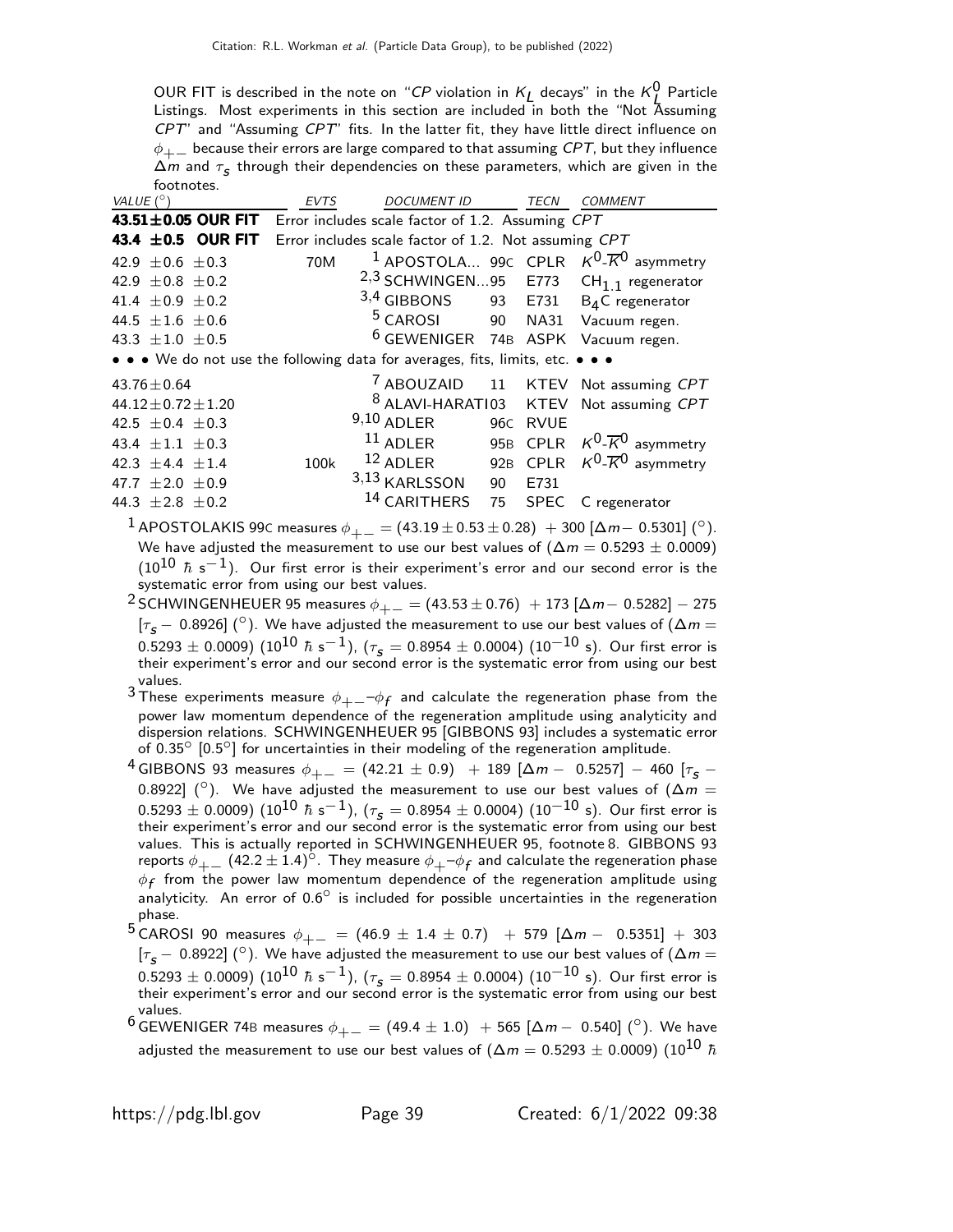$s^{-1}$ ). Our first error is their experiment's error and our second error is the systematic error from using our best values.

 $7$  Not independent of other phase parameters reported in ABOUZAID 11.

 $^8$ ALAVI-HARATI 03  $\phi_{+-}$  is correlated with their  $\Delta m = m \frac{1}{K_L^0} - m \frac{1}{K_S^0}$  and  $\tau_{K_S}$  mea-

surements in the  $K^0$  and  $K^0$  sections respectively. The correlation coefficients are  $\rho(\phi_{+-},\!\Delta m)\! =\! +0.955,\ \rho(\phi_{+-},\!\tau_{\mathcal{S}})\! =\! -0.871$ , and  $\rho(\tau_{\mathcal{S}},\!\Delta m)\! =\! -0.840.$  CPT is not assumed. Uses scintillator Pb regenerator. Superseded by ABOUZAID 11.

9 ADLER 96C measures  $\phi_{+-} = (43.82 \pm 0.41) + 339 [\Delta m - 0.5307] - 252 [\tau_s -$ 0.8922] ( $^{\circ}$ ). We have adjusted the measurement to use our best values of  $(\Delta m =$  $0.5293 \pm 0.0009)~(10^{10}~\hbar~{\rm s}^{-1})$ ,  $(\tau_{\sf s}=0.8954 \pm 0.0004)~(10^{-10}~{\rm s})$ . Our first error is their experiment's error and our second error is the systematic error from using our best values.

10 ADLER 96C is the result of a fit which includes nearly the same data as entered into the "OUR FIT" value in the 1996 edition of this Review (Physical Review D54 1 (1996)).

<sup>11</sup> ADLER 95B measures  $\phi_{+-} = (42.7 \pm 0.9 \pm 0.6)$  + 316 [ $\Delta m - 0.5274$ ] + 30 [ $\tau_{\rm s}$  – 0.8926] ( $\degree$ ). We have adjusted the measurement to use our best values of ( $\Delta m =$  $(0.5293 \pm 0.0009)$   $(10^{10}$   $\hbar$  s<sup>-1</sup>),  $(\tau_s = 0.8954 \pm 0.0004)$   $(10^{-10}$  s). Our first error is their experiment's error and our second error is the systematic error from using our best values.

 $12$  ADLER 92B quote separately two systematic errors:  $\pm 0.4$  from their experiment and  $\pm 1.0$  degrees due to the uncertainty in the value of  $\Delta m$ .

 $13$  KARLSSON 90 systematic error does not include regeneration phase uncertainty.

 $^{14}$  CARITHERS 75 measures  $\phi_{+-} = (45.5 \pm 2.8)$  + 224 [ $\Delta m - 0.5348$ ] ( $^{\circ}$ ). We have adjusted the measurement to use our best values of ( $\Delta m = 0.5293 \pm 0.0009$ ) (10<sup>10</sup>  $\hbar$  $s^{-1}$ ). Our first error is their experiment's error and our second error is the systematic error from using our best values.  $\phi_f = -40.9 \pm 2.6^\circ$ .

#### $\phi_{00}$ , PHASE OF  $\eta_{00}$

See comment in  $\phi_{+-}$  header above for treatment of  $\Delta m$  and  $\tau_{\mathcal{S}}$  dependence, as well as for the inclusion of data in both the "Assuming CPT" and "Not Assuming CPT" fits.

OUR FIT is described in the note on "CP violation in  $K_L$  decays" in the  $K_L^0$  Particle Listings.

| VALUE $(^\circ)$                                                              | DOCUMENT ID TECN COMMENT    |                   |                                                |
|-------------------------------------------------------------------------------|-----------------------------|-------------------|------------------------------------------------|
| 43.52±0.05 OUR FIT Error includes scale factor of 1.3. Assuming CPT           |                             |                   |                                                |
| 43.7 ±0.6 OUR FIT Error includes scale factor of 1.2. Not assuming CPT        |                             |                   |                                                |
| 44.5 $\pm 2.3 \pm 0.5$                                                        | $1$ CAROSI                  | 90<br><b>NA31</b> |                                                |
| • • • We do not use the following data for averages, fits, limits, etc. • • • |                             |                   |                                                |
| 44.06 $\pm$ 0.68                                                              |                             |                   | <sup>2</sup> ABOUZAID 11 KTEV Not assuming CPT |
| 41.7 $\pm$ 5.9 $\pm$ 0.2                                                      | 3 ANGELOPO 98 CPLR          |                   |                                                |
| 50.8 $\pm$ 7.1 $\pm$ 1.7                                                      | $4$ ADLER                   |                   | 96B CPLR Sup. by ANGELOPOULOS 98               |
| 47.4 $\pm$ 1.4 $\pm$ 0.9                                                      | <sup>5</sup> KARLSSON<br>90 | E731              |                                                |

<sup>1</sup> CAROSI 90 measures  $\phi_{00} = (47.1 \pm 2.1 \pm 1.0)$  + 579 [ $\Delta m - 0.5351$ ] + 252 [ $\tau_s$  – 0.8922] ( $\circ$ ). We have adjusted the measurement to use our best values of  $(\Delta m =$  $0.5293\pm0.0009)~(10^{10}~\hbar~{\rm s}^{-1}),~(\tau_{_{\cal S}}=0.8954\pm0.0004)~(10^{-10}~{\rm s}) .$  Our first error is their experiment's error and our second error is the systematic error from using our best values.

 $2$  Not independent of other phase parameters reported in ABOUZAID 11.

<sup>3</sup> ANGELOPOULOS 98 measures  $\phi_{00} = (42.0 \pm 5.6 \pm 1.9) + 240 [\Delta m - 0.5307]$  ( $^{\circ}$ ). We have adjusted the measurement to use our best values of  $(\Delta m = 0.5293 \pm 0.0009)$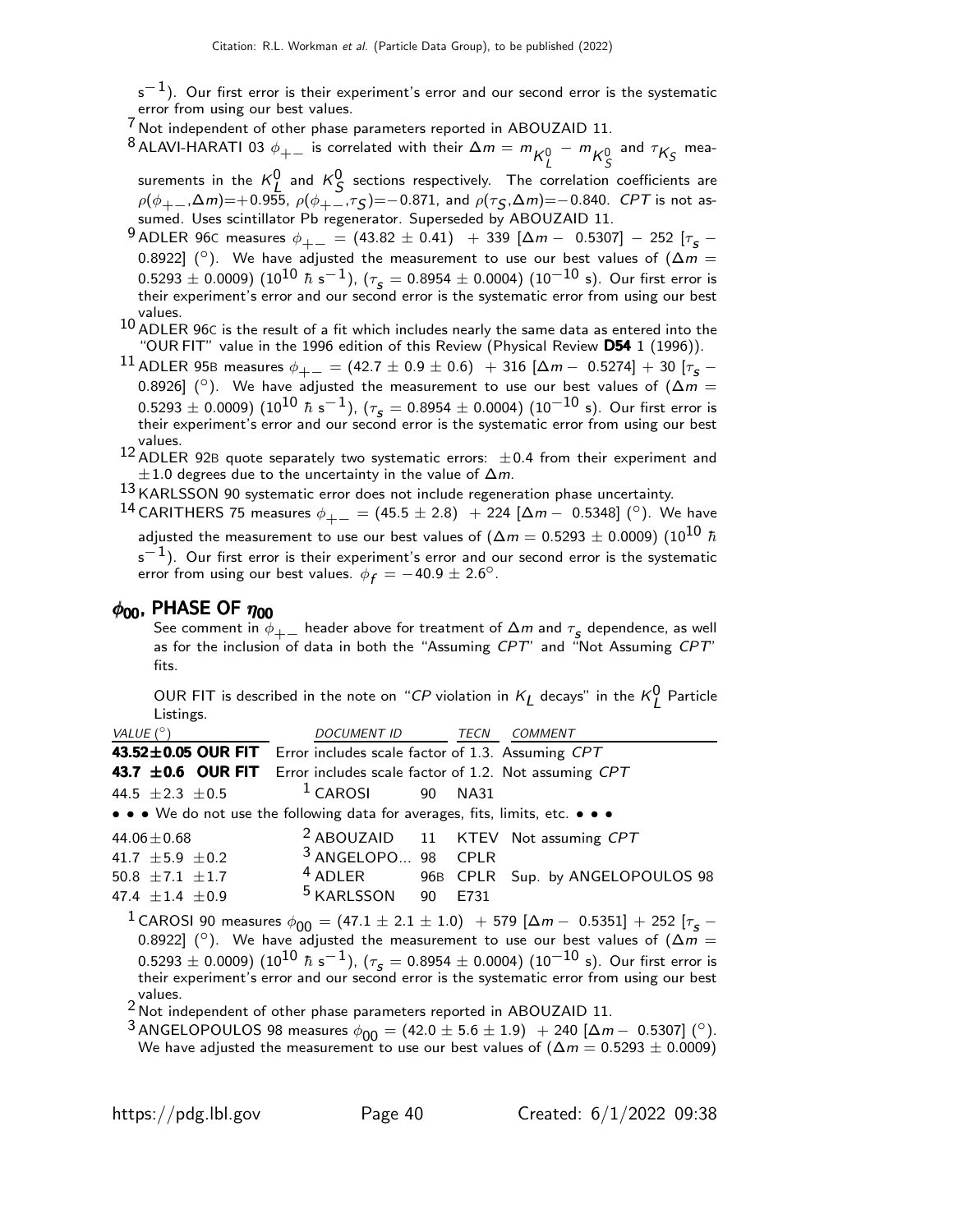$(10^{10}$   $\hbar$  s $^{-1})$ . Our first error is their experiment's error and our second error is the systematic error from using our best values. The  $\tau_{\bm{s}}$  dependence is negligible.

 $^4$  ADLER 96B identified initial neutral kaon individually as being a  $\mathrm{K}^0$  or a  $\overline{\mathrm{K}}{}^0$ . The systematic uncertainty is  $\pm 1.5^{\circ}$  combined in quadrature with  $\pm 0.8^{\circ}$  due to  $\Delta m$ . Systematic uncertainty is  $\pm 1.5$  complied in positions. Example 18 KARLSSON 90 systematic error does not include regeneration phase uncertainty.

$$
\phi_{\epsilon}=(2\phi_{+-}+\phi_{00})/3
$$

This expression is a very good approximation, good to about  $10^{-3}$  degrees because of the small measured values of  $\phi_{00} - \phi_{+-}$  and Re  $\epsilon'/\epsilon$ , and small theoretical ambiguities.

| VALUE $(^\circ)$                      | DOCUMENT ID TECN                                                                                                                                      | <b>COMMENT</b> |
|---------------------------------------|-------------------------------------------------------------------------------------------------------------------------------------------------------|----------------|
| <b>OUR FIT</b><br>43.52<br>$\pm$ 0.05 | Error includes scale factor of 1.2. Assuming CPT                                                                                                      |                |
| <b>OUR FIT</b><br>43.5<br>$\pm 0.5$   | Error includes scale factor of 1.3. Not assuming CPT                                                                                                  |                |
| $43.5164 \pm 0.0002 \pm 0.0518$       | <sup>1</sup> SUPERWEAK 16 Assuming CPT                                                                                                                |                |
| 43.86 $\pm 0.63$                      | <sup>2</sup> ABOUZAID 11 KTEV Not assuming CPT                                                                                                        |                |
|                                       | $1$ SUPERWEAK 16 is a fake measurement used to impose the CPT or Superweak constraint                                                                 |                |
|                                       | $\phi_{+-} = \phi_{SW} = \tan^{-1}[2 \frac{\Delta m}{\hbar} (\frac{\tau_S \tau_L}{\tau_I - \tau_S})]$ . This "measurement" is linearized using values |                |
|                                       | near the PDG 04 edition values of $\tilde{\Delta}m$ , $\tau_{\mathcal{S}}$ and $\tau_{\mathcal{I}}$ , and then adjusted to our current                |                |
|                                       | values as described in the following "measurement". SUPERWEAK 16 measures $\phi_{\epsilon} =$                                                         |                |
|                                       | $(43.50258 \pm 0.00021)$ + 54.1 $[\Delta m - 0.5289] + 32.0$ $[\tau_S - 0.89564]$ (°). We have                                                        |                |
|                                       | adjusted the measurement to use our best values of ( $\Delta m = 0.5293 \pm 0.0009$ ) ( $10^{10}$ $\hbar$                                             |                |
|                                       | $s^{-1}$ ), ( $\tau_s = 0.8954 \pm 0.0004$ ) (10 $^{-10}$ s). Our first error is their experiment's error and                                         |                |
|                                       | our second error is the systematic error from using our best values.                                                                                  |                |
|                                       | $2$ ADOUZAID 11 uses the full KTeV detect collected in 1006 1007 and 1000 See                                                                         |                |

2 ABOUZAID 11 uses the full KTeV dataset collected in 1996, 1997, and 1999. See  $\textsf{Im}(\epsilon'/\epsilon)$  section for correlation information.

$$
\operatorname{Im}(\epsilon'/\epsilon) = -(\phi_{00} - \phi_{+-})/3
$$

For small  $|\epsilon'/\epsilon|$ ,  ${\sf Im}(\epsilon'/\epsilon)$  is related to the phases of  $\eta_{00}$  and  $\eta_{+-}$  by the above expression.

| VALUE (°)                                                                           | DOCUMENT ID | <i>TECN COMMENT</i>                   |
|-------------------------------------------------------------------------------------|-------------|---------------------------------------|
| $\overline{-0.002}$ ±0.005 OUR FIT Error includes scale factor of 1.7. Assuming CPT |             |                                       |
| $-0.11$ $\pm 0.11$ OUR FIT Not assuming CPT                                         |             |                                       |
| $-0.0985 \pm 0.1157$                                                                |             | $1$ ABOUZAID 11 KTEV Not assuming CPT |

1 ABOUZAID 11 uses the full KTeV dataset collected in 1996, 1997, and 1999. The fit has  $\Delta m$ ,  $\tau_{s}$ ,  $\phi_{\epsilon}$ , Re( $\epsilon'/\epsilon$ ), and Im( $\epsilon'/\epsilon$ ) as free parameters. The reported value of Im( $\epsilon'/\epsilon$ )  $= (-17.20 \pm 20.20) \times 10^{-4}$  rad. The correlation coefficients are  $\rho(\phi_{\epsilon},\,\Delta m) = 0.828,$  $\rho(\phi_{\epsilon}, \tau_{\mathcal{S}}) = -0.765$ ,  $\rho(\Delta m, \tau_{\mathcal{S}}) = -0.858$ ,  $\rho(\text{Im}(\epsilon'/\epsilon), \phi_{\epsilon}) = -0.041$ ,  $\rho(\text{Im}(\epsilon'/\epsilon),$  $(\Delta m) = 0.026, \ \rho(\text{Im}(\epsilon'/\epsilon), \ \tau_{\mathcal{S}}) = -0.010.$ 

#### DECAY-PLANE ASYMMETRY IN  $\pi^+\pi^-e^+e^-$  DECAYS

This is the CP-violating asymmetry

$$
A = \frac{N_{\text{sin}\phi\cos\phi} > 0.0 - N_{\text{sin}\phi\cos\phi} < 0.0}{N_{\text{sin}\phi\cos\phi} > 0.0 + N_{\text{sin}\phi\cos\phi} < 0.0}
$$

where  $\phi$  is the angle between the  $e^+e^-$  and  $\pi^+\pi^-$  planes in the  ${\sf K}^{\sf O}_{\sf L}$ rest frame.

## CP ASYMMETRY A in  $K^0_L \rightarrow \pi^+\pi^-e^+e^-$

| VALUE $(\%)$               | <i>DOCUMENT ID</i>   |  | TECN       |
|----------------------------|----------------------|--|------------|
| $13.7 \pm 1.5$ OUR AVERAGE |                      |  |            |
| $13.6 + 1.4 + 1.5$         | ABOUZAID             |  | 06 KTFV    |
| $14.2 + 3.0 + 1.9$         | I AI                 |  | $03C$ NA48 |
| $13.6 + 2.5 + 1.2$         | ALAVI-HARATIOOB KTEV |  |            |
|                            |                      |  |            |

https://pdg.lbl.gov Page 41 Created: 6/1/2022 09:38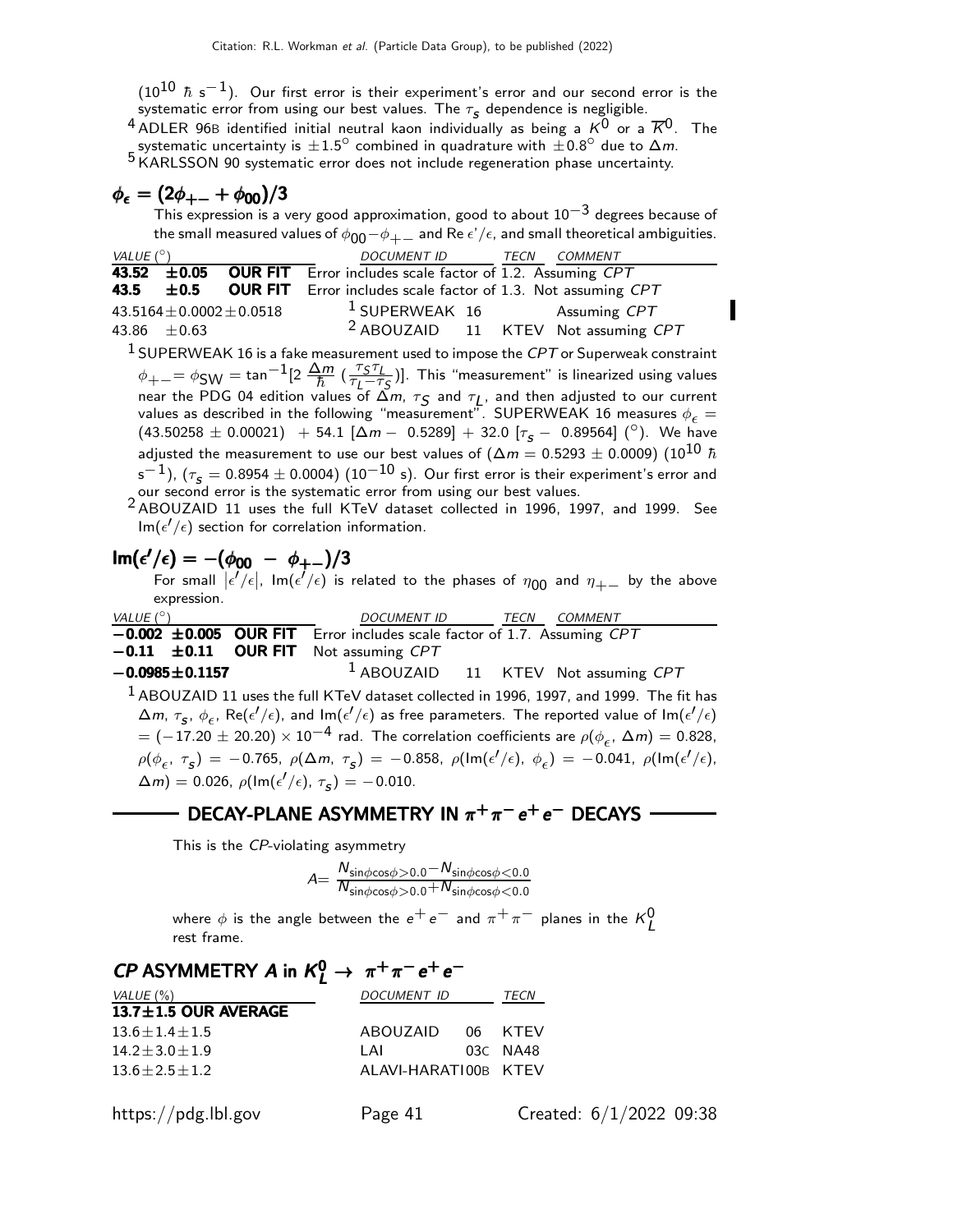#### $PARAMETERS FOR e<sup>+</sup>e<sup>-</sup>e<sup>+</sup>e<sup>-</sup>$  DECAYS

These are the CP-violating parameters in the  $\phi$  distribution, where  $\phi$  is the angle between the planes of the two  $e^+e^-$  pairs in the kaon rest frame:

 $d\Gamma/d\phi \propto 1 + \beta_{CP} \cos(2\phi) + \gamma_{CP} \sin(2\phi)$ 

where  $\beta_{CP}$  = -0.20 and  $\gamma_{CP}$  = 0 values correspond to no CP violation.

| $\beta_{CP}$ from $K_I^0 \rightarrow e^+e^-e^+e^-$                                                 |      |         |             |          |                                                             |
|----------------------------------------------------------------------------------------------------|------|---------|-------------|----------|-------------------------------------------------------------|
| <i>VALUE</i>                                                                                       | EVTS |         | DOCUMENT ID | TECN     | <i>COMMENT</i>                                              |
| $-0.19 \pm 0.07$ OUR AVERAGE                                                                       |      |         |             |          |                                                             |
| $-0.13 \pm 0.10 \pm 0.03$                                                                          | 200  | $11$ Al |             | 05B NA48 |                                                             |
| $-0.23 \pm 0.09 \pm 0.02$                                                                          |      |         |             |          | 441 ALAVI-HARATI01D KTEV $M_{\rho\rho} > 8 \text{ MeV}/c^2$ |
| <sup>1</sup> LAI 05B obtains $\beta_{CP} = -0.13 \pm 0.10$ (stat) if $\gamma_{CP} = 0$ is assumed. |      |         |             |          |                                                             |
|                                                                                                    |      |         |             |          |                                                             |

## $\gamma_{\text{\textsf{CP}}}$  from  $\text{\textsf{K}}_{\text{\textsf{L}}}^{0} \rightarrow \text{ } \text{e}^{+} \text{e}^{-} \text{e}^{+} \text{e}^{-}$

| <i>VALUE</i>                                                    | EVTS | DOCUMENT ID | TECN     | <i>COMMENT</i>                                          |
|-----------------------------------------------------------------|------|-------------|----------|---------------------------------------------------------|
| $0.01 \pm 0.11$ OUR AVERAGE Error includes scale factor of 1.6. |      |             |          |                                                         |
| $+0.13\!\pm\!0.10\!\pm\!0.03$                                   | 200. | I AI        | 05B NA48 |                                                         |
| $-0.09\!\pm\!0.09\!\pm\!0.02$                                   | 441  |             |          | ALAVI-HARATIO1D KTEV $M_{\rho\rho} > 8 \text{ MeV}/c^2$ |

#### CHARGE ASYMMETRY IN  $\pi^+\pi^-\pi^0$  DECAYS

These are CP-violating charge-asymmetry parameters, defined at beginning of section "LINEAR COEFFICIENT  $g$  FOR  $K^0_L \rightarrow \pi^+ \pi^- \pi^0$  above.

See also note on Dalitz plot parameters in  $K^{\pm}$  section and note on "CP violation in  $\kappa_L$  decays" above.

## LINEAR COEFFICIENT  $j$  FOR  $K^0_L \rightarrow \pi^+\pi^-\pi^0$

| <b>VALUE</b>                    | EVTS | DOCUMENT ID            | TECN |
|---------------------------------|------|------------------------|------|
| $0.0012 \pm 0.0008$ OUR AVERAGE |      |                        |      |
| $0.0010 + 0.0024 + 0.0030$      | 500k | ANGELOPO 98C CPLR      |      |
| $-0.001 \pm 0.011$              | 6499 | CHO <sup>-</sup><br>77 |      |
| $0.001 + 0.003$                 | 4709 | <b>PFACH</b><br>77     |      |
| $0.0013 + 0.0009$               | 3M   | <b>SCRIBANO</b><br>70  |      |
| $+0.017$<br>0.0                 | 4400 | <b>SMITH</b><br>70     | OSPK |
| $0.001 + 0.004$                 | 238k | <b>BLANPIFD</b><br>68  |      |

## QUADRATIC COEFFICIENT  $f$  FOR  $K^0_L \rightarrow \pi^+\pi^-\pi^0$

| <i>VALUE</i>                        | <b>EVTS</b> | DOCUMENT ID       | <b>TFCN</b> |
|-------------------------------------|-------------|-------------------|-------------|
| $0.0045 \pm 0.0024 \pm 0.0059$ 500k |             | ANGELOPO 98C CPLR |             |

## $\mathsf{PARAMETERS}$  for  $\mathcal{K}_L^0 \rightarrow \pi^+\pi^-\gamma$  DECAY

| $ \eta_{+-\gamma}  =  A(K^0_I \rightarrow \pi^+\pi^-\gamma, CP \text{ violating})/A(K^0_S \rightarrow \pi^+\pi^-\gamma) $ |        |                  |  |  |
|---------------------------------------------------------------------------------------------------------------------------|--------|------------------|--|--|
| VALUE (units $10^{-3}$ ) EVTS                                                                                             |        | DOCUMENT ID TECN |  |  |
| $2.35 \pm 0.07$ OUR AVERAGE                                                                                               |        |                  |  |  |
| $2.359 \pm 0.062 \pm 0.040$                                                                                               | - 9045 | MATTHEWS 95 E773 |  |  |
| $2.15 \pm 0.26 \pm 0.20$                                                                                                  | 3671   | RAMBERG 93B E731 |  |  |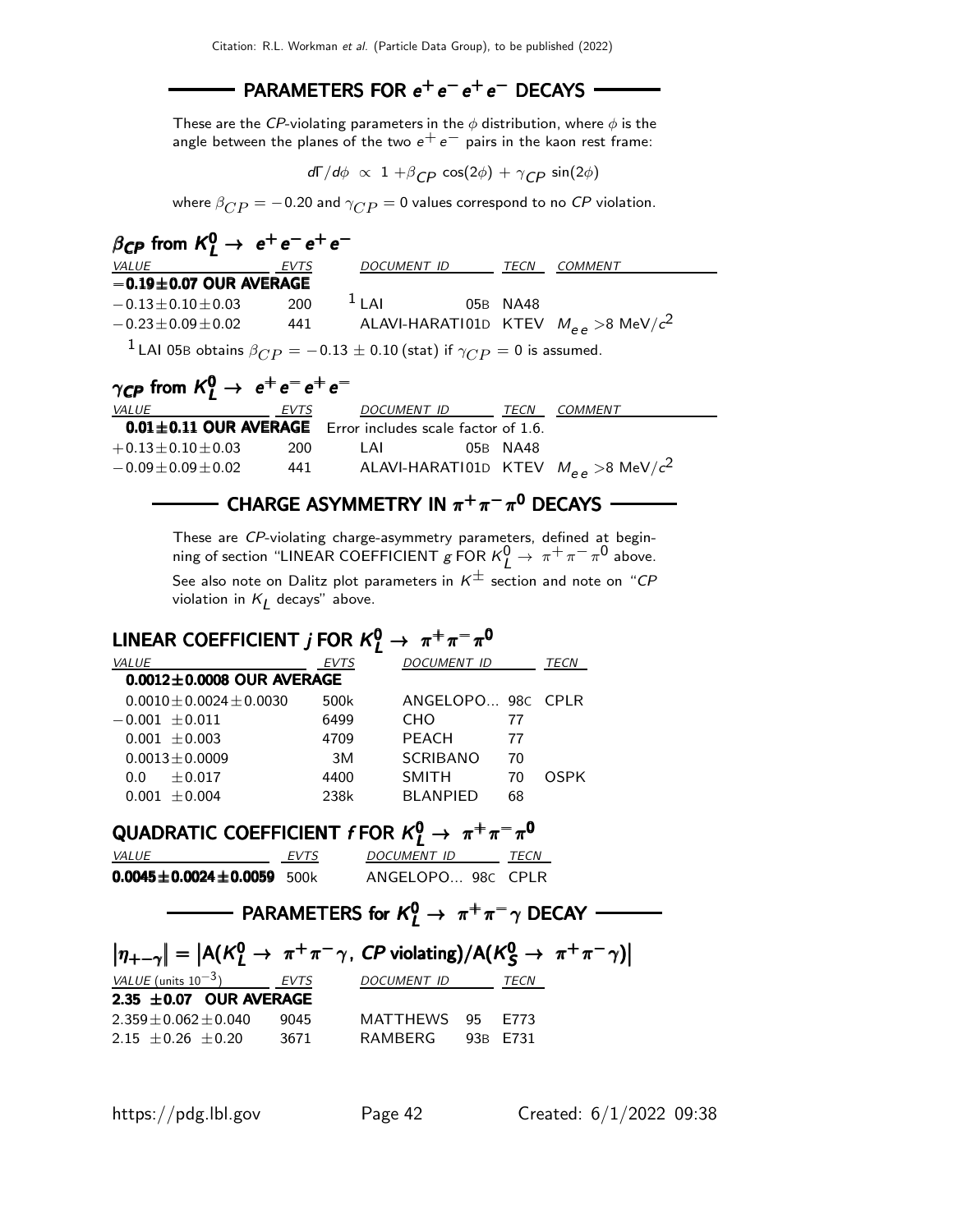| $\phi_{+-\gamma}$ = phase of $\eta_{+-\gamma}$                                                                                                                       |  |  |  |                                       |  |                                                                                      |  |  |  |
|----------------------------------------------------------------------------------------------------------------------------------------------------------------------|--|--|--|---------------------------------------|--|--------------------------------------------------------------------------------------|--|--|--|
| VALUE $(^\circ)$ EVTS                                                                                                                                                |  |  |  | DOCUMENT ID TECN                      |  |                                                                                      |  |  |  |
| 44 $\pm$ 4 OUR AVERAGE                                                                                                                                               |  |  |  |                                       |  |                                                                                      |  |  |  |
| $43.8 \pm 3.5 \pm 1.9$ 9045 MATTHEWS 95 E773                                                                                                                         |  |  |  |                                       |  |                                                                                      |  |  |  |
| 72 ± 23 ± 17 3671 RAMBERG 93B E731                                                                                                                                   |  |  |  |                                       |  |                                                                                      |  |  |  |
| $ \epsilon'_{+-\gamma} /\epsilon$ for $K^0_L \to \pi^+\pi^-\gamma$                                                                                                   |  |  |  |                                       |  |                                                                                      |  |  |  |
| VALUE <u>CL% EVTS</u> DOCUMENT ID TECN                                                                                                                               |  |  |  |                                       |  |                                                                                      |  |  |  |
| $<$ 0.3                                                                                                                                                              |  |  |  | 90 3671 <sup>1</sup> RAMBERG 93B E731 |  |                                                                                      |  |  |  |
| $1$ RAMBERG 93B limit on $ \epsilon'_{+ - \gamma} /\epsilon$ assumes than any difference between $\eta_{+-}$ and $\eta_{+-\gamma}$<br>is due to direct CP violation. |  |  |  |                                       |  |                                                                                      |  |  |  |
| $ g_{E1} $ for $K_I^0 \rightarrow \pi^+\pi^-\gamma$<br>dipole photon.                                                                                                |  |  |  |                                       |  | This parameter is the amplitude of the direct emission of a CP violating E1 electric |  |  |  |

| <b>VALUE</b> | CL% EVTS | <i>DOCUMENT ID</i> | TECN | COMMENT                                 |
|--------------|----------|--------------------|------|-----------------------------------------|
| < 0.21       | 90 111k  |                    |      | ABOUZAID 06A KTEV $E^*_{\sim} > 20$ MeV |

### T VIOLATION TESTS IN  $K<sub>L</sub><sup>0</sup>$  DECAYS

#### $\mathsf{Im}(\xi)$  in  $K_u^0$  $\mathsf{Im}(\xi)$  in  $\mathcal{K}_{\mu 3}^0$  DECAY (from transverse  $\mu$  pol.)

| Test of $T$ reversal invariance.                                                       |             |                        |      |      |                          |
|----------------------------------------------------------------------------------------|-------------|------------------------|------|------|--------------------------|
| VALUE                                                                                  | <b>EVTS</b> | <b>DOCUMENT ID</b>     |      | TECN | <b>COMMENT</b>           |
| $-0.007 \pm 0.026$ OUR AVERAGE                                                         |             |                        |      |      |                          |
| $0.009 \pm 0.030$                                                                      | 12M         | MORSE                  | 80 — |      | <b>CNTR</b> Polarization |
| $0.35 \pm 0.30$                                                                        | 207k        | $1$ CLARK              |      |      | 77 SPEC POL, $t=0$       |
| $-0.085 \pm 0.064$                                                                     | 2.2M        | <sup>2</sup> SANDWEISS |      |      | 73 CNTR POL, $t=0$       |
| $-0.02 \pm 0.08$                                                                       |             | LONGO                  |      |      | 69 CNTR POL, $t=3.3$     |
| $-0.2 + 0.6$                                                                           |             | ABRAMS                 |      |      | 68B OSPK Polarization    |
| • • • We do not use the following data for averages, fits, limits, etc. • • •          |             |                        |      |      |                          |
| $0.012 \pm 0.026$                                                                      |             | SCHMIDT                | 79   |      | CNTR Repl. by MORSE 80   |
| <sup>1</sup> CLARK 77 value has additional $\xi(0)$ dependence $+0.21$ Re $[\xi(0)]$ . |             |                        |      |      |                          |

<sup>2</sup> SANDWEISS 73 value corrected from value quoted in their paper due to new value of  $\text{Re}(\xi)$ . See footnote 4 of SCHMIDT 79.

### $CPT$ -INVARIANCE TESTS IN  $K_L^0$  DECAYS

#### PHASE DIFFERENCE  $\phi_{00} - \phi_{+-}$

Test of CPT.

OUR FIT is described in the note on "CP violation in  $K_L$  decays" in the  $K_L^0$  Particle Listings.

| VALUE $(^\circ)$                                          | <b>DOCUMENT ID</b>                                                   | <b>COMMENT</b><br>TECN |  |  |  |  |
|-----------------------------------------------------------|----------------------------------------------------------------------|------------------------|--|--|--|--|
|                                                           | 0.006±0.014 OUR FIT Error includes scale factor of 1.7. Assuming CPT |                        |  |  |  |  |
| <b>0.34 <math>\pm</math>0.32 OUR FIT</b> Not assuming CPT |                                                                      |                        |  |  |  |  |
| $0.006 \pm 0.008$                                         | $1$ SUPERWEAK 16                                                     | Assuming CPT           |  |  |  |  |
| $-0.30 \pm 0.88$                                          | <sup>2</sup> SCHWINGEN95                                             | Combined E731, E773    |  |  |  |  |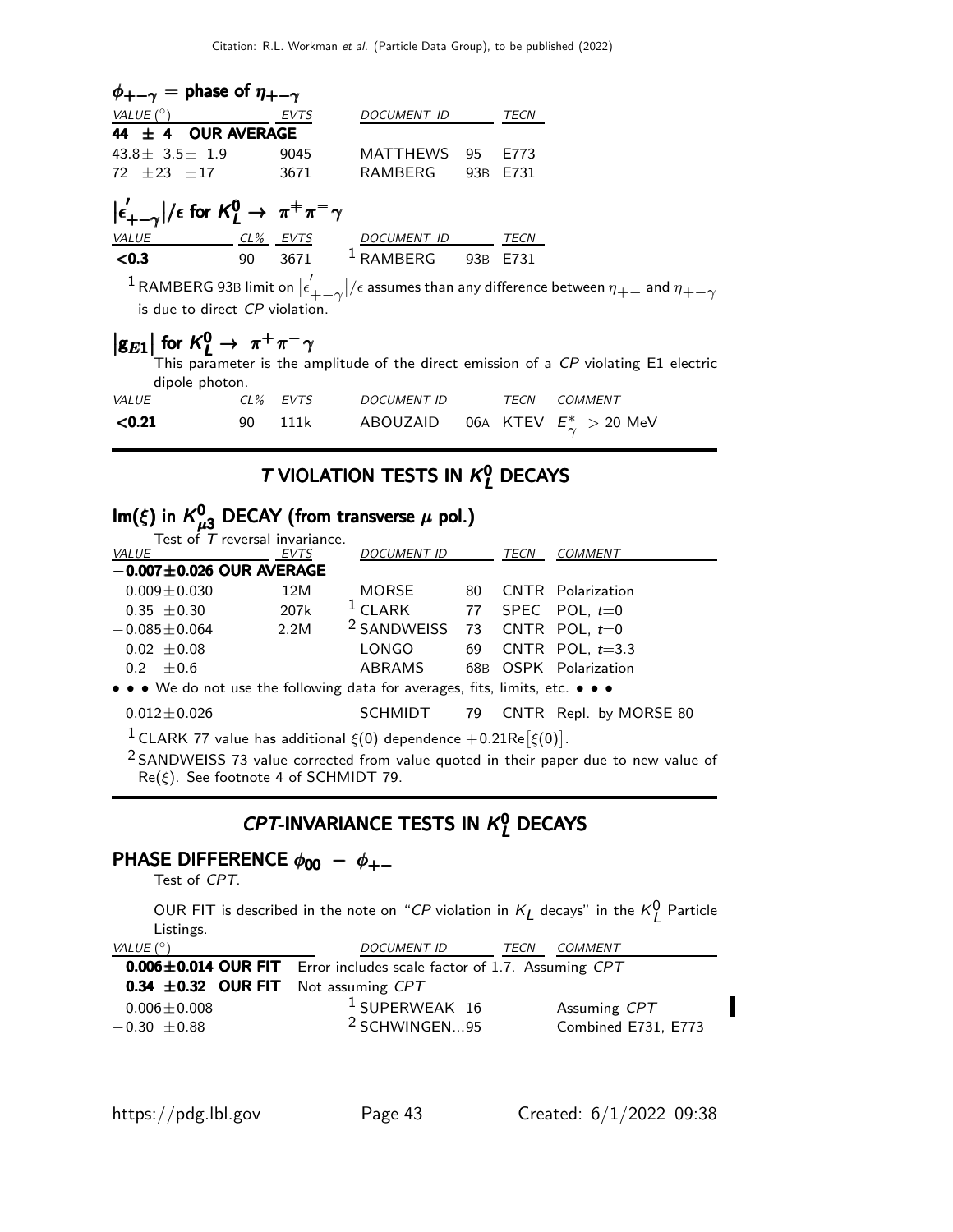• • • We do not use the following data for averages, fits, limits, etc. • • •

|                         | $0.30 \pm 0.35$          |                                  |  | <sup>3</sup> ABOUZAID 11 KTEV Not assuming CPT |
|-------------------------|--------------------------|----------------------------------|--|------------------------------------------------|
|                         | $0.39 \pm 0.22 \pm 0.45$ | <sup>4</sup> ALAVI-HARATI03 KTEV |  |                                                |
|                         | $0.62 \pm 0.71 \pm 0.75$ | SCHWINGEN95 E773                 |  |                                                |
| $-1.6 \pm 1.2$          |                          | $5$ GIBBONS 93 E731              |  |                                                |
| 0.2 $\pm 2.6$ $\pm 1.2$ |                          | $6$ CAROSI 90 NA31               |  |                                                |
| $-0.3 +2.4 +1.2$        |                          | KARLSSON 90 E731                 |  |                                                |
|                         |                          |                                  |  |                                                |

<sup>1</sup> SUPERWEAK 16 is a fake experiment to constrain  $\phi_{00} - \phi_{+-}$  to a small value as described in the note "CP violation in  $K_{\cancel{L}}$  decays."

<sup>2</sup> This SCHWINGENHEUER 95 values is the combined result of SCHWINGENHEUER 95 and GIBBONS 93, accounting for correlated systematic errors.

3 Not independent of other phase parameters reported in ABOUZAID 11.

 $^4$  ALAVI-HARATI 03 fit Re( $\epsilon'/\epsilon$ ),  ${\sf Im}(\epsilon'/\epsilon)$ ,  $\Delta m$ ,  $\tau_{\cal S}$ , and  $\phi_{+-}$  simultaneously, not assuming CPT. Phase difference is obtained from  $\phi_{00} - \phi_{+-} \approx -3$ lm $(\epsilon'/\epsilon)$  for small  $\left|\epsilon'/\epsilon\right|$ . Superseded by ABOUZAID 11.

 $5$  GIBBONS 93 give detailed dependence of systematic error on lifetime (see the section on the  $\kappa_S^0$  mean life) and mass difference (see the section on  $m_{\bm{\mathcal{K}}^0_L} - m_{\bm{\mathcal{K}}^0_S}$ ).

<sup>6</sup> CAROSI 90 is excluded from the fit because it it is not independent of  $\phi_{+-}$  and  $\phi_{00}$ values.

#### PHASE DIFFERENCE  $\phi_{+-} - \phi_{SW}$

Test of *CPT*. The Superweak phase  $\phi_{\textsf{SW}}\ \equiv\ \tan^{-1}\left(2\Delta m/\Delta\Gamma\right)$  where  $\Delta m=m\frac{1}{K^0_L}$ −

 $m_{K^0_S}$  and  $\Delta\Gamma = \hbar(\tau_L - \tau_S)/(\tau_L \tau_S)$ .

VALUE  $(^\circ)$ 

#### $\circ$ ) DOCUMENT ID TECN  $0.61\pm0.62\pm1.01$   $1$  ALAVI-HARATI03 KTEV

 $^1$  ALAVI-HARATI 03 fit is the same as their  $\phi_{+-}$ ,  $\tau_{K_S}$ ,  $\Delta m$  fit, except that the parameter  $\phi_{+-} - \phi_{\text{SW}}$  is used in place of  $\phi$ .

$$
\text{Re}(\frac{2}{3}\eta_{+-} + \frac{1}{3}\eta_{00}) - \frac{A_L}{2}
$$
\n
$$
\xrightarrow{-3\pm 35} 1
$$
\n
$$
\xrightarrow{DOCUMENT ID} \xrightarrow{TECN} \xrightarrow{COMMENT}
$$
\n
$$
\xrightarrow{-3\pm 35} 1
$$
\n
$$
\xrightarrow{LAVI-HARAT102} 1
$$
\n
$$
\xrightarrow{TECN} \xrightarrow{COMMENT}
$$
\n
$$
\xrightarrow{L} \xrightarrow{MCF} 1
$$
\n
$$
\xrightarrow{L} \xrightarrow{L} \xrightarrow{L} \xrightarrow{L} \xrightarrow{L} \xrightarrow{L} \xrightarrow{L} \xrightarrow{L} \xrightarrow{L} \xrightarrow{L} \xrightarrow{L} \xrightarrow{L} \xrightarrow{L} \xrightarrow{L} \xrightarrow{L} \xrightarrow{L} \xrightarrow{L} \xrightarrow{L} \xrightarrow{L} \xrightarrow{L} \xrightarrow{L} \xrightarrow{L} \xrightarrow{L} \xrightarrow{L} \xrightarrow{L} \xrightarrow{L} \xrightarrow{L} \xrightarrow{L} \xrightarrow{L} \xrightarrow{L} \xrightarrow{L} \xrightarrow{L} \xrightarrow{L} \xrightarrow{L} \xrightarrow{L} \xrightarrow{L} \xrightarrow{L} \xrightarrow{L} \xrightarrow{L} \xrightarrow{L} \xrightarrow{L} \xrightarrow{L} \xrightarrow{L} \xrightarrow{L} \xrightarrow{L} \xrightarrow{L} \xrightarrow{L} \xrightarrow{L} \xrightarrow{L} \xrightarrow{L} \xrightarrow{L} \xrightarrow{L} \xrightarrow{L} \xrightarrow{L} \xrightarrow{L} \xrightarrow{L} \xrightarrow{L} \xrightarrow{L} \xrightarrow{L} \xrightarrow{L} \xrightarrow{L} \xrightarrow{L} \xrightarrow{L} \xrightarrow{L} \xrightarrow{L} \xrightarrow{L} \xrightarrow{L} \xrightarrow{L} \xrightarrow{L} \xrightarrow{L} \xrightarrow{L} \xrightarrow{L} \xrightarrow{L} \xrightarrow{L} \xrightarrow{L} \xrightarrow{L} \xrightarrow{L} \xrightarrow{L} \xrightarrow{L} \xrightarrow{L} \xrightarrow{L} \xrightarrow{L} \xrightarrow{L} \xrightarrow{L} \xrightarrow{L} \xrightarrow{L} \xrightarrow{L} \xrightarrow{L} \xrightarrow{L} \xrightarrow{L} \xrightarrow{L} \xrightarrow{L} \xrightarrow{L} \xrightarrow{L} \xrightarrow
$$

## $\Delta S = \Delta Q$  IN  $K^0$  DECAYS

The relative amount of  $\Delta S \neq \Delta Q$  component present is measured by the parameter  $x$ , defined as

$$
x = A(\overline{K}^0 \to \pi^- \ell^+ \nu) / A(K^0 \to \pi^- \ell^+ \nu) .
$$

We list Re $\{x\}$  and Im $\{x\}$  for  $K_{e3}$  and  $K_{\mu 3}$  combined.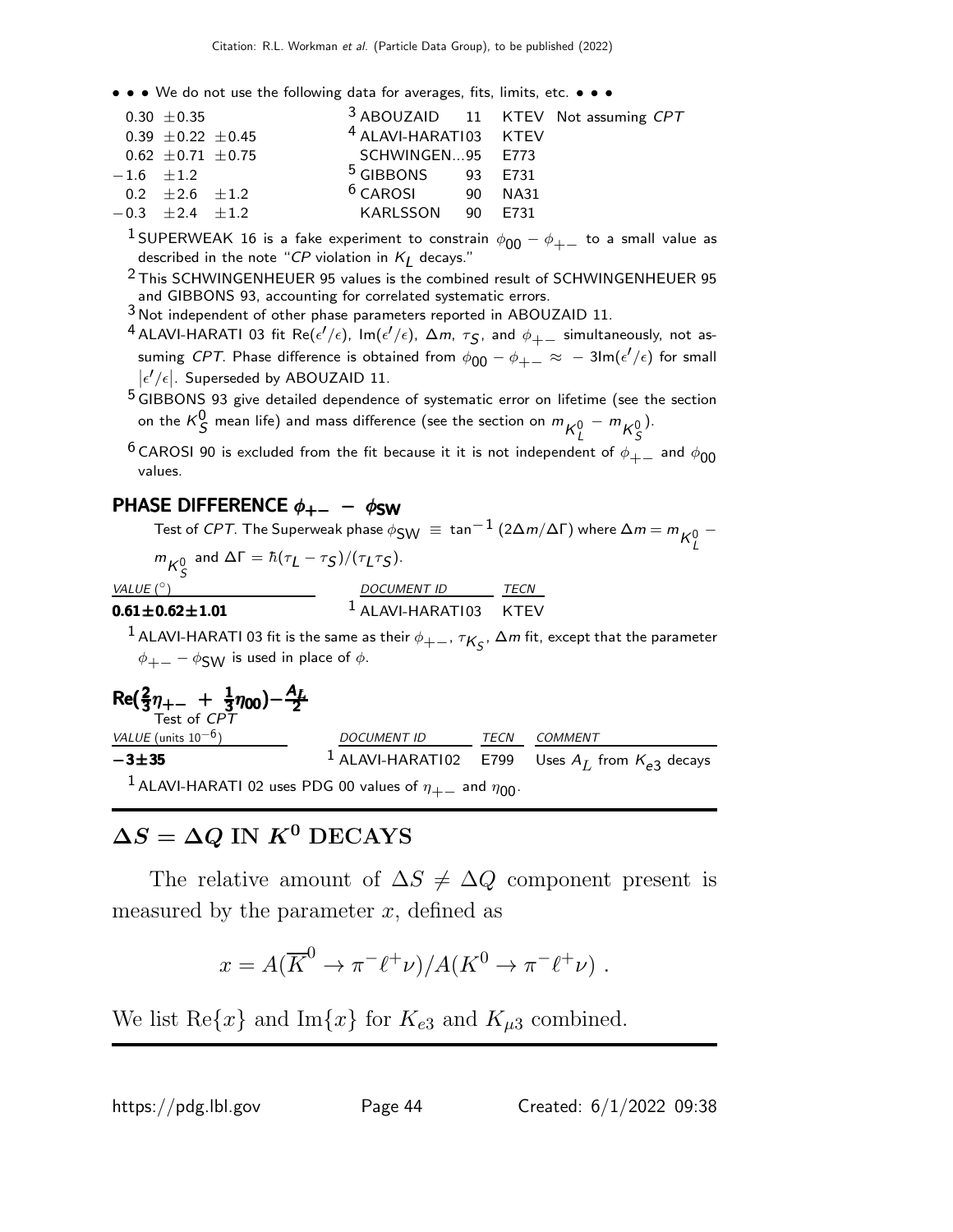## $\alpha = \mathsf{A}(\overline{\mathsf{K}}^0 \to \pi^- \ell^+ \nu) / \mathsf{A}(\mathsf{K}^0 \to \pi^- \ell^+ \nu) = \mathsf{A}(\Delta \mathsf{S} = - \Delta Q) / \mathsf{A}(\Delta \mathsf{S} = \Delta Q)$

| VALUE    | <b>REAL PART OF x</b>                                               | <b>EVTS</b> | <i>DOCUMENT ID</i>    |                 | TECN        | <b>COMMENT</b>                       |
|----------|---------------------------------------------------------------------|-------------|-----------------------|-----------------|-------------|--------------------------------------|
|          | $-0.0018 \pm 0.0041 \pm 0.0045$                                     |             | ANGELOPO 98D CPLR     |                 |             | $K_{e3}$ from $K^0$                  |
|          | . We do not use the following data for averages, fits, limits, etc. |             |                       |                 |             |                                      |
|          | $+0.18$                                                             |             |                       |                 |             |                                      |
| 0.10     | $-0.19$                                                             | 79          | <b>SMITH</b>          | <b>75B</b>      | <b>WIRE</b> | $\pi^- p \to K^0 \Lambda$            |
| 0.04     | ±0.03                                                               | 4724        | NIEBERGALL            | 74              | <b>ASPK</b> | $K^+ p \rightarrow K^0 p \pi^+$      |
| $-0.008$ | ± 0.044                                                             | 1757        | <b>FACKLER</b>        | 73              | <b>OSPK</b> | $K_{e3}$ from $K^0$                  |
| $-0.03$  | ±0.07                                                               | 1367        | <b>HART</b>           | 73              | <b>OSPK</b> | $K_{e3}$ from $K^0\Lambda$           |
| $-0.070$ | ± 0.036                                                             | 1079        | MALLARY               | 73              | <b>OSPK</b> | $K_{e3}$ from $K^0AX$                |
| 0.03     | $\pm 0.06$                                                          | 410         | $1$ BURGUN            | 72              | <b>HBC</b>  | $K^+ p \rightarrow K^0 p \pi^+$      |
| 0.04     | $+0.10$<br>$-0.13$                                                  | 100         | <sup>2</sup> GRAHAM   | 72              | <b>OSPK</b> | $K_{\mu 3}$ from $K^0 \Lambda$       |
| $-0.05$  | ±0.09                                                               | 442         | <sup>2</sup> GRAHAM   | 72              | <b>OSPK</b> | $\pi^- p \to K^0 \Lambda$            |
| 0.26     | $+0.10$<br>$-0.14$                                                  | 126         | <b>MANN</b>           | 72              | <b>HBC</b>  | $K^- p \rightarrow n \overline{K}^0$ |
| $-0.13$  | $\pm 0.11$                                                          | 342         | <sup>2</sup> MANTSCH  | 72              | <b>OSPK</b> | $K_{e3}$ from $K^0 \Lambda$          |
| 0.04     | $+0.07$<br>$-0.08$                                                  | 222         | $1$ BURGUN            | 71              | <b>HBC</b>  | $K^+ p \rightarrow K^0 p \pi^+$      |
| 0.25     | $+0.07$<br>$-0.09$                                                  | 252         | <b>WEBBER</b>         | 71              | <b>HBC</b>  | $K^- p \rightarrow n \overline{K}^0$ |
| 0.12     | ±0.09                                                               | 215         | $3$ CHO               | 70              | <b>DBC</b>  | $K^+ d \rightarrow K^0 p p$          |
| $-0.020$ | ± 0.025                                                             |             | <sup>4</sup> BENNETT  | 69              | <b>CNTR</b> | Charge asym+ Cu<br>regen.            |
| 0.09     | $+0.14$<br>$-0.16$                                                  | 686         | LITTENBERG            | 69              | <b>OSPK</b> | $K^+ n \rightarrow K^0 p$            |
| 0.03     | ±0.03                                                               |             | <sup>4</sup> BENNETT  | 68              | <b>CNTR</b> |                                      |
| 0.09     | $+0.07$<br>$-0.09$                                                  | 121         | <b>JAMES</b>          | 68              | <b>HBC</b>  | $\overline{p}p$                      |
| 0.17     | $+0.16$<br>$-0.35$                                                  | 116         | <b>FELDMAN</b>        | 67 <sub>B</sub> | <b>OSPK</b> | $\pi^- p \to K^0 \Lambda$            |
| 0.17     | $\pm 0.10$                                                          | 335         | $3$ HILL              | 67              | <b>DBC</b>  | $K^+ d \rightarrow K^0 p p$          |
| 0.035    | $+0.11$<br>$-0.13$                                                  | 196         | <b>AUBERT</b>         | 65              | <b>HLBC</b> | $K^+$ charge exch.                   |
| 0.06     | $+0.18$<br>$-0.44$                                                  | 152         | $5$ BALDO-            | 65              | <b>HLBC</b> | $K^+$ charge exch.                   |
| $-0.08$  | $+0.16$<br>$-0.28$                                                  | 109         | <sup>6</sup> FRANZINI | 65              | <b>HBC</b>  | $\overline{p}p$                      |

 $\frac{1}{6}$  BURGUN 72 is a final result which includes BURGUN 71.

 $^{2}$  First GRAHAM 72 value is second GRAHAM 72 value combined with MANTSCH 72.

 $3$  CHO 70 is analysis of unambiguous events in new data and HILL 67.

4 BENNETT 69 is a reanalysis of BENNETT 68.

<sup>5</sup> BALDO-CEOLIN 65 gives x and  $\theta$  converted by us to Re(x) and Im(x).

<sup>6</sup> FRANZINI 65 gives x and  $\theta$  for Re(x) and Im(x). See SCHMIDT 67.

#### IMAGINARY PART OF x

Assumes  $m_{\mathcal{K}_L^0} - m_{\mathcal{K}_S^0}$ positive. See Listings above.

| <i>VALUE</i>                   | <b>EVTS</b> | DOCUMENT ID                             | TFCN | COMMENT |
|--------------------------------|-------------|-----------------------------------------|------|---------|
| $0.0012 \pm 0.0019 \pm 0.0009$ | 640k        | ANGELOPO 01B CPLR $K_{e3}$ from $K^{0}$ |      |         |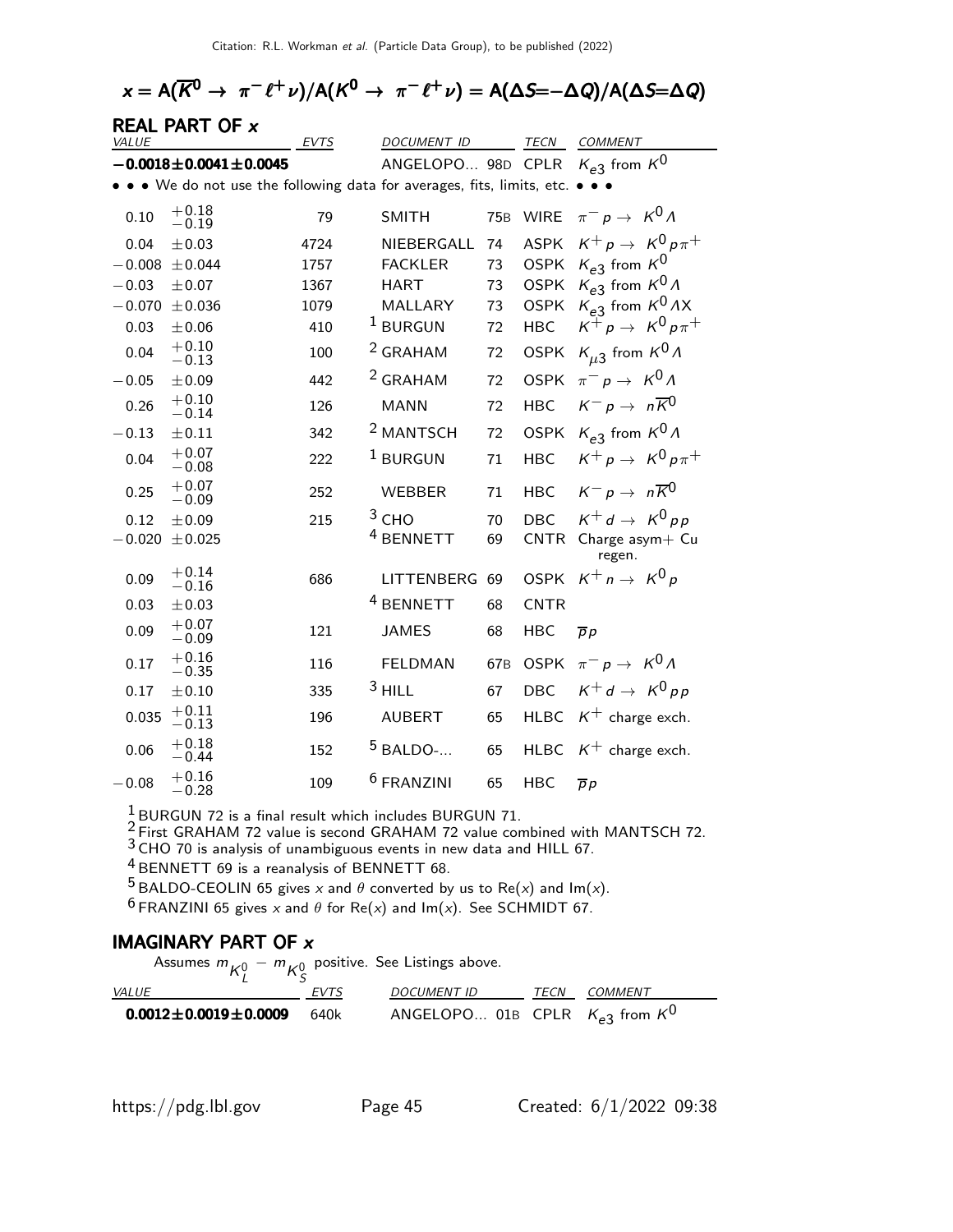• • • We do not use the following data for averages, fits, limits, etc. • • •

|          | $0.0012 \pm 0.0019$  | 640k | <sup>1</sup> ANGELOPO 98E CPLR |                 |             | $K_{e3}$ from $K^0$                  |
|----------|----------------------|------|--------------------------------|-----------------|-------------|--------------------------------------|
| $-0.10$  | $+0.16$<br>$-0.19$   | 79   | <b>SMITH</b>                   | 75 <sub>B</sub> | <b>WIRE</b> | $\pi^- p \to K^0 \Lambda$            |
| $-0.06$  | ±0.05                | 4724 | NIEBERGALL                     | 74              | <b>ASPK</b> | $K^+ p \rightarrow K^0 p \pi^+$      |
| $-0.017$ | $\pm 0.060$          | 1757 | <b>FACKLER</b>                 | 73              | <b>OSPK</b> | $K_{e3}$ from $K^0$                  |
| 0.09     | ±0.07                | 1367 | <b>HART</b>                    | 73              | <b>OSPK</b> | $K_{e3}$ from $K^0 \Lambda$          |
| 0.107    | $+0.092$<br>$-0.074$ | 1079 | <b>MALLARY</b>                 | 73              |             | OSPK $K_{e3}$ from $K^0AX$           |
| 0.07     | $+0.06$<br>$-0.07$   | 410  | <sup>2</sup> BURGUN            | 72              | <b>HBC</b>  | $K^+ p \rightarrow K^0 p \pi^+$      |
| 0.12     | $+0.17$<br>$-0.16$   | 100  | <sup>3</sup> GRAHAM            | 72              |             | OSPK $K_{\mu 3}$ from $K^0 \Lambda$  |
| 0.05     | $\pm 0.13$           | 442  | <sup>3</sup> GRAHAM            | 72              | <b>OSPK</b> | $\pi^- p \to K^0 \Lambda$            |
| 0.21     | $+0.15$<br>$-0.12$   | 126  | <b>MANN</b>                    | 72              | <b>HBC</b>  | $K^- p \rightarrow n \overline{K}^0$ |
| $-0.04$  | $\pm 0.16$           | 342  | <sup>3</sup> MANTSCH           | 72              | <b>OSPK</b> | $K_{e3}$ from $K^0 \Lambda$          |
| 0.12     | $+0.08$<br>$-0.09$   | 222  | <sup>2</sup> BURGUN            | 71              | <b>HBC</b>  | $K^+ p \rightarrow K^0 p \pi^+$      |
| 0.0      | ±0.08                | 252  | <b>WEBBER</b>                  | 71              | <b>HBC</b>  | $K^- p \to n \overline{K}0$          |
| $-0.08$  | ±0.07                | 215  | $4$ CHO                        | 70              | DBC         | $K^+ d \rightarrow K^0 p p$          |
| $-0.11$  | $+0.10$<br>$-0.11$   | 686  | LITTENBERG                     | 69              |             | OSPK $K^+ n \rightarrow K^0 p$       |
| $+0.22$  | $+0.37$<br>$-0.29$   | 121  | <b>JAMES</b>                   | 68              | <b>HBC</b>  | $\overline{p} p$                     |
| 0.0      | ±0.25                | 116  | <b>FELDMAN</b>                 | 67 <sub>B</sub> | <b>OSPK</b> | $\pi^- p \to K^0 \Lambda$            |
| $-0.20$  | $\pm 0.10$           | 335  | $4$ HILL                       | 67              | <b>DBC</b>  | $K^+ d \rightarrow K^0 p p$          |
| $-0.21$  | $+0.11$<br>$-0.15$   | 196  | <b>AUBERT</b>                  | 65              |             | HLBC $K^+$ charge exch.              |
| $-0.44$  | $+0.32$<br>$-0.19$   | 152  | $5$ BALDO-                     | 65              |             | HLBC $K^+$ charge exch.              |
| $+0.24$  | $+0.40$<br>$-0.30$   | 109  | <sup>6</sup> FRANZINI          | 65              | <b>HBC</b>  | $\overline{p} p$                     |

1 Superseded by ANGELOPOULOS 01B.

 $\frac{2}{3}$  BURGUN 72 is a final result which includes BURGUN 71.

 $3$  First GRAHAM 72 value is second GRAHAM 72 value combined with MANTSCH 72.

 $4$  Footnote 10 of HILL 67 should read  $+0.58$ , not  $-0.58$  (private communication) CHO 70 is analysis of unambiguous events in new data and HILL 67.

5 BALDO-CEOLIN 65 gives x and  $\theta$  converted by us to Re(x) and Im(x).

<sup>6</sup> FRANZINI 65 gives x and  $\theta$  for Re(x) and Im(x). See SCHMIDT 67.

#### $\kappa$ o **L** REFERENCES

| AHN<br><b>SHIMIZU</b><br>AHN<br>AHN<br><b>BRFIT</b> | 21<br>20<br>19<br>17<br>16 | PRL 126 121801<br>PR D102 051103<br>PRL 122 021802<br>PTEP 2017 021C01<br>RPP 2016 edition | J.K. Ahn et al.<br>N. Shimizu et al.<br>J.K. Ahn et al.<br>J.K. Ahn et al.<br>$C - J$ . Lin | (KOTO Collab.)<br>(KOTO Collab.)<br>(KOTO Collab.)<br>(KOTO Collab.)<br>(PDG Collab.) |
|-----------------------------------------------------|----------------------------|--------------------------------------------------------------------------------------------|---------------------------------------------------------------------------------------------|---------------------------------------------------------------------------------------|
| <b>ETAFIT</b>                                       | 16                         | RPP 2016 edition                                                                           | $C.-J.$ Lin                                                                                 | (PDG Collab.)                                                                         |
| <b>SUPERWEAK</b>                                    | 16                         | RPP 2016 edition                                                                           | $C.-J.$ Lin                                                                                 | (PDG Collab.)                                                                         |
| ABOUZAID                                            | 11                         | PR D83 092001                                                                              | E. Abouzaid et al.                                                                          | (FNAL KTeV Collab.)                                                                   |
| ABOUZAID                                            | 11A                        | PRL 107 201803                                                                             | E. Abouzaid et al.                                                                          | (KTeV Collab.)                                                                        |
| OGATA                                               | 11                         | PR D84 052009                                                                              | R. Ogata et al.                                                                             | (KEK E391a Collab.)                                                                   |
| TUNG                                                | 11                         | PR D83 031101                                                                              | Y.C. Tung et al.                                                                            | (KEK E391a Collab.)                                                                   |
| ABOUZAID                                            | 10                         | PR D81 052001                                                                              | E. Abouzaid et al.                                                                          | (FNAL KTeV Collab.)                                                                   |
| AHN                                                 | 10                         | PR D81 072004                                                                              | J.K. Ahn et al.                                                                             | (KEK E391a Collab.)                                                                   |
| ABOUZAID                                            | 08                         | PR D77 112004                                                                              | E. Abouzaid et al.                                                                          | (FNAL KTeV Collab.)                                                                   |

https://pdg.lbl.gov Page 46 Created: 6/1/2022 09:38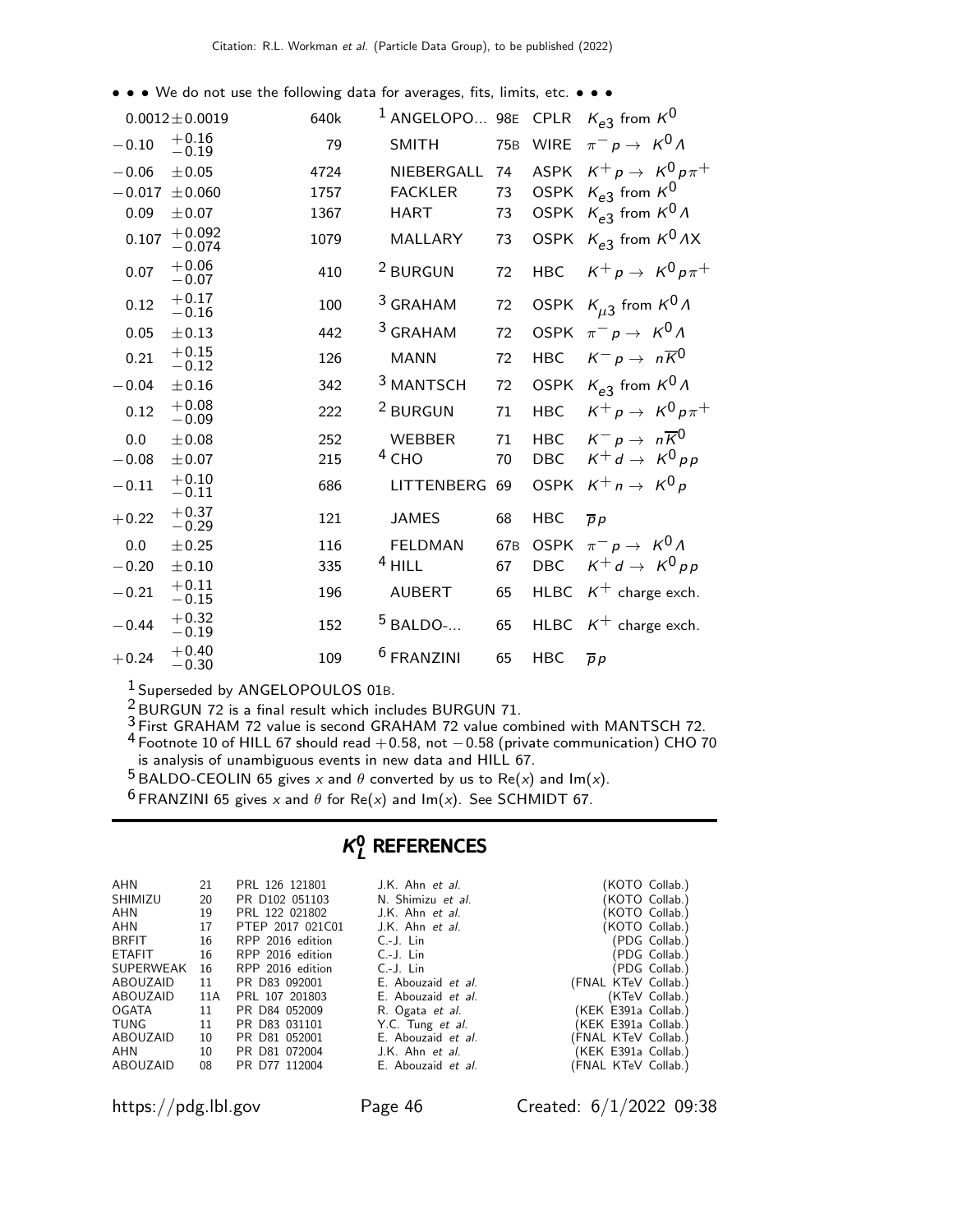| 08C<br>E. Abouzaid et al.<br>(FNAL KTeV Collab.)<br>ABOUZAID<br>PRL 100 131803<br>08<br>PRL 100 201802<br>J.K. Ahn et al.<br>AHN<br>(KEK E391a Collab.)<br>AMBROSINO<br>08F<br>EPJ C55 539<br>F. Ambrosino et al.<br>(KLOE Collab.)<br>E. Abouzaid et al.<br>ABOUZAID<br>07B<br>PRL 99 051804<br>(FNAL KTeV Collab.)<br>07 C<br>E. Abouzaid et al.<br>ABOUZAID<br>PRL 99 081803<br>(FNAL KTeV Collab.)<br>07D<br>E. Abouzaid et al.<br>ABOUZAID<br>PR D76 052001<br>(FNAL KTeV Collab.)<br>AMBROSINO<br>07C<br>JHEP 0712 105<br>F. Ambrosino et al.<br>(KLOE Collab.)<br>07<br>ANDRE<br>ANP 322 2518<br>T. Andre<br>(EFI)<br>LAI<br>07<br>PL B645 26<br>A. Lai et al.<br>(CERN NA48 Collab.)<br>LAI<br>07A<br>PL B647 341<br>A. Lai et al.<br>(CERN NA48 Collab.)<br>NIX.<br>07<br>PR D76 011101<br>J. Nix et al.<br>(KEK E391a Collab.)<br>ABOUZAID<br>06<br>PRL 96 101801<br>E. Abouzaid et al.<br>(KTeV Collab.)<br>ABOUZAID<br>06A<br>PR D74 032004<br>E. Abouzaid et al.<br>(KTeV Collab.)<br>Also<br>PR D74 039905 (errat.) E. Abouzaid et al.<br>(KTeV Collab.)<br>ABOUZAID<br>06C<br>PR D74 097101<br>E. Abouzaid et al.<br>(KTeV Collab.)<br>AHN<br>06<br>PR D74 051105<br>J.K. Ahn et al.<br>(KEK E391a Collab.)<br>PR D74 079901 (errat.) J.K. Ahn et al.<br>Also<br>(KEK E391a Collab.)<br>AMBROSINO<br>F. Ambrosino et al.<br>06<br>PL B632 43<br>(KLOE Collab.)<br>AMBROSINO<br>06D<br>PL B636 166<br>F. Ambrosino et al.<br>(KLOE Collab.)<br>AMBROSINO<br>06F<br>PL B638 140<br>F. Ambrosino et al.<br>(KLOE Collab.)<br>06B<br>(CERN NA48/2 Collab.)<br>BATLEY<br>PL B633 173<br>J.R. Batley et al.<br>06<br><b>HILL</b><br>PR D74 096006<br>R.J. Hill<br>(FNAL)<br>JP G33 1<br>W.-M. Yao et al.<br>PDG<br>06<br>(PDG Collab.)<br>ALEXOPOU<br>05<br>PR D71 012001<br>T. Alexopoulos et al.<br>(FNAL KTeV Collab.)<br>05C<br>PL B626 15<br>AMBROSINO<br>F. Ambrosino et al.<br>(KLOE Collab.)<br>05<br>JHEP 0503 021<br>CABIBBO<br>N. Cabibbo, G. Isidori<br>(CERN, ROMAI, FRAS)<br>LAI<br>05<br>PL B605 247<br>A. Lai et al.<br>(CERN NA48 Collab.)<br>LAI<br>05B<br>PL B615 31<br>A. Lai et al.<br>(CERN NA48 Collab.)<br><b>PARK</b><br>05<br>PRL 94 021801<br>H.K. Park et al.<br>(FNAL HyperCP Collab.)<br>(FNAL KTeV/E799 Collab.)<br>ALAVI-HARATI 04A<br>PRL 93 021805<br>A. Alavi-Harati et al.<br>04<br>ALEXOPOU<br>PR D70 092006<br>T. Alexopoulos et al.<br>(FNAL KTeV Collab.)<br>ALEXOPOU<br>04A<br>PR D70 092007<br>T. Alexopoulos et al.<br>(FNAL KTeV Collab.)<br>BATLEY<br>04<br>PL B595 75<br>J.R. Batley <i>et al.</i><br>(CERN NA48 Collab.)<br>CIRIGLIANO<br>04<br>EPJ C35 53<br>V. Cirigliano, H. Neufeld, H. Pichl<br>$(CIT, VALE+)$<br>LAI<br>04B<br>PL B602 41<br>A. Lai et al.<br>(CERN NA48 Collab.)<br>04C<br>PL B604 1<br>A. Lai et al.<br>(CERN NA48 Collab.)<br>LAI<br>PL B592 1<br>S. Eidelman et al.<br><b>PDG</b><br>04<br>(PDG Collab.)<br>EPJ C36 37<br>M. Sozzi<br>SOZZI<br>04<br>(PISA)<br>M. Adinolfi et al.<br>ADINOLFI<br>03<br>PL B566 61<br>(KLOE Collab.)<br>ALAVI-HARATI 03<br>A. Alavi-Harati et al.<br>(FNAL KTeV Collab.)<br>PR D67 012005<br>PR D70 079904 (errat.) A. Alavi-Harati et al.<br>(FNAL KTeV Collab.)<br>Also<br>A. ALavi-Harati et al.<br>ALAVI-HARATI 03B<br>PRL 90 141801<br>(FNAL KTeV Collab.)<br>LAI<br>PL B551 7<br>03<br>A. Lai et al.<br>(CERN NA48 Collab.)<br>03C<br>EPJ C30 33<br>A. Lai et al.<br>(CERN NA48 Collab.)<br>LAI<br>ALAVI-HARATI 02<br>PRL 88 181601<br>A. Alavi-Harati et al.<br>(FNAL KTeV Collab.)<br>ALAVI-HARATI 02C<br>PRL 89 211801<br>A. Alavi-Harati et al.<br>(FNAL KTeV Collab.)<br>BATLEY<br>02<br>PL B544 97<br>(CERN NA48 Collab.)<br>J.R. Batley <i>et al.</i><br>02<br>(VIEN, VALE, MARS)<br>CIRIGLIANO<br>EPJ C23 121<br>V. Cirigliano et al.<br>LAI<br>02B<br>PL B536 229<br>A. Lai et al.<br>(CERN NA48 Collab.)<br>A. Alavi-Harati et al.<br>ALAVI-HARATI 01<br>PRL 86 397<br>(FNAL KTeV Collab.)<br>A. Alavi-Harati et al.<br>(FNAL KTeV Collab.)<br>ALAVI-HARATI 01B<br>PRL 86 761<br>ALAVI-HARATI 01D<br>PRL 86 5425<br>A. Alavi-Harati et al.<br>(FNAL KTeV Collab.)<br>ALAVI-HARATI 01E<br>PRL 87 021801<br>A. Alavi-Harati et al.<br>(FNAL KTeV Collab.)<br>A. Alavi-Harati et al.<br>ALAVI-HARATI 01F<br>PR D64 012003<br>(FNAL KTeV Collab.)<br>A. Alavi-Harati et al.<br>ALAVI-HARATI 01G<br>PRL 87 071801<br>(FNAL KTeV Collab.)<br>ALAVI-HARATI 01H<br>PRL 87 111802<br>A. Alavi-Harati et al.<br>(FNAL KTeV Collab.)<br>ALAVI-HARATI 01J<br>PR D64 112004<br>A. Alavi-Harati et al.<br>(FNAL KTeV Collab.)<br>ANGELOPO<br>01<br>PL B503 49<br>A. Angelopoulos et al.<br>(CPLEAR Collab.)<br>ANGELOPO<br>(CPLEAR Collab.)<br>01B<br>EPJ C22 55<br>A. Angelopoulos et al.<br>A. Lai et al.<br>(CERN NA48 Collab.)<br>LAI<br>01B<br>PL B515 261<br>(CERN NA48 Collab.)<br>LAI<br>01C<br>EPJ C22 231<br>A. Lai et al.<br>A. Alavi-Harati et al.<br>ALAVI-HARATI 00<br>PR D61 072006<br>(FNAL KTeV Collab.)<br>ALAVI-HARATI 00B<br>A. Alavi-Harati et al.<br>(FNAL KTeV Collab.)<br>PRL 84 408<br>A. Alavi-Harati et al.<br>(FNAL KTeV Collab.)<br>ALAVI-HARATI 00D<br>PRL 84 5279<br>ALAVI-HARATI 00E<br>A. Alavi-Harati et al.<br>(FNAL KTeV Collab.)<br>PR D62 112001<br>AMBROSE<br>00<br>PRL 84 1389<br>D. Ambrose et al.<br>(BNL E871 Collab.)<br>(CPLEAR Collab.)<br>APOSTOLA<br>00<br>PL B473 186<br>A. Apostolakis et al.<br>PDG<br>EPJ C15 1<br>D.E. Groom et al.<br>(PDG Collab.)<br>00<br>ALAVI-HARATI 99B<br>PRL 83 917<br>A. Alavi-Harati et al.<br>(FNAL KTeV Collab.) | ABOUZAID | 08A | PR D78 032009 | E. Abouzaid et al. | (FNAL KTeV Collab.) |
|-----------------------------------------------------------------------------------------------------------------------------------------------------------------------------------------------------------------------------------------------------------------------------------------------------------------------------------------------------------------------------------------------------------------------------------------------------------------------------------------------------------------------------------------------------------------------------------------------------------------------------------------------------------------------------------------------------------------------------------------------------------------------------------------------------------------------------------------------------------------------------------------------------------------------------------------------------------------------------------------------------------------------------------------------------------------------------------------------------------------------------------------------------------------------------------------------------------------------------------------------------------------------------------------------------------------------------------------------------------------------------------------------------------------------------------------------------------------------------------------------------------------------------------------------------------------------------------------------------------------------------------------------------------------------------------------------------------------------------------------------------------------------------------------------------------------------------------------------------------------------------------------------------------------------------------------------------------------------------------------------------------------------------------------------------------------------------------------------------------------------------------------------------------------------------------------------------------------------------------------------------------------------------------------------------------------------------------------------------------------------------------------------------------------------------------------------------------------------------------------------------------------------------------------------------------------------------------------------------------------------------------------------------------------------------------------------------------------------------------------------------------------------------------------------------------------------------------------------------------------------------------------------------------------------------------------------------------------------------------------------------------------------------------------------------------------------------------------------------------------------------------------------------------------------------------------------------------------------------------------------------------------------------------------------------------------------------------------------------------------------------------------------------------------------------------------------------------------------------------------------------------------------------------------------------------------------------------------------------------------------------------------------------------------------------------------------------------------------------------------------------------------------------------------------------------------------------------------------------------------------------------------------------------------------------------------------------------------------------------------------------------------------------------------------------------------------------------------------------------------------------------------------------------------------------------------------------------------------------------------------------------------------------------------------------------------------------------------------------------------------------------------------------------------------------------------------------------------------------------------------------------------------------------------------------------------------------------------------------------------------------------------------------------------------------------------------------------------------------------------------------------------------------------------------------------------------------------------------------------------------------------------------------------------------------------------------------------------------------------------------------------------------------------------------------------------------------------------------------------------------------------------------------------------------------------------------------------------------------------------------------------------------------------------------------------------------------------------------------------------------------------------------------------------------------------------------------------------------------------------------------------------------|----------|-----|---------------|--------------------|---------------------|
|                                                                                                                                                                                                                                                                                                                                                                                                                                                                                                                                                                                                                                                                                                                                                                                                                                                                                                                                                                                                                                                                                                                                                                                                                                                                                                                                                                                                                                                                                                                                                                                                                                                                                                                                                                                                                                                                                                                                                                                                                                                                                                                                                                                                                                                                                                                                                                                                                                                                                                                                                                                                                                                                                                                                                                                                                                                                                                                                                                                                                                                                                                                                                                                                                                                                                                                                                                                                                                                                                                                                                                                                                                                                                                                                                                                                                                                                                                                                                                                                                                                                                                                                                                                                                                                                                                                                                                                                                                                                                                                                                                                                                                                                                                                                                                                                                                                                                                                                                                                                                                                                                                                                                                                                                                                                                                                                                                                                                                                                                                                       | ABOUZAID | 08B | PR D78 032014 | E. Abouzaid et al. | (FNAL KTeV Collab.) |
|                                                                                                                                                                                                                                                                                                                                                                                                                                                                                                                                                                                                                                                                                                                                                                                                                                                                                                                                                                                                                                                                                                                                                                                                                                                                                                                                                                                                                                                                                                                                                                                                                                                                                                                                                                                                                                                                                                                                                                                                                                                                                                                                                                                                                                                                                                                                                                                                                                                                                                                                                                                                                                                                                                                                                                                                                                                                                                                                                                                                                                                                                                                                                                                                                                                                                                                                                                                                                                                                                                                                                                                                                                                                                                                                                                                                                                                                                                                                                                                                                                                                                                                                                                                                                                                                                                                                                                                                                                                                                                                                                                                                                                                                                                                                                                                                                                                                                                                                                                                                                                                                                                                                                                                                                                                                                                                                                                                                                                                                                                                       |          |     |               |                    |                     |
|                                                                                                                                                                                                                                                                                                                                                                                                                                                                                                                                                                                                                                                                                                                                                                                                                                                                                                                                                                                                                                                                                                                                                                                                                                                                                                                                                                                                                                                                                                                                                                                                                                                                                                                                                                                                                                                                                                                                                                                                                                                                                                                                                                                                                                                                                                                                                                                                                                                                                                                                                                                                                                                                                                                                                                                                                                                                                                                                                                                                                                                                                                                                                                                                                                                                                                                                                                                                                                                                                                                                                                                                                                                                                                                                                                                                                                                                                                                                                                                                                                                                                                                                                                                                                                                                                                                                                                                                                                                                                                                                                                                                                                                                                                                                                                                                                                                                                                                                                                                                                                                                                                                                                                                                                                                                                                                                                                                                                                                                                                                       |          |     |               |                    |                     |
|                                                                                                                                                                                                                                                                                                                                                                                                                                                                                                                                                                                                                                                                                                                                                                                                                                                                                                                                                                                                                                                                                                                                                                                                                                                                                                                                                                                                                                                                                                                                                                                                                                                                                                                                                                                                                                                                                                                                                                                                                                                                                                                                                                                                                                                                                                                                                                                                                                                                                                                                                                                                                                                                                                                                                                                                                                                                                                                                                                                                                                                                                                                                                                                                                                                                                                                                                                                                                                                                                                                                                                                                                                                                                                                                                                                                                                                                                                                                                                                                                                                                                                                                                                                                                                                                                                                                                                                                                                                                                                                                                                                                                                                                                                                                                                                                                                                                                                                                                                                                                                                                                                                                                                                                                                                                                                                                                                                                                                                                                                                       |          |     |               |                    |                     |
|                                                                                                                                                                                                                                                                                                                                                                                                                                                                                                                                                                                                                                                                                                                                                                                                                                                                                                                                                                                                                                                                                                                                                                                                                                                                                                                                                                                                                                                                                                                                                                                                                                                                                                                                                                                                                                                                                                                                                                                                                                                                                                                                                                                                                                                                                                                                                                                                                                                                                                                                                                                                                                                                                                                                                                                                                                                                                                                                                                                                                                                                                                                                                                                                                                                                                                                                                                                                                                                                                                                                                                                                                                                                                                                                                                                                                                                                                                                                                                                                                                                                                                                                                                                                                                                                                                                                                                                                                                                                                                                                                                                                                                                                                                                                                                                                                                                                                                                                                                                                                                                                                                                                                                                                                                                                                                                                                                                                                                                                                                                       |          |     |               |                    |                     |
|                                                                                                                                                                                                                                                                                                                                                                                                                                                                                                                                                                                                                                                                                                                                                                                                                                                                                                                                                                                                                                                                                                                                                                                                                                                                                                                                                                                                                                                                                                                                                                                                                                                                                                                                                                                                                                                                                                                                                                                                                                                                                                                                                                                                                                                                                                                                                                                                                                                                                                                                                                                                                                                                                                                                                                                                                                                                                                                                                                                                                                                                                                                                                                                                                                                                                                                                                                                                                                                                                                                                                                                                                                                                                                                                                                                                                                                                                                                                                                                                                                                                                                                                                                                                                                                                                                                                                                                                                                                                                                                                                                                                                                                                                                                                                                                                                                                                                                                                                                                                                                                                                                                                                                                                                                                                                                                                                                                                                                                                                                                       |          |     |               |                    |                     |
|                                                                                                                                                                                                                                                                                                                                                                                                                                                                                                                                                                                                                                                                                                                                                                                                                                                                                                                                                                                                                                                                                                                                                                                                                                                                                                                                                                                                                                                                                                                                                                                                                                                                                                                                                                                                                                                                                                                                                                                                                                                                                                                                                                                                                                                                                                                                                                                                                                                                                                                                                                                                                                                                                                                                                                                                                                                                                                                                                                                                                                                                                                                                                                                                                                                                                                                                                                                                                                                                                                                                                                                                                                                                                                                                                                                                                                                                                                                                                                                                                                                                                                                                                                                                                                                                                                                                                                                                                                                                                                                                                                                                                                                                                                                                                                                                                                                                                                                                                                                                                                                                                                                                                                                                                                                                                                                                                                                                                                                                                                                       |          |     |               |                    |                     |
|                                                                                                                                                                                                                                                                                                                                                                                                                                                                                                                                                                                                                                                                                                                                                                                                                                                                                                                                                                                                                                                                                                                                                                                                                                                                                                                                                                                                                                                                                                                                                                                                                                                                                                                                                                                                                                                                                                                                                                                                                                                                                                                                                                                                                                                                                                                                                                                                                                                                                                                                                                                                                                                                                                                                                                                                                                                                                                                                                                                                                                                                                                                                                                                                                                                                                                                                                                                                                                                                                                                                                                                                                                                                                                                                                                                                                                                                                                                                                                                                                                                                                                                                                                                                                                                                                                                                                                                                                                                                                                                                                                                                                                                                                                                                                                                                                                                                                                                                                                                                                                                                                                                                                                                                                                                                                                                                                                                                                                                                                                                       |          |     |               |                    |                     |
|                                                                                                                                                                                                                                                                                                                                                                                                                                                                                                                                                                                                                                                                                                                                                                                                                                                                                                                                                                                                                                                                                                                                                                                                                                                                                                                                                                                                                                                                                                                                                                                                                                                                                                                                                                                                                                                                                                                                                                                                                                                                                                                                                                                                                                                                                                                                                                                                                                                                                                                                                                                                                                                                                                                                                                                                                                                                                                                                                                                                                                                                                                                                                                                                                                                                                                                                                                                                                                                                                                                                                                                                                                                                                                                                                                                                                                                                                                                                                                                                                                                                                                                                                                                                                                                                                                                                                                                                                                                                                                                                                                                                                                                                                                                                                                                                                                                                                                                                                                                                                                                                                                                                                                                                                                                                                                                                                                                                                                                                                                                       |          |     |               |                    |                     |
|                                                                                                                                                                                                                                                                                                                                                                                                                                                                                                                                                                                                                                                                                                                                                                                                                                                                                                                                                                                                                                                                                                                                                                                                                                                                                                                                                                                                                                                                                                                                                                                                                                                                                                                                                                                                                                                                                                                                                                                                                                                                                                                                                                                                                                                                                                                                                                                                                                                                                                                                                                                                                                                                                                                                                                                                                                                                                                                                                                                                                                                                                                                                                                                                                                                                                                                                                                                                                                                                                                                                                                                                                                                                                                                                                                                                                                                                                                                                                                                                                                                                                                                                                                                                                                                                                                                                                                                                                                                                                                                                                                                                                                                                                                                                                                                                                                                                                                                                                                                                                                                                                                                                                                                                                                                                                                                                                                                                                                                                                                                       |          |     |               |                    |                     |
|                                                                                                                                                                                                                                                                                                                                                                                                                                                                                                                                                                                                                                                                                                                                                                                                                                                                                                                                                                                                                                                                                                                                                                                                                                                                                                                                                                                                                                                                                                                                                                                                                                                                                                                                                                                                                                                                                                                                                                                                                                                                                                                                                                                                                                                                                                                                                                                                                                                                                                                                                                                                                                                                                                                                                                                                                                                                                                                                                                                                                                                                                                                                                                                                                                                                                                                                                                                                                                                                                                                                                                                                                                                                                                                                                                                                                                                                                                                                                                                                                                                                                                                                                                                                                                                                                                                                                                                                                                                                                                                                                                                                                                                                                                                                                                                                                                                                                                                                                                                                                                                                                                                                                                                                                                                                                                                                                                                                                                                                                                                       |          |     |               |                    |                     |
|                                                                                                                                                                                                                                                                                                                                                                                                                                                                                                                                                                                                                                                                                                                                                                                                                                                                                                                                                                                                                                                                                                                                                                                                                                                                                                                                                                                                                                                                                                                                                                                                                                                                                                                                                                                                                                                                                                                                                                                                                                                                                                                                                                                                                                                                                                                                                                                                                                                                                                                                                                                                                                                                                                                                                                                                                                                                                                                                                                                                                                                                                                                                                                                                                                                                                                                                                                                                                                                                                                                                                                                                                                                                                                                                                                                                                                                                                                                                                                                                                                                                                                                                                                                                                                                                                                                                                                                                                                                                                                                                                                                                                                                                                                                                                                                                                                                                                                                                                                                                                                                                                                                                                                                                                                                                                                                                                                                                                                                                                                                       |          |     |               |                    |                     |
|                                                                                                                                                                                                                                                                                                                                                                                                                                                                                                                                                                                                                                                                                                                                                                                                                                                                                                                                                                                                                                                                                                                                                                                                                                                                                                                                                                                                                                                                                                                                                                                                                                                                                                                                                                                                                                                                                                                                                                                                                                                                                                                                                                                                                                                                                                                                                                                                                                                                                                                                                                                                                                                                                                                                                                                                                                                                                                                                                                                                                                                                                                                                                                                                                                                                                                                                                                                                                                                                                                                                                                                                                                                                                                                                                                                                                                                                                                                                                                                                                                                                                                                                                                                                                                                                                                                                                                                                                                                                                                                                                                                                                                                                                                                                                                                                                                                                                                                                                                                                                                                                                                                                                                                                                                                                                                                                                                                                                                                                                                                       |          |     |               |                    |                     |
|                                                                                                                                                                                                                                                                                                                                                                                                                                                                                                                                                                                                                                                                                                                                                                                                                                                                                                                                                                                                                                                                                                                                                                                                                                                                                                                                                                                                                                                                                                                                                                                                                                                                                                                                                                                                                                                                                                                                                                                                                                                                                                                                                                                                                                                                                                                                                                                                                                                                                                                                                                                                                                                                                                                                                                                                                                                                                                                                                                                                                                                                                                                                                                                                                                                                                                                                                                                                                                                                                                                                                                                                                                                                                                                                                                                                                                                                                                                                                                                                                                                                                                                                                                                                                                                                                                                                                                                                                                                                                                                                                                                                                                                                                                                                                                                                                                                                                                                                                                                                                                                                                                                                                                                                                                                                                                                                                                                                                                                                                                                       |          |     |               |                    |                     |
|                                                                                                                                                                                                                                                                                                                                                                                                                                                                                                                                                                                                                                                                                                                                                                                                                                                                                                                                                                                                                                                                                                                                                                                                                                                                                                                                                                                                                                                                                                                                                                                                                                                                                                                                                                                                                                                                                                                                                                                                                                                                                                                                                                                                                                                                                                                                                                                                                                                                                                                                                                                                                                                                                                                                                                                                                                                                                                                                                                                                                                                                                                                                                                                                                                                                                                                                                                                                                                                                                                                                                                                                                                                                                                                                                                                                                                                                                                                                                                                                                                                                                                                                                                                                                                                                                                                                                                                                                                                                                                                                                                                                                                                                                                                                                                                                                                                                                                                                                                                                                                                                                                                                                                                                                                                                                                                                                                                                                                                                                                                       |          |     |               |                    |                     |
|                                                                                                                                                                                                                                                                                                                                                                                                                                                                                                                                                                                                                                                                                                                                                                                                                                                                                                                                                                                                                                                                                                                                                                                                                                                                                                                                                                                                                                                                                                                                                                                                                                                                                                                                                                                                                                                                                                                                                                                                                                                                                                                                                                                                                                                                                                                                                                                                                                                                                                                                                                                                                                                                                                                                                                                                                                                                                                                                                                                                                                                                                                                                                                                                                                                                                                                                                                                                                                                                                                                                                                                                                                                                                                                                                                                                                                                                                                                                                                                                                                                                                                                                                                                                                                                                                                                                                                                                                                                                                                                                                                                                                                                                                                                                                                                                                                                                                                                                                                                                                                                                                                                                                                                                                                                                                                                                                                                                                                                                                                                       |          |     |               |                    |                     |
|                                                                                                                                                                                                                                                                                                                                                                                                                                                                                                                                                                                                                                                                                                                                                                                                                                                                                                                                                                                                                                                                                                                                                                                                                                                                                                                                                                                                                                                                                                                                                                                                                                                                                                                                                                                                                                                                                                                                                                                                                                                                                                                                                                                                                                                                                                                                                                                                                                                                                                                                                                                                                                                                                                                                                                                                                                                                                                                                                                                                                                                                                                                                                                                                                                                                                                                                                                                                                                                                                                                                                                                                                                                                                                                                                                                                                                                                                                                                                                                                                                                                                                                                                                                                                                                                                                                                                                                                                                                                                                                                                                                                                                                                                                                                                                                                                                                                                                                                                                                                                                                                                                                                                                                                                                                                                                                                                                                                                                                                                                                       |          |     |               |                    |                     |
|                                                                                                                                                                                                                                                                                                                                                                                                                                                                                                                                                                                                                                                                                                                                                                                                                                                                                                                                                                                                                                                                                                                                                                                                                                                                                                                                                                                                                                                                                                                                                                                                                                                                                                                                                                                                                                                                                                                                                                                                                                                                                                                                                                                                                                                                                                                                                                                                                                                                                                                                                                                                                                                                                                                                                                                                                                                                                                                                                                                                                                                                                                                                                                                                                                                                                                                                                                                                                                                                                                                                                                                                                                                                                                                                                                                                                                                                                                                                                                                                                                                                                                                                                                                                                                                                                                                                                                                                                                                                                                                                                                                                                                                                                                                                                                                                                                                                                                                                                                                                                                                                                                                                                                                                                                                                                                                                                                                                                                                                                                                       |          |     |               |                    |                     |
|                                                                                                                                                                                                                                                                                                                                                                                                                                                                                                                                                                                                                                                                                                                                                                                                                                                                                                                                                                                                                                                                                                                                                                                                                                                                                                                                                                                                                                                                                                                                                                                                                                                                                                                                                                                                                                                                                                                                                                                                                                                                                                                                                                                                                                                                                                                                                                                                                                                                                                                                                                                                                                                                                                                                                                                                                                                                                                                                                                                                                                                                                                                                                                                                                                                                                                                                                                                                                                                                                                                                                                                                                                                                                                                                                                                                                                                                                                                                                                                                                                                                                                                                                                                                                                                                                                                                                                                                                                                                                                                                                                                                                                                                                                                                                                                                                                                                                                                                                                                                                                                                                                                                                                                                                                                                                                                                                                                                                                                                                                                       |          |     |               |                    |                     |
|                                                                                                                                                                                                                                                                                                                                                                                                                                                                                                                                                                                                                                                                                                                                                                                                                                                                                                                                                                                                                                                                                                                                                                                                                                                                                                                                                                                                                                                                                                                                                                                                                                                                                                                                                                                                                                                                                                                                                                                                                                                                                                                                                                                                                                                                                                                                                                                                                                                                                                                                                                                                                                                                                                                                                                                                                                                                                                                                                                                                                                                                                                                                                                                                                                                                                                                                                                                                                                                                                                                                                                                                                                                                                                                                                                                                                                                                                                                                                                                                                                                                                                                                                                                                                                                                                                                                                                                                                                                                                                                                                                                                                                                                                                                                                                                                                                                                                                                                                                                                                                                                                                                                                                                                                                                                                                                                                                                                                                                                                                                       |          |     |               |                    |                     |
|                                                                                                                                                                                                                                                                                                                                                                                                                                                                                                                                                                                                                                                                                                                                                                                                                                                                                                                                                                                                                                                                                                                                                                                                                                                                                                                                                                                                                                                                                                                                                                                                                                                                                                                                                                                                                                                                                                                                                                                                                                                                                                                                                                                                                                                                                                                                                                                                                                                                                                                                                                                                                                                                                                                                                                                                                                                                                                                                                                                                                                                                                                                                                                                                                                                                                                                                                                                                                                                                                                                                                                                                                                                                                                                                                                                                                                                                                                                                                                                                                                                                                                                                                                                                                                                                                                                                                                                                                                                                                                                                                                                                                                                                                                                                                                                                                                                                                                                                                                                                                                                                                                                                                                                                                                                                                                                                                                                                                                                                                                                       |          |     |               |                    |                     |
|                                                                                                                                                                                                                                                                                                                                                                                                                                                                                                                                                                                                                                                                                                                                                                                                                                                                                                                                                                                                                                                                                                                                                                                                                                                                                                                                                                                                                                                                                                                                                                                                                                                                                                                                                                                                                                                                                                                                                                                                                                                                                                                                                                                                                                                                                                                                                                                                                                                                                                                                                                                                                                                                                                                                                                                                                                                                                                                                                                                                                                                                                                                                                                                                                                                                                                                                                                                                                                                                                                                                                                                                                                                                                                                                                                                                                                                                                                                                                                                                                                                                                                                                                                                                                                                                                                                                                                                                                                                                                                                                                                                                                                                                                                                                                                                                                                                                                                                                                                                                                                                                                                                                                                                                                                                                                                                                                                                                                                                                                                                       |          |     |               |                    |                     |
|                                                                                                                                                                                                                                                                                                                                                                                                                                                                                                                                                                                                                                                                                                                                                                                                                                                                                                                                                                                                                                                                                                                                                                                                                                                                                                                                                                                                                                                                                                                                                                                                                                                                                                                                                                                                                                                                                                                                                                                                                                                                                                                                                                                                                                                                                                                                                                                                                                                                                                                                                                                                                                                                                                                                                                                                                                                                                                                                                                                                                                                                                                                                                                                                                                                                                                                                                                                                                                                                                                                                                                                                                                                                                                                                                                                                                                                                                                                                                                                                                                                                                                                                                                                                                                                                                                                                                                                                                                                                                                                                                                                                                                                                                                                                                                                                                                                                                                                                                                                                                                                                                                                                                                                                                                                                                                                                                                                                                                                                                                                       |          |     |               |                    |                     |
|                                                                                                                                                                                                                                                                                                                                                                                                                                                                                                                                                                                                                                                                                                                                                                                                                                                                                                                                                                                                                                                                                                                                                                                                                                                                                                                                                                                                                                                                                                                                                                                                                                                                                                                                                                                                                                                                                                                                                                                                                                                                                                                                                                                                                                                                                                                                                                                                                                                                                                                                                                                                                                                                                                                                                                                                                                                                                                                                                                                                                                                                                                                                                                                                                                                                                                                                                                                                                                                                                                                                                                                                                                                                                                                                                                                                                                                                                                                                                                                                                                                                                                                                                                                                                                                                                                                                                                                                                                                                                                                                                                                                                                                                                                                                                                                                                                                                                                                                                                                                                                                                                                                                                                                                                                                                                                                                                                                                                                                                                                                       |          |     |               |                    |                     |
|                                                                                                                                                                                                                                                                                                                                                                                                                                                                                                                                                                                                                                                                                                                                                                                                                                                                                                                                                                                                                                                                                                                                                                                                                                                                                                                                                                                                                                                                                                                                                                                                                                                                                                                                                                                                                                                                                                                                                                                                                                                                                                                                                                                                                                                                                                                                                                                                                                                                                                                                                                                                                                                                                                                                                                                                                                                                                                                                                                                                                                                                                                                                                                                                                                                                                                                                                                                                                                                                                                                                                                                                                                                                                                                                                                                                                                                                                                                                                                                                                                                                                                                                                                                                                                                                                                                                                                                                                                                                                                                                                                                                                                                                                                                                                                                                                                                                                                                                                                                                                                                                                                                                                                                                                                                                                                                                                                                                                                                                                                                       |          |     |               |                    |                     |
|                                                                                                                                                                                                                                                                                                                                                                                                                                                                                                                                                                                                                                                                                                                                                                                                                                                                                                                                                                                                                                                                                                                                                                                                                                                                                                                                                                                                                                                                                                                                                                                                                                                                                                                                                                                                                                                                                                                                                                                                                                                                                                                                                                                                                                                                                                                                                                                                                                                                                                                                                                                                                                                                                                                                                                                                                                                                                                                                                                                                                                                                                                                                                                                                                                                                                                                                                                                                                                                                                                                                                                                                                                                                                                                                                                                                                                                                                                                                                                                                                                                                                                                                                                                                                                                                                                                                                                                                                                                                                                                                                                                                                                                                                                                                                                                                                                                                                                                                                                                                                                                                                                                                                                                                                                                                                                                                                                                                                                                                                                                       |          |     |               |                    |                     |
|                                                                                                                                                                                                                                                                                                                                                                                                                                                                                                                                                                                                                                                                                                                                                                                                                                                                                                                                                                                                                                                                                                                                                                                                                                                                                                                                                                                                                                                                                                                                                                                                                                                                                                                                                                                                                                                                                                                                                                                                                                                                                                                                                                                                                                                                                                                                                                                                                                                                                                                                                                                                                                                                                                                                                                                                                                                                                                                                                                                                                                                                                                                                                                                                                                                                                                                                                                                                                                                                                                                                                                                                                                                                                                                                                                                                                                                                                                                                                                                                                                                                                                                                                                                                                                                                                                                                                                                                                                                                                                                                                                                                                                                                                                                                                                                                                                                                                                                                                                                                                                                                                                                                                                                                                                                                                                                                                                                                                                                                                                                       |          |     |               |                    |                     |
|                                                                                                                                                                                                                                                                                                                                                                                                                                                                                                                                                                                                                                                                                                                                                                                                                                                                                                                                                                                                                                                                                                                                                                                                                                                                                                                                                                                                                                                                                                                                                                                                                                                                                                                                                                                                                                                                                                                                                                                                                                                                                                                                                                                                                                                                                                                                                                                                                                                                                                                                                                                                                                                                                                                                                                                                                                                                                                                                                                                                                                                                                                                                                                                                                                                                                                                                                                                                                                                                                                                                                                                                                                                                                                                                                                                                                                                                                                                                                                                                                                                                                                                                                                                                                                                                                                                                                                                                                                                                                                                                                                                                                                                                                                                                                                                                                                                                                                                                                                                                                                                                                                                                                                                                                                                                                                                                                                                                                                                                                                                       |          |     |               |                    |                     |
|                                                                                                                                                                                                                                                                                                                                                                                                                                                                                                                                                                                                                                                                                                                                                                                                                                                                                                                                                                                                                                                                                                                                                                                                                                                                                                                                                                                                                                                                                                                                                                                                                                                                                                                                                                                                                                                                                                                                                                                                                                                                                                                                                                                                                                                                                                                                                                                                                                                                                                                                                                                                                                                                                                                                                                                                                                                                                                                                                                                                                                                                                                                                                                                                                                                                                                                                                                                                                                                                                                                                                                                                                                                                                                                                                                                                                                                                                                                                                                                                                                                                                                                                                                                                                                                                                                                                                                                                                                                                                                                                                                                                                                                                                                                                                                                                                                                                                                                                                                                                                                                                                                                                                                                                                                                                                                                                                                                                                                                                                                                       |          |     |               |                    |                     |
|                                                                                                                                                                                                                                                                                                                                                                                                                                                                                                                                                                                                                                                                                                                                                                                                                                                                                                                                                                                                                                                                                                                                                                                                                                                                                                                                                                                                                                                                                                                                                                                                                                                                                                                                                                                                                                                                                                                                                                                                                                                                                                                                                                                                                                                                                                                                                                                                                                                                                                                                                                                                                                                                                                                                                                                                                                                                                                                                                                                                                                                                                                                                                                                                                                                                                                                                                                                                                                                                                                                                                                                                                                                                                                                                                                                                                                                                                                                                                                                                                                                                                                                                                                                                                                                                                                                                                                                                                                                                                                                                                                                                                                                                                                                                                                                                                                                                                                                                                                                                                                                                                                                                                                                                                                                                                                                                                                                                                                                                                                                       |          |     |               |                    |                     |
|                                                                                                                                                                                                                                                                                                                                                                                                                                                                                                                                                                                                                                                                                                                                                                                                                                                                                                                                                                                                                                                                                                                                                                                                                                                                                                                                                                                                                                                                                                                                                                                                                                                                                                                                                                                                                                                                                                                                                                                                                                                                                                                                                                                                                                                                                                                                                                                                                                                                                                                                                                                                                                                                                                                                                                                                                                                                                                                                                                                                                                                                                                                                                                                                                                                                                                                                                                                                                                                                                                                                                                                                                                                                                                                                                                                                                                                                                                                                                                                                                                                                                                                                                                                                                                                                                                                                                                                                                                                                                                                                                                                                                                                                                                                                                                                                                                                                                                                                                                                                                                                                                                                                                                                                                                                                                                                                                                                                                                                                                                                       |          |     |               |                    |                     |
|                                                                                                                                                                                                                                                                                                                                                                                                                                                                                                                                                                                                                                                                                                                                                                                                                                                                                                                                                                                                                                                                                                                                                                                                                                                                                                                                                                                                                                                                                                                                                                                                                                                                                                                                                                                                                                                                                                                                                                                                                                                                                                                                                                                                                                                                                                                                                                                                                                                                                                                                                                                                                                                                                                                                                                                                                                                                                                                                                                                                                                                                                                                                                                                                                                                                                                                                                                                                                                                                                                                                                                                                                                                                                                                                                                                                                                                                                                                                                                                                                                                                                                                                                                                                                                                                                                                                                                                                                                                                                                                                                                                                                                                                                                                                                                                                                                                                                                                                                                                                                                                                                                                                                                                                                                                                                                                                                                                                                                                                                                                       |          |     |               |                    |                     |
|                                                                                                                                                                                                                                                                                                                                                                                                                                                                                                                                                                                                                                                                                                                                                                                                                                                                                                                                                                                                                                                                                                                                                                                                                                                                                                                                                                                                                                                                                                                                                                                                                                                                                                                                                                                                                                                                                                                                                                                                                                                                                                                                                                                                                                                                                                                                                                                                                                                                                                                                                                                                                                                                                                                                                                                                                                                                                                                                                                                                                                                                                                                                                                                                                                                                                                                                                                                                                                                                                                                                                                                                                                                                                                                                                                                                                                                                                                                                                                                                                                                                                                                                                                                                                                                                                                                                                                                                                                                                                                                                                                                                                                                                                                                                                                                                                                                                                                                                                                                                                                                                                                                                                                                                                                                                                                                                                                                                                                                                                                                       |          |     |               |                    |                     |
|                                                                                                                                                                                                                                                                                                                                                                                                                                                                                                                                                                                                                                                                                                                                                                                                                                                                                                                                                                                                                                                                                                                                                                                                                                                                                                                                                                                                                                                                                                                                                                                                                                                                                                                                                                                                                                                                                                                                                                                                                                                                                                                                                                                                                                                                                                                                                                                                                                                                                                                                                                                                                                                                                                                                                                                                                                                                                                                                                                                                                                                                                                                                                                                                                                                                                                                                                                                                                                                                                                                                                                                                                                                                                                                                                                                                                                                                                                                                                                                                                                                                                                                                                                                                                                                                                                                                                                                                                                                                                                                                                                                                                                                                                                                                                                                                                                                                                                                                                                                                                                                                                                                                                                                                                                                                                                                                                                                                                                                                                                                       |          |     |               |                    |                     |
|                                                                                                                                                                                                                                                                                                                                                                                                                                                                                                                                                                                                                                                                                                                                                                                                                                                                                                                                                                                                                                                                                                                                                                                                                                                                                                                                                                                                                                                                                                                                                                                                                                                                                                                                                                                                                                                                                                                                                                                                                                                                                                                                                                                                                                                                                                                                                                                                                                                                                                                                                                                                                                                                                                                                                                                                                                                                                                                                                                                                                                                                                                                                                                                                                                                                                                                                                                                                                                                                                                                                                                                                                                                                                                                                                                                                                                                                                                                                                                                                                                                                                                                                                                                                                                                                                                                                                                                                                                                                                                                                                                                                                                                                                                                                                                                                                                                                                                                                                                                                                                                                                                                                                                                                                                                                                                                                                                                                                                                                                                                       |          |     |               |                    |                     |
|                                                                                                                                                                                                                                                                                                                                                                                                                                                                                                                                                                                                                                                                                                                                                                                                                                                                                                                                                                                                                                                                                                                                                                                                                                                                                                                                                                                                                                                                                                                                                                                                                                                                                                                                                                                                                                                                                                                                                                                                                                                                                                                                                                                                                                                                                                                                                                                                                                                                                                                                                                                                                                                                                                                                                                                                                                                                                                                                                                                                                                                                                                                                                                                                                                                                                                                                                                                                                                                                                                                                                                                                                                                                                                                                                                                                                                                                                                                                                                                                                                                                                                                                                                                                                                                                                                                                                                                                                                                                                                                                                                                                                                                                                                                                                                                                                                                                                                                                                                                                                                                                                                                                                                                                                                                                                                                                                                                                                                                                                                                       |          |     |               |                    |                     |
|                                                                                                                                                                                                                                                                                                                                                                                                                                                                                                                                                                                                                                                                                                                                                                                                                                                                                                                                                                                                                                                                                                                                                                                                                                                                                                                                                                                                                                                                                                                                                                                                                                                                                                                                                                                                                                                                                                                                                                                                                                                                                                                                                                                                                                                                                                                                                                                                                                                                                                                                                                                                                                                                                                                                                                                                                                                                                                                                                                                                                                                                                                                                                                                                                                                                                                                                                                                                                                                                                                                                                                                                                                                                                                                                                                                                                                                                                                                                                                                                                                                                                                                                                                                                                                                                                                                                                                                                                                                                                                                                                                                                                                                                                                                                                                                                                                                                                                                                                                                                                                                                                                                                                                                                                                                                                                                                                                                                                                                                                                                       |          |     |               |                    |                     |
|                                                                                                                                                                                                                                                                                                                                                                                                                                                                                                                                                                                                                                                                                                                                                                                                                                                                                                                                                                                                                                                                                                                                                                                                                                                                                                                                                                                                                                                                                                                                                                                                                                                                                                                                                                                                                                                                                                                                                                                                                                                                                                                                                                                                                                                                                                                                                                                                                                                                                                                                                                                                                                                                                                                                                                                                                                                                                                                                                                                                                                                                                                                                                                                                                                                                                                                                                                                                                                                                                                                                                                                                                                                                                                                                                                                                                                                                                                                                                                                                                                                                                                                                                                                                                                                                                                                                                                                                                                                                                                                                                                                                                                                                                                                                                                                                                                                                                                                                                                                                                                                                                                                                                                                                                                                                                                                                                                                                                                                                                                                       |          |     |               |                    |                     |
|                                                                                                                                                                                                                                                                                                                                                                                                                                                                                                                                                                                                                                                                                                                                                                                                                                                                                                                                                                                                                                                                                                                                                                                                                                                                                                                                                                                                                                                                                                                                                                                                                                                                                                                                                                                                                                                                                                                                                                                                                                                                                                                                                                                                                                                                                                                                                                                                                                                                                                                                                                                                                                                                                                                                                                                                                                                                                                                                                                                                                                                                                                                                                                                                                                                                                                                                                                                                                                                                                                                                                                                                                                                                                                                                                                                                                                                                                                                                                                                                                                                                                                                                                                                                                                                                                                                                                                                                                                                                                                                                                                                                                                                                                                                                                                                                                                                                                                                                                                                                                                                                                                                                                                                                                                                                                                                                                                                                                                                                                                                       |          |     |               |                    |                     |
|                                                                                                                                                                                                                                                                                                                                                                                                                                                                                                                                                                                                                                                                                                                                                                                                                                                                                                                                                                                                                                                                                                                                                                                                                                                                                                                                                                                                                                                                                                                                                                                                                                                                                                                                                                                                                                                                                                                                                                                                                                                                                                                                                                                                                                                                                                                                                                                                                                                                                                                                                                                                                                                                                                                                                                                                                                                                                                                                                                                                                                                                                                                                                                                                                                                                                                                                                                                                                                                                                                                                                                                                                                                                                                                                                                                                                                                                                                                                                                                                                                                                                                                                                                                                                                                                                                                                                                                                                                                                                                                                                                                                                                                                                                                                                                                                                                                                                                                                                                                                                                                                                                                                                                                                                                                                                                                                                                                                                                                                                                                       |          |     |               |                    |                     |
|                                                                                                                                                                                                                                                                                                                                                                                                                                                                                                                                                                                                                                                                                                                                                                                                                                                                                                                                                                                                                                                                                                                                                                                                                                                                                                                                                                                                                                                                                                                                                                                                                                                                                                                                                                                                                                                                                                                                                                                                                                                                                                                                                                                                                                                                                                                                                                                                                                                                                                                                                                                                                                                                                                                                                                                                                                                                                                                                                                                                                                                                                                                                                                                                                                                                                                                                                                                                                                                                                                                                                                                                                                                                                                                                                                                                                                                                                                                                                                                                                                                                                                                                                                                                                                                                                                                                                                                                                                                                                                                                                                                                                                                                                                                                                                                                                                                                                                                                                                                                                                                                                                                                                                                                                                                                                                                                                                                                                                                                                                                       |          |     |               |                    |                     |
|                                                                                                                                                                                                                                                                                                                                                                                                                                                                                                                                                                                                                                                                                                                                                                                                                                                                                                                                                                                                                                                                                                                                                                                                                                                                                                                                                                                                                                                                                                                                                                                                                                                                                                                                                                                                                                                                                                                                                                                                                                                                                                                                                                                                                                                                                                                                                                                                                                                                                                                                                                                                                                                                                                                                                                                                                                                                                                                                                                                                                                                                                                                                                                                                                                                                                                                                                                                                                                                                                                                                                                                                                                                                                                                                                                                                                                                                                                                                                                                                                                                                                                                                                                                                                                                                                                                                                                                                                                                                                                                                                                                                                                                                                                                                                                                                                                                                                                                                                                                                                                                                                                                                                                                                                                                                                                                                                                                                                                                                                                                       |          |     |               |                    |                     |
|                                                                                                                                                                                                                                                                                                                                                                                                                                                                                                                                                                                                                                                                                                                                                                                                                                                                                                                                                                                                                                                                                                                                                                                                                                                                                                                                                                                                                                                                                                                                                                                                                                                                                                                                                                                                                                                                                                                                                                                                                                                                                                                                                                                                                                                                                                                                                                                                                                                                                                                                                                                                                                                                                                                                                                                                                                                                                                                                                                                                                                                                                                                                                                                                                                                                                                                                                                                                                                                                                                                                                                                                                                                                                                                                                                                                                                                                                                                                                                                                                                                                                                                                                                                                                                                                                                                                                                                                                                                                                                                                                                                                                                                                                                                                                                                                                                                                                                                                                                                                                                                                                                                                                                                                                                                                                                                                                                                                                                                                                                                       |          |     |               |                    |                     |
|                                                                                                                                                                                                                                                                                                                                                                                                                                                                                                                                                                                                                                                                                                                                                                                                                                                                                                                                                                                                                                                                                                                                                                                                                                                                                                                                                                                                                                                                                                                                                                                                                                                                                                                                                                                                                                                                                                                                                                                                                                                                                                                                                                                                                                                                                                                                                                                                                                                                                                                                                                                                                                                                                                                                                                                                                                                                                                                                                                                                                                                                                                                                                                                                                                                                                                                                                                                                                                                                                                                                                                                                                                                                                                                                                                                                                                                                                                                                                                                                                                                                                                                                                                                                                                                                                                                                                                                                                                                                                                                                                                                                                                                                                                                                                                                                                                                                                                                                                                                                                                                                                                                                                                                                                                                                                                                                                                                                                                                                                                                       |          |     |               |                    |                     |
|                                                                                                                                                                                                                                                                                                                                                                                                                                                                                                                                                                                                                                                                                                                                                                                                                                                                                                                                                                                                                                                                                                                                                                                                                                                                                                                                                                                                                                                                                                                                                                                                                                                                                                                                                                                                                                                                                                                                                                                                                                                                                                                                                                                                                                                                                                                                                                                                                                                                                                                                                                                                                                                                                                                                                                                                                                                                                                                                                                                                                                                                                                                                                                                                                                                                                                                                                                                                                                                                                                                                                                                                                                                                                                                                                                                                                                                                                                                                                                                                                                                                                                                                                                                                                                                                                                                                                                                                                                                                                                                                                                                                                                                                                                                                                                                                                                                                                                                                                                                                                                                                                                                                                                                                                                                                                                                                                                                                                                                                                                                       |          |     |               |                    |                     |
|                                                                                                                                                                                                                                                                                                                                                                                                                                                                                                                                                                                                                                                                                                                                                                                                                                                                                                                                                                                                                                                                                                                                                                                                                                                                                                                                                                                                                                                                                                                                                                                                                                                                                                                                                                                                                                                                                                                                                                                                                                                                                                                                                                                                                                                                                                                                                                                                                                                                                                                                                                                                                                                                                                                                                                                                                                                                                                                                                                                                                                                                                                                                                                                                                                                                                                                                                                                                                                                                                                                                                                                                                                                                                                                                                                                                                                                                                                                                                                                                                                                                                                                                                                                                                                                                                                                                                                                                                                                                                                                                                                                                                                                                                                                                                                                                                                                                                                                                                                                                                                                                                                                                                                                                                                                                                                                                                                                                                                                                                                                       |          |     |               |                    |                     |
|                                                                                                                                                                                                                                                                                                                                                                                                                                                                                                                                                                                                                                                                                                                                                                                                                                                                                                                                                                                                                                                                                                                                                                                                                                                                                                                                                                                                                                                                                                                                                                                                                                                                                                                                                                                                                                                                                                                                                                                                                                                                                                                                                                                                                                                                                                                                                                                                                                                                                                                                                                                                                                                                                                                                                                                                                                                                                                                                                                                                                                                                                                                                                                                                                                                                                                                                                                                                                                                                                                                                                                                                                                                                                                                                                                                                                                                                                                                                                                                                                                                                                                                                                                                                                                                                                                                                                                                                                                                                                                                                                                                                                                                                                                                                                                                                                                                                                                                                                                                                                                                                                                                                                                                                                                                                                                                                                                                                                                                                                                                       |          |     |               |                    |                     |
|                                                                                                                                                                                                                                                                                                                                                                                                                                                                                                                                                                                                                                                                                                                                                                                                                                                                                                                                                                                                                                                                                                                                                                                                                                                                                                                                                                                                                                                                                                                                                                                                                                                                                                                                                                                                                                                                                                                                                                                                                                                                                                                                                                                                                                                                                                                                                                                                                                                                                                                                                                                                                                                                                                                                                                                                                                                                                                                                                                                                                                                                                                                                                                                                                                                                                                                                                                                                                                                                                                                                                                                                                                                                                                                                                                                                                                                                                                                                                                                                                                                                                                                                                                                                                                                                                                                                                                                                                                                                                                                                                                                                                                                                                                                                                                                                                                                                                                                                                                                                                                                                                                                                                                                                                                                                                                                                                                                                                                                                                                                       |          |     |               |                    |                     |
|                                                                                                                                                                                                                                                                                                                                                                                                                                                                                                                                                                                                                                                                                                                                                                                                                                                                                                                                                                                                                                                                                                                                                                                                                                                                                                                                                                                                                                                                                                                                                                                                                                                                                                                                                                                                                                                                                                                                                                                                                                                                                                                                                                                                                                                                                                                                                                                                                                                                                                                                                                                                                                                                                                                                                                                                                                                                                                                                                                                                                                                                                                                                                                                                                                                                                                                                                                                                                                                                                                                                                                                                                                                                                                                                                                                                                                                                                                                                                                                                                                                                                                                                                                                                                                                                                                                                                                                                                                                                                                                                                                                                                                                                                                                                                                                                                                                                                                                                                                                                                                                                                                                                                                                                                                                                                                                                                                                                                                                                                                                       |          |     |               |                    |                     |
|                                                                                                                                                                                                                                                                                                                                                                                                                                                                                                                                                                                                                                                                                                                                                                                                                                                                                                                                                                                                                                                                                                                                                                                                                                                                                                                                                                                                                                                                                                                                                                                                                                                                                                                                                                                                                                                                                                                                                                                                                                                                                                                                                                                                                                                                                                                                                                                                                                                                                                                                                                                                                                                                                                                                                                                                                                                                                                                                                                                                                                                                                                                                                                                                                                                                                                                                                                                                                                                                                                                                                                                                                                                                                                                                                                                                                                                                                                                                                                                                                                                                                                                                                                                                                                                                                                                                                                                                                                                                                                                                                                                                                                                                                                                                                                                                                                                                                                                                                                                                                                                                                                                                                                                                                                                                                                                                                                                                                                                                                                                       |          |     |               |                    |                     |
|                                                                                                                                                                                                                                                                                                                                                                                                                                                                                                                                                                                                                                                                                                                                                                                                                                                                                                                                                                                                                                                                                                                                                                                                                                                                                                                                                                                                                                                                                                                                                                                                                                                                                                                                                                                                                                                                                                                                                                                                                                                                                                                                                                                                                                                                                                                                                                                                                                                                                                                                                                                                                                                                                                                                                                                                                                                                                                                                                                                                                                                                                                                                                                                                                                                                                                                                                                                                                                                                                                                                                                                                                                                                                                                                                                                                                                                                                                                                                                                                                                                                                                                                                                                                                                                                                                                                                                                                                                                                                                                                                                                                                                                                                                                                                                                                                                                                                                                                                                                                                                                                                                                                                                                                                                                                                                                                                                                                                                                                                                                       |          |     |               |                    |                     |
|                                                                                                                                                                                                                                                                                                                                                                                                                                                                                                                                                                                                                                                                                                                                                                                                                                                                                                                                                                                                                                                                                                                                                                                                                                                                                                                                                                                                                                                                                                                                                                                                                                                                                                                                                                                                                                                                                                                                                                                                                                                                                                                                                                                                                                                                                                                                                                                                                                                                                                                                                                                                                                                                                                                                                                                                                                                                                                                                                                                                                                                                                                                                                                                                                                                                                                                                                                                                                                                                                                                                                                                                                                                                                                                                                                                                                                                                                                                                                                                                                                                                                                                                                                                                                                                                                                                                                                                                                                                                                                                                                                                                                                                                                                                                                                                                                                                                                                                                                                                                                                                                                                                                                                                                                                                                                                                                                                                                                                                                                                                       |          |     |               |                    |                     |
|                                                                                                                                                                                                                                                                                                                                                                                                                                                                                                                                                                                                                                                                                                                                                                                                                                                                                                                                                                                                                                                                                                                                                                                                                                                                                                                                                                                                                                                                                                                                                                                                                                                                                                                                                                                                                                                                                                                                                                                                                                                                                                                                                                                                                                                                                                                                                                                                                                                                                                                                                                                                                                                                                                                                                                                                                                                                                                                                                                                                                                                                                                                                                                                                                                                                                                                                                                                                                                                                                                                                                                                                                                                                                                                                                                                                                                                                                                                                                                                                                                                                                                                                                                                                                                                                                                                                                                                                                                                                                                                                                                                                                                                                                                                                                                                                                                                                                                                                                                                                                                                                                                                                                                                                                                                                                                                                                                                                                                                                                                                       |          |     |               |                    |                     |
|                                                                                                                                                                                                                                                                                                                                                                                                                                                                                                                                                                                                                                                                                                                                                                                                                                                                                                                                                                                                                                                                                                                                                                                                                                                                                                                                                                                                                                                                                                                                                                                                                                                                                                                                                                                                                                                                                                                                                                                                                                                                                                                                                                                                                                                                                                                                                                                                                                                                                                                                                                                                                                                                                                                                                                                                                                                                                                                                                                                                                                                                                                                                                                                                                                                                                                                                                                                                                                                                                                                                                                                                                                                                                                                                                                                                                                                                                                                                                                                                                                                                                                                                                                                                                                                                                                                                                                                                                                                                                                                                                                                                                                                                                                                                                                                                                                                                                                                                                                                                                                                                                                                                                                                                                                                                                                                                                                                                                                                                                                                       |          |     |               |                    |                     |
|                                                                                                                                                                                                                                                                                                                                                                                                                                                                                                                                                                                                                                                                                                                                                                                                                                                                                                                                                                                                                                                                                                                                                                                                                                                                                                                                                                                                                                                                                                                                                                                                                                                                                                                                                                                                                                                                                                                                                                                                                                                                                                                                                                                                                                                                                                                                                                                                                                                                                                                                                                                                                                                                                                                                                                                                                                                                                                                                                                                                                                                                                                                                                                                                                                                                                                                                                                                                                                                                                                                                                                                                                                                                                                                                                                                                                                                                                                                                                                                                                                                                                                                                                                                                                                                                                                                                                                                                                                                                                                                                                                                                                                                                                                                                                                                                                                                                                                                                                                                                                                                                                                                                                                                                                                                                                                                                                                                                                                                                                                                       |          |     |               |                    |                     |

https://pdg.lbl.gov Page 47 Created: 6/1/2022 09:38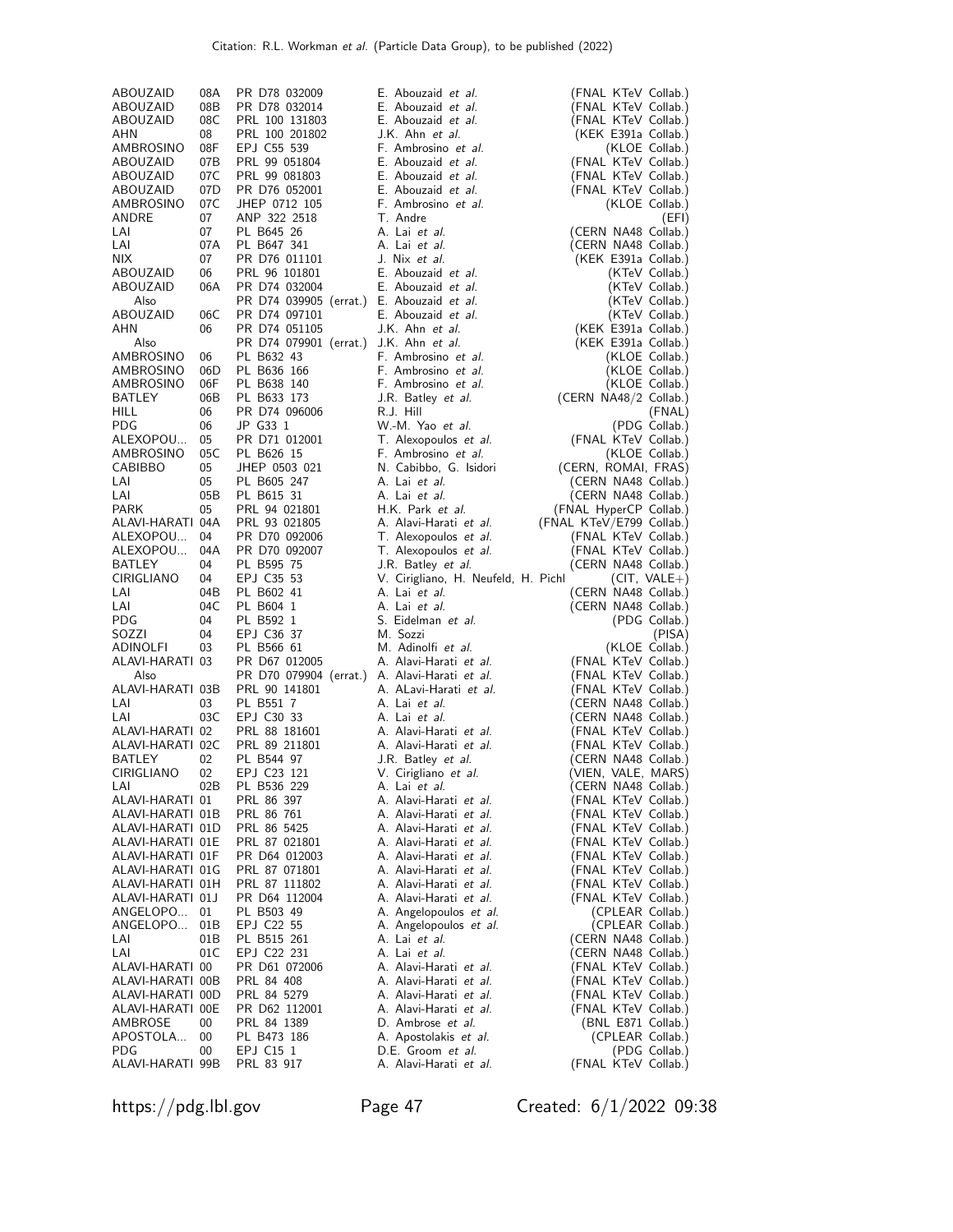| ALAVI-HARATI 99D |                 | PRL 83 22             | A. Alavi-Harati et al.                 | (FNAL KTeV Collab.)                  |
|------------------|-----------------|-----------------------|----------------------------------------|--------------------------------------|
| APOSTOLA         | 99C             | PL B458 545           | A. Apostolakis et al.                  | (CPLEAR Collab.)                     |
| Also             |                 | EPJ C18 41            | A. Apostolakis et al.                  | (CPLEAR Collab.)                     |
| FANTI            | 99B             | PL B458 553           | V. Fanti et al.                        | (CERN NA48 Collab.)                  |
| FANTI            | 99C             | PL B465 335           | V. Fanti et al.                        | (CERN NA48 Collab.)                  |
| MURAKAMI         | 99              | PL B463 333           | K. Murakami et al.                     | (KEK E162 Collab.)                   |
| <b>ADAMS</b>     | 98              | PRL 80 4123           | J. Adams et al.                        | (FNAL KTeV Collab.)                  |
| AMBROSE          | 98              | PRL 81 4309           | D. Ambrose et al.                      | (BNL E871 Collab.)                   |
| AMBROSE          | 98B             | PRL 81 5734           | D. Ambrose et al.                      | (BNL E871 Collab.)                   |
| ANGELOPO         | 98              | PL B420 191           | A. Angelopoulos et al.                 | (CPLEAR Collab.)                     |
| ANGELOPO         | 98C             | EPJ C5 389            | A. Angelopoulos et al.                 | (CPLEAR Collab.)                     |
| ANGELOPO         | 98 <sub>D</sub> | PL B444 38            | A. Angelopoulos et al.                 | (CPLEAR Collab.)                     |
| Also             |                 | EPJ C22 55            | A. Angelopoulos et al.                 | (CPLEAR Collab.)                     |
| ANGELOPO         | 98E             | PL B444 43            | A. Angelopoulos et al.                 | (CPLEAR Collab.)                     |
| ARISAKA          | 98              | PL B432 230           | K. Arisaka et al.                      | (FNAL E799 Collab.)                  |
| <b>BENDER</b>    | 98              | PL B418 411           | M. Bender et al.                       | (CERN NA48 Collab.)                  |
| <b>DAMBROSIO</b> | 98              | PL B423 385           | G. D'Ambrosio, G. Isidori, J. Portoles |                                      |
| SETZU            | 98              | PL B420 205           | M.G. Setzu et al.                      |                                      |
| <b>TAKEUCHI</b>  | 98              | PL B443 409           | Y. Takeuchi et al.                     | (KYOT, KEK, HIRO)                    |
| FANTI            | 97              | ZPHY C76 653          | V. Fanti et al.                        | (CERN NA48 Collab.)                  |
| <b>NOMURA</b>    | 97              | PL B408 445           | T. Nomura et al.                       | (KYOT, KEK, HIRO)                    |
| ADLER            | 96B             | ZPHY C70 211          | R. Adler et al.                        | (CPLEAR Collab.)                     |
| ADLER            | 96C             | PL B369 367           | R. Adler et al.                        | (CPLEAR Collab.)                     |
| GU               | 96              | PRL 76 4312           | P. Gu et al.                           | (RUTG, UCLA, EFI, $COLO +)$          |
| LEBER            | 96              | PL B369 69            | F. Leber et al.                        | (MAINZ, CERN, EDIN, ORSAY+)          |
| <b>PDG</b>       | 96              | PR D54 1              | R. M. Barnett et al.                   | (PDG Collab.)                        |
| ADLER            | 95              | PL B363 237           | R. Adler et al.                        | (CPLEAR Collab.)                     |
| ADLER            | 95B             | PL B363 243           | R. Adler et al.                        | (CPLEAR Collab.)                     |
| AKAGI            | 95              | PR D51 2061           | T. Akagi et al.                        | (TOHOK, TOKY, KYOT, KEK)             |
| <b>BARR</b>      | 95              | ZPHY C65 361          | G.D. Barr et al.                       | (CERN, EDIN, MAINZ, $LALO+$ )        |
| <b>BARR</b>      | 95C             | PL B358 399           | G.D. Barr et al.                       | (CERN, EDIN, MAINZ, $LALO+$ )        |
| <b>HEINSON</b>   | 95              | PR D51 985            | A.P. Heinson et al.                    | (BNL E791 Collab.)                   |
| KREUTZ           | 95              | ZPHY C65 67           | A. Kreutz <i>et al.</i>                | (SIEG, EDIN, MAINZ, ORSAY+)          |
| MATTHEWS         | 95              | PRL 75 2803           | J.N. Matthews <i>et al.</i>            | $(RUTG, EFI, ELMT+)$                 |
| SCHWINGEN 95     |                 | PRL 74 4376           | B. Schwingenheuer et al.               |                                      |
| <b>SPENCER</b>   | 95              | PRL 74 3323           | M.B. Spencer et al.                    | (EFI, CHIC+)<br>$(UCLA, EFI, COLO+)$ |
| <b>BARR</b>      | 94              | PL B328 528           | G.D. Barr et al.                       |                                      |
| GU               | 94              | PRL 72 3000           | P. Gu et al.                           | (CERN, EDIN, MAINZ, $LALO+$ )        |
| NAKAYA           | 94              | PRL 73 2169           | T. Nakaya et al.                       | (RUTG, UCLA, EFI, COLO+)             |
| <b>ROBERTS</b>   | 94              |                       |                                        | $(OSAK, UCLA, EFI, COLU+)$           |
|                  |                 | PR D50 1874           | D. Roberts et al.                      | (UCLA, EFI, $COLU+)$                 |
| AKAGI            | 93              | PR D47 2644           | T. Akagi et al.                        | (ТОНОК, ТОКҮ, КҮОТ, КЕК)             |
| ARISAKA          | 93              | PRL 70 1049           | K. Arisaka et al.                      | (BNL E791 Collab.)                   |
| ARISAKA          | 93B             | PRL 71 3910           | K. Arisaka et al.                      | (BNL E791 Collab.)                   |
| <b>BARR</b>      | 93D             | PL B317 233           | G.D. Barr et al.                       | (CERN, EDIN, MAINZ, $LALO+$ )        |
| <b>GIBBONS</b>   | 93              | PRL 70 1199           | L.K. Gibbons et al.                    | (FNAL E731 Collab.)                  |
| Also             |                 | PR D55 6625           | L.K. Gibbons et al.                    | (FNAL E731 Collab.)                  |
| <b>GIBBONS</b>   | 93B             | PRL 70 1203           | L.K. Gibbons et al.                    | (FNAL E731 Collab.)                  |
| <b>GIBBONS</b>   | 93C             | Thesis RX-1487        | L.K. Gibbons                           | (CHIC)                               |
| Also             |                 | PR D55 6625           | L.K. Gibbons et al.                    | (FNAL E731 Collab.)                  |
| <b>HARRIS</b>    | 93              | PRL 71 3914           | D.A. Harris et al.                     | (EFI, UCLA, COLO+)                   |
| HARRIS           | 93B             | PRL 71 3918           | D.A. Harris et al.                     | $(EFI, UCLA, COLO+)$                 |
| MAKOFF           | 93              | PRL 70 1591           | G. Makoff et al.                       | (FNAL E731 Collab.)                  |
| Also             |                 | PRL 75 2069 (erratum) | G. Makoff et al.                       |                                      |
| RAMBERG          | 93              | PRL 70 2525           | E. Ramberg et al.                      | (FNAL E731 Collab.)                  |
| RAMBERG          | 93B             | PRL 70 2529           | E.J. Ramberg et al.                    | (FNAL E731 Collab.)                  |
| <b>VAGINS</b>    | 93              | PRL 71 35             | M.R. Vagins et al.                     | (BNL E845 Collab.)                   |
| ADLER            | 92B             | PL B286 180           | R. Adler et al.                        | (CPLEAR Collab.)                     |
| Also             |                 | SJNP 55 840           | R. Adler <i>et al.</i>                 | (CPLEAR Collab.)                     |
| <b>BARR</b>      | 92              | PL B284 440           | G.D. Barr et al.                       | (CERN, EDIN, MAINZ, $LALO+$ )        |
| MORSE            | 92              | PR D45 36             | W.M. Morse et al.                      | (BNL, YALE, VASS)                    |
| <b>PDG</b>       | 92              | PR D45 S1             | K. Hikasa <i>et al.</i>                | $(KEK, LBL, BOST+)$                  |
| SOMALWAR         | 92              | PRL 68 2580           | S.V. Somalwar et al.                   | (FNAL E731 Collab.)                  |
| AKAGI            | 91B             | PRL 67 2618           | T. Akagi et al.                        | (TOHOK, TOKY, KYOT, KEK)             |
| BARR             | 91              | PL B259 389           | G.D. Barr et al.                       | (CERN, EDIN, MAINZ, $LALO+$ )        |
| <b>HEINSON</b>   | 91              | PR D44 1              | A.P. Heinson et al.                    | $(UCI, UCLA, LANL+)$                 |
| PAPADIMITR 91    |                 | PR D44 573            | V. Papadimitriou et al.                | (FNAL E731 Collab.)                  |
| BARKER           | 90              | PR D41 3546           | A.R. Barker et al.                     | (FNAL E731 Collab.)                  |
| Also             |                 | PRL 61 2661           | L.K. Gibbons et al.                    | (FNAL E731 Collab.)                  |
| <b>BARR</b>      | 90B             | PL B240 283           | G.D. Barr et al.                       | (CERN, EDIN, MAINZ, $LALO+$ )        |
| <b>BARR</b>      | 90C             | PL B242 523           | G.D. Barr et al.                       | (CERN, EDIN, MAINZ, $LALO+$ )        |
| CAROSI           | 90              | PL B237 303           | R. Carosi et al.                       | (CERN, EDIN, MAINZ, $LALO+$ )        |
|                  |                 |                       |                                        |                                      |

https://pdg.lbl.gov Page 48 Created: 6/1/2022 09:38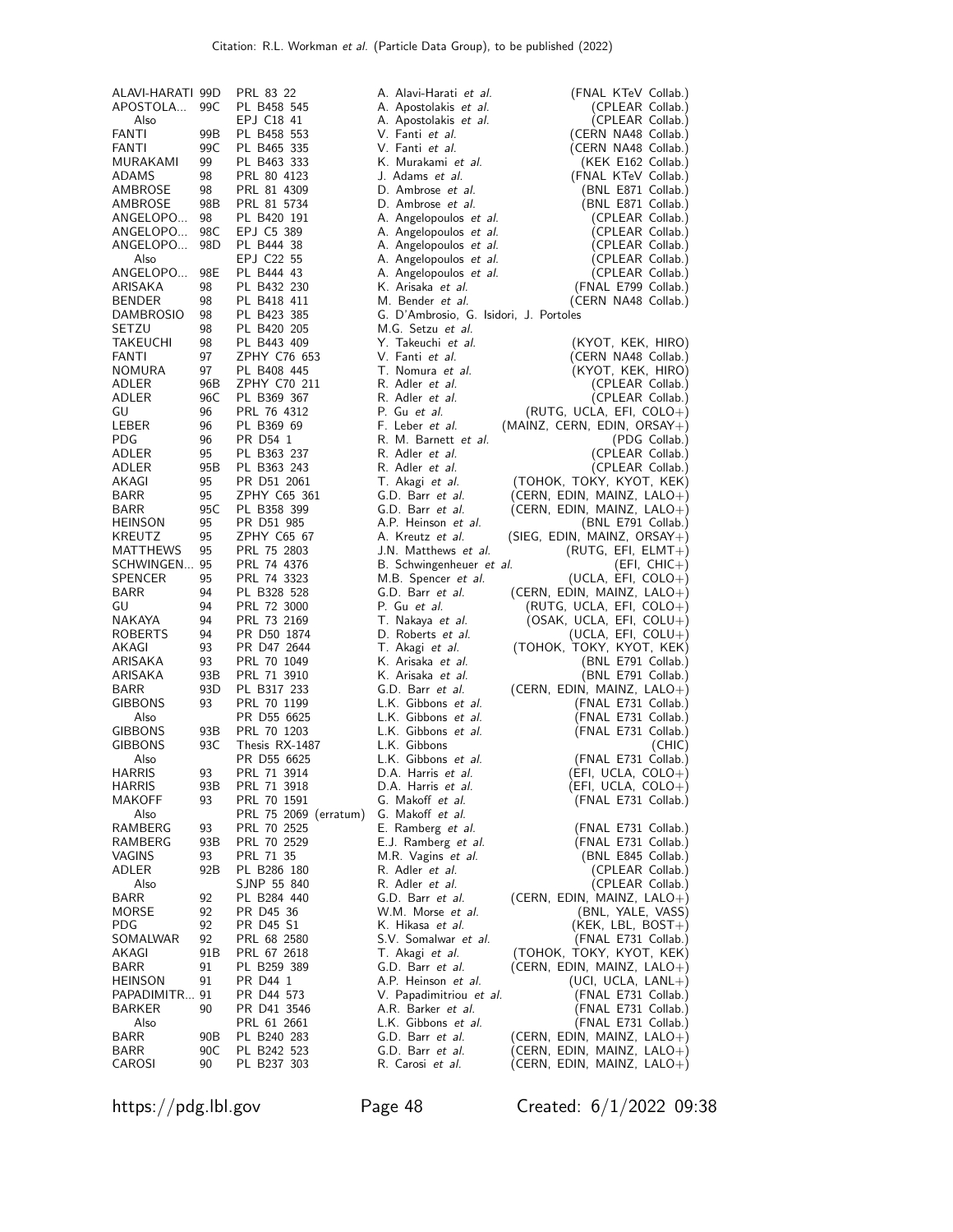| KARLSSON             | 90        | PRL 64 2976                                | M. Karlsson <i>et al.</i>              | (FNAL E731 Collab.)                            |
|----------------------|-----------|--------------------------------------------|----------------------------------------|------------------------------------------------|
| OHL                  | 90        | PRL 64 2755                                | K.E. Ohl <i>et al.</i>                 | (BNL E845 Collab.)                             |
| OHL                  | 90B       | PRL 65 1407                                | K.E. Ohl et al.                        | (BNL E845 Collab.)                             |
| PATTERSON            | 90        | PRL 64 1491                                | J.R. Patterson et al.                  | (FNAL E731 Collab.)                            |
| INAGAKI              | 89        | PR D40 1712                                | T. Inagaki et al.                      | (KEK, TOKY, KYOT)                              |
| MATHIAZHA 89         |           | PRL 63 2181                                | C. Mathiazhagan <i>et al.</i>          | $(UCI, UCLA, LANL+)$                           |
| MATHIAZHA 89B        |           | PRL 63 2185                                | C. Mathiazhagan et al.                 | $(UCI, UCLA, LANL+)$                           |
| WAHL                 | 89        | CERN-EP/89-86                              | H. Wahl                                | (CERN)                                         |
| BARR                 | 88        | PL B214 303                                | G.D. Barr et al.                       | (CERN, EDIN, MAINZ, $LALO+$ )                  |
| BURKHARDT            | 88        | PL B206 169                                | H. Burkhardt et al.                    | $(CERN, EDIN, MAINZ+)$                         |
| JASTRZEM             | 88        | PRL 61 2300                                | E. Jastrzembski et al.                 | (BNL, YALE)                                    |
| WOODS                | 88        | PRL 60 1695                                | M. Woods et al.<br>H. Burkhardt et al. | (FNAL E731 Collab.)                            |
| BURKHARDT<br>ARONSON | 87<br>86  | PL B199 139<br>PR D33 3180                 | S.H. Aronson et al.                    | $(CERN, EDIN, MAINZ+)$<br>$(BNL, CHIC, STAN+)$ |
| Also                 |           | PRL 48 1078                                | S.H. Aronson et al.                    | $(BNL, CHIC, STAN+)$                           |
| PDG                  | 86C       | PL 170B 132                                | M. Aguilar-Benitez et al.              | $(CERN, CIT+)$                                 |
| COUPAL               | 85        | PRL 55 566                                 | D.P. Coupal et al.                     | (CHIC, SACL)                                   |
| <b>BALATS</b>        | 83        | SJNP 38 556                                | M.Y. Balats et al.                     | (ITEP)                                         |
|                      |           | Translated from YAF 38 927.                |                                        |                                                |
| <b>BERGSTROM</b>     | 83        | PL 131B 229                                | L. Bergstrom, E. Masso, P. Singer      | (CERN)                                         |
| ARONSON              | 82        | PRL 48 1078                                | S.H. Aronson et al.                    | $(BNL, CHIC, STAN+)$                           |
| ARONSON              | 82B       | PRL 48 1306                                | S.H. Aronson et al.                    | (BNL, CHIC, PURD)                              |
| Also                 |           | PL 116B 73                                 | E. Fischbach et al.                    | (PURD, BNL, CHIC)                              |
| Also                 |           | PR D28 476                                 | S.H. Aronson et al.                    | (BNL, CHIC, PURD)                              |
| Also                 |           | PR D28 495                                 | S.H. Aronson et al.                    | (BNL, CHIC, PURD)                              |
| PDG.                 | 82B       | PL 111B 70                                 | M. Roos et al.                         | (HELS, CIT, CERN)                              |
| <b>BIRULEV</b>       | 81        | NP B182 1                                  | V.K. Birulev et al.                    | (JINR)                                         |
| Also                 |           | SJNP 31 622                                | V.K. Birulev et al.                    | (JINR)                                         |
| CARROLL              | 80B       | Translated from YAF 31 1204.<br>PRL 44 529 | A.S. Carroll et al.                    | (BNL, ROCH)                                    |
| CARROLL              | 80C       | PL 96B 407                                 | A.S. Carroll et al.                    | (BNL, ROCH)                                    |
| CHO                  | 80        | PR D22 2688                                | Y. Cho et al.                          | (ANL, CMU)                                     |
| <b>MORSE</b>         | 80        | PR D21 1750                                | W.M. Morse et al.                      | (BNL, YALE)                                    |
| CHRISTENS            | 79        | PRL 43 1209                                | J.H. Christenson et al.                | (NYU)                                          |
| SCHMIDT              | 79        | PRL 43 556                                 | M.P. Schmidt et al.                    | (YALE, BNL)                                    |
| HILL                 | 78        | PL 73B 483                                 | D.G. Hill et al.                       | (BNL, SLAC, SBER)                              |
| CHO                  | 77        | PR D15 587                                 | Y. Cho et al.                          | (ANL, CMU)                                     |
| <b>CLARK</b>         | 77        | PR D15 553                                 | A.R. Clark et al.                      | (LBL)                                          |
| Also                 |           | Thesis LBL-4275                            | G. Shen                                | (LBL)                                          |
| DEVOE                | 77        | PR D <sub>16</sub> 565                     | R. Devoe et al.                        | (EFI, ANL)                                     |
| PEACH                | 77        | NP B127 399                                | K.J. Peach et al.                      | $(BGNA, EDIN, GLAS+)$                          |
| <b>BIRULEV</b>       | 76        | SJNP 24 178                                | V.K. Birulev et al.                    | (JINR)                                         |
|                      |           | Translated from YAF 24 340.                |                                        |                                                |
| <b>COOMBES</b>       | 76        | PRL 37 249                                 | R.W. Coombes et al.                    | (STAN, NYU)                                    |
| GJESDAL              | 76        | NP B109 118                                | G. Gjesdal et al.                      | (CERN, HEIDH)                                  |
| BALDO-               | 75        | NC 25A 688                                 | M. Baldo-Ceolin et al.                 | (PADO, WISC)                                   |
| <b>BLUMENTHAL 75</b> |           | PRL 34 164                                 | R.B. Blumenthal et al.                 | (PENN, CHIC, TEMP)                             |
| <b>BUCHANAN</b>      | 75        | PR D11 457                                 | C.D. Buchanan et al.                   | (UCLA, SLAC, JHU)                              |
| CARITHERS<br>SMITH   | 75<br>75B | PRL 34 1244<br>Thesis UCSD unpub.          | W.C.J. Carithers et al.<br>J.G. Smith  | (COLU, NYU)                                    |
| <b>BISI</b>          | 74        | PL 50B 504                                 | V. Bisi, M.I. Ferrero                  | (UCSD)<br>(TORI)                               |
| DONALDSON            | 74        | Thesis SLAC-0184                           | G. Donaldson                           | (SLAC)                                         |
| Also                 |           | PR D14 2839                                | G. Donaldson et al.                    | (SLAC)                                         |
| DONALDSON            | 74B       | PR D9 2960                                 | G. Donaldson et al.                    | (SLAC, UCSC)                                   |
| Also                 |           | PRL 31 337                                 | G. Donaldson et al.                    | (SLAC, UCSC)                                   |
| GEWENIGER            | 74        | PL 48B 483                                 | C. Geweniger et al.                    | (CERN, HEIDH)                                  |
| Also                 |           | Thesis CERN Int. 74-4                      | V. Luth                                | (CERN)                                         |
| GEWENIGER            | 74B       | PL 48B 487                                 | C. Geweniger et al.                    | (CERN, HEIDH)                                  |
| Also                 |           | PL 52B 119                                 | S. Gjesdal et al.                      | (CERN, HEIDH)                                  |
| GEWENIGER            | 74C       | PL 52B 108                                 | C. Geweniger et al.                    | (CERN, HEIDH)                                  |
| GJESDAL              | 74        | PL 52B 113                                 | S. Gjesdal et al.                      | (CERN, HEIDH)                                  |
| MESSNER              | 74        | PRL 33 1458                                | R. Messner <i>et al.</i>               | (COLO, SLAC, UCSC)                             |
| NIEBERGALL           | 74        | PL 49B 103                                 | F. Niebergall et al.                   | (CERN, ORSAY, VIEN)                            |
| WILLIAMS             | 74        | PRL 33 240                                 | H.H. Williams et al.                   | (BNL, YALE)                                    |
| ALEXANDER            | 73B       | NP B65 301                                 | G. Alexander et al.                    | (TELA, HEID)                                   |
| BRANDENB             | 73        | PR D8 1978                                 | G.W. Brandenburg et al.                | (SLAC)                                         |
| EVANS                | 73        | PR D7 36                                   | G.R. Evans et al.                      | (EDIN, CERN)                                   |
| Also                 |           | PRL 23 427                                 | G.R. Evans et al.                      | (EDIN, CERN)                                   |
| FACKLER              | 73        | PRL 31 847                                 | 0. Fackler <i>et al.</i>               | (MII)                                          |
| <b>FITCH</b>         | 73        | PRL 31 1524                                | V.L. Fitch <i>et al.</i>               | (PRIN)                                         |
| Also                 |           | Thesis COO-3072-13                         | R.C. Webb                              | (PRIN)                                         |
| HART                 | 73        | NP B66 317                                 | J.C. Hart <i>et al.</i>                | (CAVE, RHEL)                                   |

https://pdg.lbl.gov Page 49 Created: 6/1/2022 09:38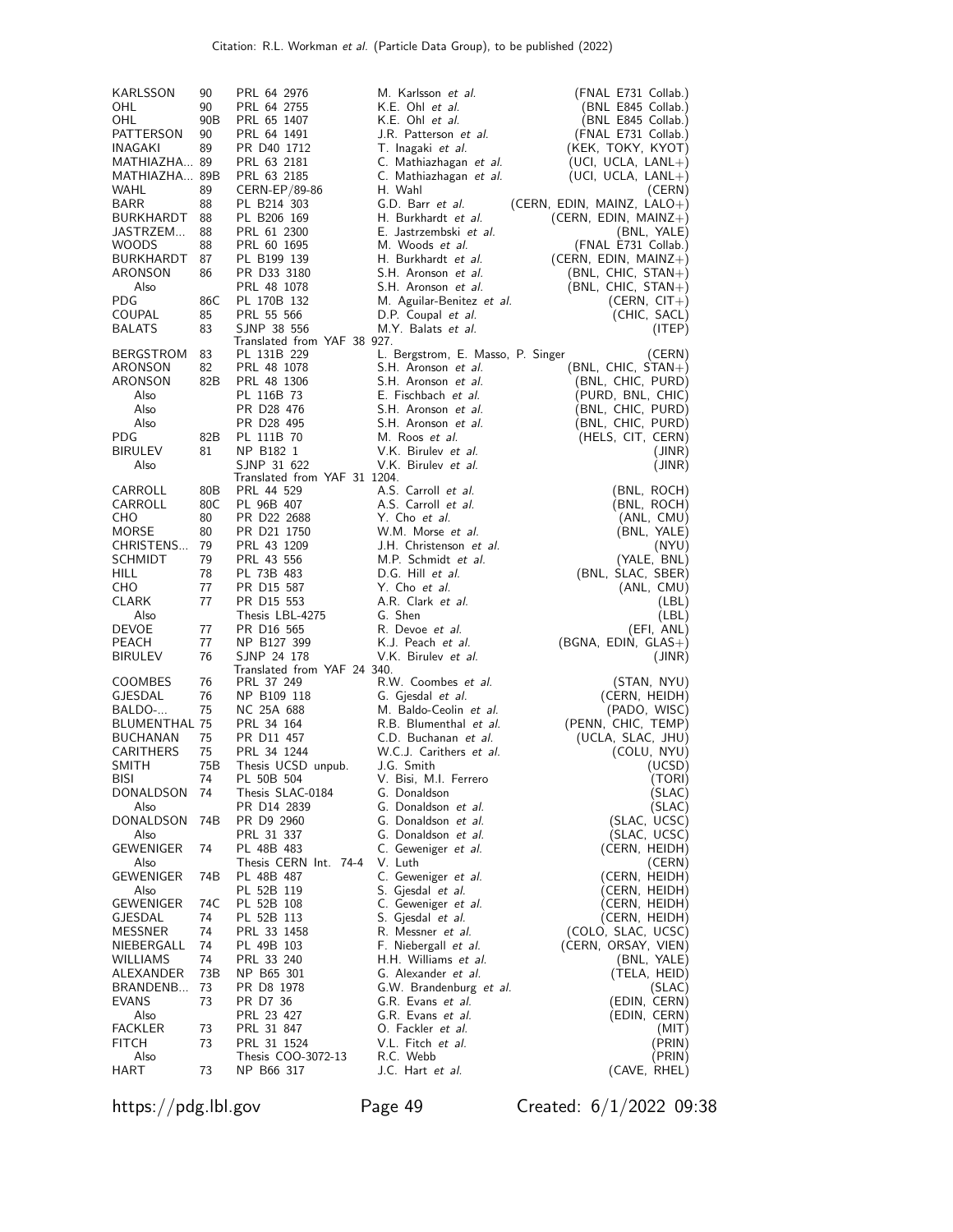| MALLARY                | 73       | PR D7 1953                               | M.L. Mallary et al.                                             | (CIT)                             |
|------------------------|----------|------------------------------------------|-----------------------------------------------------------------|-----------------------------------|
| Also                   |          | PRL 25 1214                              | F.J. Sciulli et al.                                             | (CIT)                             |
| <b>MCCARTHY</b>        | 73       | PR D7 687                                | R.L. McCarthy et al.                                            | (LBL)                             |
| Also                   |          | PL 42B 291                               | R.L. McCarthy et al.                                            | (LBL)                             |
| Also<br><b>MESSNER</b> |          | Thesis LBL-550                           | R.L. McCarthy                                                   | (LBL)                             |
| SANDWEISS              | 73<br>73 | PRL 30 876<br>PRL 30 1002                | R. Messner <i>et al.</i><br>J. Sandweiss <i>et al.</i>          | (COLO, SLAC, UCSC)<br>(YALE, ANL) |
| WILLIAMS               | 73       | PRL 31 1521                              | H.H. Williams et al.                                            | (BNL, YALE)                       |
| ASHFORD                | 72       | PL 38B 47                                | V.A. Ashford <i>et al.</i>                                      | (UCSD)                            |
| BANNER                 | 72B      | PRL 29 237                               | M. Banner et al.                                                | (PRIN)                            |
| <b>BARMIN</b>          | 72B      | SJNP 15 638                              | V.V. Barmin et al.                                              | (ITER)                            |
|                        |          | Translated from YAF 15 1152.             |                                                                 |                                   |
| <b>BURGUN</b>          | 72       | NP B50 194                               | G. Burgun et al.                                                | (SACL, CERN, OSLO)                |
| GRAHAM<br>JAMES        | 72<br>72 | NC 9A 166<br>NP B49 1                    | M.F. Graham et al.<br>F. James et al.                           | (ILL, NEAS)<br>(CERN, SACL, OSLO) |
| <b>KRENZ</b>           | 72       | LNC 4 213                                | W. Krenz et al.                                                 | (AACH, CERN, EDIN)                |
| MANN                   | 72       | PR D6 137                                | W.A. Mann et al.                                                | (MASA, BNL, YALE)                 |
| MANTSCH                | 72       | NC 9A 160                                | P.M. Mantsch et al.                                             | (ILL, NEAS)                       |
| MCCARTHY               | 72       | PL 42B 291                               | R.L. McCarthy et al.                                            | (LBL)                             |
| <b>PICCIONI</b>        | 72       | PRL 29 1412                              | R. Piccioni et al.                                              | (SLAC)                            |
| Also                   |          | PR D9 2939                               | R. Piccioni et al.                                              | (SLAC, UCSC, COLO)                |
| <b>VOSBURGH</b>        | 72       | PR D6 1834                               | K.G. Vosburgh et al.                                            | (RUTG, MASA)                      |
| Also                   |          | PRL 26 866                               | K.G. Vosburgh <i>et al.</i>                                     | (RUTG, MASA)                      |
| <b>BALATS</b>          | 71       | SJNP 13 53                               | M.Y. Balats et al.                                              | (ITEP)                            |
| BARMIN                 | 71       | Translated from YAF 13 93.<br>PL 35B 604 | V.V. Barmin et al.                                              |                                   |
| <b>BURGUN</b>          | 71       | LNC 2 1169                               | G. Burgun et al.                                                | (ITEP)<br>(SACL, CERN, OSLO)      |
| CARNEGIE               | 71       | PR D4 1                                  | R.K. Carnegie et al.                                            | (PRIN)                            |
| <b>CHAN</b>            | 71       | Thesis LBL-350                           | J.H.S. Chan                                                     | (LBL)                             |
| CHO                    | 71       | PR D3 1557                               | Y. Cho et al.                                                   | (CMU, BNL, CASE)                  |
| <b>ENSTROM</b>         | 71       | PR D4 2629                               | J. Enstrom <i>et al.</i>                                        | (SLAC, STAN)                      |
| Also                   |          | Thesis SLAC-0125                         | J.E. Enstrom                                                    | (STAN)                            |
| JAMES                  | 71       | PL 35B 265                               | F. James et al.                                                 | (CERN, SACL, OSLO)                |
| MEISNER                | 71       | PR D3 59                                 | G.W. Meisner et al.                                             | (MASA, BNL, YALE)                 |
| REPELLIN               | 71       | PL 36B 603                               | J.P. Repellin <i>et al.</i>                                     | (ORSAY, CERN)                     |
| WEBBER                 | 71       | PR D3 64                                 | B.R. Webber et al.                                              | (LRL)                             |
| Also                   |          | PRL 21 498                               | B.R. Webber et al.                                              | (LRL)                             |
| Also<br><b>WOLFF</b>   | 71       | Thesis UCRL 19226<br>PL 36B 517          | B.R. Webber<br>B. Wolff et al.                                  | (LRL)                             |
| ALBROW                 | 70       | PL 33B 516                               | M.G. Albrow et al.                                              | (ORSAY, CERN)<br>(MCHS, DARE)     |
| ARONSON                | 70       | PRL 25 1057                              | S.H. Aronson et al.                                             | (EFI, ILLC, SLAC)                 |
| BARMIN                 | 70       | PL 33B 377                               | V.V. Barmin et al.                                              | (ITEP, JINR)                      |
| <b>BASILE</b>          | 70       | PR D <sub>2</sub> 78                     | P. Basile <i>et al.</i>                                         | (SACL)                            |
| BECHERRAWY 70          |          | PR D1 1452                               | T. Becherrawy                                                   | (ROCH)                            |
| <b>BUCHANAN</b>        | 70       | PL 33B 623                               | C.D. Buchanan et al.                                            | (SLAC, JHU, UCLA)                 |
| Also                   |          | Private Comm.                            | A.J. Cox                                                        |                                   |
| <b>BUDAGOV</b>         | 70       | PR D <sub>2</sub> 815                    | I.A. Budagov et al.                                             | (CERN, ORSAY, EPOL)               |
| Also                   |          | PL 28B 215                               | I.A. Budagov et al.                                             | (CERN, ORSAY, EPOL)               |
| CHO<br>Also            | 70       | PR D1 3031<br>PRL 19 668                 | Y. Cho et al.<br>D.G. Hill et al.                               | (CMU, BNL, CASE)<br>(BNL, CMU)    |
| CHOLLET                | 70       | PL 31B 658                               | J.C. Chollet <i>et al.</i>                                      | (CERN)                            |
| <b>CULLEN</b>          | 70       | PL 32B 523                               | M. Cullen et al.                                                | (AACH, CERN, TORI)                |
| MARX                   | 70       | PL 32B 219                               | J. Marx <i>et al.</i>                                           | (COLU, HARV, CERN)                |
| Also                   |          | Thesis Nevis 179                         | J. Marx                                                         | (COLU)                            |
| SCRIBANO               | 70       | PL 32B 224                               | A. Scribano et al.                                              | (PISA, COLU, HARV)                |
| <b>SMITH</b>           | 70       | PL 32B 133                               | R.C. Smith et al.                                               | (UMD, BNL)                        |
| WEBBER                 | 70       | PR D1 1967                               | B.R. Webber et al.                                              | (LRL)                             |
| Also                   |          | Thesis UCRL 19226                        | B.R. Webber                                                     | (LRL)                             |
| <b>BANNER</b>          | 69       | PR 188 2033                              | M. Banner <i>et al</i> .                                        | (PRIN)                            |
| Also<br>Also           |          | PRL 21 1103<br>PRL 21 1107               | M. Banner <i>et al</i> .<br>J.W. Cronin, J.K. Liu, J.E. Pilcher | (PRIN)<br>(PRIN)                  |
| <b>BENNETT</b>         | 69       | PL 29B 317                               | S. Bennett et al.                                               | (COLU, BNL)                       |
| <b>FAISSNER</b>        | 69       | PL 30B 204                               | H. Faissner et al.                                              | (AACH3, CERN, TORI)               |
| LITTENBERG             | 69       | PRL 22 654                               | L.S. Littenberg et al.                                          | (UCSD)                            |
| LONGO                  | 69       | PR 181 1808                              | M.J. Longo, K.K. Young, J.A. Helland                            | (MICH, UCLA)                      |
| <b>PACIOTTI</b>        | 69       | Thesis UCRL 19446                        | M.A. Paciotti                                                   | (LRL)                             |
| SAAL                   | 69       | <b>Thesis</b>                            | H.J. Saal                                                       | (COLU)                            |
| ABRAMS                 | 68B      | PR 176 1603                              | R.J. Abrams et al.                                              | (ILL)                             |
| ARNOLD                 | 68B      | PL 28B 56                                | R.G. Arnold et al.                                              | (CERN, ORSAY)                     |
| <b>BASILE</b>          | 68B      | PL 28B 58                                | P. Basile <i>et al.</i>                                         | (SACL)                            |
| <b>BENNETT</b>         | 68       | PL 27B 244                               | S. Bennett et al.                                               | (COLU, CERN)                      |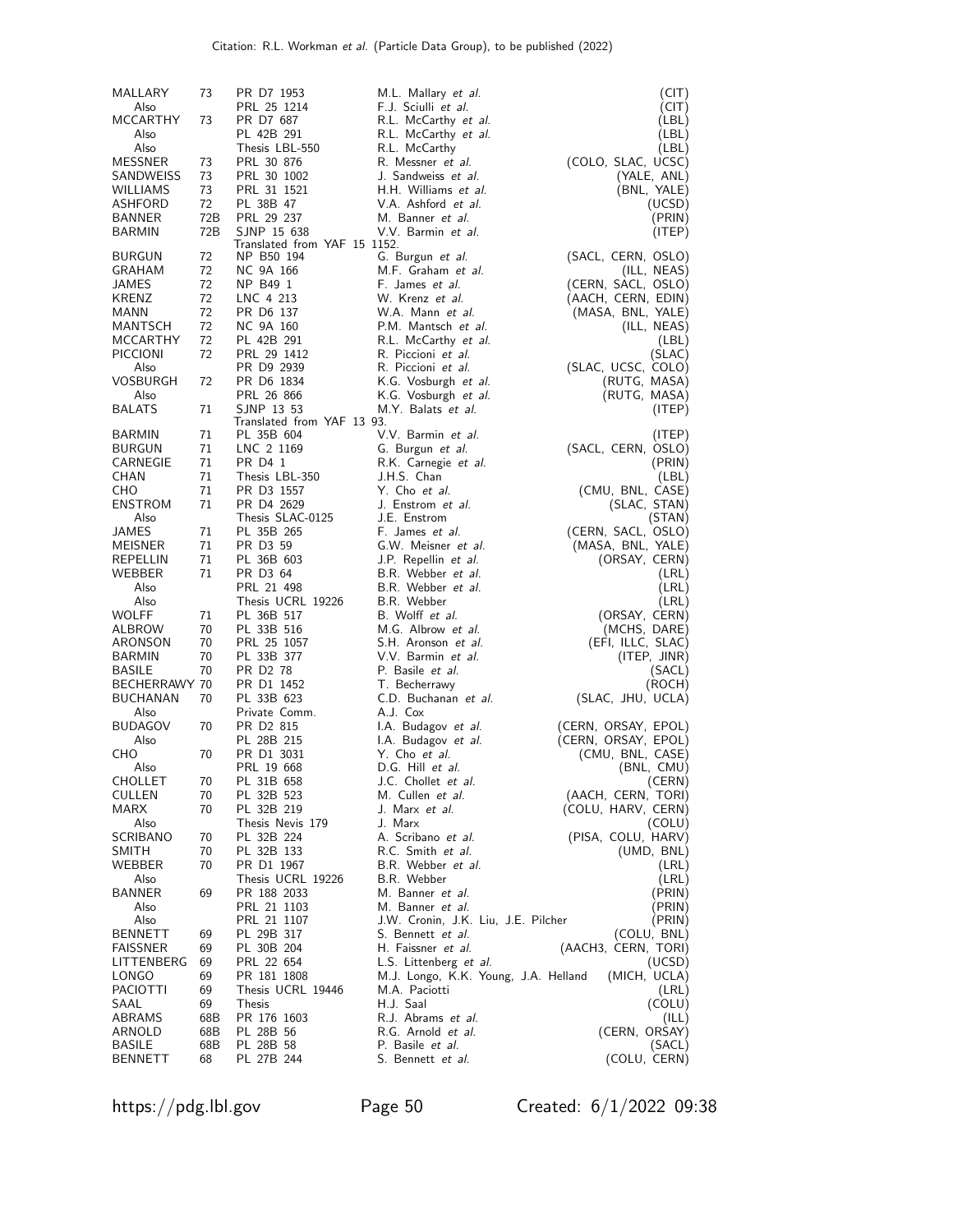| <b>BLANPIED</b>  | 68  | PRL 21 1650                   | W.A. Blanpied et al.                    | (CASE, HARV, MCGI)        |
|------------------|-----|-------------------------------|-----------------------------------------|---------------------------|
| <b>BOHM</b>      | 68B | PL 27B 594                    | A. Bohm et al.                          |                           |
| <b>BUDAGOV</b>   | 68  | NC 57A 182                    | I.A. Budagov et al.                     | (CERN, ORSAY, IPNP)       |
| Also             |     | PL 28B 215                    | I.A. Budagov et al.                     | (CERN, ORSAY, EPOL)       |
| JAMES            | 68  | NP B8 365                     | F. James, H. Briand                     | (IPNP, CERN)              |
| Also             |     | PRL 21 257                    | J.A. Helland, M.J. Longo, K.K. Young    | (UCLA, MICH)              |
| <b>KULYUKINA</b> | 68  | JETP 26 20                    | L.A. Kulyukina et al.                   | (JINR)                    |
|                  |     | Translated from ZETF 53 29.   |                                         |                           |
| KUNZ             | 68  | Thesis PU-68-46               | P.F. Kunz                               | (PRIN)                    |
| <b>BENNETT</b>   | 67  | PRL 19 993                    | S. Bennett et al.                       | (COLU)                    |
| DEBOUARD         | 67  | NC 52A 662                    | X. de Bouard et al.                     | (CERN)                    |
| Also             |     | PL 15 58                      | X. de Bouard <i>et al.</i>              | (CERN, ORSAY, MPIM)       |
| <b>DEVLIN</b>    | 67  | PRL 18 54                     | T.J. Devlin et al.                      | (PRIN, UMD)               |
| Also             |     | PR 169 1045                   | G.A. Sayer et al.                       | (UMD, PPA, PRIN)          |
| <b>DORFAN</b>    | 67  | PRL 19 987                    | D.E. Dorfan et al.                      | (SLAC, LRL)               |
| <b>FELDMAN</b>   | 67B | PR 155 1611                   | L. Feldman et al.                       | (PENN)                    |
| <b>FITCH</b>     | 67  | PR 164 1711                   | V.L. Fitch et al.                       | (PRIN)                    |
| <b>GINSBERG</b>  | 67  | PR 162 1570                   | E.S. Ginsberg                           | (MASB)                    |
| <b>HILL</b>      | 67  | PRL 19 668                    | D.G. Hill et al.                        | (BNL, CMU)                |
| <b>HOPKINS</b>   | 67  | PRL 19 185                    | H.W.K. Hopkins, T.C. Bacon, F.R. Eisler | (BNL)                     |
| <b>NEFKENS</b>   | 67  | PR 157 1233                   | B.M.K. Nefkens et al.                   | (ILL)                     |
| <b>SCHMIDT</b>   | 67  | Thesis Nevis 160              | P. Schmidt                              | (COLU)                    |
| <b>BEHR</b>      | 66  | PL 22 540                     | L. Behr <i>et al.</i>                   | (EPOL, MILA, PADO, ORSAY) |
| <b>HAWKINS</b>   | 66  | PL 21 238                     | C.J.B. Hawkins                          | (YALE)                    |
| Also             |     | PR 156 1444                   | C.J.B. Hawkins                          | (YALE)                    |
| ANDERSON         | 65  | PRL 14 475                    | J.A. Anderson et al.                    | (LRL, WISC)               |
| <b>ASTBURY</b>   | 65B | PL 18 175                     | P. Astbury et al.                       | (CERN, ZURI)              |
| <b>AUBERT</b>    | 65  | PL 17 59                      | B. Aubert et al.                        | (EPOL, ORSAY)             |
| Also             |     | PL 24B 75                     | J.P. Lowys et al.                       | (EPOL, ORSAY)             |
| BALDO-           | 65  | NC 38 684                     | M. Baldo-Ceolin et al.                  | (PADO)                    |
| <b>FRANZINI</b>  | 65  | PR 140 B127                   | P. Franzini et al.                      | (COLU, RUTG)              |
| <b>GUIDONI</b>   | 65  | Argonne Conf. 49              | P. Guidoni et al.                       | (BNL, YALE)               |
| <b>HOPKINS</b>   | 65  | Argonne Conf. 67              | H.W.K. Hopkins, T.C. Bacon, F. Eisler   | $(VAND+)$                 |
| ALEKSANYAN       | 64B | Dubna Conf. 2 102             | A.S. Aleksanyan et al.                  | (YERE)                    |
| Also             |     | JETP 19 1019                  | A.S. Aleksanyan et al.                  | (LEBD, MPEI, YERE)        |
|                  |     | Translated from ZETF 46 1504. |                                         |                           |
| <b>ANIKINA</b>   | 64  | JETP 19 42                    | M.K. Anikina et al.                     | (GEOR, JINR)              |
|                  |     | Translated from ZETF 46 59.   |                                         |                           |
| <b>FITCH</b>     | 61  | NC 22 1160                    | V.L. Fitch, P.A. Piroue, R.B. Perkins   | $(PRIN+)$                 |
| GOOD             | 61  | PR 124 1223                   | R.H. Good et al.                        | (LRL)                     |

#### - OTHER RELATED PAPERS -

| HAYAKAWA                                              | 93  | PR D48 1150                                                    | M. Hayakawa, A.I. Sanda<br>"Searching for T, CP, CPT, $\Delta S = \Delta Q$ Rule Violations in the Neutral K Meson System: A Guide" | (NAGO)              |  |
|-------------------------------------------------------|-----|----------------------------------------------------------------|-------------------------------------------------------------------------------------------------------------------------------------|---------------------|--|
|                                                       |     | LITTENBERG 93 ARNPS 43 729                                     | L.S. Littenberg, G. Valencia                                                                                                        | (BNL, FNAL)         |  |
|                                                       |     | Rare and Radiative Kaon Decays                                 |                                                                                                                                     |                     |  |
| <b>RITCHIE</b>                                        | 93  | RMP 65 1149                                                    | J.L. Ritchie, S.G. Wojcicki                                                                                                         |                     |  |
| "Rare K Decays"                                       |     |                                                                |                                                                                                                                     |                     |  |
| WINSTEIN                                              | 93  | RMP 65 1113                                                    | B. Winstein, L. Wolfenstein                                                                                                         |                     |  |
|                                                       |     | "The Search for Direct CP Violation"                           |                                                                                                                                     |                     |  |
| <b>BATTISTON</b>                                      | 92  | PRPL 214 293                                                   | R. Battiston et al.                                                                                                                 | (PGIA, CERN, TRSTT) |  |
|                                                       |     | Status and Perspectives of K Decay Physics                     |                                                                                                                                     |                     |  |
| DIB.                                                  | 92  | PR D46 2265                                                    | C.O. Dib, R.D. Peccei                                                                                                               | (UCLA)              |  |
| Tests of CPT conservation in the neutral kaon system. |     |                                                                |                                                                                                                                     |                     |  |
| KLEINKNECHT 92                                        |     | CNPP 20 281                                                    | K. Kleinknecht                                                                                                                      | (MAINZ)             |  |
|                                                       |     | New Results on $CP$ Violation in Decays of Neutral $K$ Mesons. |                                                                                                                                     |                     |  |
|                                                       |     | KLEINKNECHT 90 ZPHY C46 S57                                    | K. Kleinknecht                                                                                                                      | (MAINZ)             |  |
| PEACH                                                 | 90  | JP G16 131                                                     | K.J. Peach                                                                                                                          | EDIN)               |  |
| <b>BRYMAN</b>                                         | 89  | IJMPA479                                                       | D.A. Bryman                                                                                                                         | (TRIU)              |  |
| "Rare Kaon Decays"                                    |     |                                                                |                                                                                                                                     |                     |  |
| KLEINKNECHT 76                                        |     | ARNS 26 1                                                      | K. Kleinknecht                                                                                                                      | (DORT)              |  |
| GINSBERG                                              | 73  | PR D8 3887                                                     | E.S. Ginsberg, J. Smith                                                                                                             | (MIT, STON)         |  |
| <b>GINSBERG</b>                                       | 70  | PR D1 229                                                      | E.S. Ginsberg                                                                                                                       | (HAIF)              |  |
| <b>HEUSSE</b>                                         | 70  | LNC 3 449                                                      | P. Heusse et al.                                                                                                                    | (ORSAY)             |  |
| CRONIN                                                | 68C | Vienna Conf.<br>281                                            | J.W. Cronin                                                                                                                         | (PRIN)              |  |
| RUBBIA                                                | 67  | PL 24B 531                                                     | C. Rubbia, J. Steinberger                                                                                                           | (CERN, COLU)        |  |
| Also                                                  |     | PL 23 167                                                      | C. Rubbia, J. Steinberger                                                                                                           | (CERN, COLU)        |  |
| Also                                                  |     | PL 20 207                                                      | C. Alff-Steinberger et al.                                                                                                          | (CERN)              |  |
| Also                                                  |     | PL 21 595                                                      | C. Alff-Steinberger et al.                                                                                                          | (CERN)              |  |
|                                                       |     |                                                                |                                                                                                                                     |                     |  |